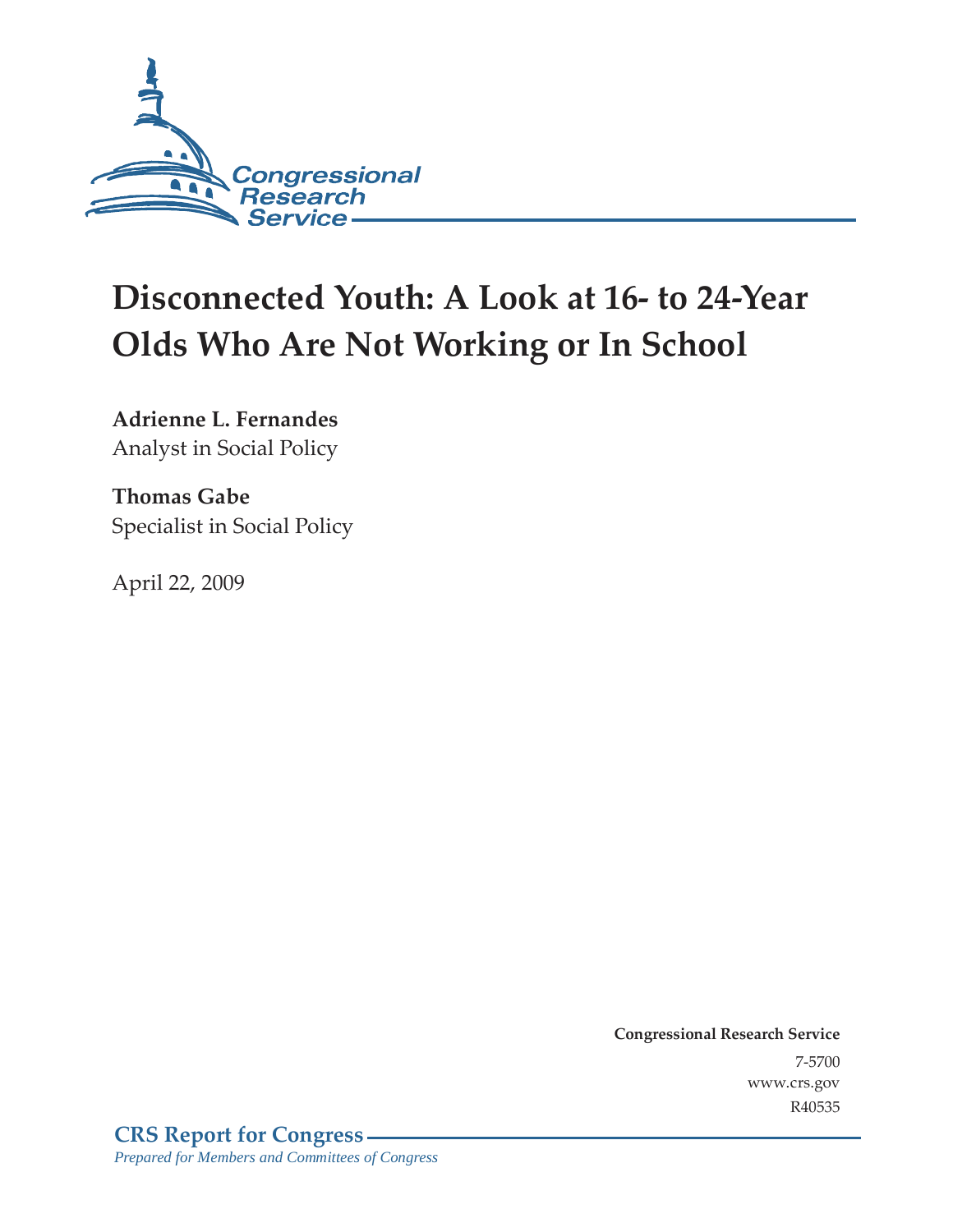## **Summary**

Policymakers and youth advocates have begun to focus greater attention on young people who are not working or in school. Generally characterized as "disconnected," these youth may also lack strong social networks that provide assistance in the form of employment connections and other supports such as housing and financial assistance. Without attachment to work or school, disconnected youth may be vulnerable to experiencing negative outcomes as they transition to adulthood. The purpose of the report is to provide context for Congress about the characteristics of disconnected youth, and the circumstances in which they live. These data may be useful as Congress considers policies to retain students in high school and to provide them with greater job training and employment opportunities.

Since the late 1990s, social science research has introduced different definitions of the term "disconnected." Across multiple studies of disconnected youth, the ages of the youth and the length of time they are out of school or work for purposes of being considered disconnected differ. In addition, a smaller number of studies has also incorporated incarcerated youth into estimates of the population. Due to these methodological differences, the number of youth who are considered disconnected varies. According to the research, the factors that are associated with disconnection are not entirely clear, though some studies have shown that parental education and receipt of public assistance are influential.

This Congressional Research Service (CRS) analysis expands the existing research on disconnected youth. The analysis uses Current Population Survey (CPS) data to construct a definition of "disconnected." This definition includes noninstitutionalized youth ages 16 through 24 who did not work or attend school anytime during a previous year and are presently not working or in school (usually sometime in the first quarter of the current year). The definition is narrower than those used by other studies because it captures youth who are unemployed and not in school for a longer period of time. This is intended to exclude youth who may, in fact, be connected for part or most of a year. Youth who are both married to a connected spouse *and* are parenting are also excluded from the definition. For these reasons, the number and share of youth in the analysis who are considered disconnected are smaller than in some other studies. Still, 1.9 million youth ages 16 through 24—or 5.1% of this population—met the definition of disconnected in 2008, meaning that they were not in school or working for all of 2007 and at a point in the first quarter of 2008.

Like the existing research, the CRS analysis finds that a greater share of female and minority youth are disconnected. However, the analysis evaluates some other characteristics that have not been widely studied in the existing research. For instance, compared to their peers in the general population, disconnected youth tend to have fewer years of education, and are more likely to live apart from their parents and to have children. Disconnected youth are also twice as likely to be poor than their connected peers. The analysis further finds that the parents of disconnected youth are more likely than their counterparts to be unemployed and to have lower educational attainment.

Given the state of the current economy and its projected course over the next year or two, rates of disconnection may climb. Policymakers may consider interventions to reconnect youth to work and/or school. Interventions can target children and youth at a particular stage of their early lives. Interventions can also focus on particular institutions or systems, such as the family, community, and schools. This report will not be updated.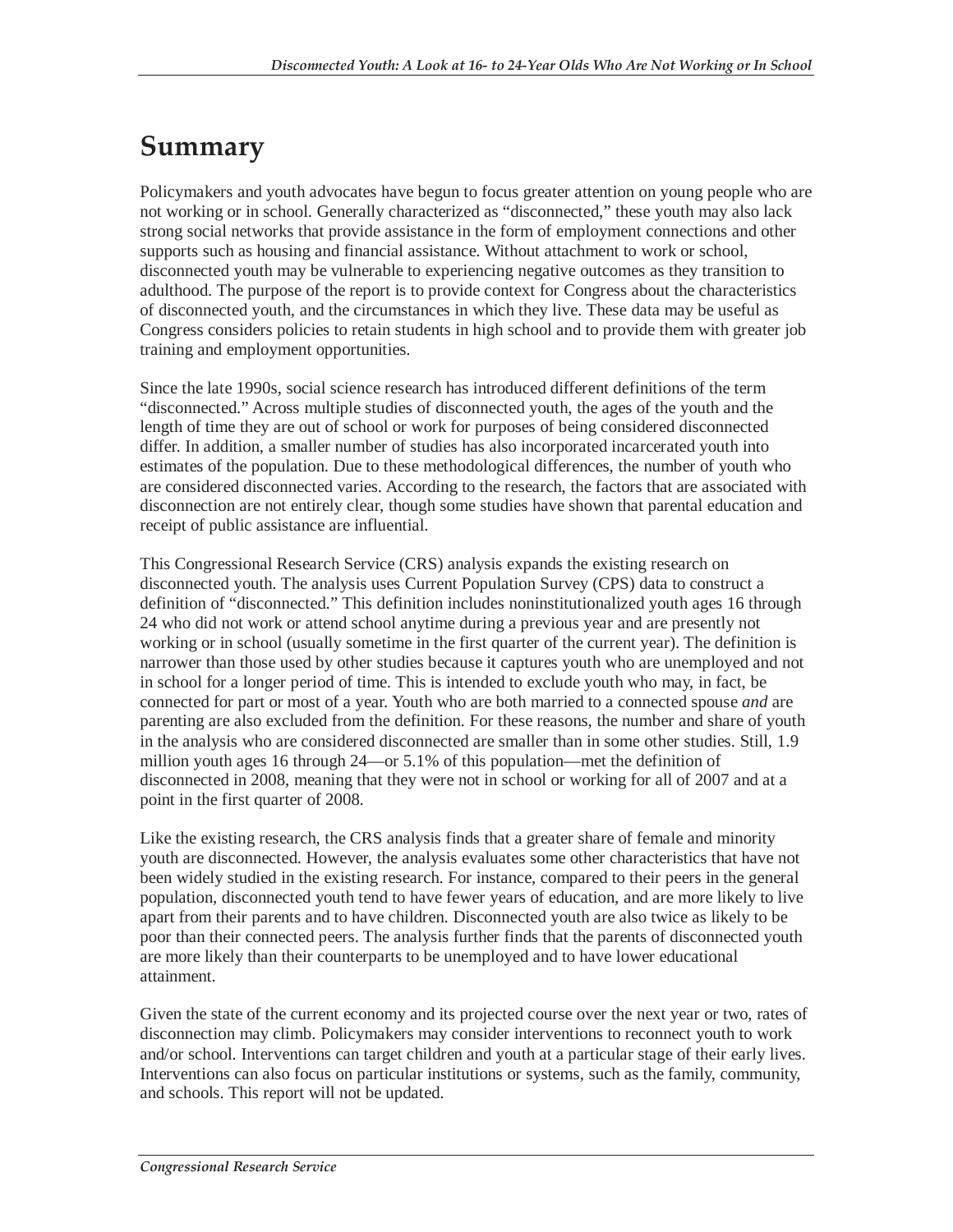## **Contents**

## **Figures**

| Figure 1. Disconnected Youth Ages 16-24, by Disability Status, Presence of Children, and |      |
|------------------------------------------------------------------------------------------|------|
| Figure 2. Disconnected Rates Among Youth Ages 16-24, by Age Group, Gender, and           | 20   |
| Figure 3. Disconnected Rates Among Youth Ages 16-24, by Race, Ethnicity, Gender, and     | 22   |
| Figure 4. Educational Attainment of Connected and Disconnected Youth Ages 19-24, by      | 24   |
| Figure 5. Poverty Status of Disconnected and Connected Youth Ages 16-24, by Age          | 26   |
| Figure 6. Poverty Status of Disconnected and Connected Youth Ages 19-24, by Level of     | 27   |
| Figure 7. Disconnected and Connected Youth Ages 16-24 Without Health Insurance           | 29   |
| Figure 8. Living Arrangements of Disconnected and Connected Youth Ages 16-24, by         | . 31 |
| Figure 9. Poverty Status of Disconnected and Connected Youth Ages 16 to 24, by Living    |      |
| Figure 10. Educational Attainment of Disconnected and Connected Youths' Parents, for     |      |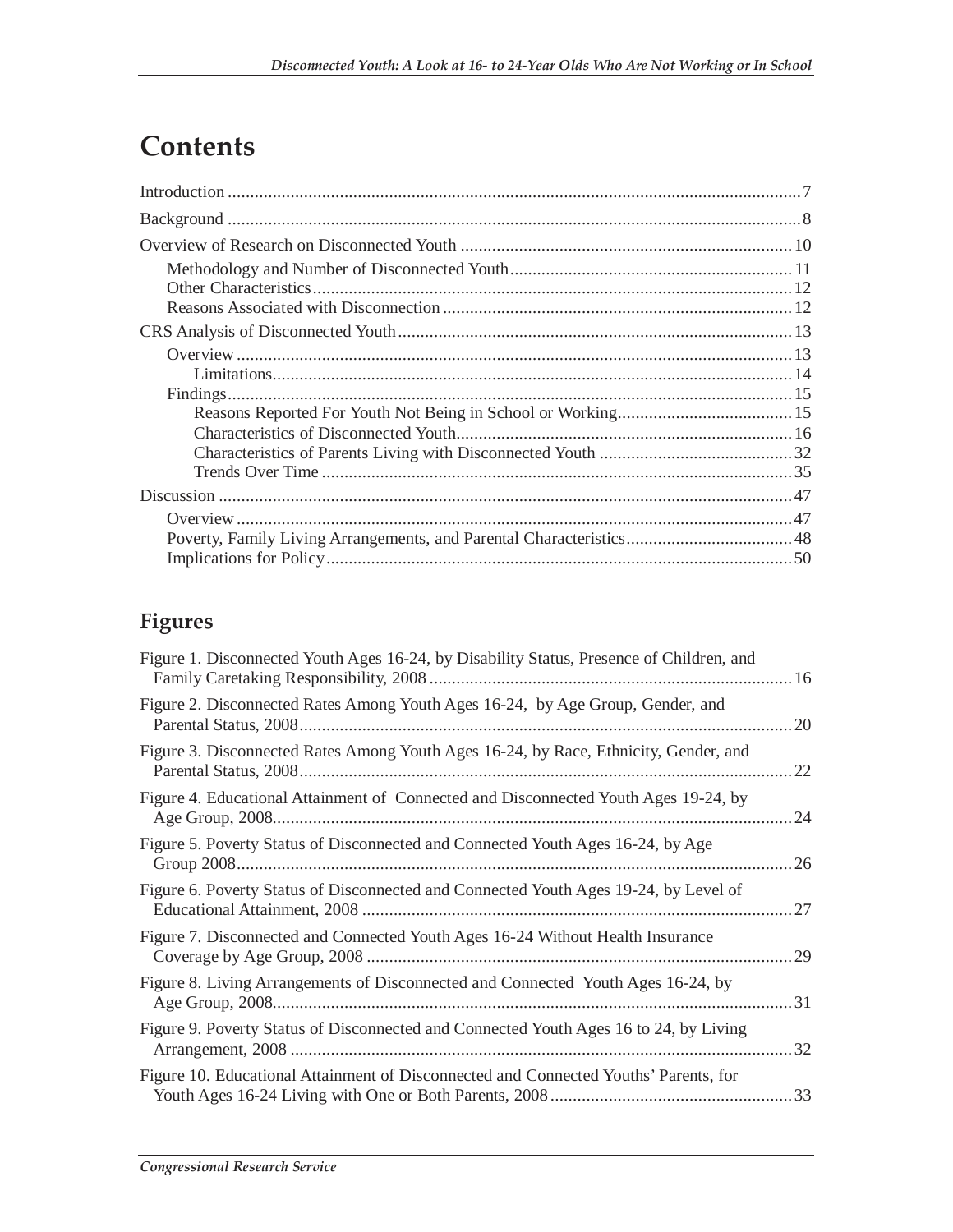| Figure 11. Employment Status of Disconnected and Connected Youths' Parents, for Youth                                                                                         |  |
|-------------------------------------------------------------------------------------------------------------------------------------------------------------------------------|--|
|                                                                                                                                                                               |  |
|                                                                                                                                                                               |  |
|                                                                                                                                                                               |  |
| Figure 15. Rates of Disconnected Males Ages 16-24, by Race and Ethnicity, 1998-2008  39                                                                                       |  |
| Figure 16. Rates of Disconnected Females Ages 16-24, by Race and Ethnicity, 1998-                                                                                             |  |
| Figure 17. Rates of Disconnected White, non-Hispanic Females Ages 16-24, by Parental                                                                                          |  |
| Figure 18. Rates of Disconnected Black, non-Hispanic Females Ages 16-24, by Parental                                                                                          |  |
| Figure 19. Rates of Disconnected Hispanic Females Ages 16-24, by Parental Status, 1988–                                                                                       |  |
| Figure 20. Single Mothers as a Percent of All Female Youth Ages 16-24 and Composition<br>of Single Mothers by Connected and Disconnected Status, by Race and Ethnicity, 1988- |  |

## **Tables**

| Table 1. Summary Characteristics of Connected and Disconnected Youth Ages 16-24,      |    |
|---------------------------------------------------------------------------------------|----|
|                                                                                       |    |
| Table B-1. Rates of Disconnectedness Among Youth Ages 16-24, by Age Group, Gender,    |    |
| Table B-2. Rates of Disconnectedness Among Youth Ages 16-24, by Race, Ethnicity,      |    |
| Table B-3. Educational Attainment of Connected and Disconnected Youth Ages 19-24, by  |    |
| Table B-4. Poverty Status of Disconnected and Connected Youth Ages 16-24, by Age      |    |
| Table B-5. Poverty Status of Disconnected and Connected Youth Ages 16-24, by Race     | 62 |
| Table B-6. Poverty Status of Disconnected and Connected Youth Ages 19-24, by Level of |    |
| Table B-7. Disconnected and Connected Youth Ages 16 to 24 Without Health Insurance    |    |
| Table B-8. Living Arrangements of Disconnected and Connected Youth Ages 16-24, by     |    |
| Table B-9. Living Arrangements of Disconnected and Connected Youth Ages 16-24, by     |    |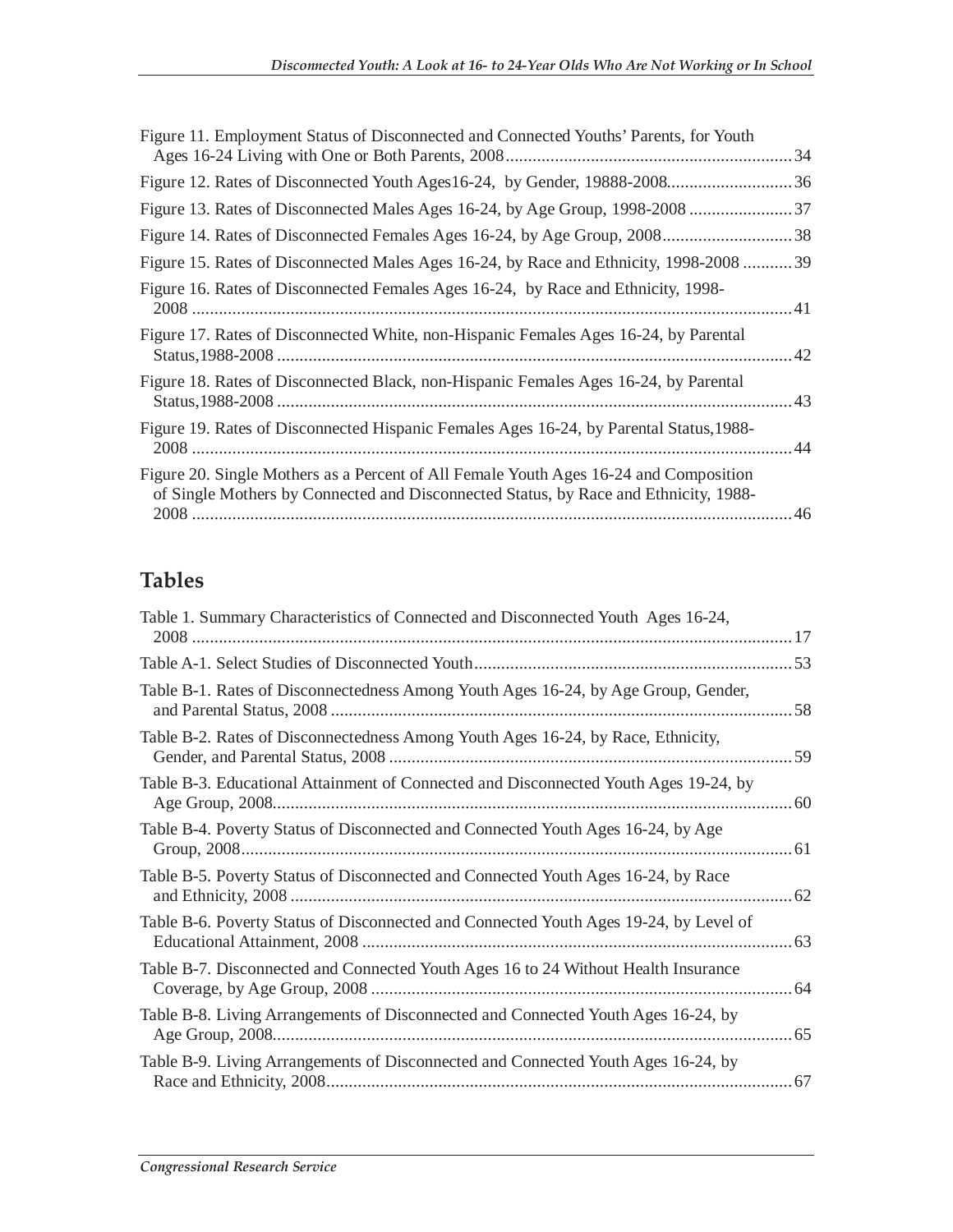| Table B-10. Poverty Status of Disconnected and Connected Youth Ages 16-24, by Living |  |
|--------------------------------------------------------------------------------------|--|
| Table B-11. Educational Attainment of Disconnected and Connected Youths' Parents for |  |
| Table B-12. Employment Status of Disconnected and Connected Youths' Parents, for     |  |
|                                                                                      |  |
|                                                                                      |  |
|                                                                                      |  |
|                                                                                      |  |
|                                                                                      |  |
| Table C-6. Disconnected Female Youth Ages 16-24, by Parental Status, Race, and       |  |
| Table C-7. Single Mothers Ages 16 to 24, by Connected and Disconnected Status, Race  |  |
|                                                                                      |  |

## **Appendixes**

| Appendix B. Background Tables for Congressional Research Service Analysis of |  |
|------------------------------------------------------------------------------|--|
| Appendix C. Background Tables for Congressional Research Service Analysis of |  |

### **Contacts**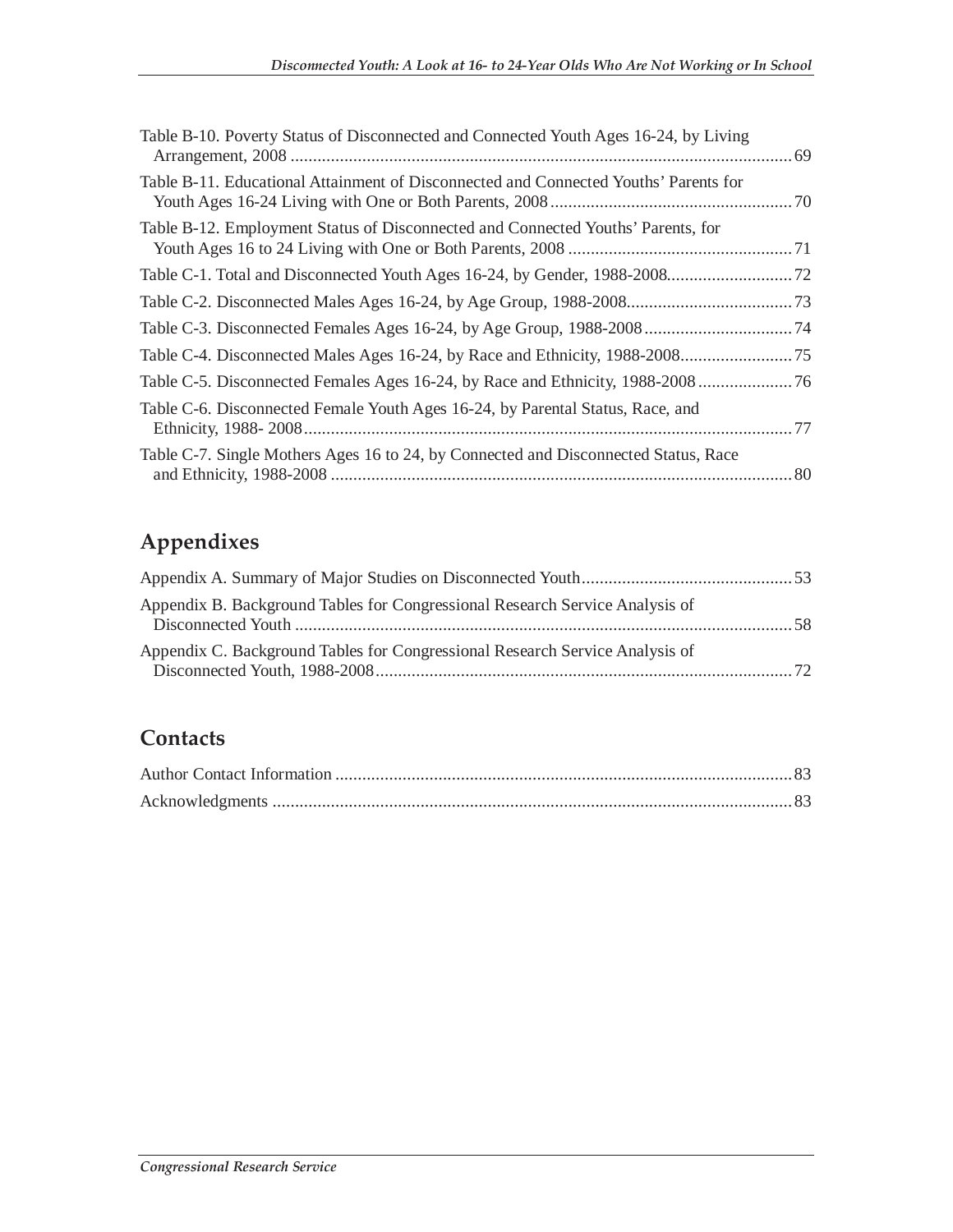## **Introduction**

A young person's detachment from both the labor market and school is an indicator that he or she may not be adequately making the transition to adulthood. Referred to as "disconnected" in the social science literature, youth who are not working or in school may have difficulty gaining the skills and knowledge needed to attain self-sufficiency. Without adequate employment, these youth may also lack access to health insurance and disability benefits, and forego the opportunity to build a work history that will contribute to future higher wages and employability. Disconnected youth may also lack strong social networks that provide assistance in the form of employment connections and other supports such as housing and financial assistance.

The purpose of the report is to provide context for Congress about the characteristics of youth who are not working or in school, and the circumstances in which they live. A demographic profile of disconnected youth may be useful for any discussions of efforts to improve the outcomes of at-risk high school students, such as through programs authorized by the Elementary and Secondary Education Act (ESEA) of  $1965$ .<sup>1</sup> The topic of disconnected youth may also emerge if Congress explores policies to provide vulnerable youth with job training and employment opportunities, through new or existing programs, including those authorized by the Workforce Investment Act (WIA) of 1998.<sup>2</sup>

Research since the late 1990s has sought to identify and characterize disconnected youth. Based on varying definitions of the term "disconnected" and the methodology used among multiple studies, estimates of the disconnected youth population range. The Congressional Research Service (CRS) conducted an analysis of the U.S. Census Bureau's Annual Social and Economic Supplement (ASEC) to the Current Population Survey (CPS) to more fully understand the characteristics of disconnected youth, and to provide recent data on the population. Based on select questions in the CPS, the analysis constructs a definition of disconnection that includes noninstitutionalized youth ages 16 through 24 who did not work or attend school anytime during a previous year (e.g., 2007) and were not working nor in school at the time of the survey (e.g., March 2008).<sup>3</sup> The CPS surveys individuals in households, and not those in institutional settings, such as college dorms, military quarters, and mental health institutions. (The number and share of disconnected individuals would likely increase significantly if the CRS analysis incorporated data from surveys of prisons and jails.<sup>4</sup> On the other hand, these figures would likely be offset if youth in colleges and the military were counted.)

<sup>-</sup><sup>1</sup> Authorization for most of these programs expired at the end of FY2008. For additional information about ESEA, see CRS Report RL33960, *The Elementary and Secondary Education Act, as Amended by the No Child Left Behind Act: A Primer*, by Wayne C. Riddle and Rebecca R. Skinner.

 $2$  Authorization of appropriations under WIA expired at the end of FY2003 but has been annually extended through appropriations acts. For additional information about WIA, see CRS Report RL33687, *The Workforce Investment Act (WIA): Program-by-Program Overview and Funding of Title I Training Programs*, by David H. Bradley.

<sup>&</sup>lt;sup>3</sup> The CPS/ASEC is administered in February through April, though the majority of respondents are surveyed in March.

<sup>&</sup>lt;sup>4</sup> In 2006, the most recent year for which data are available, 61,522 youth ages 16 and older were placed in residential juvenile justice facilities. Department of Justice, Office of Justice Programs, Office of Juvenile Justice and Delinquency Prevention, *Census of Juveniles in Residential Placement Databook*. On one day in 2007, the most recent year for which data are available, 439,900 youth ages 18 through 24 were held in state or federal prisons or local jails. Department of Justice, Bureau of Justice Statistics, *Prison Inmates at Midyear 2007*, Table 10.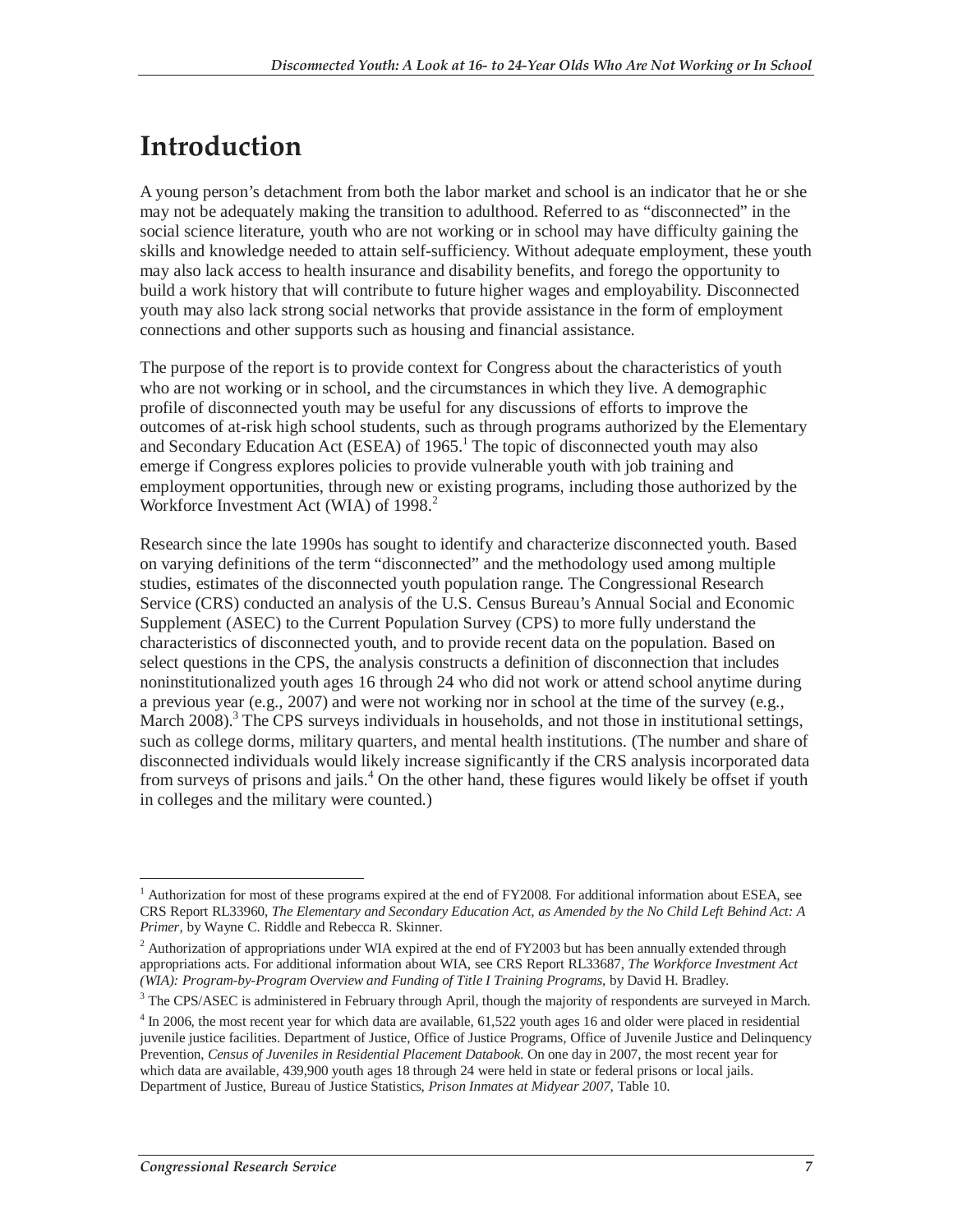The CRS definition is narrower than those used by other studies because it captures youth who are unemployed and not in school for a longer period of time. The definition is intended to exclude youth who may, in fact, be connected for part or most of a year, and may be between jobs or taking an extended break after school. Youth who are married to a connected spouse and are parenting are also excluded from the definition, because they are working in the home and can presumably rely on the income of their spouses. For these reasons, the number and share of youth in the analysis who are considered disconnected are smaller than in some other studies. Still, 1.9 million youth ages 16 through 24—or 5.1% of this population—met the definition of disconnected in 2008.

Like many other studies, the CRS analysis finds that a greater share of female and minority youth tend to be disconnected. However, the analysis also evaluates other characteristics that have not been widely studied in the existing research. For instance, compared to their peers in the general population, disconnected youth tend to have fewer years of education, and are more likely to live apart from their parents, to have children, and be poor. Further, the CRS analysis expands upon the existing research by exploring the characteristics of the parents of disconnected and connected youth who reside with their parents. The analysis finds that the parents of disconnected youth are more likely than their counterparts to be unemployed and to have a lower level of educational attainment. Finally, the analysis also examines trends in disconnectedness over time, from 1988 through 2008. It shows that the rates of disconnection have remained relatively stable. Trends in disconnection rates for males and females for the most part run parallel to each other, with disconnection rates for females being consistently higher than those for males over the period, and with a more recent uptick among females. Disconnected rates were also highest over the period for black (non-Hispanic) males and the oldest youth, ages 22 through 24, in the study.

The first section of this report discusses Congress' growing interest in issues around youth who are not working or in school. The second section presents a brief overview of research on the population, including the number of disconnected youth, characteristics of the population, as well as the factors that have been associated with disconnection. The purpose of this section is to show the variation in the research on the population and to suggest that the definition of "disconnected" is fluid. (The report does not evaluate the methodology or validity of these studies, or discuss in great detail the federal programs or policies that may be available to assist disconnected youth.)<sup>5</sup> The third section presents the CRS analysis of disconnected youth ages 16 through 24. The final section discusses implications for future research and federal policy. **Appendix A** provides a summary of the major studies on disconnected youth. **Appendix B** and **Appendix C** present the data tables that accompany this analysis.

## **Background**

-

Congress has recently taken interest in, and enacted, policies that can assist youth who are not working or in school. The American Recovery and Reinvestment Act of 2009 (P.L. 111-5), the omnibus law that provides federal funding for programs to encourage economic recovery,

<sup>&</sup>lt;sup>5</sup> For information about existing federal policies and programs targeting vulnerable youth, see CRS Report RL33975, *Vulnerable Youth: Background and Policies*, by Adrienne L. Fernandes. For background on youth unemployment and educational attainment, and factors contributing to youth joblessness, see CRS Report RL32871, *Youth: From Classroom to Workplace?*, by Linda Levine. For information about graduation rates and federal programs to target youth who have dropped out, see CRS Report RL33963, *High School Graduation, Completion, and Dropouts: Federal Policy, Programs, and Issues*, by Jeffrey J. Kuenzi.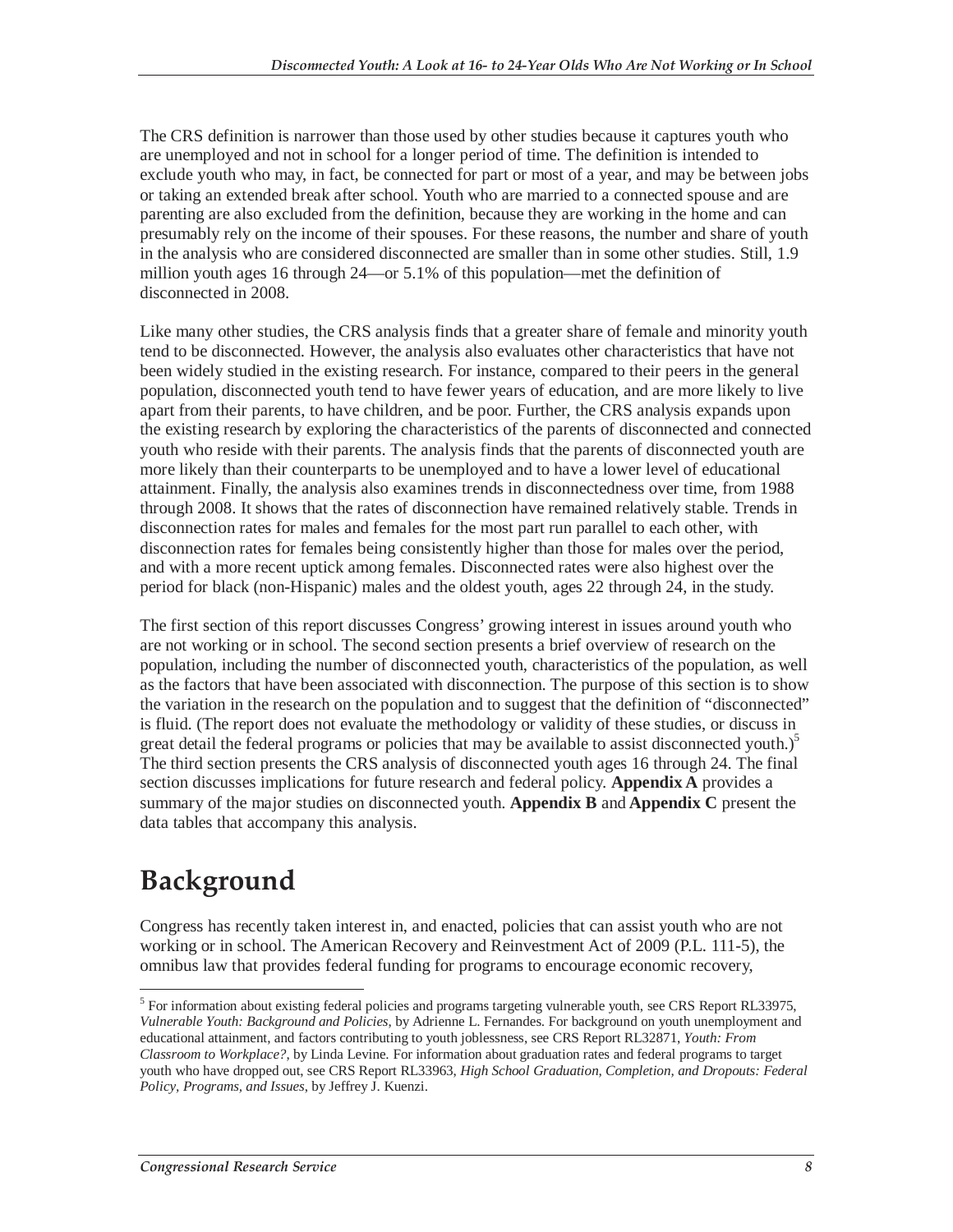includes provisions that pertain to disconnected youth. $6$  Of the \$1.2 billion appropriated for programs in the Workforce Investment Act, Congress extended the ending age of which youth are eligible for year-round activities (from age 21 to age 24) so that job training programs would be available for "young adults who have become disconnected from both education and the labor market." In addition, the law makes businesses who employ youth defined as "disconnected" eligible for the Work Opportunity Tax Credit (WOTC). According to the law, a disconnected youth, for purposes of WOTC, is an individual certified as being age 16 to 25 on the hiring date; not regularly attending any secondary, technical, or post-secondary school during the six-month period preceding the hiring date; not regularly employed during the six-month period preceding the hiring date; and not readily employable by reason of lacking a sufficient number of skills. Youth with low levels of formal education "may satisfy the requirement that an individual is not readily employable by reason of lacking a sufficient number of skills."

The  $110<sup>th</sup>$  Congress conducted a hearing on disconnected youth and considered legislation that was intended to assist this population. The hearing was conducted by the House Ways and Means Subcommittee on Income Security and Family Support.<sup>7</sup> The purpose of the hearing was to explore the pathways that lead young people to become detached from work, school, housing, and important social networks; and to learn about the existing and potential programs targeted to this population. Social science researchers and other witnesses asserted that youth are most vulnerable to becoming disconnected during downturns in the economy, and that educational attainment and skills can mitigate the challenges they might face in securing employment in an increasingly competitive global market.<sup>8</sup> They further stated that the federal government has a vested interest in connecting youth to school and work because of the potential costs incurred in their adulthood in the form of higher transfer payments and social support expenses, as well as lost tax revenue.<sup>9</sup>

Also in the  $110<sup>th</sup>$  Congress, the House Education and Labor Committee examined how the federal government can help to re-engage disconnected youth. At the request of the committee, the Government Accountability Office (GAO) issued a report in February 2008 that reviewed the characteristics and elements that make local programs funded with federal dollars successful in re-engaging youth, as well as the challenges in operating such programs.<sup>10</sup> The report defined disconnected youth as those youth ages 14 to 24 who are not working or in school, or who lack family or other support networks.<sup>11</sup> It found that programs were successful because of effective

 6 U.S. Congress, House Committee on Rules, *Conference Report to Accompany H.R. 1 - The American Recovery and Reinvestment Act of 2009*, 110<sup>th</sup> Cong., 1<sup>st</sup> sess., February 8, 2009, Joint Explanatory Statement Division A and Division B.

<sup>&</sup>lt;sup>7</sup> U.S. Congress, House Ways and Means Committee, Income Security and Family Support Subcommittee, "Hearing on Disconnected and Disadvantaged Youth," June 19, 2007, available at http://waysandmeans.house.gov/hearings.asp? formmode=detail&hearing=569.

<sup>&</sup>lt;sup>8</sup> Ibid. See for example, the testimony of Ronald B. Mincy, Professor of Social Policy and Social Work Practice at Columbia University.

<sup>&</sup>lt;sup>9</sup> To date, there has not been an attempt to quantify the cost of disconnection, though at least two studies discuss the types of costs that might be incurred by unemployed youth and in the U.S. economy. See Andrew Sum et al., *Still Young, Restless, and Jobless: The Growing Employment Malaise Among U.S. Teens and Young Adults*, Northeastern University Center for Labor Market Studies, January 2004, pp. 19-21. See Brett V. Brown and Carol Emig, "Prevalence, Patterns, and Outcomes" in Douglas J. Besharov, *America's Disconnected Youth: Toward a Preventative Strategy* (Washington, D.C.: Child Welfare League of America, 1999), pp. 101-102.

<sup>&</sup>lt;sup>10</sup> U.S. Government Accountability Office, Disconnected Youth: Federal Action Could Address Some of the Challenges *Faced by Local Programs That Reconnect Youth Education and Employment*, GAO-08-313, February 2008.

 $11$  The GAO report did not independently evaluate the number of disconnected youth. According to this definition, foster youth emancipating from foster care with weak family support would be considered disconnected.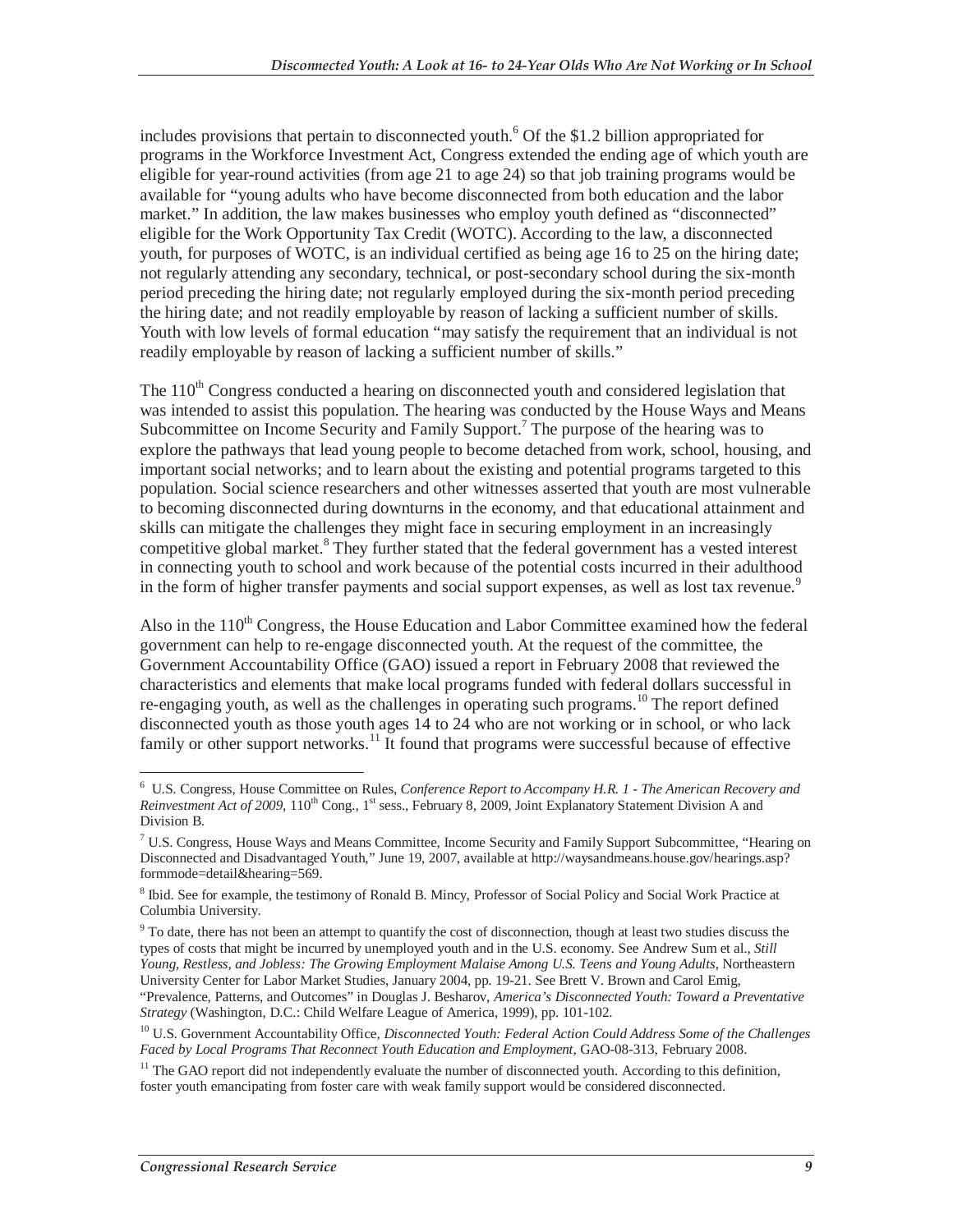staff and leadership; a holistic approach to serving youth that addresses the youth's multiple and individual needs; design of the programs, such as experiential learning opportunities and selfpaced curricula; and a focus on developing youth's leadership skills. The report further found that local programs reported challenges such as the complex life circumstances of the youth, including learning disabilities, violence in their communities, and lack of adequate transportation; gaps in services, such as housing and mental health services; funding constraints; and managing federal grants with different reporting requirements.

The  $110<sup>th</sup>$  Congress also marked the first time that multiple bills were introduced to target youth identified as "disconnected." The legislation generally referred to disconnected youth as individuals ages 16 to 26 (or ages in between) who were not in school nor working; and/or who were part of a population of vulnerable youth, such as youth in foster care, runaway and homeless youth,<sup>12</sup> incarcerated youth, and minority youth from poor communities.<sup>13</sup> The bills' proposed interventions involved changes to existing workforce or educational programs, creation of new programs, or modifications in the tax code to encourage employers to hire youth who are not working or in school. One of the bills—the College Opportunity and Affordability Act of 2008 (H.R. 4137)—was signed into law (P.L. 110-315). P.L. 110-315 did not include a definition of disconnected youth, but identified "disconnected students" as those who are—limited English proficient, from groups that are traditionally underrepresented in postsecondary education, students with disabilities, students who are homeless children and youths, and students who are in or aging out of foster care. The law made these students and "other disconnected students" (not defined) eligible for programs authorized by the Higher Education Act, including the TRIO programs, which provide college preparation and other services for low-income high school students who are the first in their families to attend college. $<sup>14</sup>$ </sup>

The next section provides an overview of the existing research of disconnected youth, and is followed by the CRS analysis. Research on disconnected youth can provide context for Congress regarding the magnitude of the population and the challenges they face.

## **Overview of Research on Disconnected Youth**

CRS reviewed nine studies on disconnected youth from 1999 through 2007. These studies were identified by searching social science periodicals, consulting the GAO team involved in the disconnected youth study, and reviewing works' cited pages in a few of the studies. The nine studies were carried out by federal agencies or non-governmental organizations. Below is a brief overview of the studies' methodologies, definitions of the population, as well as findings. **Appendix A** summarizes the studies. This review does not evaluate the methodology or validity of studies on disconnected youth.

<sup>-</sup> $12$  The term "homeless" is based on how it is defined in Section 725 of the McKinney-Vento Homeless Assistance Act (42 U.S.C. 11434a).

<sup>&</sup>lt;sup>13</sup> See College Opportunity and Affordability Act of 2008 (H.R. 4137/P.L. 110-315); A Place to Call Home Act (H.R. 3409); Energy Conservation Corps Act of 2008 (H.R. 7040); Transportation Job Corps Act of 2008 (H.R. 7503); and a bill to expand the work opportunity tax credit to include "disconnected youth" (H.R. 7066).

<sup>&</sup>lt;sup>14</sup> For further information about the TRIO programs, see Trio and GEAR UP Programs: Status and Issues, by Jeffrey J. Kuenzi.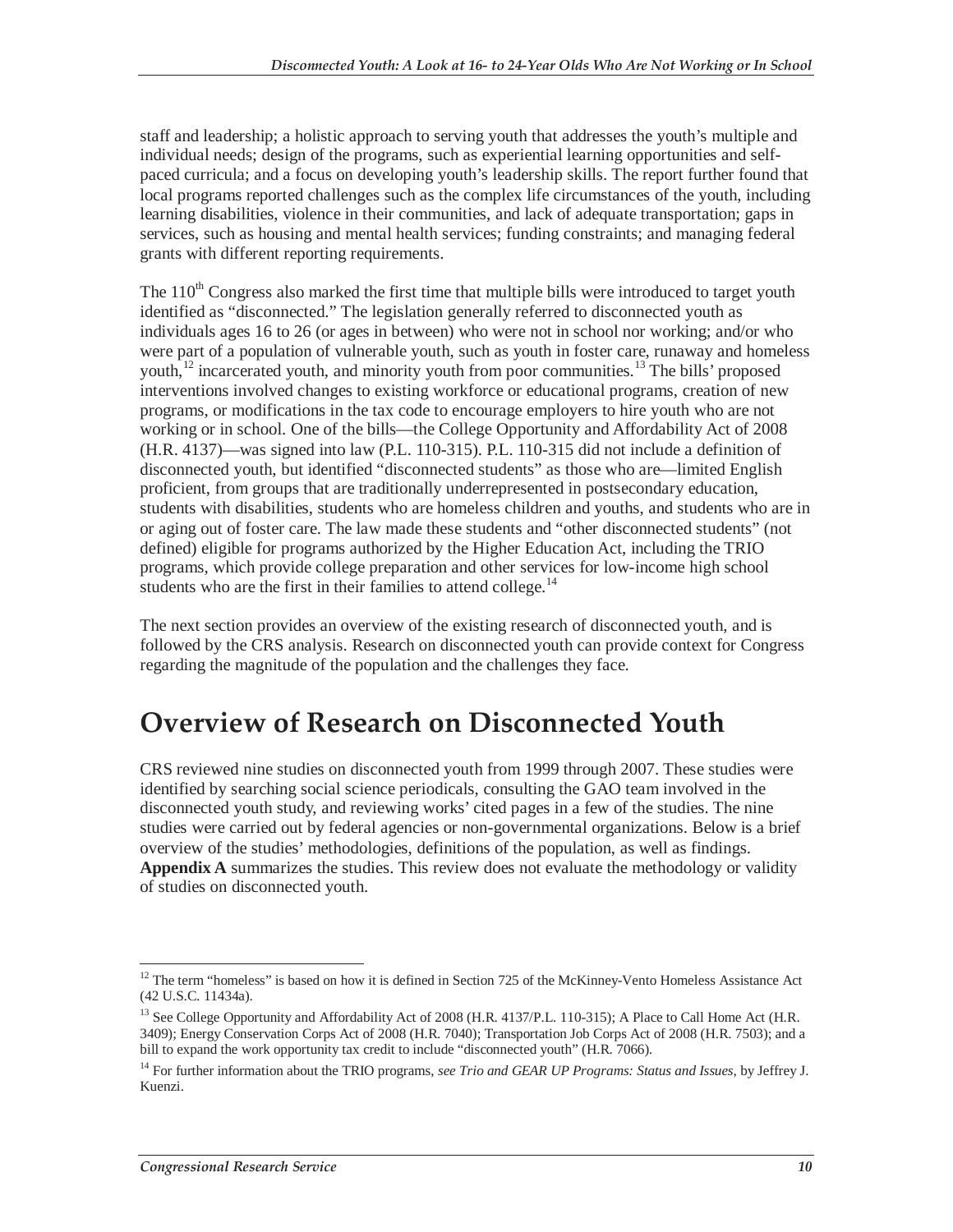### **Methodology and Number of Disconnected Youth**

Across the nine studies, figures of disconnected youth vary because of their methodology, the age range of youth, and the period of time examined.<sup>15</sup> Most of the studies were cross-sectional, meaning that they considered youth to be disconnected at a particular point in time—usually on a given day survey data were collected—or over a period of time, such as anytime during a previous year or the entire previous year. Some, however, were longitudinal, and tracked a youth's connection to work and school over multiple years. The studies also used varying data sets, including the Current Population Survey, Decennial Census, National Longitudinal Survey of Youth (NLSY, which includes a 1979 cohort and a 1997 cohort), and the American Community Survey (ACS). Most of the studies did not provide actual numbers of disconnected youth, and instead reported percentages. Percentages ranged from 7% to 20% of the youth population, depending on the ages of the youth and methodology. Among the few studies that provided estimates of the actual number, they found that about 1.4 million to five million youth were disconnected. One oft-cited study found that on average, 5.2 million youth ages 16 to 24, or 16.4% of that age group, were not working or in school at a given point in time.<sup>16</sup>

The studies counted youth as young as age 16 and as old as age 24, with ages in between (e.g., 16 to 19, 18 to 24).<sup>17</sup> Youth were considered disconnected for most of the studies if they met the definition at a particular point in time, though for one study, youth were considered disconnected if they met the criteria in the first month they were surveyed and in at least eight of the eleven following months.<sup>18</sup> Another used a definition of disconnected to include youth who were not working or in school for at least the previous year before the youth were surveyed, in 1999.<sup>19</sup> Some of the studies' definitions incorporated other characteristics, such as marital status and educational attainment. For example, an analysis of NLSY97 data used a definition of disconnected youth that counts only those youth who were not in school or working, and not married.<sup>20</sup> Two other studies used a definition for 18- to 24-year olds who were not enrolled in school, not working, and who had obtained, at most, a high school diploma.<sup>21</sup> Further, nearly all of the studies used definitions that included only non-institutionalized youth. This means that the studies did not count youth in prisons, juvenile justice facilities, mental health facilities, college dorms, military facilities, and other institutions. However, two studies incorporated incarcerated youth and/or youth in the armed forces.<sup>22</sup> Inclusion of youth living in institutional settings could

 $\overline{a}$ <sup>15</sup> Some of the studies do not provide detailed information about the methodology used.

<sup>16</sup> Andrew Sum et al., *Left Behind in the Labor Market: Labor Market Problems of the Nation's Out-of-School, Young Adult Populations*, Northeastern University, Center for Labor Market Studies, Boston, 2003.

<sup>17</sup> A few studies, such as *The Condition of Education* (2007), by the Department of Education, and *What is Happening to Youth Employment Rates?* (2004), by the Congressional Budget Office, do not use the term "disconnected" but evaluate the number and characteristics of youth who are not working or in school.

<sup>18</sup> Thomas MaCurdy, Bryan Keating, and Sriniketh Suryasesha, *Profiling the Plight of Disconnected Youth in America*, Stanford University, for the William and Hewlett Foundation, March 2006.

<sup>19</sup> Peter Edelman, Harry J. Holzer, and Paul Offner, *Reconnecting Disadvantaged Young Men* (Washington, DC: Urban Institute, 2006).

<sup>20</sup> Thomas MaCurdy, Bryan Keating, and Sriniketh Suryasesha, *Profiling the Plight of Disconnected Youth in America*, Stanford University, for the William and Hewlett Foundation, March 2006.

<sup>21</sup> Annie E. Casey Foundation, *Kids Count*, 2006; and Susan Jekielek and Brett Brown, *The Transition to Adulthood: Characteristics of Young Adults Ages 18 to 24 in America*, Annie E. Casey Foundation, Population Reference Bureau, and Child Trends, November 2005.

<sup>22</sup> Peter Edelman, Harry J. Holzer, and Paul Offner, *Reconnecting Disadvantaged Young Men* (Washington, DC: Urban Institute, 2006); and Congressional Budget Office, *What is Happening to Youth Employment Rates?*, November 2004.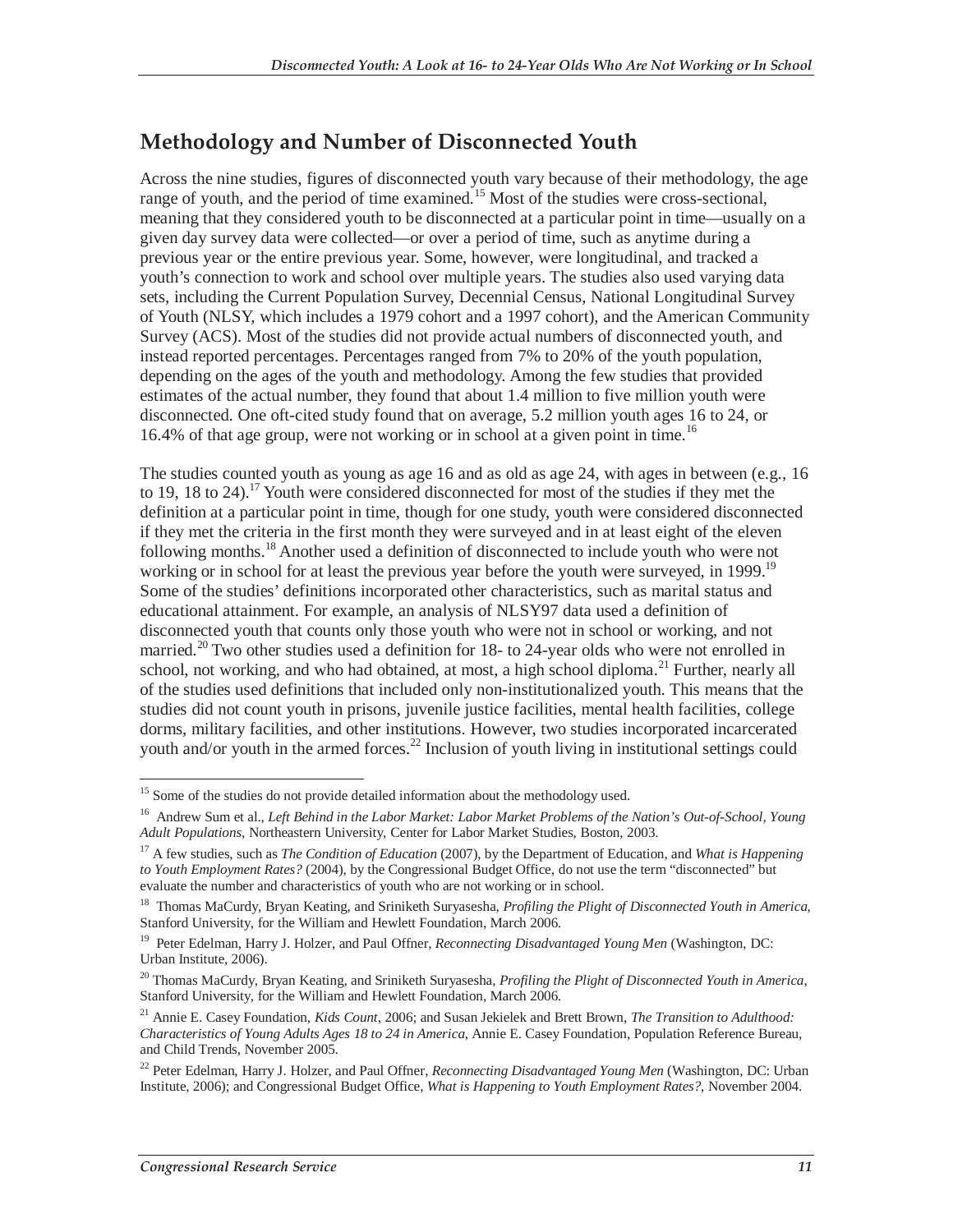affect the number and share of youth considered as disconnected. Adding youth who are in prison or juvenile justice facilities would increase the number of disconnected youth, whereas adding youth who are living in school dorms or in the armed forces would increase the number of connected youth.

As mentioned in the section above, the College Cost Reduction Act (P.L. 110-315) did not define "disconnected youth" but identified certain vulnerable youth—such as runaway and homeless youth and English language learners—as being "disconnected students," and therefore eligible for certain educational support services. One of the studies classified disconnected youth in the same vein. The study defined groups of disadvantaged youth ages 14 to 17, including those involved with the juvenile justice system and youth in foster care, as vulnerable to becoming disconnected (or having long-term spells of unemployment) because of the negative outcomes these groups tend to face as a whole. $23$ 

## **Other Characteristics**

In all studies that examined gender, an equal or greater share of females was disconnected. According to one analysis of CPS data, disconnected youth included individuals age 16 through 19, and not in school or working (at what appears to be a particular point in time).<sup>24</sup> The study found that during select years from 1986 through 2006, approximately 7% to 10% of youth met this definition annually. Females were slightly more likely to be disconnected than males in 2006—8.1% compared to 7.1%. Another analysis of CPS data calculated the number and share of disconnected youth based on data collected from monthly CPS surveys for  $2001$ <sup>25</sup>. The study found that 18% of females and 11% of males were disconnected. About 44% of youth defined as disconnected had dropped out of high school.

Of the studies that examined race and ethnicity, white and Asian youth were less likely to be disconnected than their counterparts of other racial and ethnic groups. According to an analysis of 2007 ACS data, the rates of disconnection among youth ages 16 to 19 by racial category were as follows: 4% of non-Hispanic Asian and Pacific Islanders; 6% of non-Hispanic whites; 11% of Hispanics; and 12% of non-Hispanic blacks. $^{26}$ 

### **Reasons Associated with Disconnection**

The factors that contribute to disconnection are not entirely clear, though some research has shown that parental education and receipt of public assistance, as well as race and ethnicity, play a role. An analysis of NLSY97 data found that disconnection was associated with being black and parental receipt of government aid from the time the parent was 18 (or their first child was born).<sup>27</sup> A separate analysis of NLSY79 data found that long-term disconnected youth—who were not working or in school for at least 26 weeks in three or more years, and not married—tended to

<sup>-</sup>23 Michael Wald and Tia Martinez, *Connected by 25: Improving the Life Chances of the Country's Most Vulnerable 14-24 Year Olds*, Stanford University, for the William and Flora Hewlett Foundation, November 2003.

<sup>24</sup> U.S. Department of Education, National Center for Education Statistics, *The Condition of Education*, 2008.

<sup>25</sup> Andrew Sum et al., *Left Behind in the Labor Market: Labor Market Problems of the Nation's Out-of-School, Young Adult Populations*, Northeastern University, Center for Labor Market Studies, Boston, 2003. 26 Annie E. Casey Foundation, *Kids Count*, 2006.

<sup>27</sup> Thomas MaCurdy, Bryan Keating, and Sriniketh Suryasesha, *Profiling the Plight of Disconnected Youth in America.*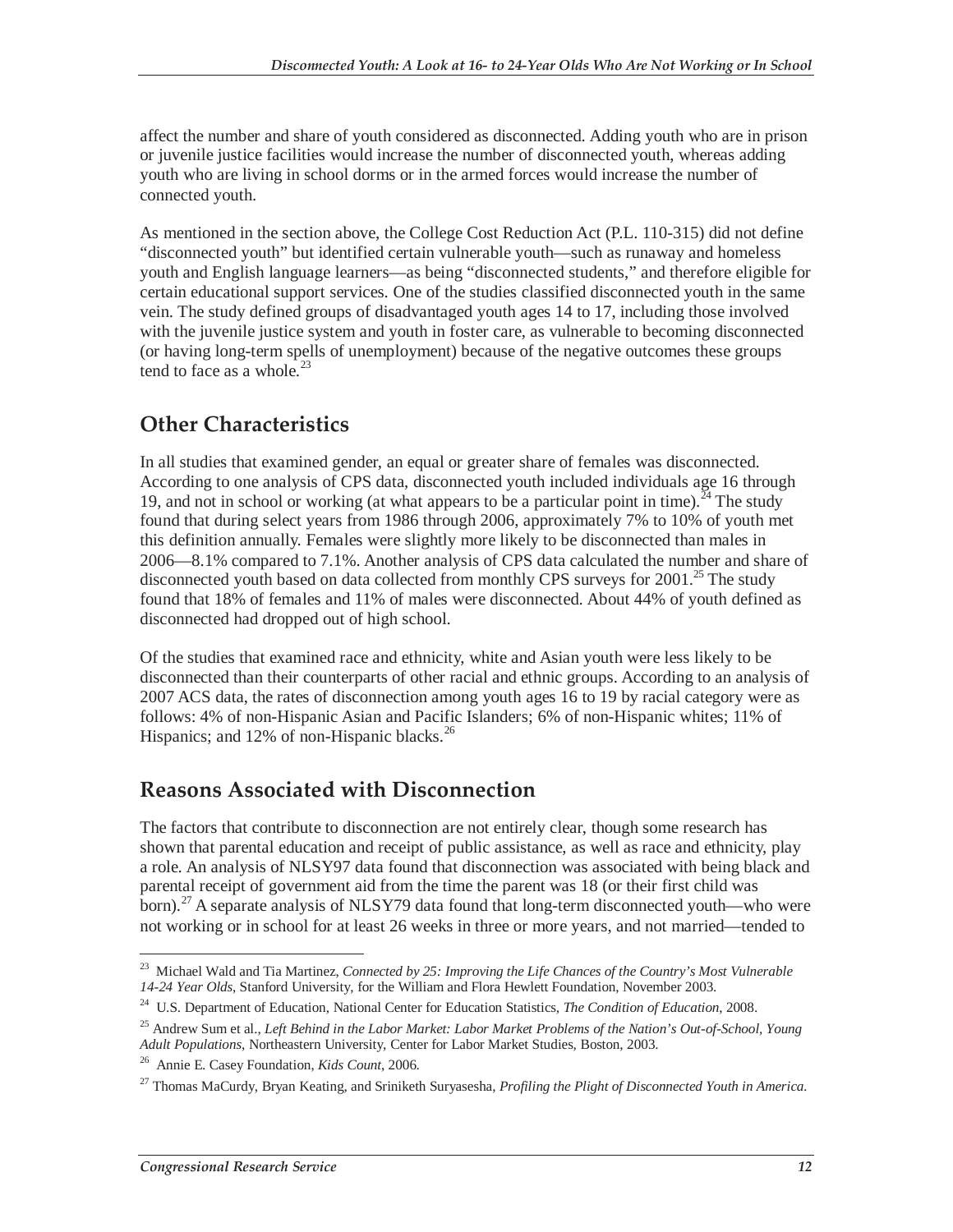have certain personal and family background factors, including family poverty, family welfare receipt, and low parent education.<sup>28</sup> For example, among young men who met the long-term definition of disconnected, 35% were from poor families, compared to 10% of connected men; 26% were from families receiving welfare (versus 6% of connected men); 28% were from singleparent families (versus 13%); and 45% had a parent who lacked a high school degree (versus 16%). (Corresponding data for females are not available.) The study also found that nearly 90% of those who were disconnected at age 20 to 23 were first disconnected as teenagers. Finally, another study found that teens from low-income families were more likely to be neither enrolled in school nor employed than those from higher-income families, and that teens whose parents did not finish high school were twice as likely to be disengaged than those whose parents have at least some education (actual figures were not provided). $^{2}$ 

The next section discusses the CRS analysis of disconnected youth.

## **CRS Analysis of Disconnected Youth**

### **Overview**

The CRS analysis expands upon the existing research of disconnected youth. As discussed further below, the CRS definition of disconnected youth is more narrow than most definitions employed by other studies because it captures those who are not working and not in school for a longer period of time (versus at a point in time, or for instance, over a six-month period). This definition is intended to exclude youth who may, in fact, be connected for part or most of a year, and may be between jobs or taking an extended break after school. Unlike all of the other studies, youth who are married to a connected spouse *and* are parenting are also excluded from the definition, based on the assumption that these young people work in the home by caring for their children and rely on financial and social support from their spouses.<sup>30</sup> For these reasons, the number and share of youth in the analysis who are considered disconnected are smaller than in some other studies. Still, as discussed below, 1.9 million youth ages 16 through 24—or 5.1% of this population meet the definition of disconnected. Further, in contrast to most other studies, the CRS analysis examines the characteristics of the parents of disconnected youth. The analysis finds that they are more likely than the parents of connected youth to be unemployed and have a lower level of educational attainment.

The CRS analysis constructs a definition of disconnected youth based on questions asked in the U.S. Census Bureau's Current Population Survey about workforce participation, school attendance, and marital status. The definition includes young people ages 16 through 24 who did not work anytime during a previous year (e.g., 2007) due primarily to a reason other than school and who also were not working nor in school at the time of the survey (e.g., March 2008). (Reasons given as to why youth were not working could include that they were either out of the workforce because they were ill or disabled, taking care of home or family, could not find work,

<sup>-</sup>28 Brett V. Brown and Carol Emig, "Prevalence, Patterns, and Outcomes," in *America's Disconnected Youth: Toward a Preventative Strategy*, ed. Douglas J. Besharov (Washington, DC: Child Welfare League of America, 1999).

<sup>29</sup> Congressional Budget Office, *What is Happening to Youth Employment Rates?*, November 2004.

<sup>30</sup> Reciprocally, youth who are not in school or working, married to a connected partner, *and not a parent* are considered disconnected.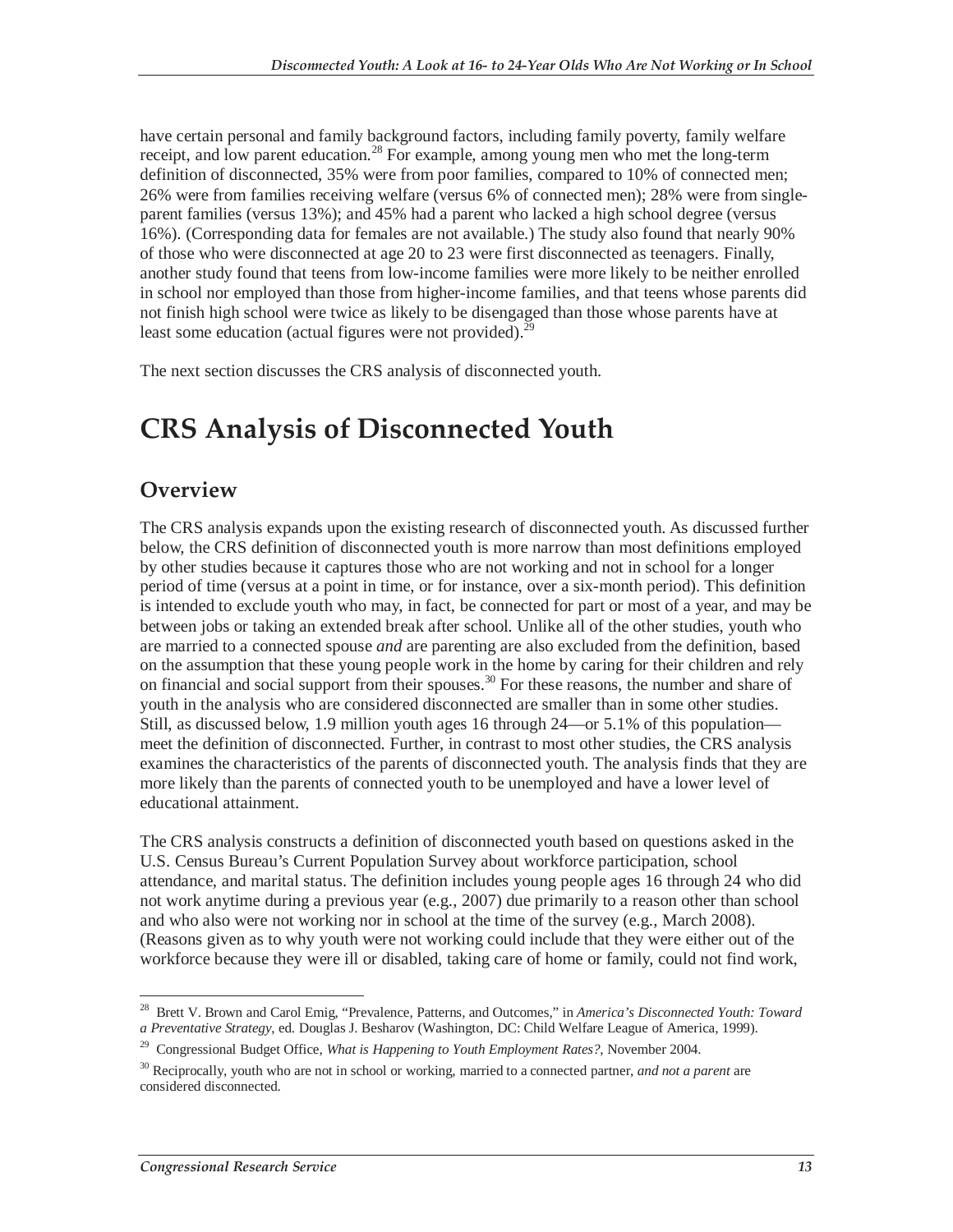or some other unspecified reason.) This means that youth would be disconnected for a minimum of 12 months (all of 2007), and some or all of a possible additional four months (January through April of 2008).

The analysis includes youth as young as 16 because at this age they may begin working and starting to prepare for post-secondary education. The study also includes older youth, up to age 24, since they are in the process of transitioning to adulthood. Many young people in their mid-20s attend school or begin to work, and some live with their parents or other relatives. According to social science research, multiple factors—including delayed age of first marriage, the high cost of living independently, and additional educational opportunities—have extended the period of transition from adolescence to adulthood.<sup>31</sup>

#### **Limitations**

One limitation of this analysis is that the CPS surveys individuals in households, and not those in institutional settings, such as prisons, jails, college dorms, military quarters, and mental health institutions. Based on incarceration data from other studies (see **Appendix A**), the number and share of disconnected individuals would likely increase significantly if the study incorporated data from surveys of prisons and jails. Further, the CPS does not count persons who are homeless. While the precise number of homeless youth ages 16 through 24 is unknown, a significant share of these youth may meet the definition of disconnected.<sup>32</sup> On the other hand, the share of disconnected youth in the population might be offset by including members of the armed forces and college students in dorms who are ages 18 through 24, and are by definition, working or going to school.

Another limitation of the analysis is that it does not account for the strong possibility that while some disconnected youth are not formally employed, they are likely finding ways to make ends meet through informal markets and social networks. These networks can provide cash assistance, temporary housing and employment, and child care, among other supports. Nonetheless, informal networks are likely unstable, and may not necessarily lead to longer-term employment or attachment to school.<sup>33</sup> As discussed in the section below, nearly half of all disconnected youth live in poverty, suggesting that informal networks may not actually improve the quality of life for disconnected youth. Finally, the CRS definition of disconnected youth does not identify those youth who are disconnected for periods that exceed 16 months. As one of the longitudinal studies in **Appendix A** shows, youth are disconnected for three years or more are more likely to face negative outcomes than their counterparts who are disconnected for part of one to two vears.<sup>34</sup>

<sup>-</sup><sup>31</sup> For additional information about the transition to adulthood, see CRS Report RL33975, *Vulnerable Youth*: *Background and Policies*, by Adrienne L. Fernandes.

 $32$  The limited research on runaway and homeless youth has found that these youth face challenges remaining in school and working. See Marjorie J. Robertson and Paul A. Toro, *Homeless Youth: Research, Intervention, and Policy*, U.S. Department of Health and Human Services, Office of the Assistant Secretary for Planning and Evaluation, The 1998 National Symposium on Homeless Research, 1998.

<sup>33</sup> For a discussion of social networks in low-income communities, see Katherine S. Newman, *No Shame In My Game: The Working Poor in the Inner City*, (New York: Vintage Books and Russell Sage Foundation, 1999), pp. 72-84.

<sup>34</sup> Brett V. Brown and Carol Emig, "Prevalence, Patterns, and Outcomes" in Douglass J. Besharov, ed. *America's Disconnected Youth: Toward a Preventative Strategy* (Washington, D.C.: Child Welfare League of America, 1999). See also, Douglas J. Besharov and Karen N Gardiner, "Introduction" in Douglas J. Besharov, ed. *America's Disconnected Youth: Toward a Preventative Strategy*.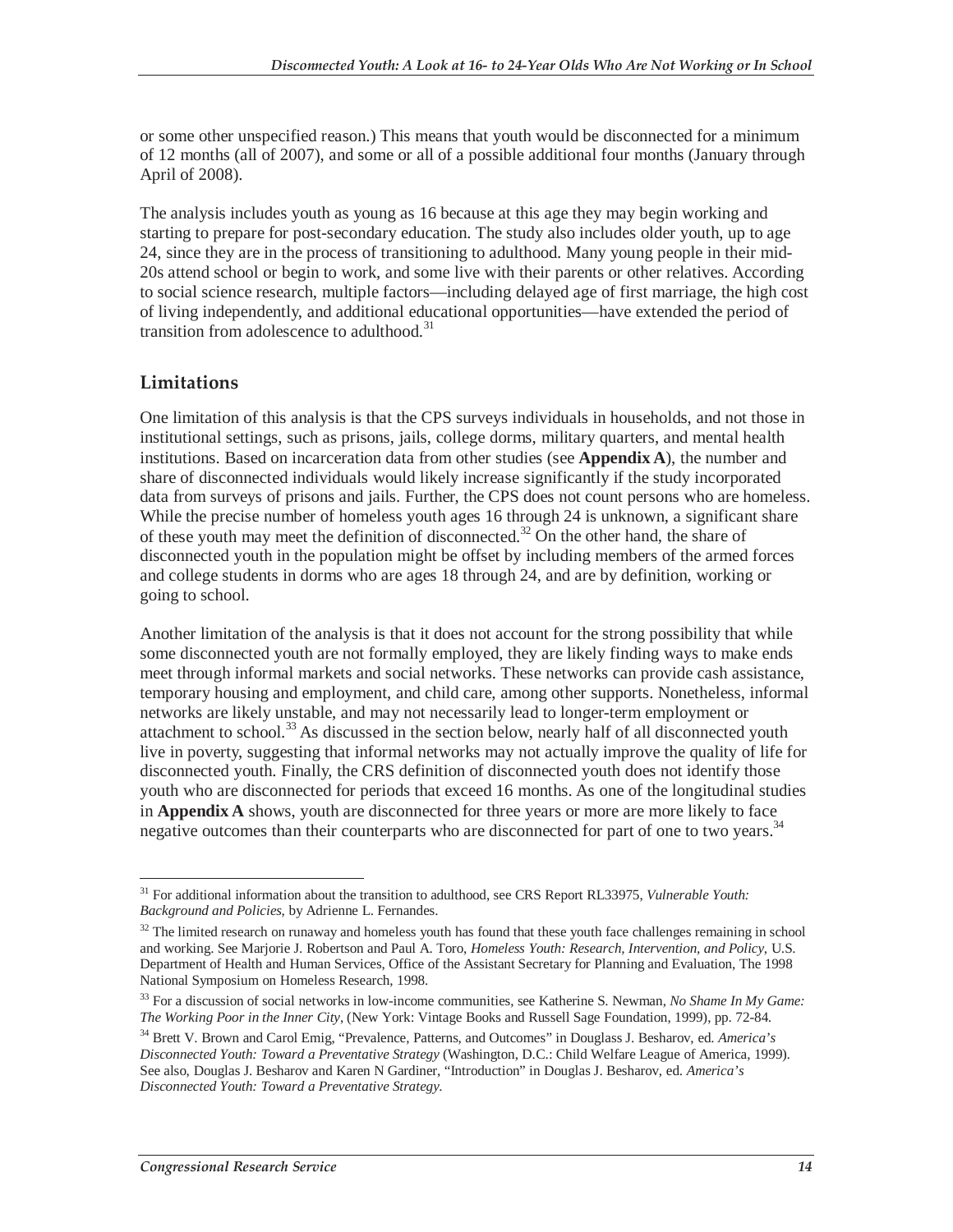### **Findings**

This section begins with an overview of the reasons disconnected youth said they were not working or in school at any time in 2007. Following this discussion is an overview of the basic demographics of disconnected youth and their characteristics across several domains educational attainment, living arrangements, parenting status, health insurance coverage, and poverty status. These data, drawn from the 2008 CPS, are compared to data for connected youth. The section ends with a presentation of trend data on disconnection from 1988 through 2008, with a focus on gender, age, and race and ethnicity. **Appendix B** presents detailed tables of the 2008 data alone and **Appendix C** provides detailed tables of the trend data.

#### **Reasons Reported For Youth Not Being in School or Working**

**Figure 1** displays the reasons given for out-of-school youth not working in 2007. Major reasons include taking care of family or home, illness or disability, or that they could not find work. Just over one-third (37% or about 708,000) of disconnected youth were reported to be taking care of home or family and were not disabled. Of those, less than half (279,000) were reported as having a child. The CPS does not prompt respondents to elaborate on the type of care provided in the home or to family, and therefore, it is unclear the extent to which this care would interfere with their ability to work or attend school. Illness or disability was reported as the major reason why approximately one-third of disconnected youth (34% or about 625,000) did not work in 2007, with most designated as having a severe disability.<sup>35</sup> One indication that a person is severely disabled is their receipt of Supplemental Security Income (SSI) or Medicare.<sup>36</sup> Nearly half of disconnected individuals with disabilities (322,000) received one of these two benefits, accounting for about one in six (16.8%) of all disconnected youth. Finally, approximately another one-third (29% or about 562,000) did not have a disability or responsibilities in the home; most of these individuals *did not* have a child (505,000).

-

<sup>&</sup>lt;sup>35</sup> The CPS asks several questions to determine whether individuals are considered to have a work disability. Persons are identified as having a work disability if they: (1) reported having a health problem or disability which prevents them from working or which limits the kind or amount of work they can do; or (2) ever retired or left a job for health reasons; or (3) did not work in the survey week because of long-term physical or mental illness or disability which prevents the performance of any kind of work; or (4) did not work at all in the previous year because they were ill or disabled; or (5)are under 65 years of age and covered by Medicare; or (6) are under age 65 years of age and a recipient of Supplemental Security Income (SSI); or (7) received veteran's disability compensation. Persons are considered to have a severe work disability if they meet any of the criteria in 3 through 6, above. See http://www.census.gov/hhes/ www/disability/disabcps.html.

<sup>&</sup>lt;sup>36</sup> Individuals who receive Social Security disability are eligible to receive Medicare two years after entitlement to SSDI, and in some cases earlier. Disabled children may receive Social Security Disability Insurance (SSDI) benefits indefinitely as long as the disability was incurred before reaching age 22. For information about SSDI, see CRS Report RL32279, *Primer on Disability Benefits: Social Security Disability Insurance (SSDI) and Supplemental Security Income (SSI)*, by Scott Szymendera.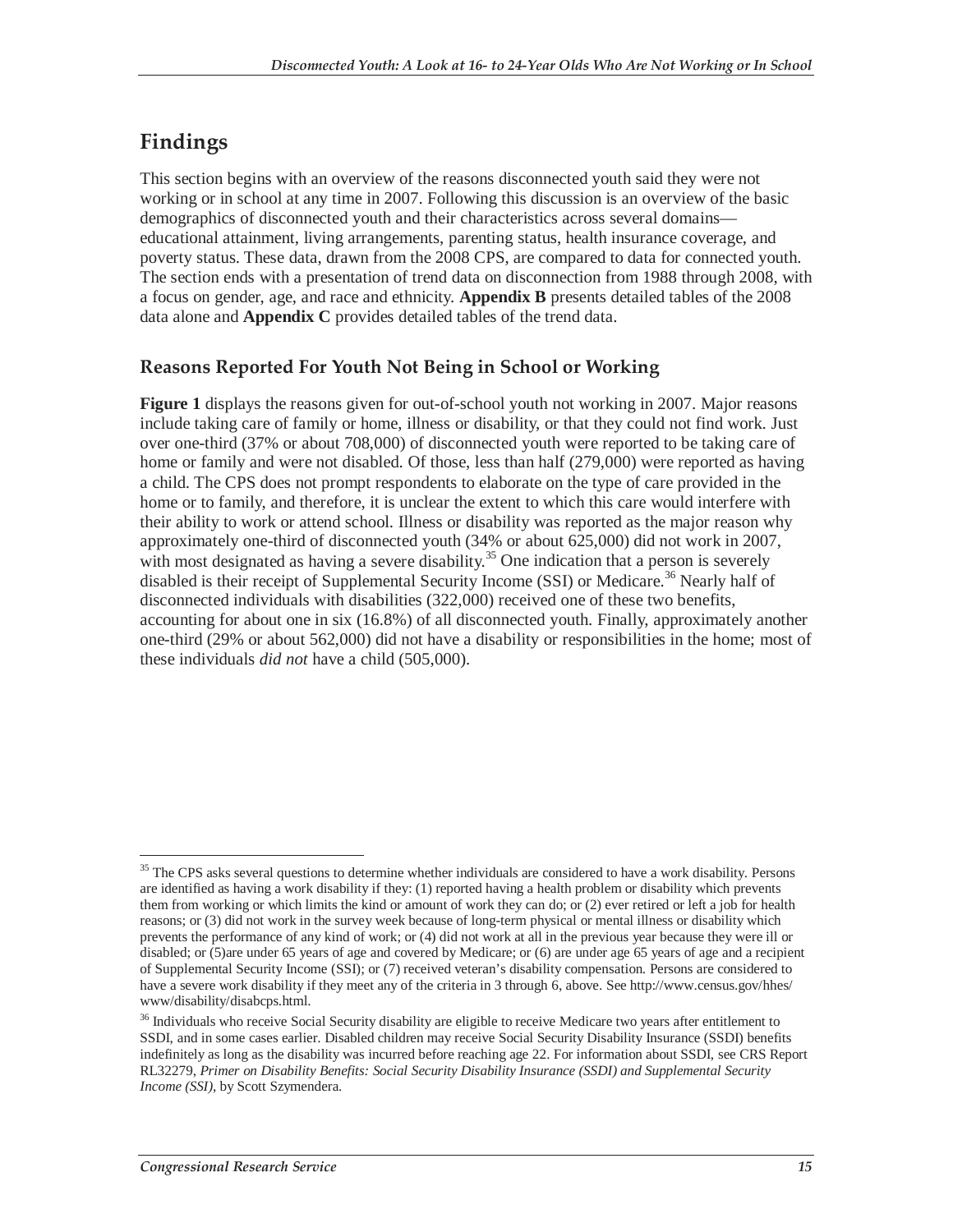

#### **Figure 1. Disconnected Youth Ages 16-24, by Disability Status, Presence of Children, and Family Caretaking Responsibility, 2008**

**Source:** Congressional Research Service based on analysis of data from the U.S. Census Bureau 2008 Current Population Survey (CPS) Annual Social and Economic Supplement (ASEC).

**Notes:** Disconnected youth are youth who were not working or in school at the time of the survey and were reported as having not worked during the previous year for reasons other than going to school.

#### **Characteristics of Disconnected Youth**

**Table 1** compares demographic characteristics of disconnected and connected peers ages 16 through 24 in 2008 (which meant that youth were disconnected in all of 2007 and at the time of the survey in the first quarter of 2008). The table shows that 1.9 million of these youth, or about 5% of the population, met the definition of disconnected. Further, females and minority youth were more likely than their counterparts to be disconnected. The rate of disconnection among black (non-Hispanic) and Hispanic women was especially high—11.2% and 9.4%, respectively, compared to 4.2% of white females. Among youth ages 16 through 18, 19 through 21, and 22 through 24, the oldest youth were more likely than their younger peers to experience disconnection. Finally, relative to connected youth, disconnected youth were more likely to have lower education attainment, to live apart from their parents, be poor, and lack health insurance. These findings are discussed in greater detail below.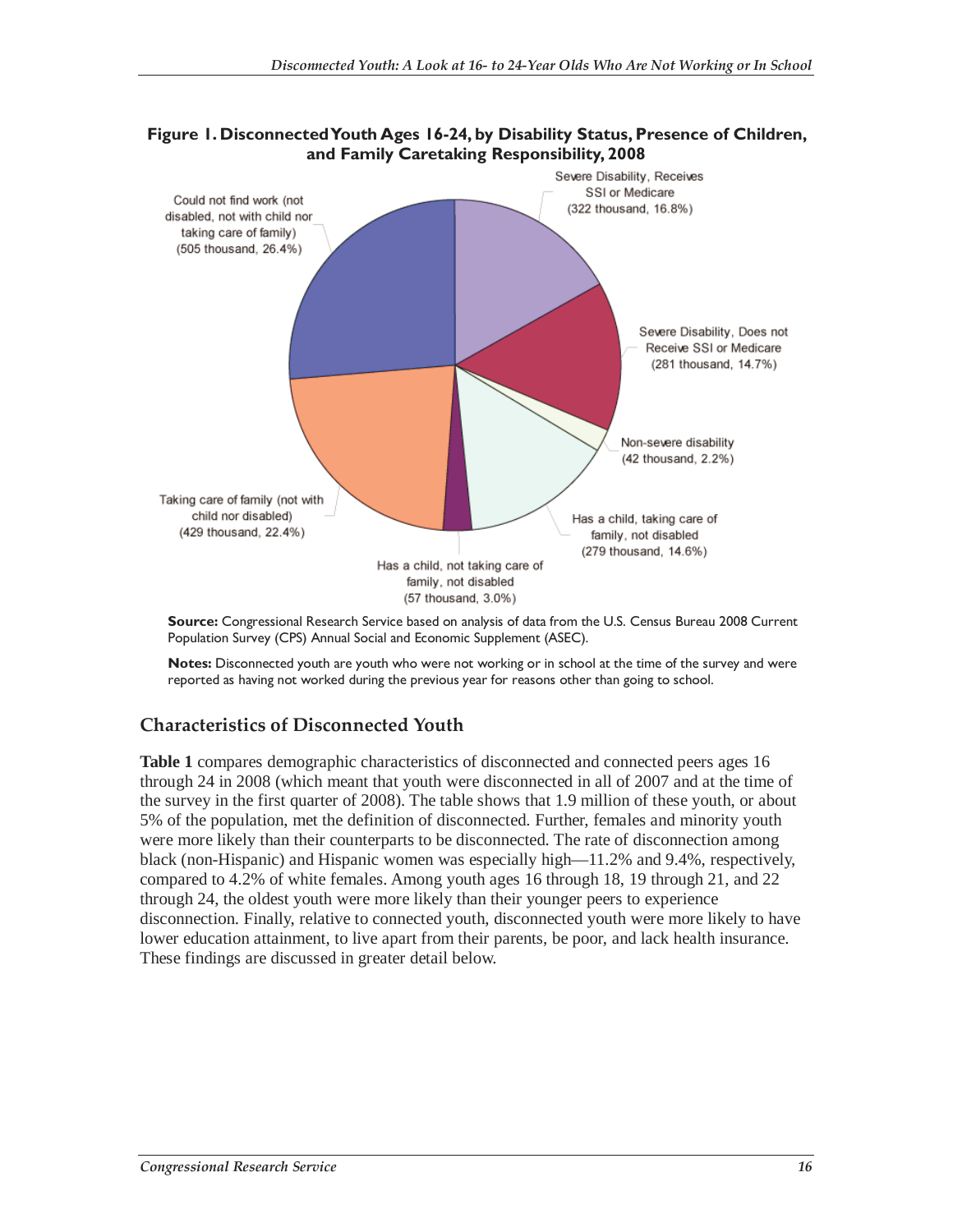|                                     |                        | <b>Disconnected</b> |                |                                   | <b>Connected</b> |         |
|-------------------------------------|------------------------|---------------------|----------------|-----------------------------------|------------------|---------|
|                                     | <b>Total</b><br>number | <b>Number</b>       | <b>Percent</b> | <b>Share</b><br>of total<br>youth | <b>Number</b>    | Percent |
| <b>Age and Gender</b>               |                        |                     |                |                                   |                  |         |
| Age                                 |                        |                     |                |                                   |                  |         |
| Total                               | 37,580                 | 1,915               | 100.0%         | 5.1%                              | 35,665           | 100.0%  |
| Age 16 - 18                         | 13,431                 | 352                 | 18.4%          | 2.6%                              | 13,079           | 36.7%   |
| Age 19 - 21                         | 11,720                 | 742                 | 38.7%          | 6.3%                              | 10,978           | 30.8%   |
| Age 22 - 24                         | 12,429                 | 822                 | 42.9%          | 6.6%                              | 11,608           | 32.5%   |
| <b>Males</b>                        |                        |                     |                |                                   |                  |         |
| Total                               | 19,032                 | 722                 | 100.0%         | 3.8%                              | 18,310           | 100.0%  |
| Age 16 - 18                         | 6,816                  | 142                 | 19.7%          | 2.1%                              | 6,673            | 36.4%   |
| Age 19 - 21                         | 5,926                  | 294                 | 40.8%          | 5.0%                              | 5,632            | 30.8%   |
| Age 22 - 24                         | 6,290                  | 286                 | 39.5%          | 4.5%                              | 6,005            | 32.8%   |
| <b>Females</b>                      |                        |                     |                |                                   |                  |         |
| Total                               | 18,548                 | 1,193               | 100.0%         | 6.4%                              | 17,355           | 100.0%  |
| Age 16 - 18                         | 6,615                  | 209                 | 17.5%          | 3.2%                              | 6,406            | 36.9%   |
| Age 19 - 21                         | 5,794                  | 448                 | 37.5%          | 7.7%                              | 5,346            | 30.8%   |
| Age 22 - 24                         | 6,139                  | 536                 | 44.9%          | 8.7%                              | 5,603            | 32.3%   |
| <b>Race and Ethnicity by Gender</b> |                        |                     |                |                                   |                  |         |
| <b>Males and Females</b>            |                        |                     |                |                                   |                  |         |
| Total                               | 37,580                 | 1,915               | 100.0%         | 5.1%                              | 35,665           | 100.0%  |
| White non-Hispanic                  | 23,077                 | 839                 | 43.8%          | 3.6%                              | 22,238           | 62.4%   |
| Black non-Hispanic                  | 5,339                  | 483                 | 25.2%          | 9.0%                              | 4,856            | 13.6%   |
| Hispanic                            | 6,623                  | 437                 | 22.8%          | 6.6%                              | 6,186            | 17.3%   |
| Other, non-Hispanic                 | 2,542                  | 156                 | 8.2%           | 6.1%                              | 2,386            | 6.7%    |
| <b>Males</b>                        |                        |                     |                |                                   |                  |         |
| Total                               | 19,032                 | 722                 | 100.0%         | 3.8%                              | 18,310           | 100.0%  |
| White non-Hispanic                  | 11,744                 | 358                 | 49.5%          | 3.0%                              | 11,387           | 62.2%   |
| Black non-Hispanic                  | 2,587                  | 176                 | 24.4%          | 6.8%                              | 2,411            | 13.2%   |
| Hispanic                            | 3,435                  | 137                 | 18.9%          | 4.0%                              | 3,298            | 18.0%   |
| Other, non-Hispanic                 | 1,266                  | 52                  | 7.2%           | 4.1%                              | 1,214            | 6.6%    |
| <b>Females</b>                      |                        |                     |                |                                   |                  |         |
| Total                               | 18,548                 | 1,193               | 100.0%         | 6.4%                              | 17,355           | 100.0%  |
| White non-Hispanic                  | 11,332                 | 481                 | 40.3%          | 4.2%                              | 10,851           | 62.5%   |

#### **Table 1. Summary Characteristics of Connected and Disconnected Youth Ages 16-24, 2008**

(Numbers in 1,000s)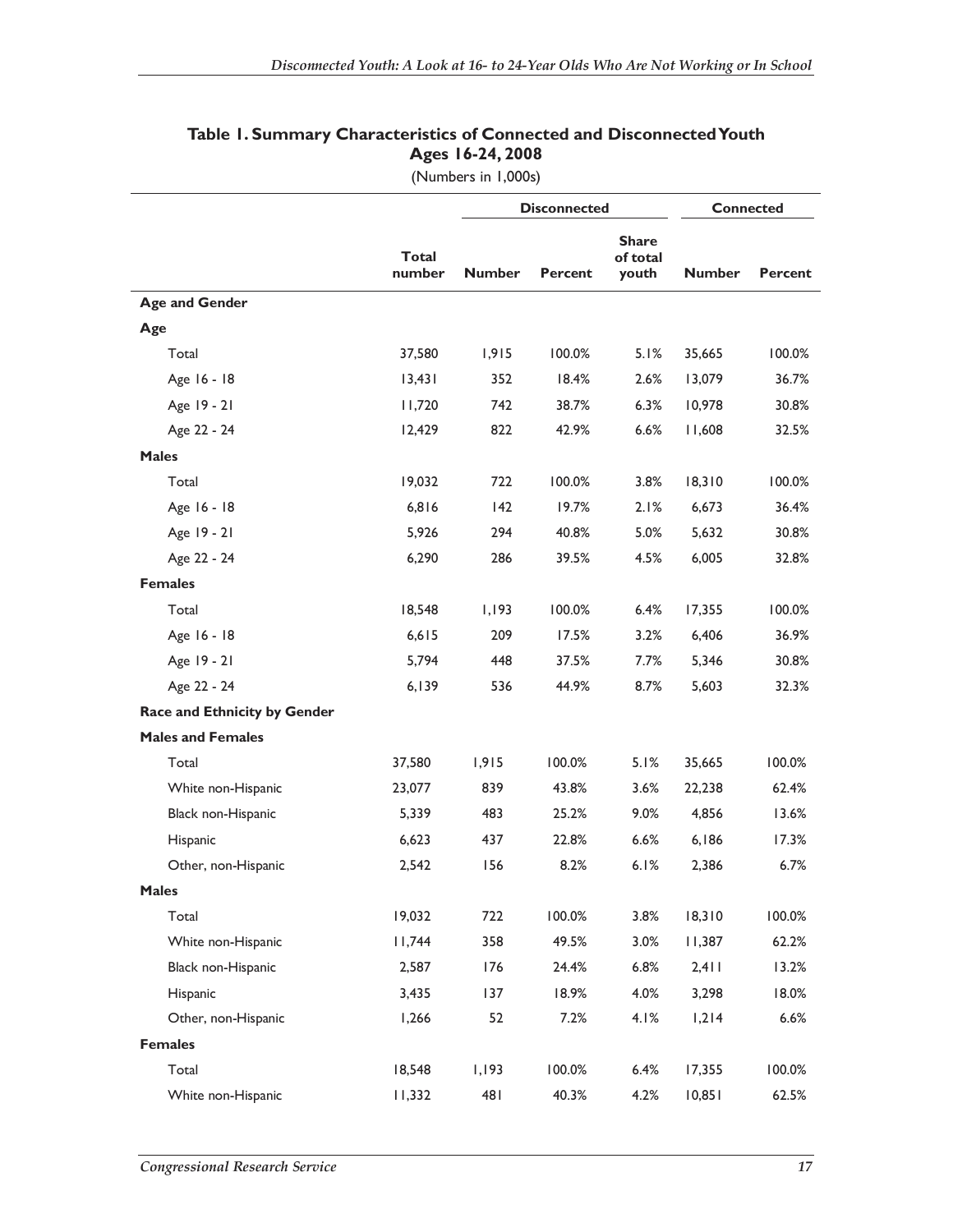|                                                               |                        | <b>Disconnected</b> |                | <b>Connected</b>                  |               |                |
|---------------------------------------------------------------|------------------------|---------------------|----------------|-----------------------------------|---------------|----------------|
|                                                               | <b>Total</b><br>number | <b>Number</b>       | <b>Percent</b> | <b>Share</b><br>of total<br>youth | <b>Number</b> | <b>Percent</b> |
| Black non-Hispanic                                            | 2,752                  | 307                 | 25.7%          | 11.2%                             | 2,445         | 14.1%          |
| Hispanic                                                      | 3,188                  | 301                 | 25.2%          | 9.4%                              | 2,887         | 16.6%          |
| Other, non-Hispanic                                           | 1,276                  | 104                 | 8.7%           | 8.2%                              | 1,172         | 6.8%           |
| <b>Education Among Youth Over Age 18</b>                      |                        |                     |                |                                   |               |                |
| <b>All Levels of Education</b>                                |                        |                     |                |                                   |               |                |
| Total                                                         | 24,149                 | 1,564               | 100.0%         | 6.5%                              | 22,586        | 100.0%         |
| Age 19 - 21                                                   | 11,720                 | 742                 | 100.0%         | 6.3%                              | 10,978        | 100.0%         |
| Age 22 - 24                                                   | 12,429                 | 822                 | 100.0%         | 6.6%                              | 11,608        | 100.0%         |
| Lacks High School Diploma or GED                              |                        |                     |                |                                   |               |                |
| Total                                                         | 3,108                  | 540                 | 34.5%          | 17.4%                             | 2,568         | 11.4%          |
| Age 19 - 21                                                   | 1,739                  | 292                 | 39.4%          | 16.8%                             | 1,447         | 13.2%          |
| Age 22 - 24                                                   | 1,369                  | 248                 | 30.1%          | 18.1%                             | 1,121         | 9.7%           |
| High School Diploma or GED Only                               |                        |                     |                |                                   |               |                |
| Total                                                         | 7,405                  | 759                 | 48.6%          | 10.3%                             | 6,645         | 29.4%          |
| Age 19 - 21                                                   | 3,735                  | 356                 | 47.9%          | 9.5%                              | 3,379         | 30.8%          |
| Age 22 - 24                                                   | 3,670                  | 404                 | 49.1%          | 11.0%                             | 3,266         | 28.1%          |
| High School Diploma or GED and<br><b>Additional Schooling</b> |                        |                     |                |                                   |               |                |
| Total                                                         | 13,637                 | 265                 | 16.9%          | 1.9%                              | 13,372        | 59.2%          |
| Age 19 - 21                                                   | 6,246                  | 94                  | 12.7%          | 1.5%                              | 6,152         | 56.0%          |
| Age 22 - 24                                                   | 7,390                  | 7                   | 20.7%          | 2.3%                              | 7,220         | 62.2%          |
| <b>Living Arrangements by Age</b>                             |                        |                     |                |                                   |               |                |
| <b>All Arrangements</b>                                       |                        |                     |                |                                   |               |                |
| Total                                                         | 37,580                 | 1,918               | 100.0%         | 5.1%                              | 35,662        | 100.0%         |
| $16 - 18$                                                     | 13,431                 | 352                 | 100.0%         | 2.6%                              | 13,079        | 100.0%         |
| $19 - 21$                                                     | 11,720                 | 742                 | 100.0%         | 6.3%                              | 10,978        | 100.0%         |
| $22 - 24$                                                     | 12,429                 | 822                 | 100.0%         | 6.6%                              | 11,608        | 100.0%         |
| Lives with one or both parents                                |                        |                     |                |                                   |               |                |
| Total                                                         | 24,848                 | 1,086               | 56.6%          | 4.4%                              | 23,761        | 66.6%          |
| $16 - 18$                                                     | 12,239                 | 281                 | 80.0%          | 2.3%                              | 11,958        | 91.4%          |
| $19 - 21$                                                     | 7,793                  | 416                 | 56.1%          | 5.3%                              | 7,376         | 67.2%          |
| $22 - 24$                                                     | 4,816                  | 387                 | 47.1%          | 8.0%                              | 4,429         | 38.2%          |
| Lives apart from parents                                      |                        |                     |                |                                   |               |                |
| Total                                                         | 12,732                 | 832                 | 43.4%          | 6.5%                              | 11,900        | 33.4%          |
| $16 - 18$                                                     | 1,191                  | 70                  | 20.0%          | 5.9%                              | 1,121         | 8.6%           |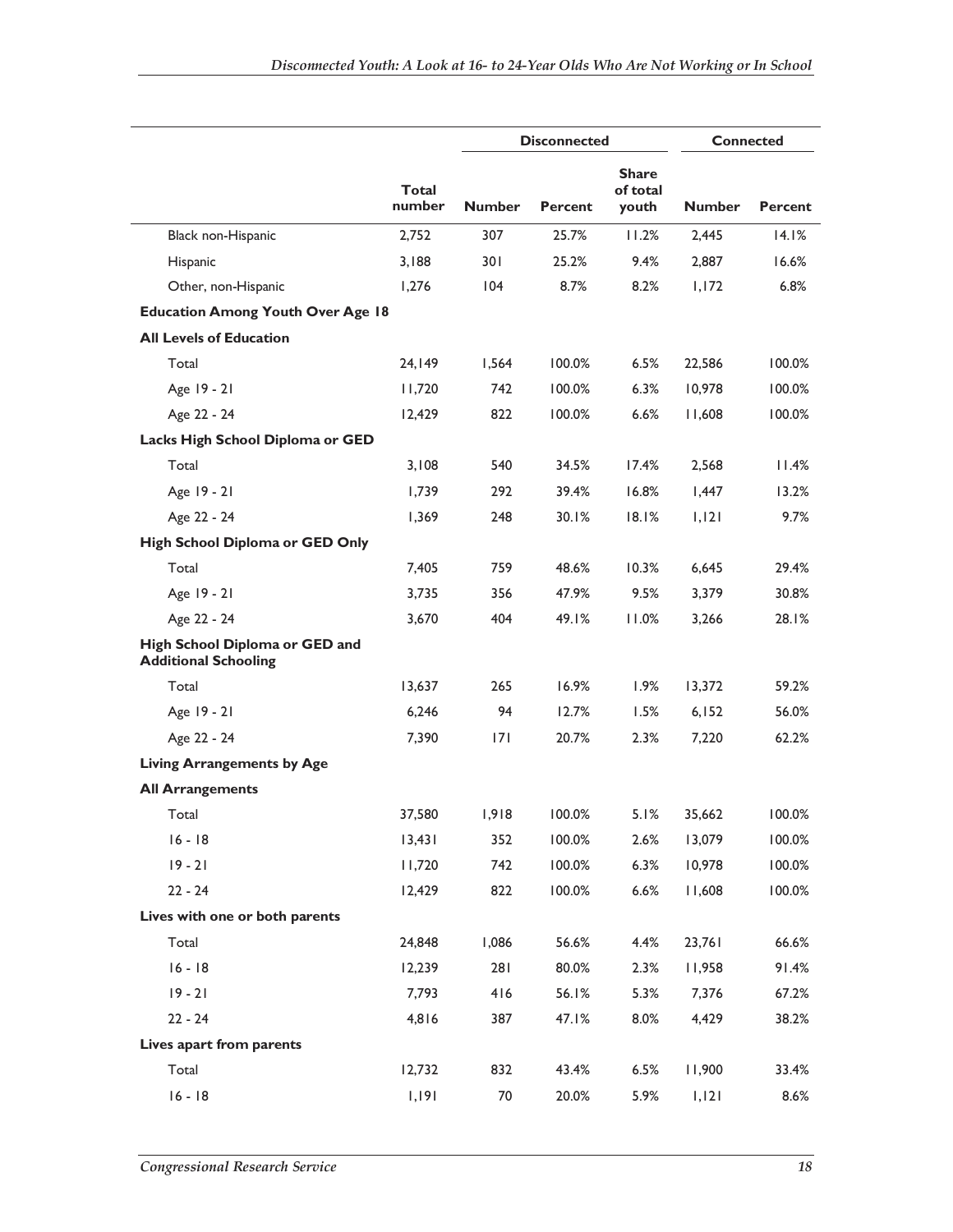|                                         |                        | <b>Disconnected</b> |                |                                   | <b>Connected</b> |                |
|-----------------------------------------|------------------------|---------------------|----------------|-----------------------------------|------------------|----------------|
|                                         | <b>Total</b><br>number | <b>Number</b>       | <b>Percent</b> | <b>Share</b><br>of total<br>youth | <b>Number</b>    | <b>Percent</b> |
| $19 - 21$                               | 3,927                  | 326                 | 43.9%          | 8.3%                              | 3,602            | 32.8%          |
| $22 - 24$                               | 7,614                  | 435                 | 52.9%          | 5.7%                              | 7,179            | 61.8%          |
| <b>Poverty Status</b>                   |                        |                     |                |                                   |                  |                |
| Total                                   | 37,580                 | 1,915               | 100.0%         | 5.1%                              | 35,665           | 100.0%         |
| Poor                                    | 6,246                  | 907                 | 47.4%          | 14.5%                             | 5,339            | 15.0%          |
| Nonpoor                                 | 31,334                 | 800,1               | 52.6%          | 3.2%                              | 30,326           | 85.0%          |
| <b>Health Insurance Coverage Status</b> |                        |                     |                |                                   |                  |                |
| <b>Total</b>                            | 37,580                 | 1,915               | 100.0%         | 5.1%                              | 35,665           | 100.0%         |
| Without health insurance coverage       | 9,192                  | 701                 | 36.6%          | 7.6%                              | 8,491            | 23.8%          |
| With health insurance coverage          | 28,388                 | 1,214               | 63.4%          | 4.3%                              | 27,173           | 76.2%          |

**Source:** Congressional Research Service based on analysis of data from the U.S. Census Bureau 2008 Current Population Survey (CPS) Annual Social and Economic Supplement (ASEC).

**Notes:** Disconnected youth are youth who were not working or in school at the time of the survey and were reported as having not worked during the previous year for reasons other than going to school.

#### *Gender and Age*

We might expect that a higher percentage of males than females are disconnected, given that a greater share of males ages 16 through 24 have dropped out of high school<sup>37</sup> and that males appear to be more vulnerable to losing jobs.<sup>38</sup> However, consistent with other studies of disconnected youth, the CRS analysis shows that females are more likely than males to be disconnected. Overall, 6.4% of females ages 16 through 24 were disconnected in 2008, compared to 3.8% of males the same age, as depicted in **Figure 2**.

The higher rates for females appears to be explained by the fact they were more likely to be parenting.<sup>39</sup> Overall, 2.5% of females and 0.1% of males were parenting. It is possible that their parenting responsibilities kept them from working or attending school. (As shown in **Figure 1**,

 $\overline{a}$  $37$  This is based on the status dropout rate, or the dropout rate regardless of when an individual dropped out. Separately, the event dropout rate refers to the share of youth who dropped out within a given school year. The event dropout rate for males and females is similar. U.S. Department of Education, National Center for Education Statistics, Dropout and Completion Rates in the United States: 2006, September 2008, p. 7, available at http://nces.ed.gov/pubs2008/ 2008053.pdf.

<sup>&</sup>lt;sup>38</sup> The social science literature has discussed the challenges that males, particularly men of color in urban communities, face in staying connected to work. See for example, Peter Edelman, Harry J. Holzer, and Paul Offner, *Reconnecting Disadvantaged Young Men* (Washington, D.C.: Urban Institute Press, 2006) and William Julius Wilson, *When Work Disappears: The World of the New Urban Poor* (New York: Vintage Books, 1996).

<sup>&</sup>lt;sup>39</sup> In this analysis, disconnected youth with children are unmarried or are married to a disconnected partner. Children include biological children, adoptive children, or step-children who live in the same home as the disconnected individual.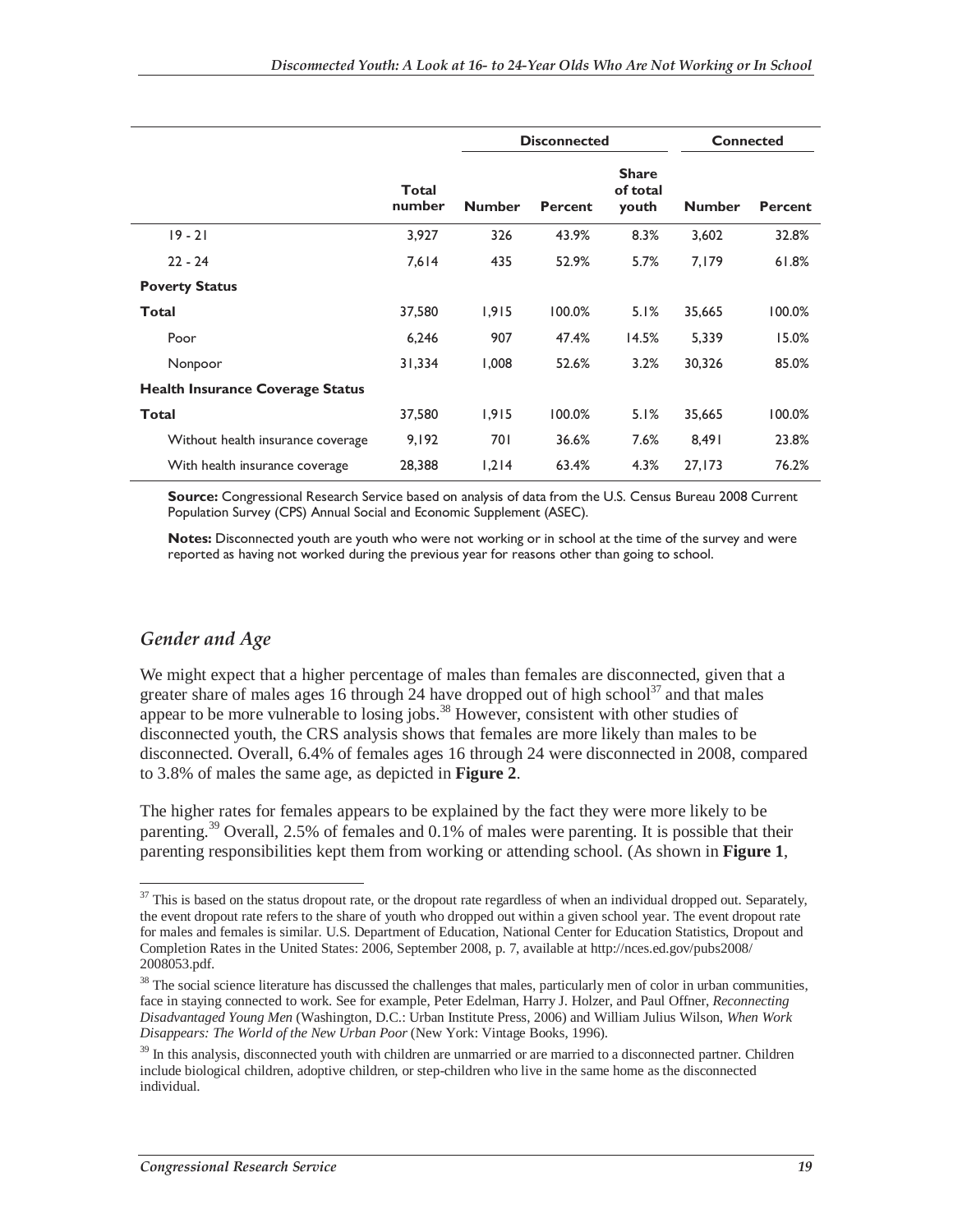nearly 15% of youth reported they were not connected in 2008 because they were taking care of home or family, and had children.) If the share of females with children is removed from each of the age categories, females would almost be just as likely to be disconnected as their male counterparts without children (which is nearly all the males).

Further, rates of disconnection increase with age for both females and males. Approximately 2% to 3% of males and females ages 16 through 18 were disconnected, presumably because younger youth are more likely to be attending high school. These rates were at least twice as high among older youth ages 19 through 21, and 22 through 24. About 5% of older males were disconnected, and about 8% to 9% of older females were disconnected.



#### **Figure 2. Disconnected Rates Among Youth Ages 16-24, by Age Group, Gender, and Parental Status, 2008**

**Source:** Congressional Research Service based on analysis of data from the U.S. Census Bureau 2008 Current Population Survey (CPS) Annual Social and Economic Supplement (ASEC). See **Table B-1** in **Appendix B** for greater detail.

**Notes:** Disconnected youth are youth who were not working or in school at the time of the survey and were reported as having not worked during the previous year for reasons other than going to school. Details may not sum to totals due to rounding.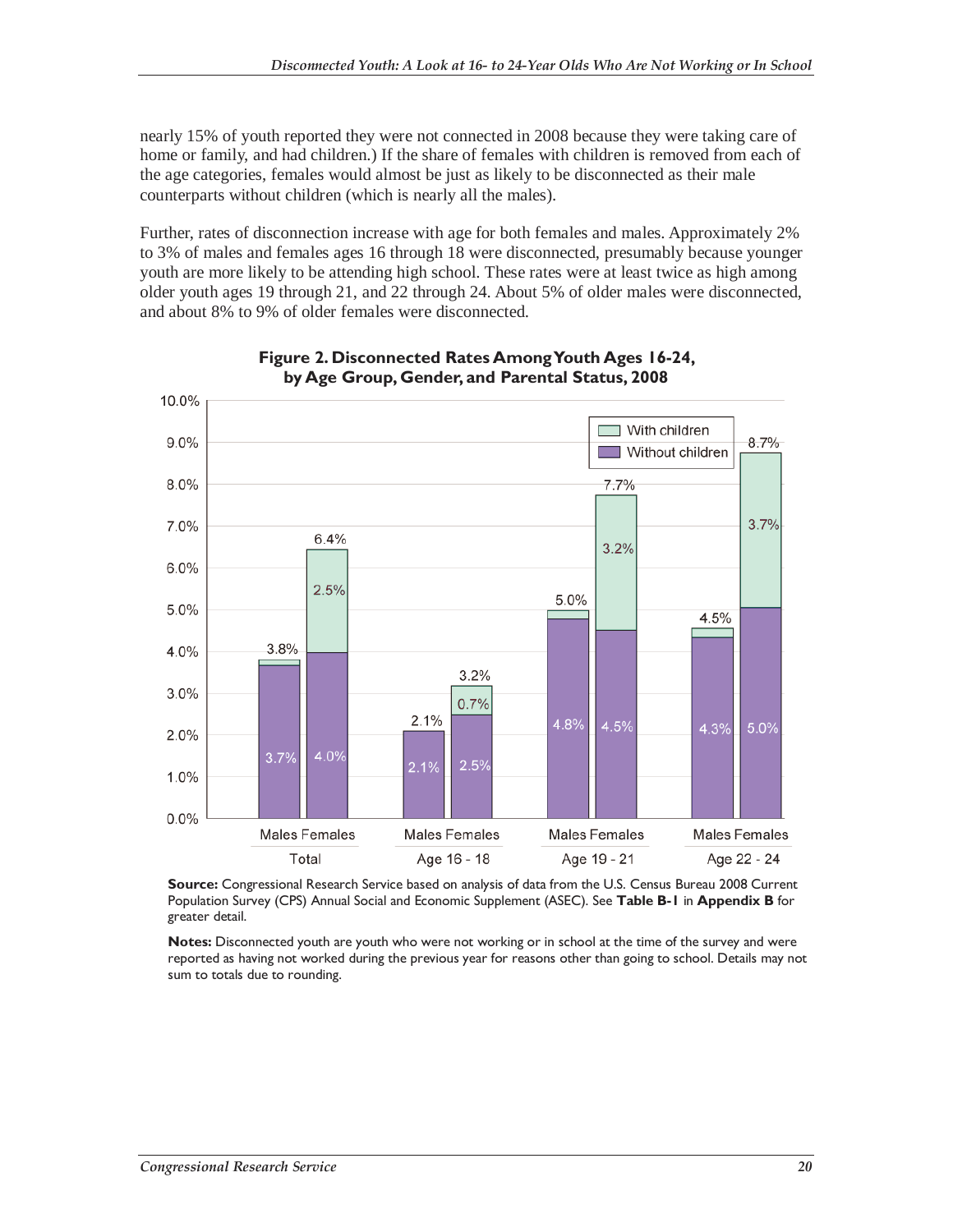#### *Race and Ethnicity*

Minority youth are more likely than their white peers to not be working or in school.<sup>40</sup> **Figure 3** shows rates of disconnection by race and ethnicity, gender, and parental status for 2008. Non-Hispanic black females had the highest rates of disconnection (11.2%), compared to 9.5% of Hispanic females and 4.2% of white females. The same was true among males: 6.8% of blacks, 4.0% of Hispanics, and 3.0% of non-Hispanic whites were disconnected.

Parenting status appears to account for the difference in disconnection between non-Hispanic white males and females and between non-Hispanic black males and females. If the share of white and black females with children is removed from the calculation, females would be somewhat *less* likely to be disconnected than their male counterparts without children (which is nearly all the males). However, Hispanic females were *more* to be disconnected than Hispanic males, even with accounting for parenting status. Nearly 6% of Hispanic females *without* children were disconnected, compared to less than 4% of their male counterparts. This suggests that a significant number of disconnected Hispanic females were not kept from school or work because of parenting responsibilities. As discussed further below, other factors were likely at play. These factors could include disability status, inability to find work, or the expectation in the family that they do not work or attend school, among other possibilities.

-

 $40$  Asian or Pacific Islander and Native Americans and Alaskan Natives are excluded from this analysis; however, these groups are included in the "other" category of **Table 1** and in select tables in **Appendix B**.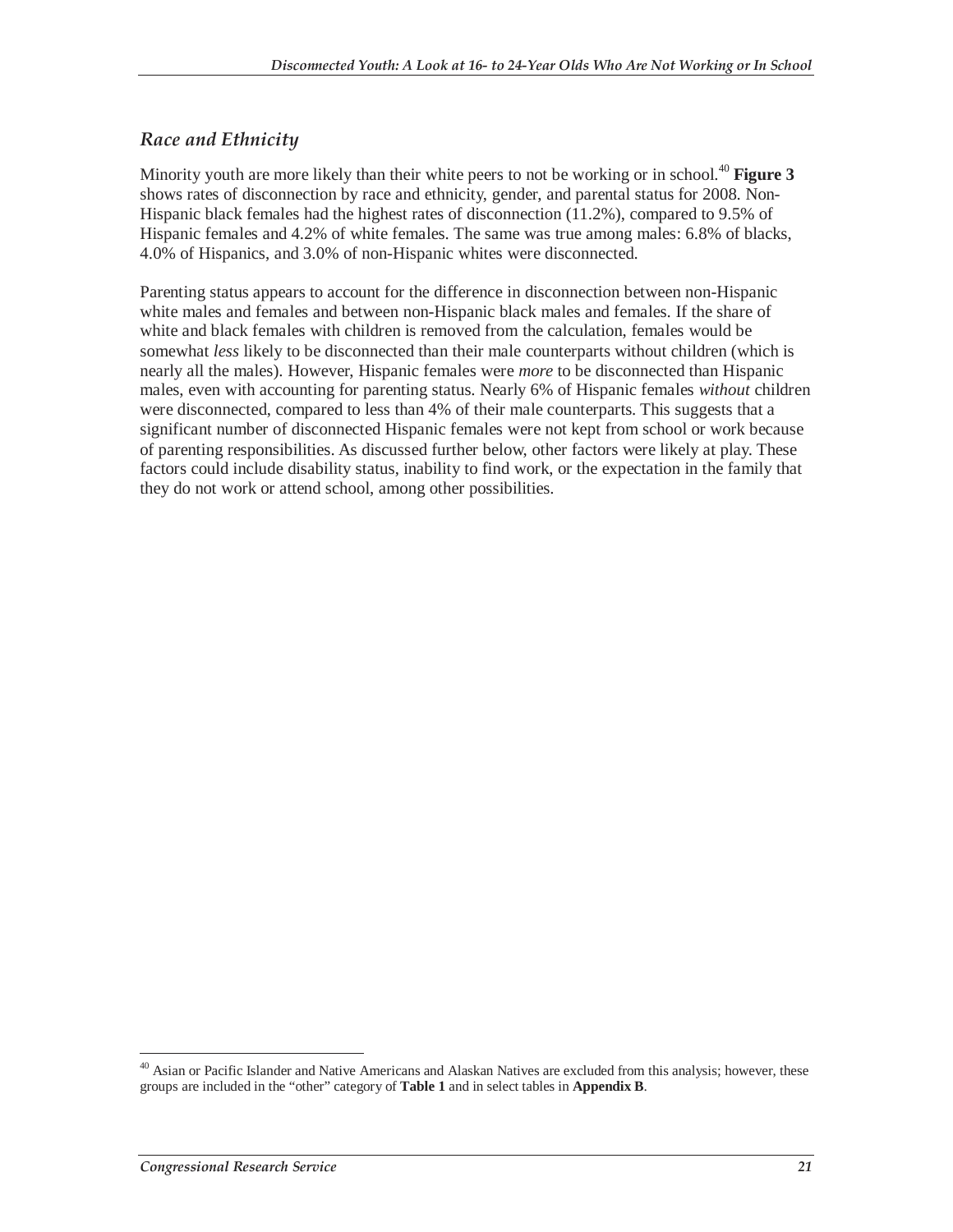

**Figure 3. Disconnected Rates Among Youth Ages 16-24, by Race, Ethnicity, Gender, and Parental Status, 2008** 

**Source:** Congressional Research Service based on analysis of data from the U.S. Census Bureau 2008 Current Population Survey (CPS) Annual Social and Economic Supplement (ASEC). See **Table B-2** in **Appendix B** for greater detail.

**Notes:** Disconnected youth are youth who were not working or in school at the time of the survey and were reported as having not worked during the previous year for reasons other than going to school. Details may not sum to totals due to rounding.

#### *Educational Attainment*

CRS evaluated the educational attainment of disconnected youth who were old enough to have completed high school relative to their connected peers, based on questions in the CPS about highest level of education completed. Youth ages 19 through 24 were grouped according to whether they (1) lacked a high school diploma or general education development (GED) certificate; (2) had a high school diploma or GED; or (3) graduated from high school and had additional schooling beyond high school. Higher educational attainment is associated with higher earnings, and earnings differences have grown over time among workers with different levels of educational attainment.<sup>41</sup> Adults ages 25 to 64 who worked at any time from 1997 through 1999 earned an average of \$34,700 annually, and average earnings ranged from \$18,900 for high

<sup>-</sup>41 Jennifer Cheeseman Day and Eric C. Newburger, *The Big Payoff: Educational Attainment and Synthetic Estimates of Work-Life Earnings*, U.S. Department of Commerce, Census Bureau, July 2002, pp. 2-3, at http://www.census.gov/ prod/2002pubs/p23-210.pdf.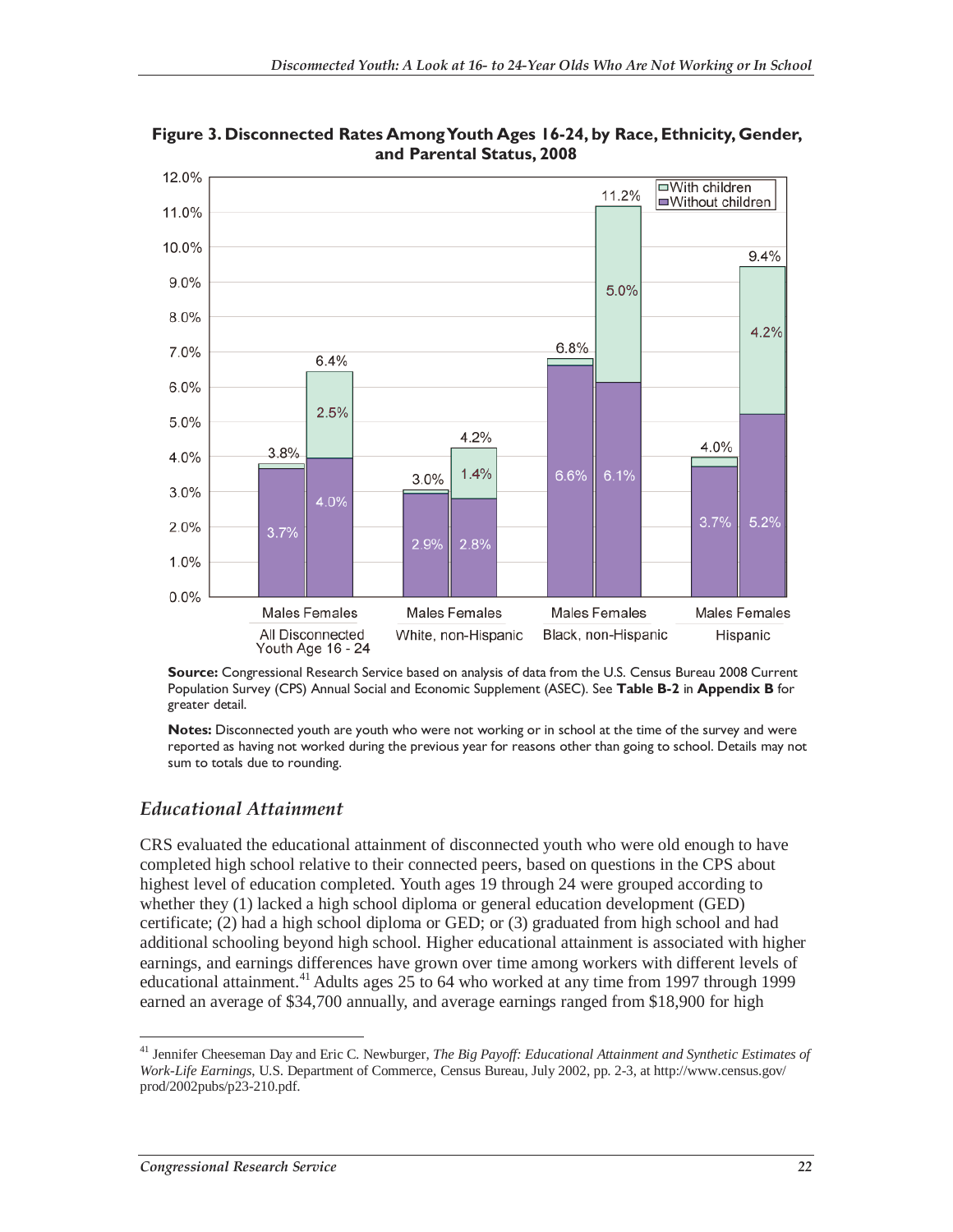school dropouts to \$25,900 for high school graduates and \$45,400 for college graduates (all in 1999 dollars). In 2008, higher earnings and lower unemployment rates were associated with higher educational attainment among persons 25 and older.<sup>42</sup> For example, the median weekly earnings for high school graduates was \$591 and the unemployment rate among this group was 5.7%; among those with a bachelor's degree, the corresponding figures were \$978 and 2.8%, respectively; and among those with a master's degree, the corresponding figures were \$1,522 and 1.7%, respectively. 43

As a group, disconnected youth appear to be at a disadvantage in competing for jobs that pay higher wages because of their comparatively low levels of education. **Figure 4** displays the share of disconnected and connected youth by age (19-24, 19-21, and 22-24) within the three categories of educational attainment. Disconnected youth tend to have fewer years of schooling than their connected counterparts. In 2008, among 19 through 21-year olds, about four of ten (39.4%) disconnected youth lacked a diploma or GED, compared to about one out of ten (13.2%) connected youth. Among older youth, this difference persisted, with 30.1% of disconnected youth and 9.7% of connected youth lacking a diploma or GED. While 62.2% of connected youth ages 22 through 24 had some schooling beyond high school, only 20.8% of their disconnected counterparts reported the same.

 $\frac{1}{1}$ 42 U.S. Department of Labor, Bureau of Labor Statistics, *Education Pays*, March 9, 2009.

<sup>&</sup>lt;sup>43</sup> Data are 2008 annual averages for persons age 25 and over. Earnings are for full-time wage and salary workers.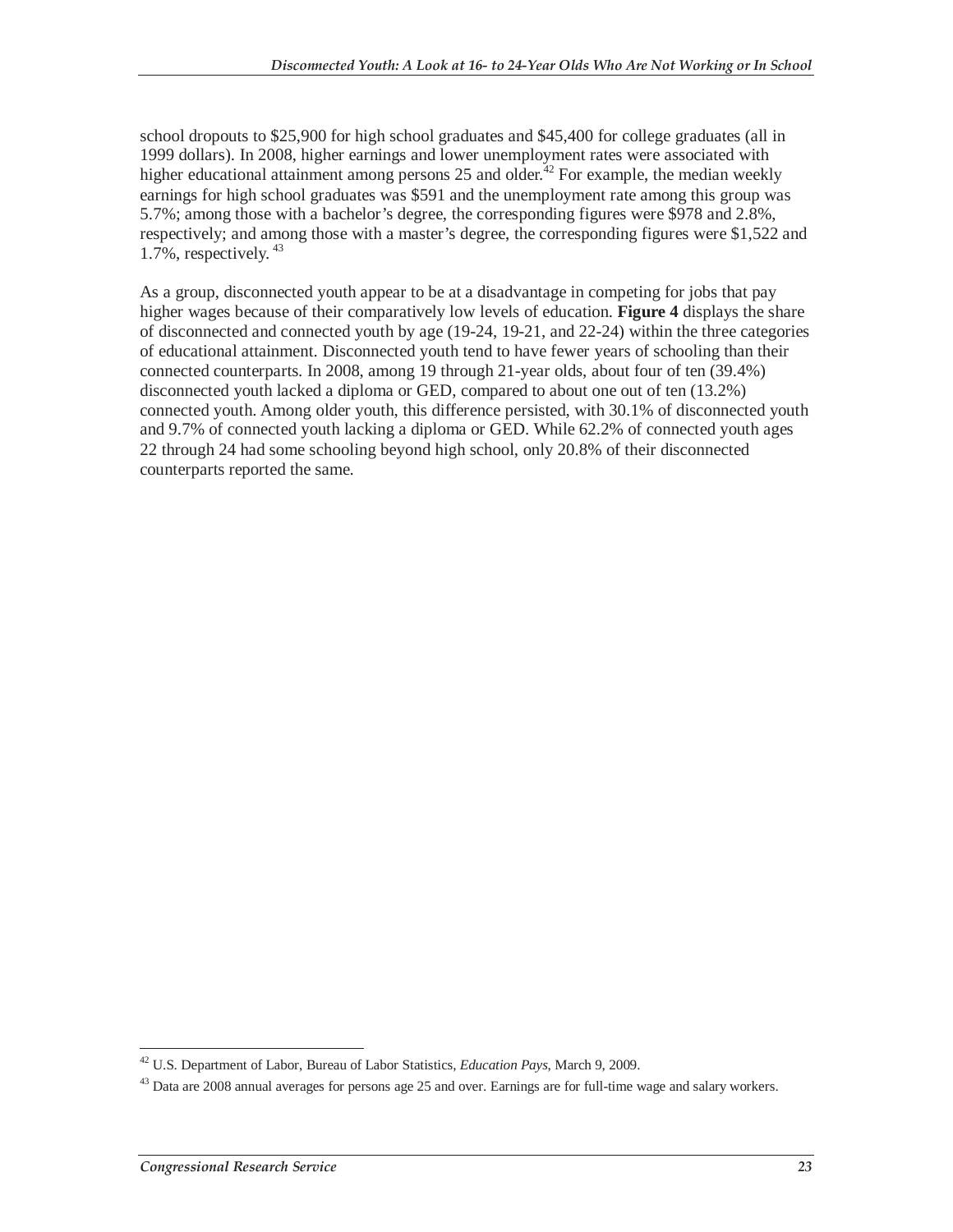

#### **Figure 4. Educational Attainment of Connected and Disconnected Youth Ages 19-24, by Age Group, 2008**

**Source:** Congressional Research Service based on analysis of data from the U.S. Census Bureau 2008 Current Population Survey (CPS) Annual Social and Economic Supplement (ASEC). See **Table B-3** in **Appendix B** for greater detail.

**Notes:** Disconnected youth are youth who were not working or in school at the time of the survey and were reported as having not worked during the previous year for reasons other than going to school.

#### *Poverty*

Poverty may be both a cause and consequence of youth disconnectedness. Growing up poor may contribute to the likelihood that a child will be disconnected in making the transition from adolescence to adulthood. In turn, being disconnected may contribute to youth being poor, especially among youth who are no longer living at home with parents or other family members to contribute to their support.

The analysis of poverty in this section is based on 2007 income of related family members in a household as reported as part of the CPS for 2008. Income includes pre-tax money income from all sources, including wages, salaries, and benefits, such as unemployment compensation and Supplemental Security Income (SSI). Youth were considered poor if their annual family pre-tax money income in 2007 fell below Census Bureau poverty income thresholds. Poverty thresholds vary by family size and composition. In 2007, a youth living alone, with no other family members, would be considered poor if his/her pre-tax money income was under \$10,787; for a youth under age 18 living with a single parent and no other related family members, the youth and his/her parent would be considered poor if their family income was below \$14,291; and, for a youth over age 18 living with both parents and a younger sibling (under age 18), and no other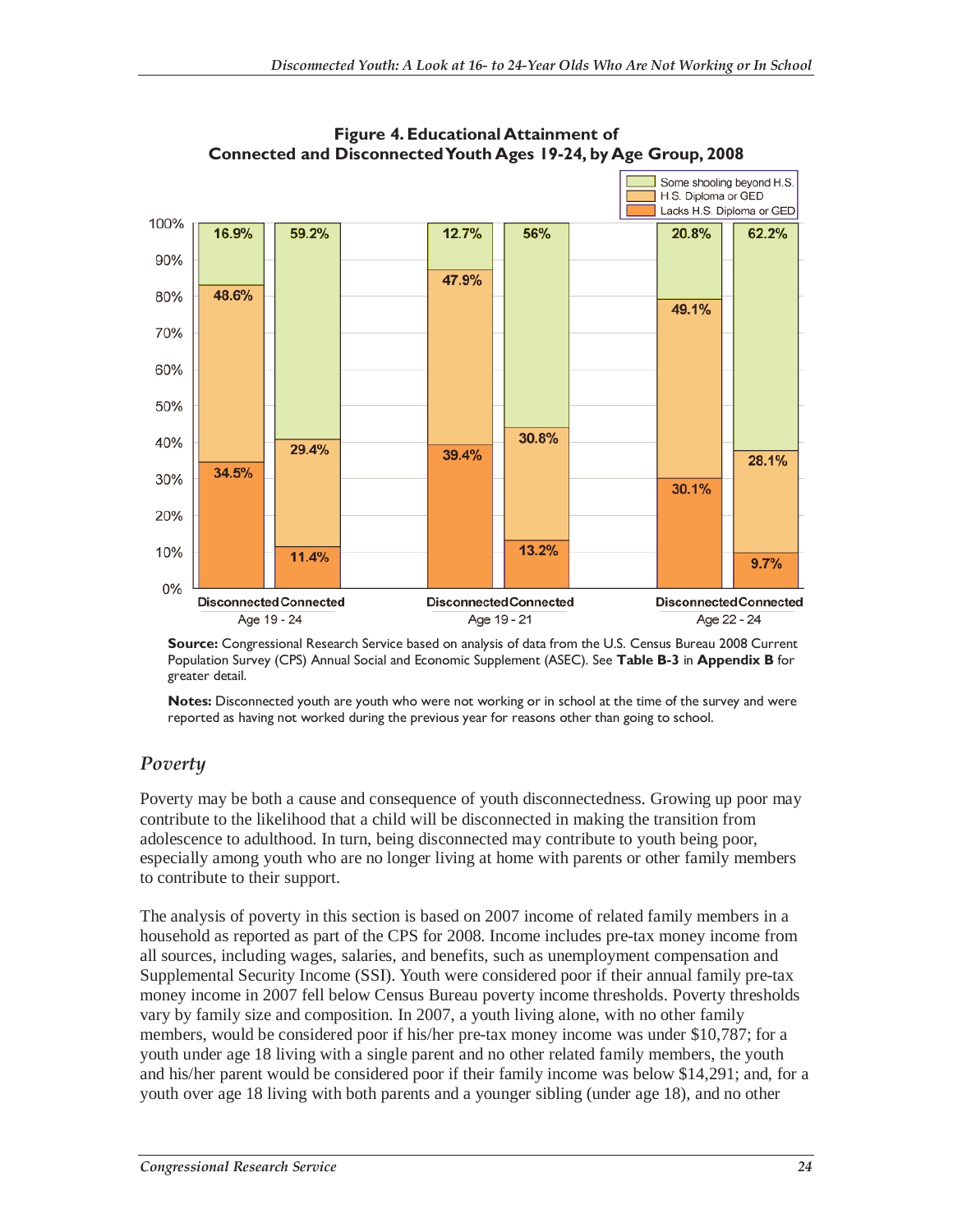related family members, they would be considered poor if their family income was below \$21,736.<sup>44</sup> **Figure 5** shows that in 2007, almost half (47.4%) of all disconnected youth were poor, compared to 15.0% of their connected peers. While rates of poverty for connected youth were stable across age groups, poverty increased with age for disconnected youth. Just over 50.0% of youth age 22 through 24 were poor, compared to 39.4% of youth ages 16 through 18 and 48% of youth ages 19 through 21.

Poverty status appears to be strongly correlated with educational attainment. This is not surprising, given that higher rates of educational attainment are associated with greater job attachment and higher wages. Of course, by our definition of disconnected youth, none were working in 2007, so none had earnings. Connected youth were working or in school, and presumably drawing income from their jobs, or financial aid. Parental or other income may also contribute to their support, even when youth are no longer living at home. **Figure 6** shows the percentage of poor disconnected and connected youth ages 19 through 24 by educational attainment. Disconnected youth in each grouping of educational attainment – lacks high school diploma, high school diploma or GED, or some schooling beyond high school – were two to three times more likely to be poor than connected youth.

Still, higher educational attainment appears to have provided disconnected youth with more of a buffer from poverty. The rate of poverty was higher among disconnected youth without a high school diploma (59.1%) than among their disconnected counterparts with more education (40.2% to 45.2%). Yet even disconnected youth with some schooling beyond high school were more likely than connected youth lacking a high school diploma to be poor, 40.2% and 31.2% respectively.

Poverty by family living arrangement is presented later in this report and implications of poverty and disconnected youth is discussed further in the conclusion.

-

<sup>&</sup>lt;sup>44</sup> For a table of Census Bureau poverty thresholds for 2007 by family size and number of related children, see http://www.census.gov/hhes/www/poverty/threshld/thresh07.html.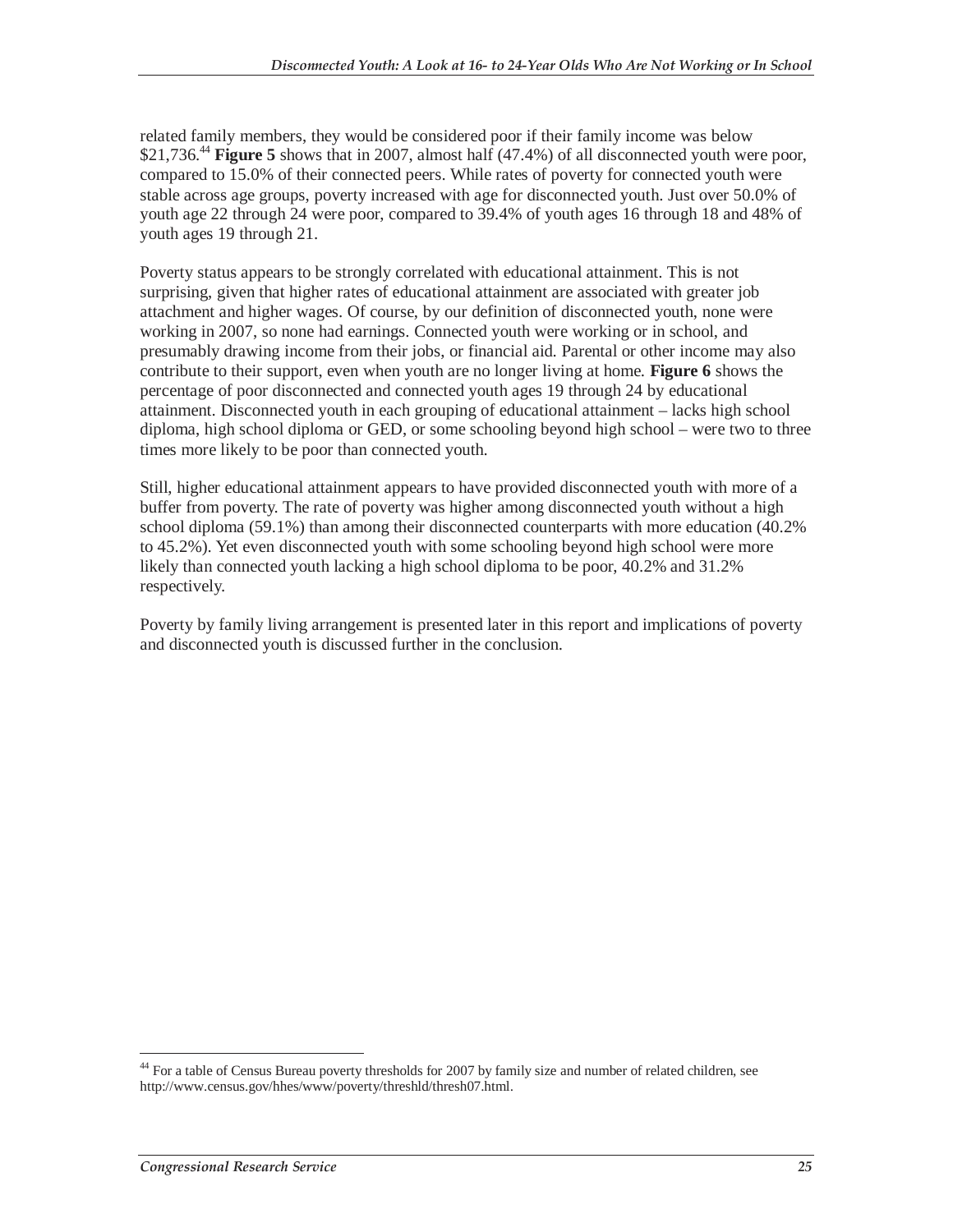



(Poverty Status Based on Family Income in 2007)

**Source:** Congressional Research Service based on analysis of data from the U.S. Census Bureau 2008 Current Population Survey (CPS) Annual Social and Economic Supplement (ASEC). See **Table B-4** and **Table B-5** in **Appendix B** for greater detail.

**Notes:** Disconnected youth are youth who were not working or in school at the time of the survey and were reported as having not worked during the previous year for reasons other than going to school.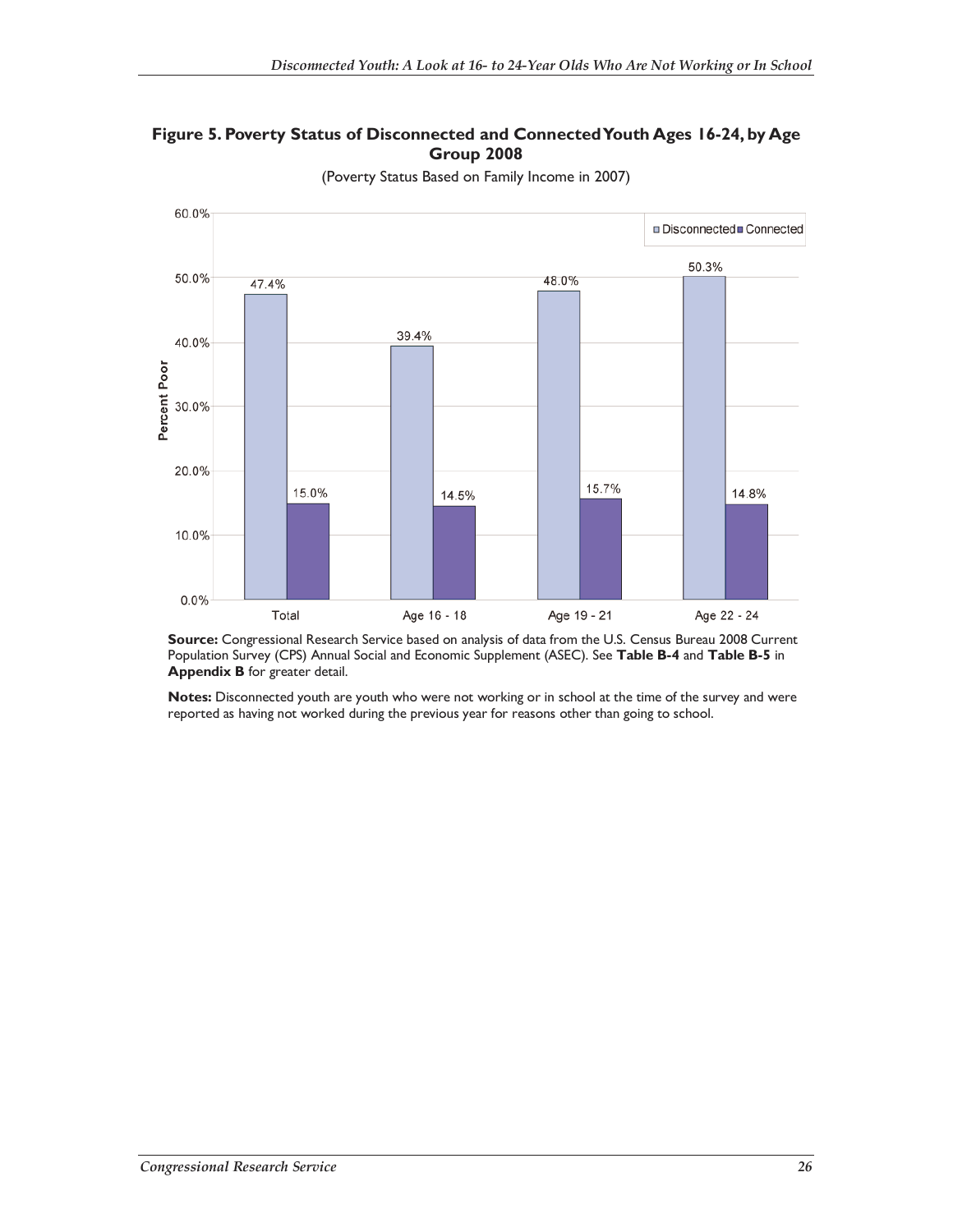

#### **Figure 6. Poverty Status of Disconnected and Connected Youth Ages 19-24, by Level of Educational Attainment, 2008**

(Poverty Status Based on Family Income in 2007)

**Source:** Congressional Research Service based on analysis of data from the U.S. Census Bureau 2008 Current Population Survey (CPS) Annual Social and Economic Supplement (ASEC). See **Table B-6** in **Appendix B** for greater detail.

**Notes:** Disconnected youth are youth who were not working or in school at the time of the survey and were reported as having not worked during the previous year for reasons other than going to school.

#### *Health Insurance*

Health insurance is considered important because of the well-documented, far-reaching consequences of being uninsured.<sup> $45$ </sup> For instance, uninsured persons are more likely to forgo needed health care than people with health coverage and are less likely to have a "usual source of care," that is, a person or place identified as the source to which the patient usually goes for health services or medical advice (not including emergency rooms). Having a usual source is important because people who establish ongoing relationships with health care providers or facilities are more likely to access preventive health services and have regular visits with a physician, compared with individuals without a usual source.

The CRS analysis examined the share of disconnected and connected youth without health insurance by age. In the CPS, respondents report whether they have private insurance (i.e., employer-sponsored, direct-purchase, or self employment-based plans) or public insurance (i.e.

<sup>-</sup>45 For further discussion, CRS Report RL32237, *Health Insurance: A Primer*, by Bernadette Fernandez.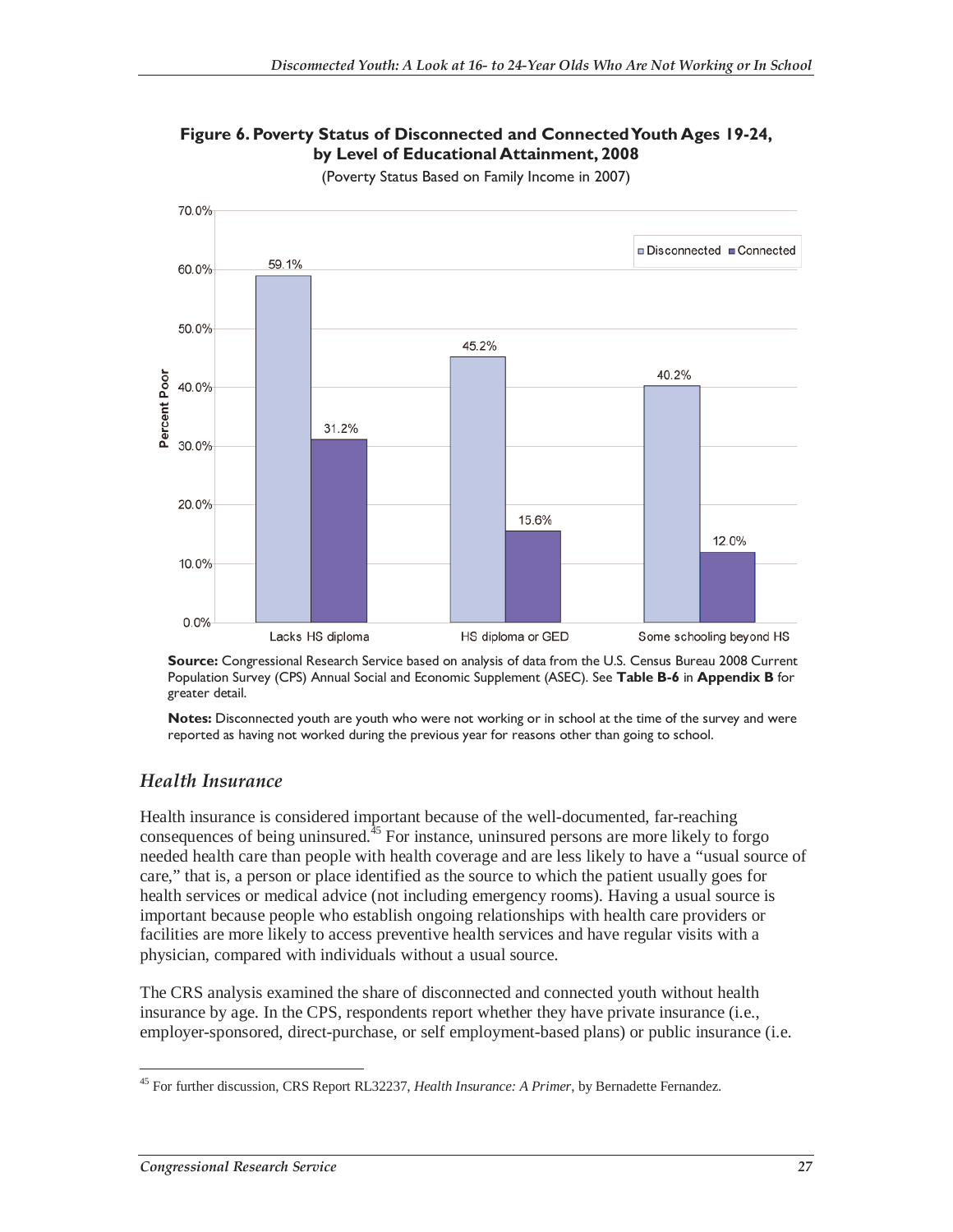Medicaid, Medicare, Children's Health Insurance Program (CHIP), and military health care, among other types of coverage). **Figure 7** shows the share of disconnected and connected youth without health insurance, based on being without health insurance coverage for all of 2007.

Overall, uninsured rates were relatively high for both disconnected youth (36.6%) and connected youth (23.8%). Yet disconnected youth were about one third more likely than connected youth to be uninsured. This is not surprising given that they are not eligible for employer-sponsored health insurance, and may not be eligible for coverage through their parents' health plans if they are older and not enrolled in college. Most Americans obtain health coverage through the workplace. In 2007, approximately 177 million persons had employment-based health insurance, which accounts for nearly  $60\%$  of the total population.<sup>46</sup> We might expect an even greater share of disconnected youth to lack coverage; however, some youth are likely covered by their parents' health insurance plans, or through CHIP or another government health insurance program for low-income individuals (we did not examine coverage type among youth). As shown in **Figure 1**, above, about 322,000 (17%) of disconnected youth receive SSI or Medicare because of a disability. A majority of states provide Medicaid coverage for those individuals eligible for SSI.<sup>47</sup>

Uninsured rates increase for both connected and disconnected youth as they age. About one quarter (24.3%) of disconnected youth ages 16 through 18 and approximately 41% (40.8%) of disconnected youth ages 22 through 24 were uninsured. This is compared to 14.1% and 31.6% of connected youth the same age, respectively. The youngest youth may have had lower uninsured rates because they were covered under their parents' plan or qualify for CHIP or Medicaid.

<sup>-</sup>46 Carmen DeNavas-Walt, Bernadette D. Proctor, and Jessica C. Smith, *Income, Poverty, and Health Insurance in the United States: 2007*, Figure 7, U.S. Census Bureau, Current Population Reports, August 2008, p. 21.

<sup>47</sup> Social Security Administration, *Medicaid Information*, http://www.socialsecurity.gov/disabilityresearch/wi/ medicaid.htm.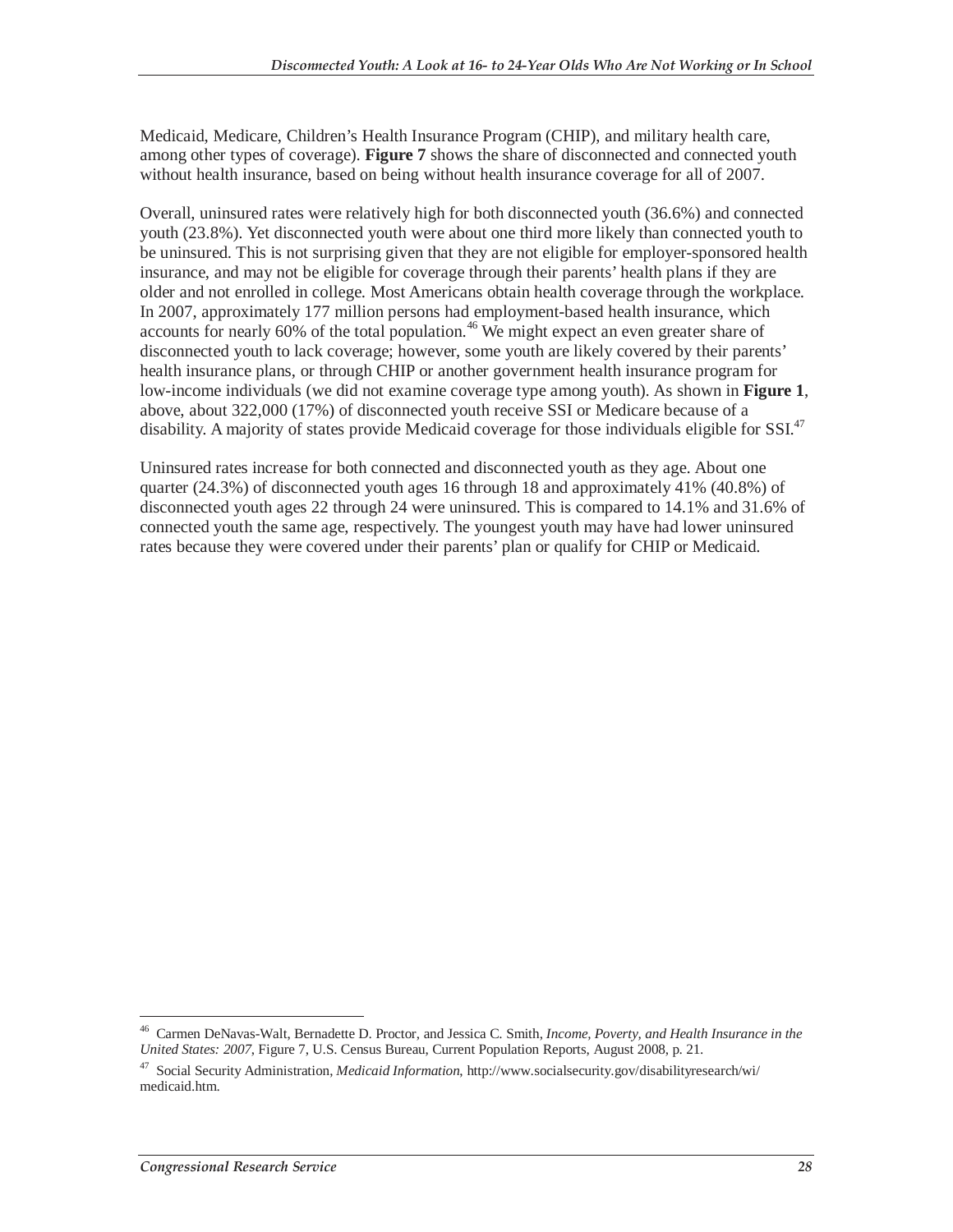



(Health Insurance Status During All of 2007)

**Source:** Congressional Research Service based on analysis of data from the U.S. Census Bureau 2008 Current Population Survey (CPS) Annual Social and Economic Supplement (ASEC). See **Table B-7** in **Appendix B** for greater detail.

**Notes:** Disconnected youth are youth who were not working or in school at the time of the survey and were reported as having not worked during the previous year for reasons other than going to school.

#### *Living Arrangements*

A growing body of social science research suggests that the transition to adulthood for young people today is becoming longer and more complex.<sup>48</sup> During this period, youth rely heavily on their families for financial support, and many continue to live with their parents beyond the traditional age of high school. On average, parents give their children an estimated \$38,000—or about \$2,200 a year—between the ages of 18 and 34 to supplement wages, pay for college tuition, and help with housing costs, among other types of financial assistance.<sup>49</sup> Disconnected youth, however, may be less likely than their peers to rely on supports from their parents. The 2008 study by the Government Accountability Office would suggest this. GAO included in its

 $\overline{a}$ 48 *On the Frontier of Adulthood: Theory, Research, and Public Policy*, ed. Richard A. Settersten, Jr., Frank F. Furstenburg, Jr., and Rubén Rumbaut (Chicago: University of Chicago, 2005).

<sup>&</sup>lt;sup>49</sup> Bob Schoeni and Karen Ross, "Material Assistance Received from Families During the Transition to Adulthood," in *On the Frontier of Adulthood: Theory, Research, and Public Policy*, ed. A. Settersten, Jr., Frank F. Furstenburg, Jr., and Rubén Rumbaut (Chicago: University of Chicago Press, 2005), pp. 404-405.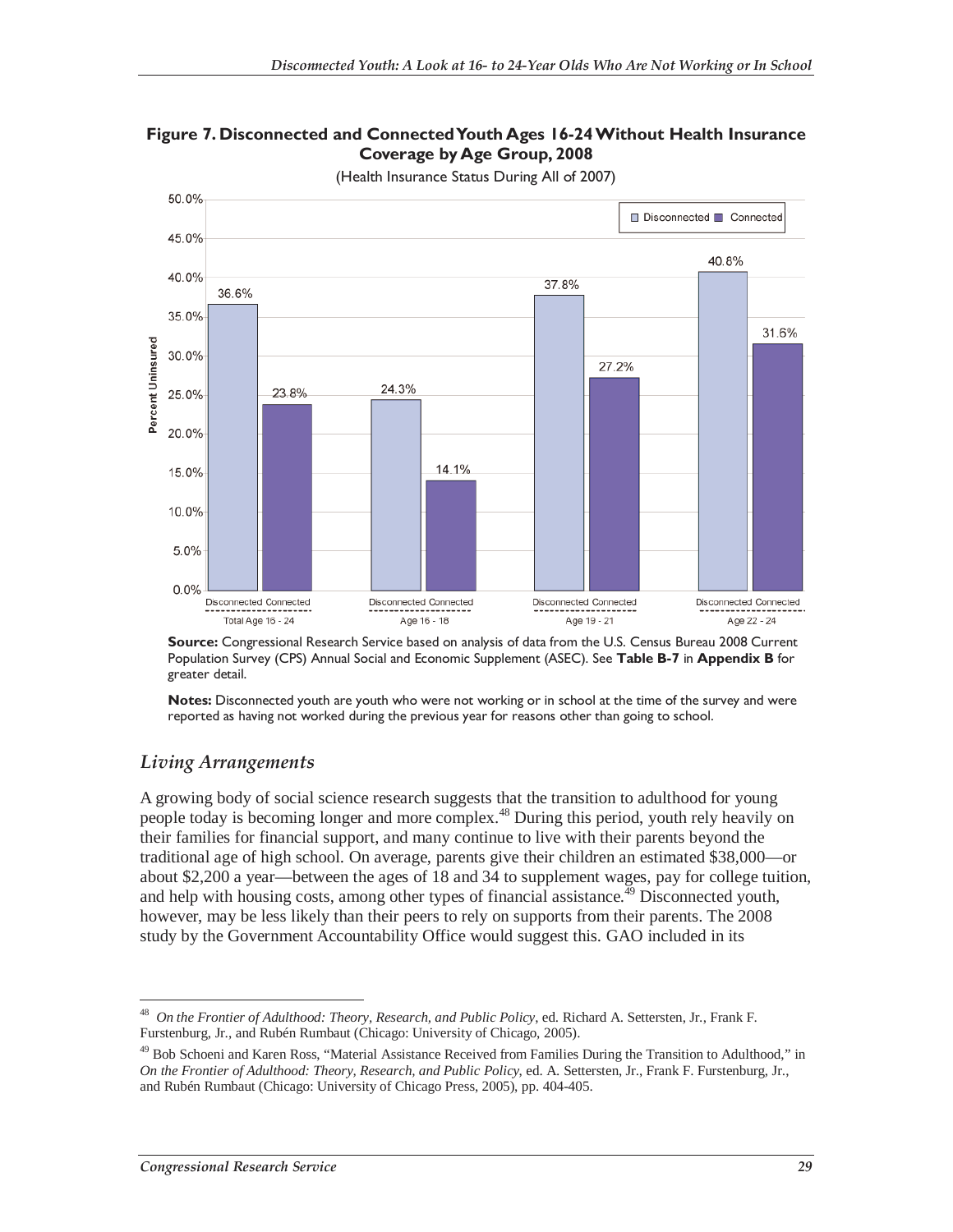definition of the disconnected population those youth "who lack family or other social supports."<sup>50</sup>

The CRS analysis evaluated whether disconnected youth were more or less likely to live with one or both parents. This analysis is based on responses to CPS questions about living alone or with parent(s), another family member, spouse, and/or non-relative. As shown in **Figure 8**, overall, about four out of ten disconnected youth and three out of ten connected youth did not live with one or both parents in 2008. (This translates to about 1.1 million disconnected youth and 24 million connected youth.) While disconnected youth as a whole were less likely to live with one or both parents, a larger share of the oldest disconnected youth—those ages 22 through 24—lived at home. Given that many disconnected youth are not earning income and may not have strong social networks, they may have no other choice but to live at home. Reciprocally, it appears that their connected older peers are "fledging," and beginning to become financially independent from their families.

The family structure of disconnected youth who live at home tends to differ from that of their peers. Connected youth who lived at home were twice as likely to live with both parents (46.5%) than disconnected youth (25.5%), suggesting that the families of disconnected youth may be less likely to provide adequate financial support. $51$  (As discussed below, the parents of disconnected youth were less likely than parents of connected youth to be employed or have additional schooling, which has likely contributed to lower or no earnings.) Reciprocally, a much smaller share of connected youth (20.1%) lived with only one parent compared to disconnected youth (31.4%).

**Figure 9** depicts youth poverty status by living arrangement. The figure shows that disconnected youth are more likely to be poor than are their connected counterparts, even when controlling for living arrangement. Among youth living with both parents, disconnected youth were three times more likely than connected youth to be poor (13.4% versus 4.4%, respectively). Poverty rates are higher for youth living in single-parent families than in dual-parent families, but the poverty rate of disconnected youth in single-parent families (40.7%) is twice that of connected youth living in such families (19.6%). Poverty rates are highest among youth living apart from their parents; among disconnected youth about seven in ten are poor (71.3%) compared to about one in four (26.5%) connected youth.

 $\overline{a}$ 50 U.S. Government Accountability Office*, Disconnected Youth: Federal Action Could Address Some of the Challenges Faced by Local Programs That Reconnect Youth Education and Employment*, GAO-08-313, February 2008, p. 1.

 $<sup>51</sup>$  For further discussion of the influence of family structure on socioeconomic outcomes and financial well-being in</sup> adulthood, see CRS Report RL34756, *Nonmarital Childbearing: Trends, Reasons, and Public Policy Interventions*, by Carmen Solomon-Fears.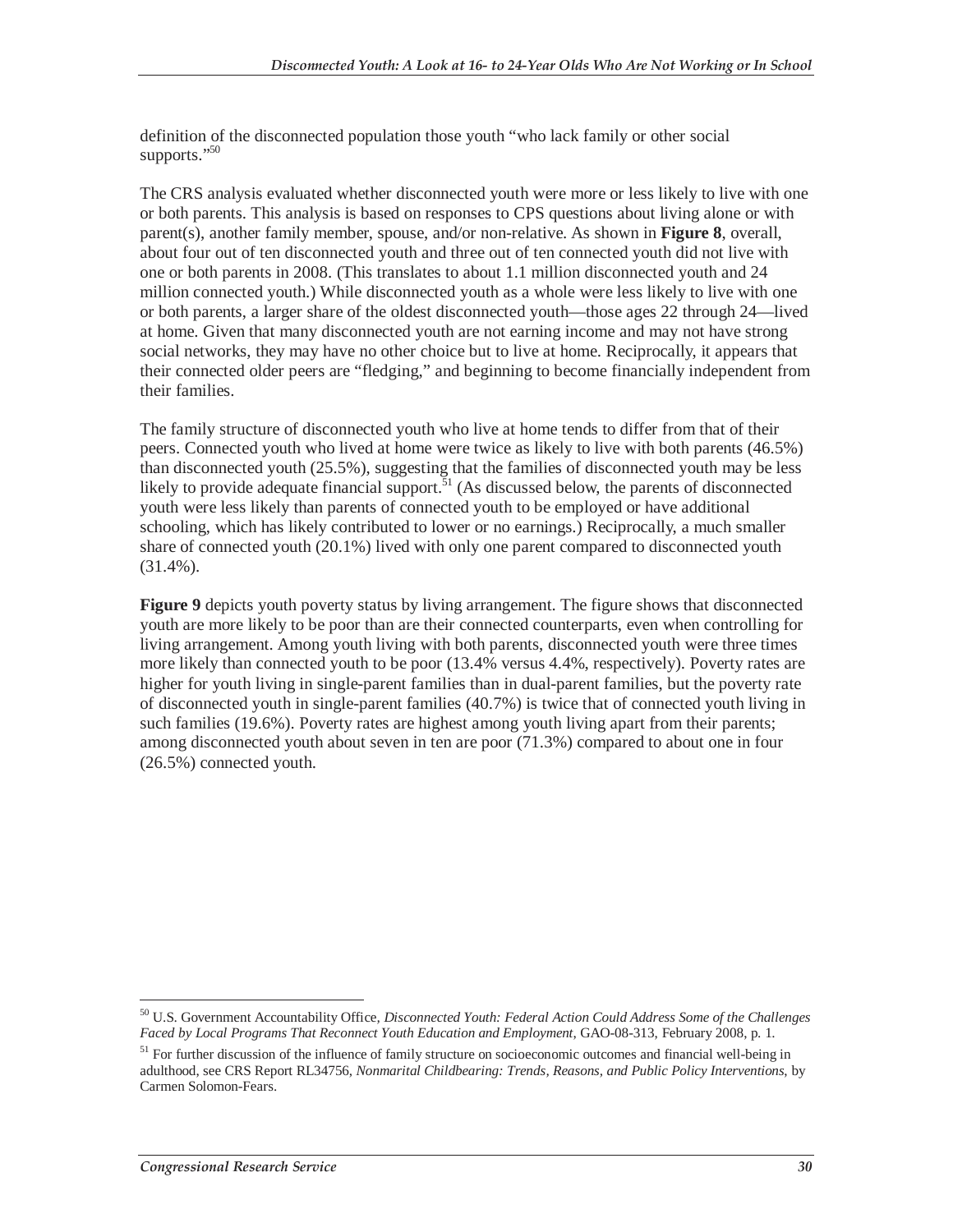

**Figure 8. Living Arrangements of Disconnected and Connected Youth Ages 16-24, by Age Group, 2008** 

**Source:** Congressional Research Service based on analysis of data from the U.S. Census Bureau 2008 Current Population Survey (CPS) Annual Social and Economic Supplement (ASEC). See **Table B-8** and **Table B-9** in **Appendix B** for greater detail.

**Notes:** Disconnected youth are youth who were not working or in school at the time of the survey and were reported as having not worked during the previous year for reasons other than going to school.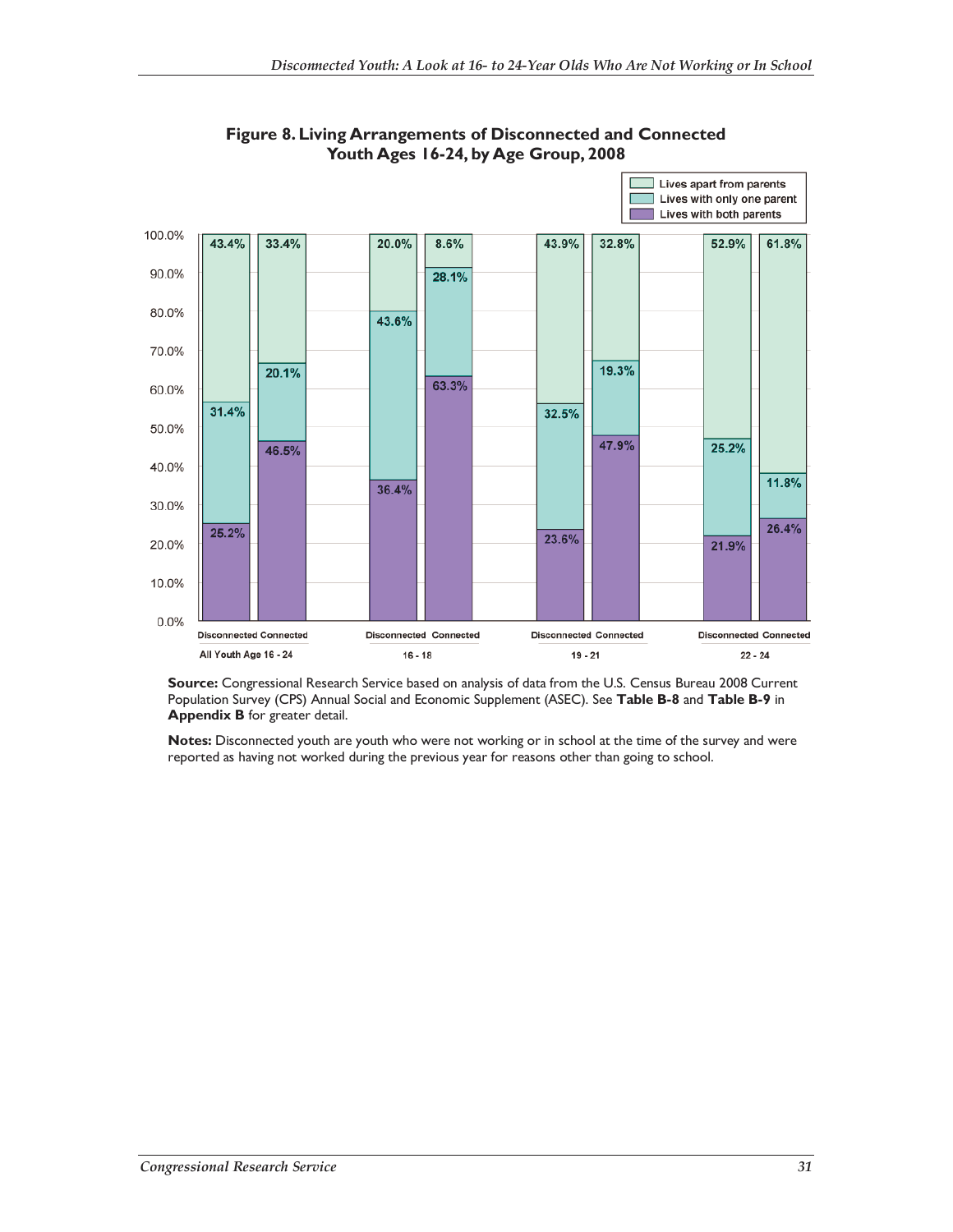



(Poverty Status Based on Family Income in 2007)

**Source:** Congressional Research Service based on analysis of data from the U.S. Census Bureau 2008 Current Population Survey (CPS) Annual Social and Economic Supplement (ASEC). See **Table B-10** in **Appendix B** for greater detail.

**Notes:** Disconnected youth are youth who were not working or in school at the time of the survey and were reported as having not worked during the previous year for reasons other than going to school.

#### **Characteristics of Parents Living with Disconnected Youth**

The CPS asks only about those individuals who reside in the same household. Therefore, the CRS analysis was able to evaluate only the characteristics of the parents of connected and disconnected youth if they resided together. Approximately 1.1 million disconnected youth, or 60% of the disconnected population, lived with their parents (compared to about 67% of connected youth).

The CRS analysis evaluates the education and employment status of parents at a point in time in 2008. The analysis examines this status among parents of youth in single-parent and dual-parent households. **Figure 10** presents information about the educational attainment of parents of disconnected and connected youth. Parents were categorized based on whether they (1) lacked a high school diploma or its equivalent; (2) had a high school diploma or its equivalent; or (3) graduated high school and had additional schooling. Among both youth living with one parent only *and* youth living with both parents, the parents of disconnected youth were about twice as likely as parents of connected youth to lack a high school diploma or its equivalent.

Further, among single-parent households, about 36% of disconnected youth had parents who had some schooling beyond high school, compared to just over half of the parents of their connected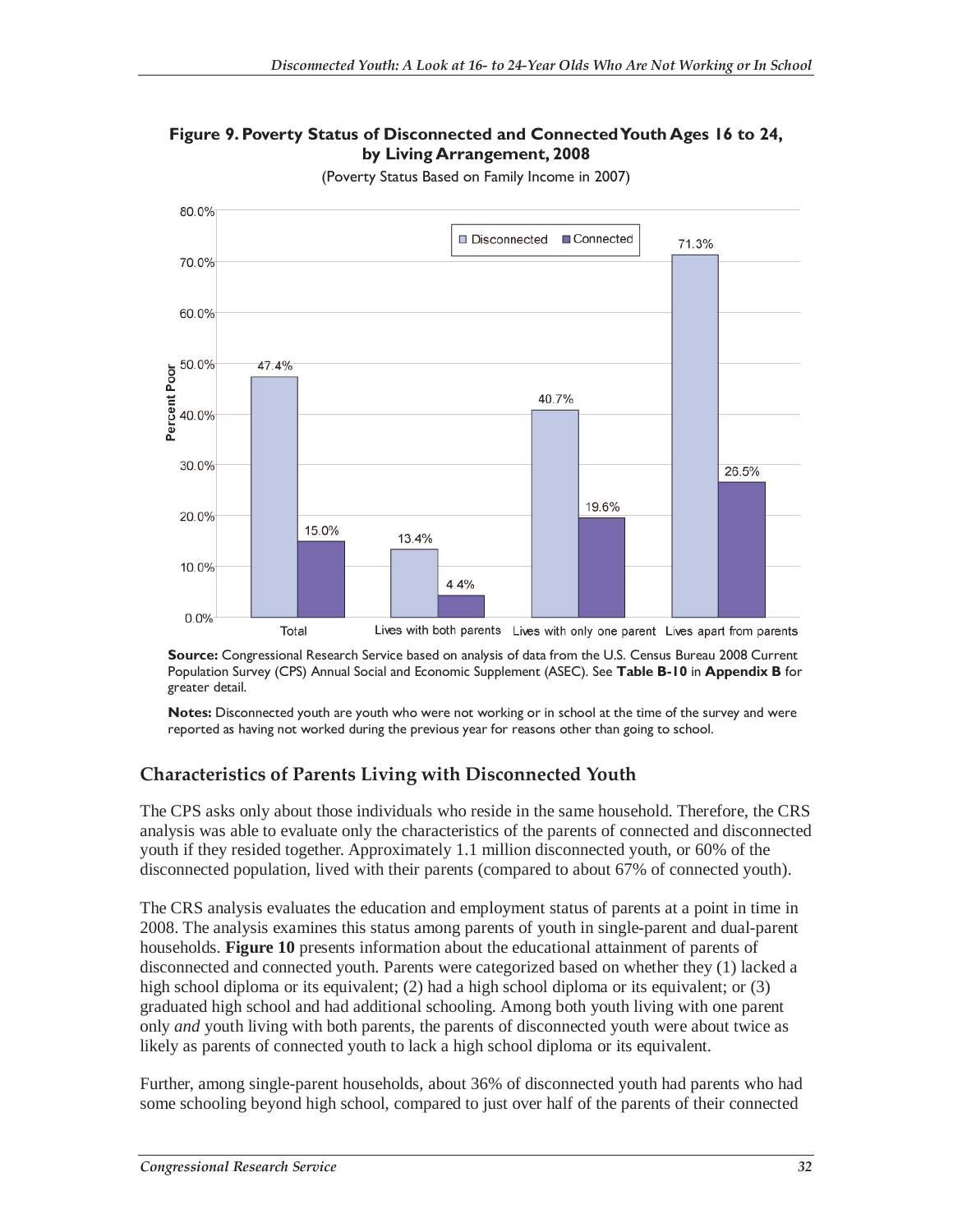counterparts. Among dual-parent households, one quarter of disconnected youth had both parents with some education beyond high school, compared to about 47% of their connected counterparts.



**Source:** Congressional Research Service based on analysis of data from the U.S. Census Bureau 2008 Current Population Survey (CPS) Annual Social and Economic Supplement (ASEC). See **Table B-11** in **Appendix B** for greater detail.

**Notes:** Disconnected youth are youth who were not working or in school at the time of the survey and were reported as having not worked during the previous year for reasons other than going to school.

The employment status of parents was also evaluated. **Figure 11** shows employment status among parents of disconnected and connected youth by household type. Among youth living in single-parent households, disconnected youth were twice as likely to have parents who were not employed (41.5%) at the time of the survey than connected youth (22.4%). Among youth living in dual-parent households, the divide was even greater: for about 20.0% of disconnected youth, both parents were not employed at the time of the survey, compared to about 4.0% of connected youth.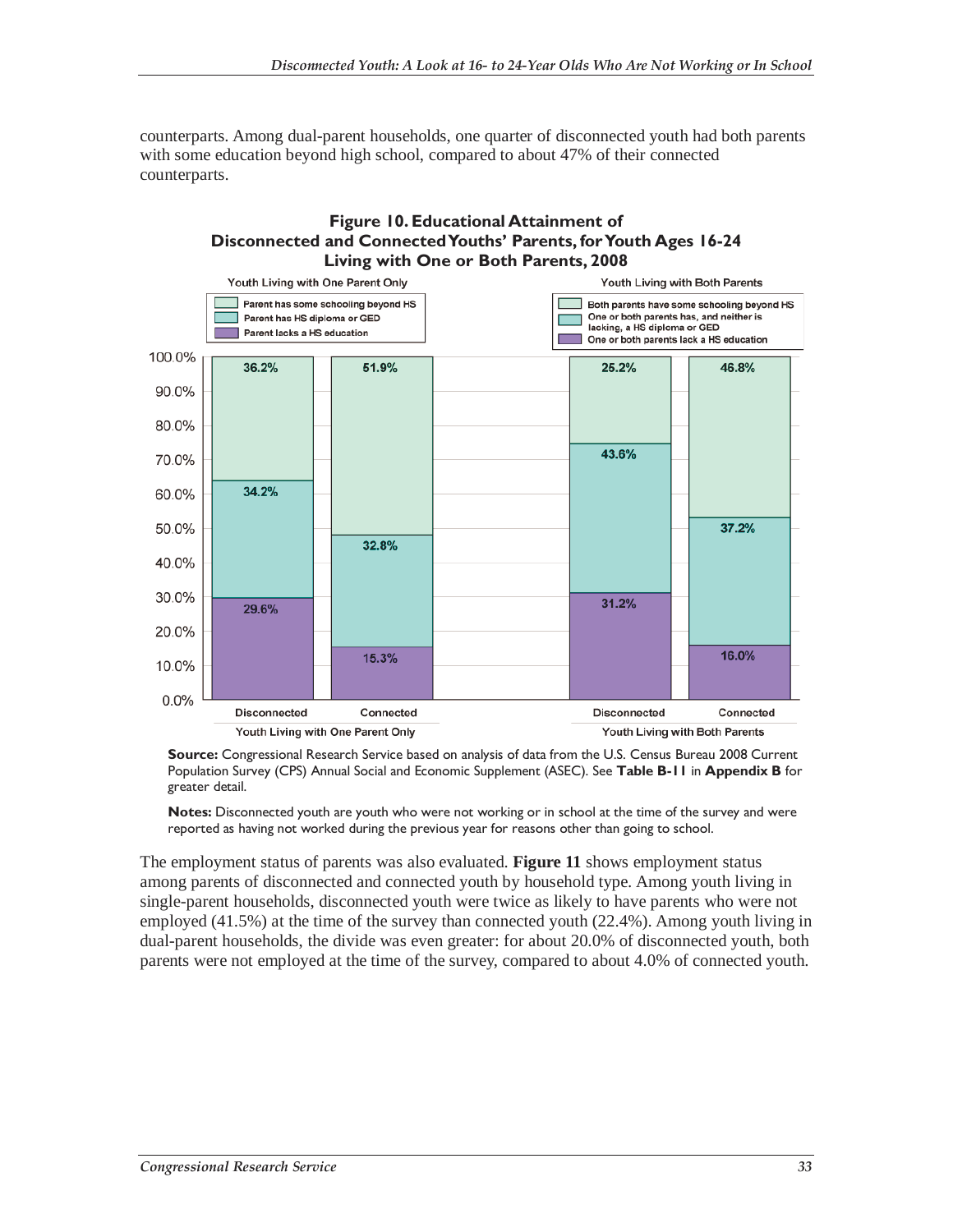

### **Figure 11. Employment Status of Disconnected and Connected Youths' Parents, for Youth Ages 16-24**

**Source:** Congressional Research Service based on analysis of data from the U.S. Census Bureau 2008 Current Population Survey (CPS) Annual Social and Economic Supplement (ASEC). See **Table B-12** in **Appendix B** for greater detail.

**Notes:** Disconnected youth are youth who were not working or in school at the time of the survey and were reported as having not worked during the previous year for reasons other than going to school.

Differences in parents' characteristics may account in part for disconnected youths' higher poverty rates when compared to their connected counterparts, as seen earlier in **Figure 9.**  Disconnected youth are not only more likely than their connected peers to live in single-parent families, who tend to have higher poverty rates than dual-parent families, but in each family type their parents are less likely to have completed high school, or to have continued their education beyond high school, and their parents are less likely to be employed, as seen above in **Figures 10**  and **11**. Youths' family living arrangements, parental characteristics, and poverty status may all contribute to whether a youth becomes disconnected, or stays connected, in making the transition from adolescence to adulthood. These issues in the context of other research are discussed further in this report's conclusion.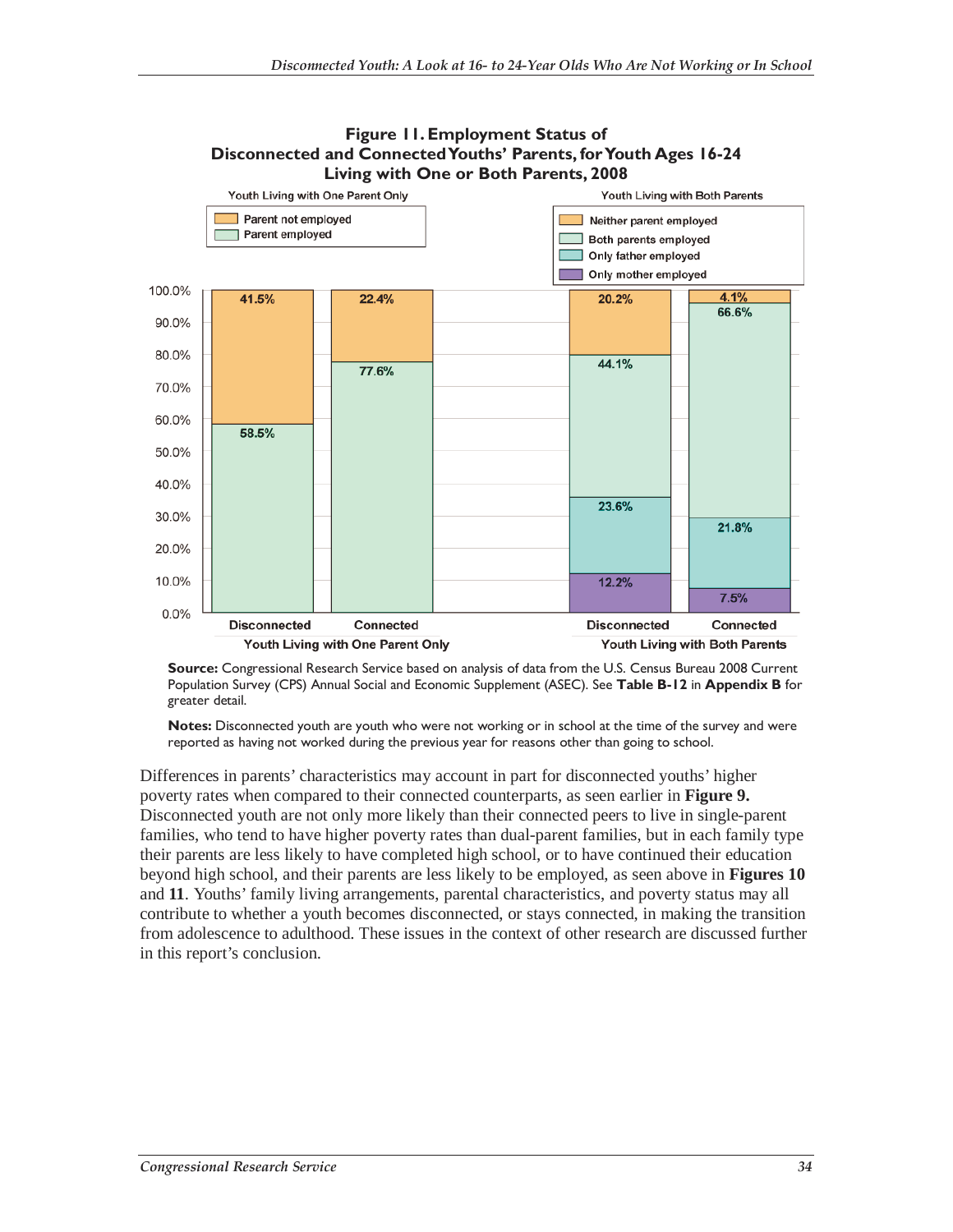#### **Trends Over Time**

Turning now to trends over time, rates of disconnection among youth ages 16 through 24 for over the past 21 years (1988 through 2008) are presented in this section. The overall rate of disconnection, 5.1% in 2008, was not much different than that of the beginning of the period depicted, of 4.8% in 1988. (See **Figure 12**, below). However, in the intervening years there was considerable variation in the overall rate, ranging from a high of 6.6% in 1994 to a low of 3.9% in 1999. The data series shows distinctive inflection points, in which disconnection rates reach local peaks, or troughs. Over three periods, rates of disconnection have shown to have been falling (1988-1990, 1994-1999, and 2005-2007), and in three periods to have been rising (1990-1994, 1999-2005, and 2007-2008). The local minimums in 1990 (4.1%), 1999 (3.9%) and 2007 (4.9%) temporally occur just prior to or contemporaneous with the onset of periods of economic recession (July 1990 to March 1991, March 2001 to November 2001, and December 2007 to some time yet to be determined in the future). The local maximums in 1994 (6.6%), 2005 (5.2%) are not reached until several years past the end of economic recession. The trends show that disconnected rates follow economic cycles, which should be expected, as disconnection is tied, by definition, to not being employed. Unemployment tends to be a lagging economic indicator, usually peaking for the population as a whole well past the end of economic recessions.

#### *Gender*

**Figure 12** shows that the trends in disconnection rates for males and females for the most part run parallel to each other, with disconnection rates for females being consistently higher than those for males over the period. The differences are larger in earlier years (as much as 3.3 percentage points in 1990) than in later years (as little as 0.9 percentage points in 2005). Disconnection rates for males and females both peaked in 1994, at 5.1% and 8.2%, respectively. As noted earlier, single parenthood is a contributing factor to higher rates of disconnection among females than males. The presence of a child could make connections to work or school for these women tenuous. Trends in the effects of parenthood on disconnectedness will be addressed in greater detail later in this report, where **Figures 17** through **19** are discussed. One other note relating to **Figure 12** is that where trends in disconnection rates among males and females generally have run parallel to each other over the period depicted, as of 2005 they have diverged from one another. From 2005 to 2008 disconnection rates among females rose by 0.8 percentage point, whereas among males they fell by 1.0 percentage point. We do not have an explanation for this divergence in rates by gender in the past three years, but we will highlight possible contributing factors as the presentation unfolds below.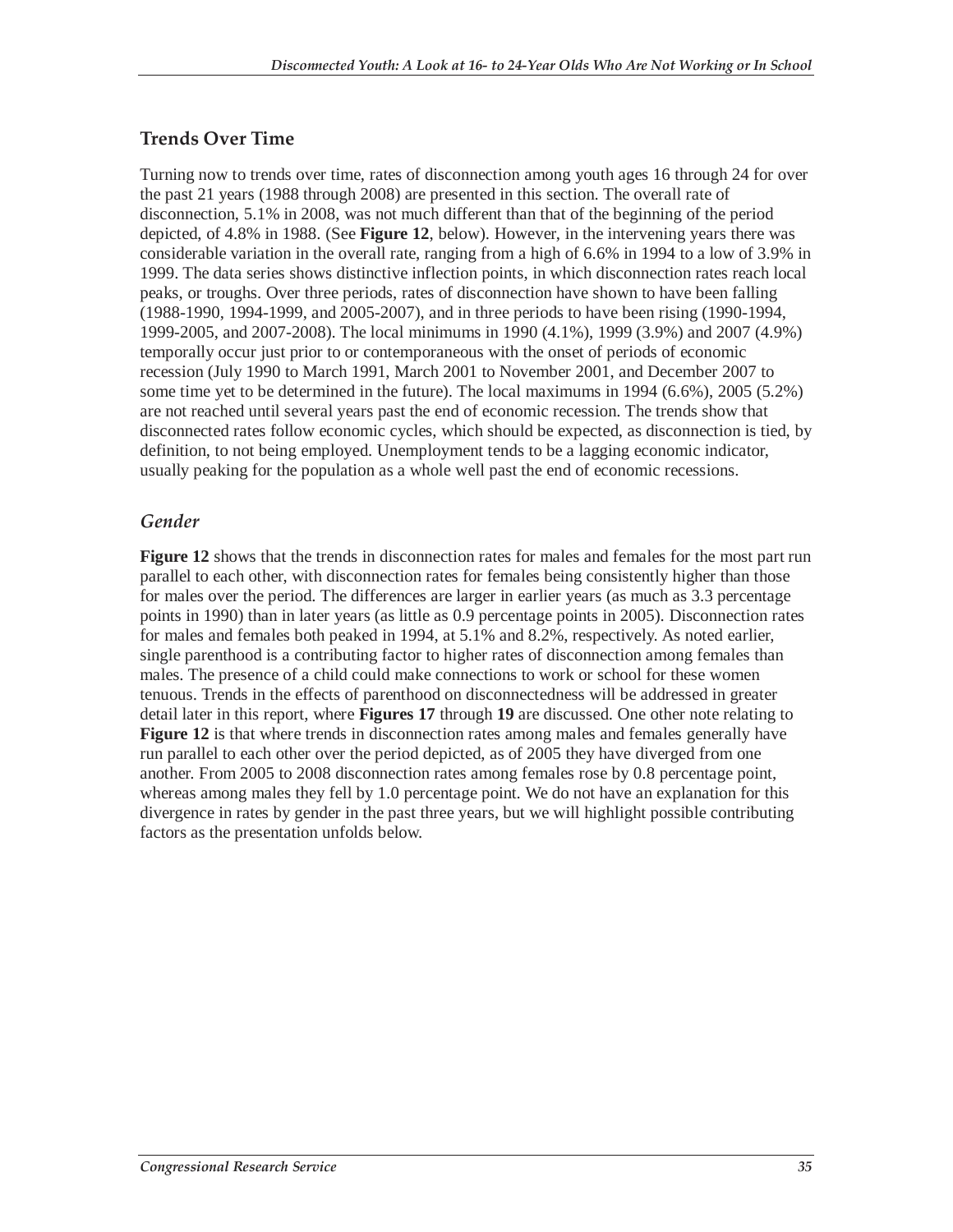

**Figure 12. Rates of Disconnected Youth Ages16-24, by Gender, 19888-2008** 

**Source:** Congressional Research Service based on analysis of data from the U.S. Census Bureau 1988 through 20008 Current Population Survey (CPS) Annual Social and Economic Supplement (ASEC). See **Table C-1** in **Appendix C** for greater detail.

**Notes:** Disconnected youth are youth who were not working or in school at the time of the survey and were reported as having not worked during the previous year for reasons other than going to school.

#### *Age and Gender*

We examined disconnection over time by gender across age groups—16 through 18, 19 through 21, and 22 through 24. **Figures 13** and **14** display these data for males and females, respectively. The figures show that disconnection rates are consistently lower for male and female youth ages 16 through 18 than among their older counterparts. For males (**Figure 13**) disconnection rates for 19-through 21-year olds have tended to be slightly above those of 22-through 24-year olds over the past decade, for females (**Figure 14**), however, there is no distinct difference between the two oldest age groups. Disconnection rates for both males and females in each age group depict some of the cyclical patterns that we associated in the earlier discussion with general economic conditions. The trend in the youngest age group shows less cyclical variation than the older groups, as school tends to harbor the youngest group even in hard economic times, whereas older youth are subject more to labor market conditions. Females in the oldest group, ages 22 through 24, have shown marked increases in their disconnection rates from 1999 to 2008, with disconnection rates nearly doubling over the period, from 4.6% to 8.7%, respectively (**Figure 14**). Females ages 19 through 21 have seen their disconnection rate increase two full percentages points from a historic low of 5.7% in 2004, to 7.7% in 2008 (**Figure 14**). Turning back again to males (**Figure 13**), disconnection rates in 2008 have fallen somewhat for all three age groups from their 2005 peak, moving in the opposite direction of females over the period.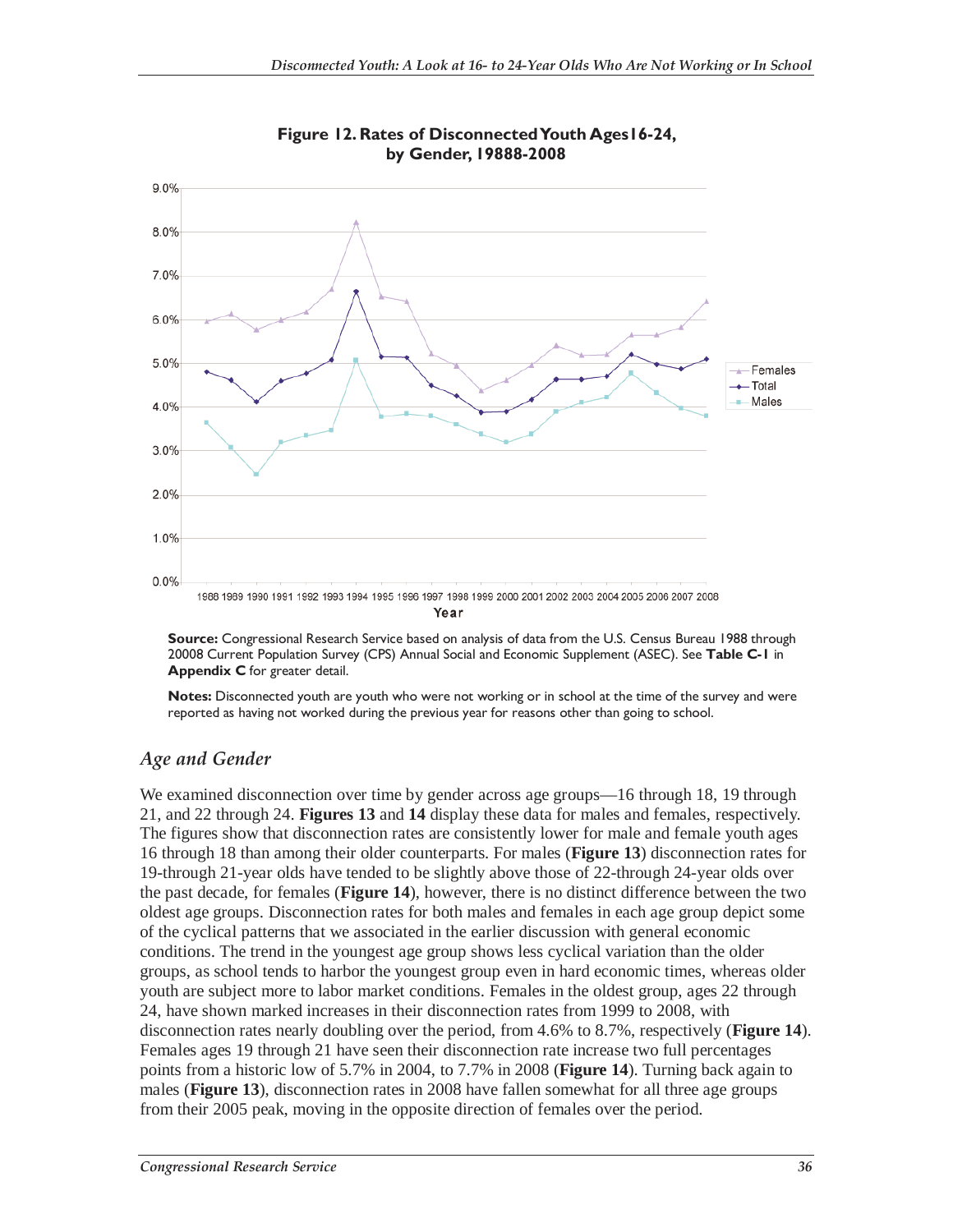

**Figure 13. Rates of Disconnected Males Ages 16-24, by Age Group, 1998-2008** 

**Source:** Congressional Research Service based on analysis of data from the U.S. Census Bureau 1988 through 2008 Current Population Survey (CPS) Annual Social and Economic Supplement (ASEC). See **Table C-2** in **Appendix C** for greater detail.

**Notes:** Disconnected youth are youth who were not working or in school at the time of the survey and were reported as having not worked during the previous year for reasons other than going to school.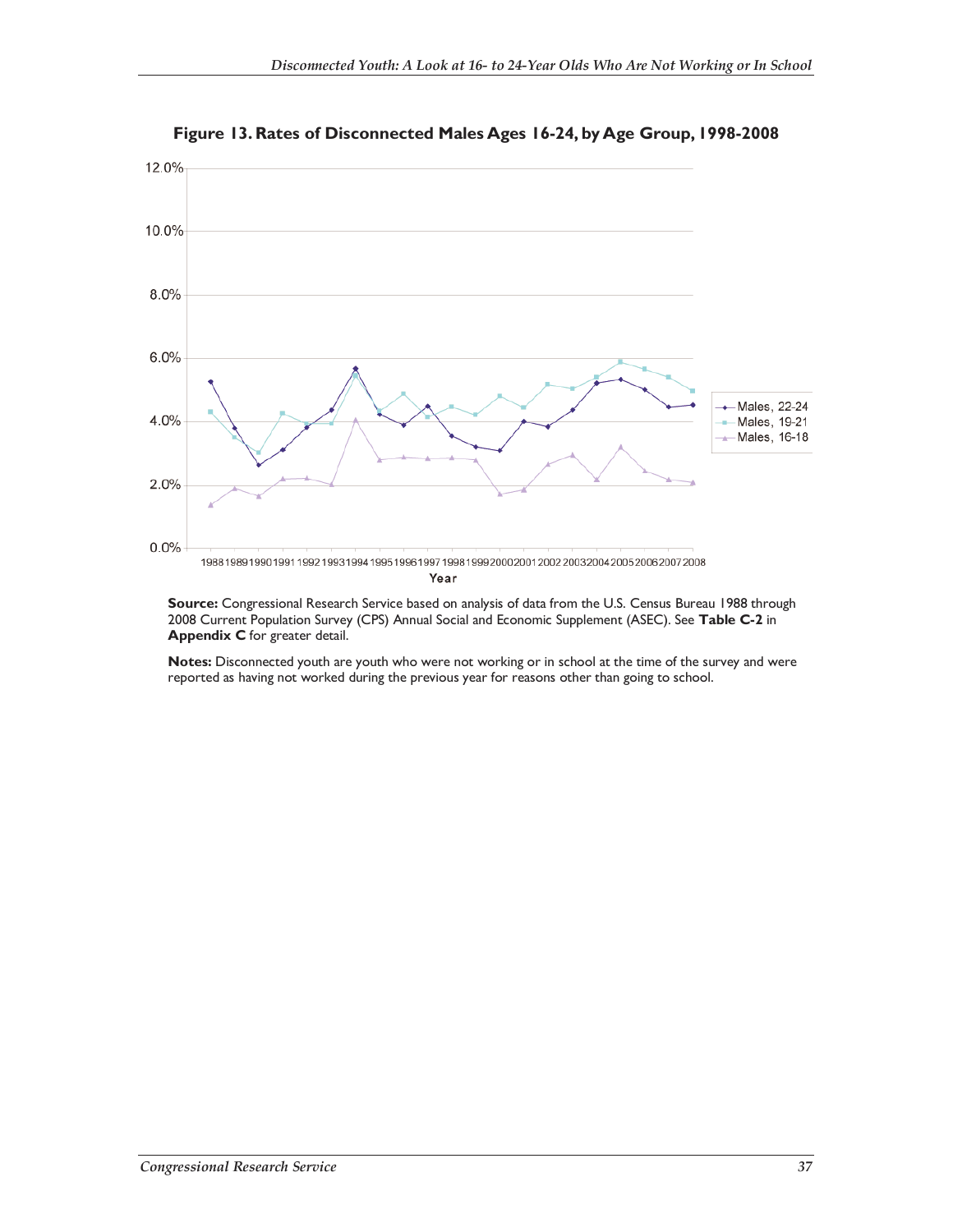

**Figure 14. Rates of Disconnected Females Ages 16-24, by Age Group, 2008** 

**Source:** Congressional Research Service based on analysis of data from the U.S. Census Bureau 1988 through 2008 Current Population Survey (CPS) Annual Social and Economic Supplement (ASEC). See **Table C-3** in **Appendix C** for greater detail.

**Notes:** Disconnected youth are youth who were not working or in school at the time of the survey and were reported as having not worked during the previous year for reasons other than going to school.

## *Race, Ethnicity, and Gender*

As shown in **Table 1**, earlier, minorities are overrepresented among the disconnected youth population. Perhaps most striking is the percentage of black (non-Hispanic) males who are disconnected relative to their white and Hispanic counterparts (see **Figure 15**). Over the period depicted, the disconnected rate for black males averaged 6.7 percentage points above that of their white non-Hispanic counterparts, and 4.7 percentage points above that of Hispanic males. The gap was largest in 2003 when the disconnection rate of black males reached a historic high of 12.4%, which was 9.8 percentage points above their white non-Hispanic counterparts (2.6%), and 8.9 percentage points above that of male Hispanic youth (3.5%). In that year, black males were nearly five times more likely to be disconnected than white non-Hispanic youth, and three and one-half times more likely than Hispanic youth. Since that time, black male youth have experienced a large drop in their disconnection rate, with the rate being nearly cut in half, from 12.4% in 2003 to 6.8% in 2008. Over this period, the noted decrease corresponds to an increase in school enrollment among the black male youth population overall. From 2003 to 2008 the share of black male youth who did not work in the previous year due to being enrolled in school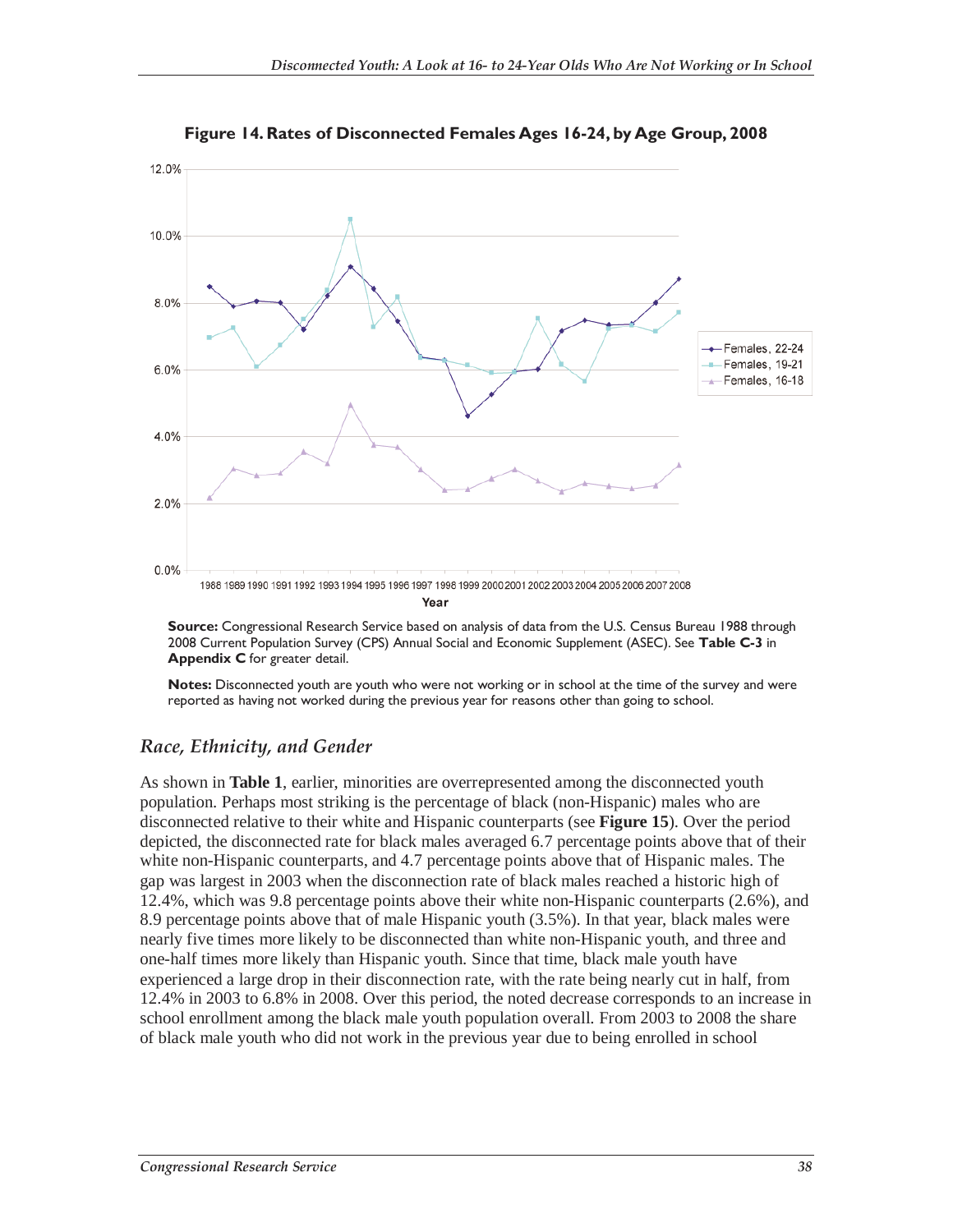increased by about 9.0 percentage points, from 33.6% in 2003 to 42.2% in 2008 (not shown in tables or figures). $52$ 



**Figure 15. Rates of Disconnected Males Ages 16-24, by Race and Ethnicity, 1998-2008** 

**Source:** Congressional Research Service based on analysis of data from the U.S. Census Bureau 1988 through Current Population Survey (CPS) Annual Social and Economic Supplement (ASEC). See **Table C-4** in **Appendix C** for greater detail.

**Notes:** Disconnected youth are youth who were not working or in school at the time of the survey and were reported as having not worked during the previous year for reasons other than going to school.

Turning to females, **Figure 16** shows marked differences in the level and trend in disconnection rates among white (non-Hispanic), black (non-Hispanic), and Hispanic females over the 1988 through 2008 period. Disconnection rates for black (non-Hispanic) and Hispanic females have consistently been higher than those of their white (non-Hispanic) counterparts. Each group has experienced substantial reductions in their rates of disconnection from their peak rates, in 1993 for black, and in 1994 for non-Hispanic white and Hispanic females. The figure shows among black females, their disconnection rate fell from a high of 15.1% in 1993 to a low of 6.3% in 1999—a near 60% reduction; for Hispanic females, their rate fell from a high of 15.7% in 1994 to a low of 8.4% in 2004—a 47% reduction; and, for white non-Hispanic females, their disconnection rate fell from a high of 5.6% in 1994 to a low of 2.7% in 2000—a 52% reduction. Disconnection rates have increased for all three groups in recent years, with black females

-

 $52$  CRS estimates from U.S. Census Bureau 1988 through 2008 Current Population Survey's Annual Social and Economic Supplement data.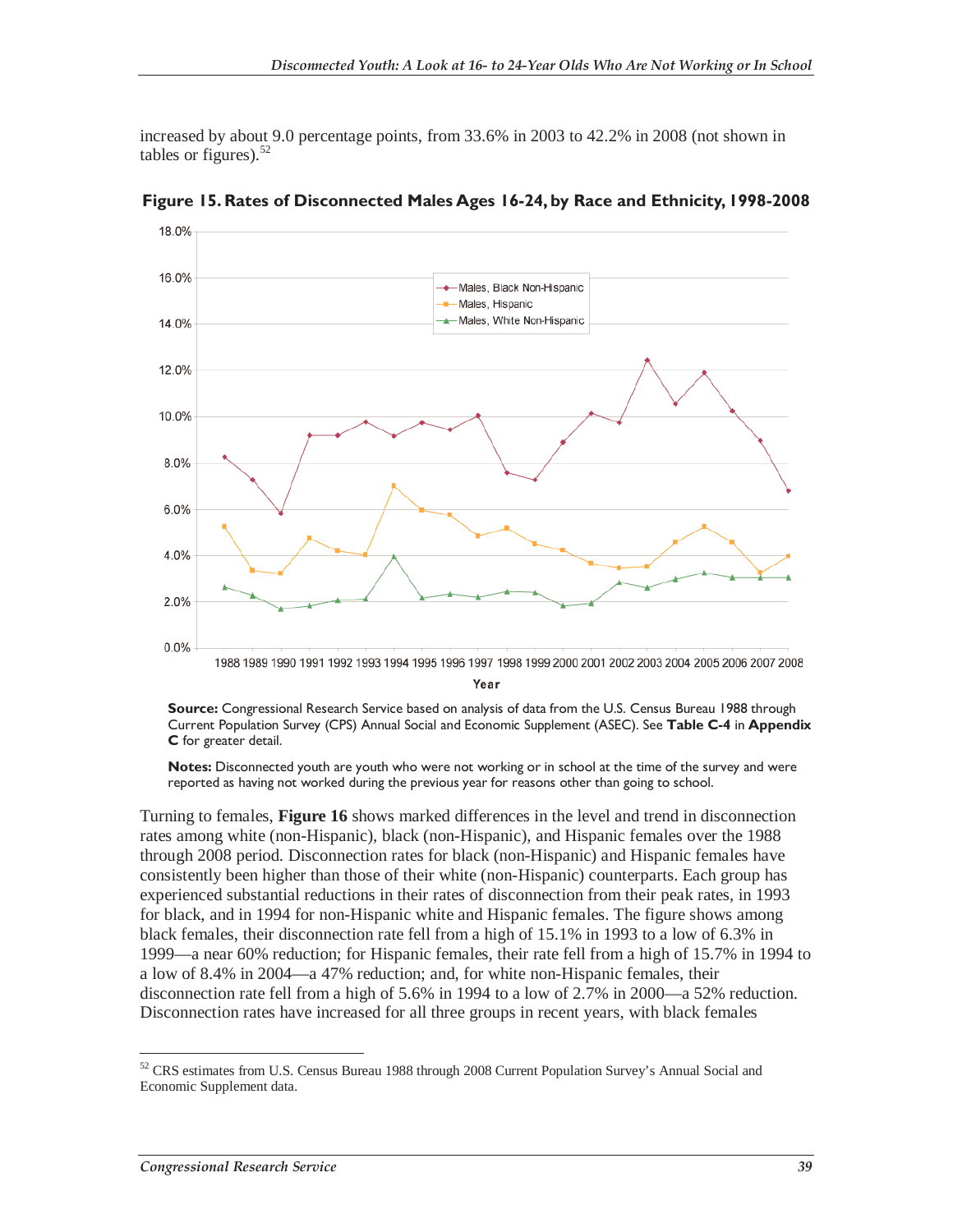experiencing the largest increase, seeing their disconnection rate rise from 6.3% in 1999 to 11.2% in 2008—a 78% increase over the period.

**Figures 17** through **19** provide a breakout for each of the three female groups respectively (white non-Hispanics, black non-Hispanics, and Hispanics) in greater detail, depicting the effects of having a child on disconnection rates. For purposes of historical comparison, the method of identifying youth who are parents over the 1988 through 2008 period differs from that used in the 2008 cross-sectional data presented earlier (**Figures 1** through 3).<sup>53</sup> For all three groups, having a child has lessened as a contributing factor to their being disconnected. The changes in childbearing on female youth disconnectedness is striking for all three groups. The discussion which follows will focus on black female youth, who experienced remarkable reductions in disconnection in large part due to reductions in childbearing. **Figure 18** shows, for example, that in 1993, the peak year of black female disconnection, a total of 15.1% were disconnected, with having a child likely contributing to 11.3% of the population, and other factors contributing to the remaining 3.8%. By 1999, the year with the lowest proportion of disconnected black female youth, 6.3% were disconnected. Their *base rate* of disconnection among those not having a child was 3.4%, just slightly below the 1993 *base rate*, but the rate for those having a child was just 2.9%, or about one-quarter of what it was in 1993. By 2008, the *base rate* of disconnectedness among black females (6.4%) was about the same as the *total rate* of disconnectedness in 1999, but adding an additional 4.8% of youth who had a child and were disconnected raises the *total rate* of disconnected black female youth to 11.2% in 2008.

 $\overline{a}$ 

<sup>&</sup>lt;sup>53</sup> Prior to the 2007 CPS, it was possible only to directly link a child to one of his/her parents. In cases where the parents were married, the child could be linked through the one parent to that parent's spouse. For the time-series data presented here, this method is applied in all years in the series (i.e., 1988 through 2008). Beginning in 2007, the Census Bureau refined its procedures for identifying and linking children with their parent(s). Under the new procedures one can identify both the mother and father directly, if residing in the household with the child, and can determine whether the parent is a biological parent, a step-parent, or an adoptive parent. It is this later definition that's used in the crosssectional data for 2008, presented earlier. Using this procedure, a child's parents are identifiable regardless of whether the parents are married.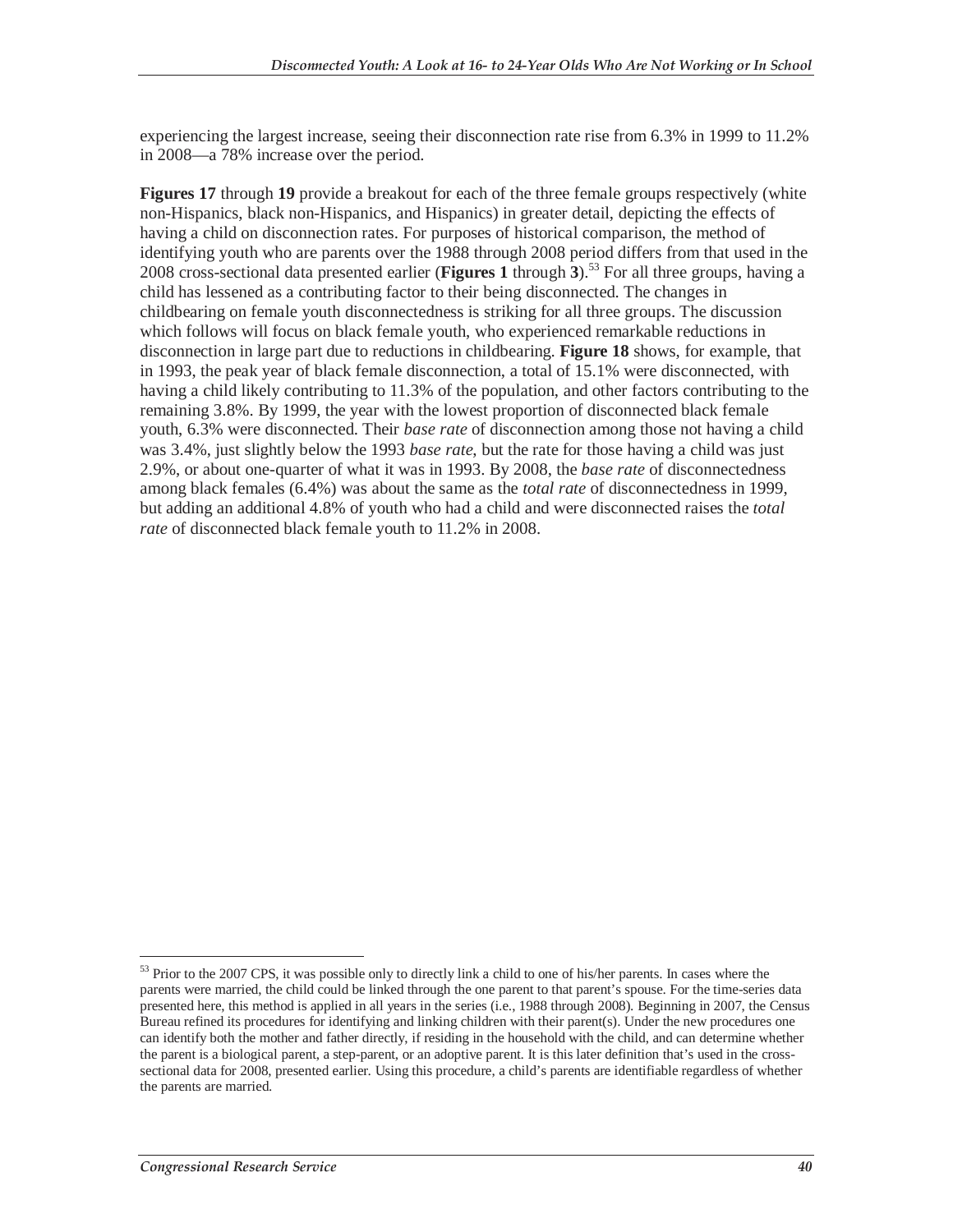



**Source:** Congressional Research Service based on analysis of data from the U.S. Census Bureau 1988 through 2008 Current Population Survey (CPS) Annual Social and Economic Supplement (ASEC). See **Table C-5** in **Appendix C** for greater detail.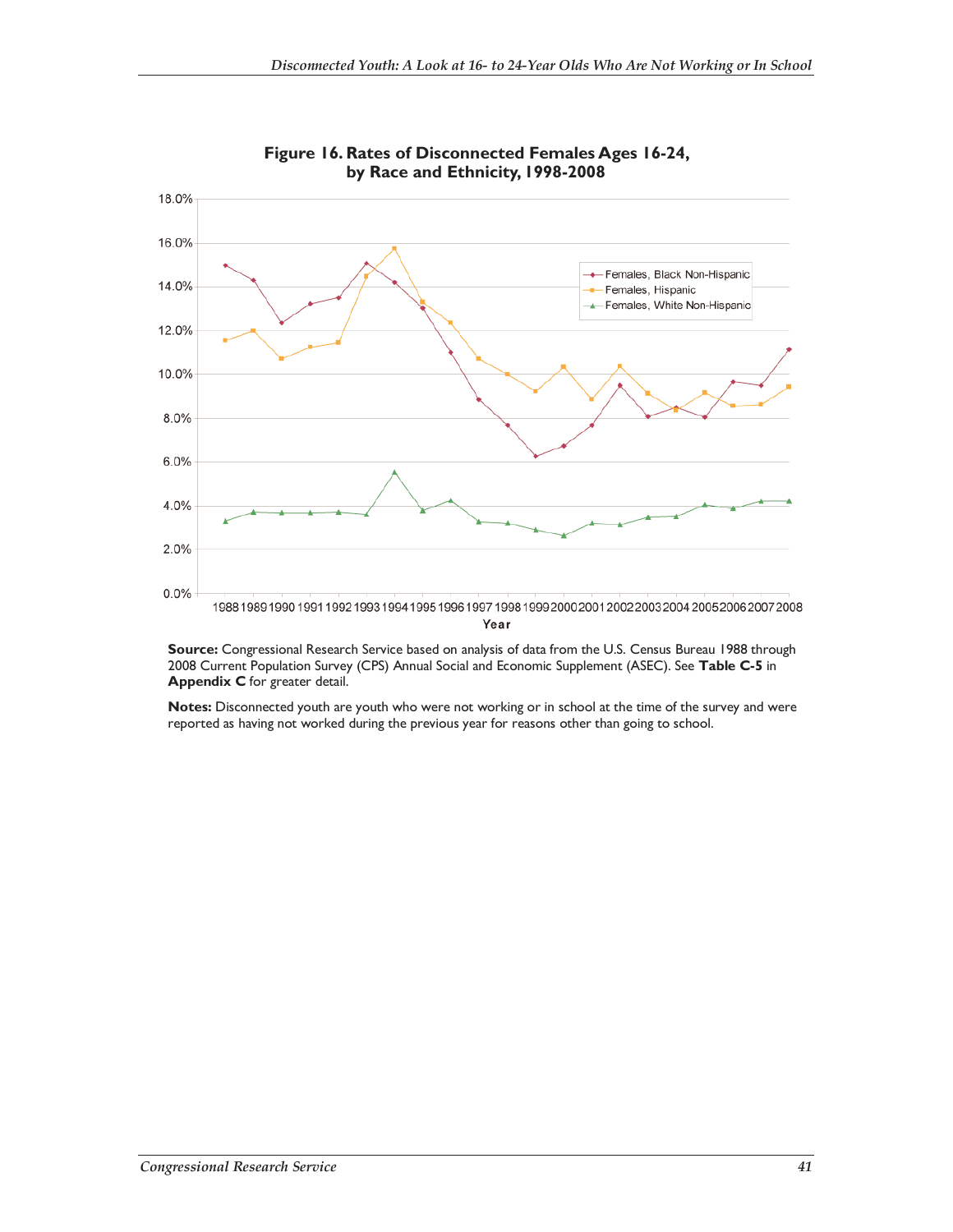

**Figure 17. Rates of Disconnected White, non-Hispanic Females Ages 16-24, by Parental Status,1988-2008** 

**Source:** Congressional Research Service based on analysis of data from the U.S. Census Bureau 1988 through 2008 Current Population Survey (CPS) Annual Social and Economic Supplement (ASEC). See **Table C-6** in **Appendix C** for greater detail.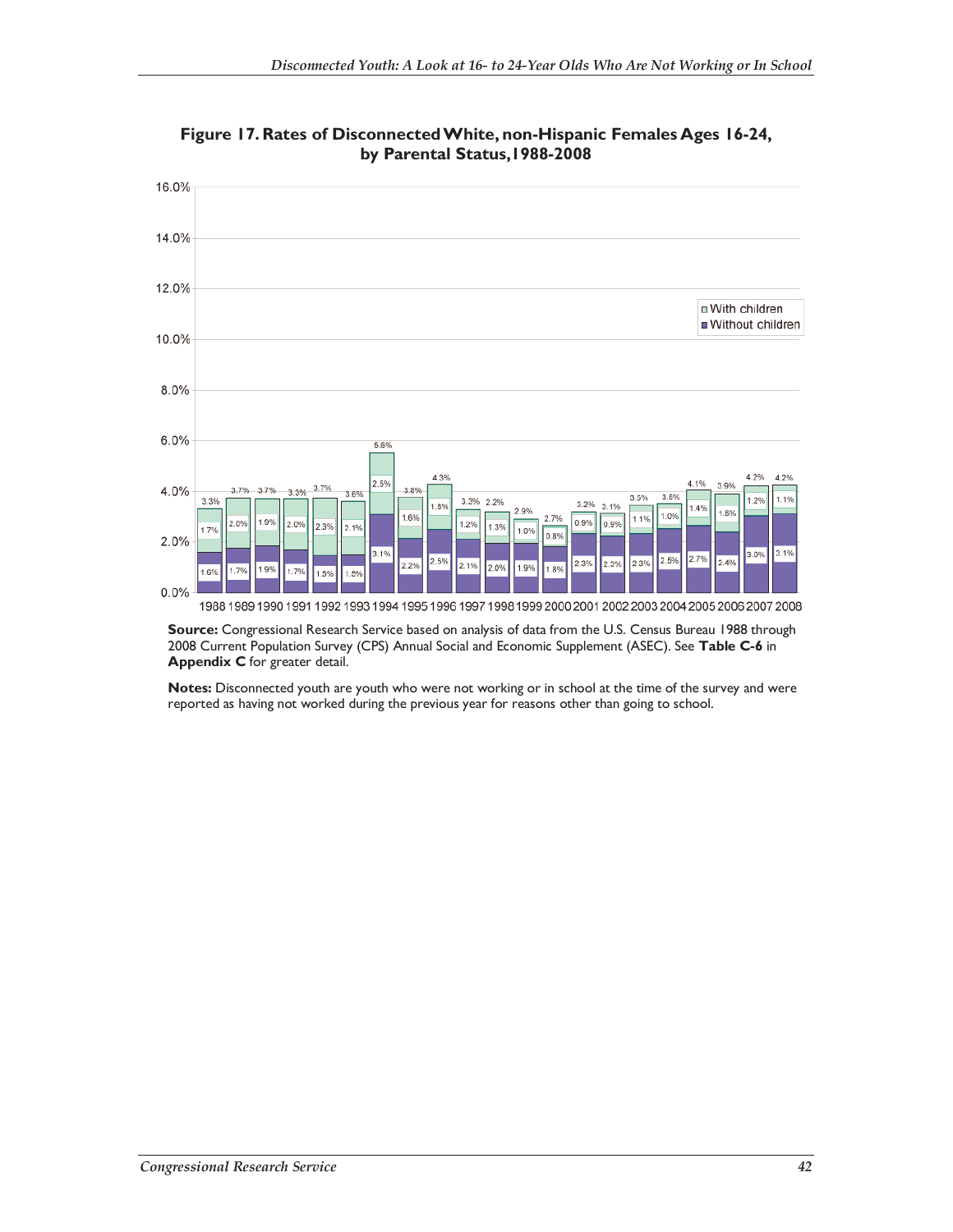

**Figure 18. Rates of Disconnected Black, non-Hispanic Females Ages 16-24, by Parental Status,1988-2008** 

Source: Congressional Research Service based on analysis of data from the U.S. Census Bureau 1988 through 2008 Current Population Survey (CPS) Annual Social and Economic Supplement (ASEC). See **Table C-6** in **Appendix C** for greater detail.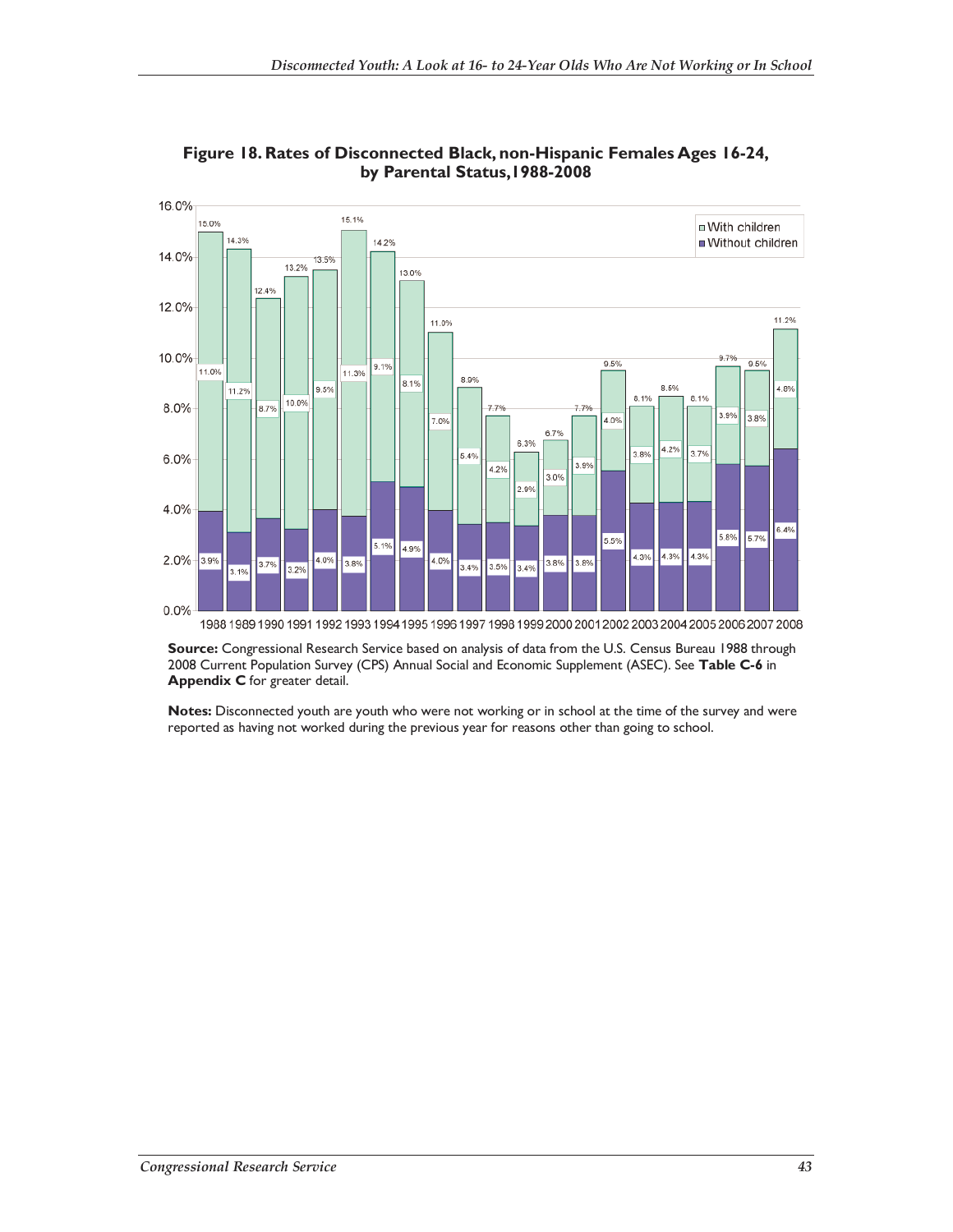

**Figure 19. Rates of Disconnected Hispanic Females Ages 16-24, by Parental Status,1988-2008** 

**Source:** Congressional Research Service based on analysis of data from the U.S. Census Bureau 1988 through 2008 Current Population Survey (CPS) Annual Social and Economic Supplement (ASEC). See **Table C-6** in **Appendix C** for greater detail.

**Notes:** Disconnected youth are youth who were not working or in school at the time of the survey and were reported as having not worked during the previous year for reasons other than going to school.

**Figures 17** through **19**, above, highlight that disconnection rates among females declined significantly over the mid to late 1990s for white and black non-Hispanic, as well as Hispanic, females. While favorable economic conditions over the period likely contributed to declines in their rates of disconnection, significant reductions in disconnection rates appear to have occurred as a result of declines in the share of females with children, most of whom were single parents, over the period.

**Figure 20** addresses the question of whether the decline in female disconnection relating to parenting was the result of a reduced tendency for females age 16 through 24 to be single parents, or whether, among single mothers, there was a greater tendency for them to be connected, rather than disconnected, in more recent years. **Figure 20** presents data in two columns. The first column shows the percent of females age 16 through 24 who were single parents over the 1988 through 2008 period, by race and ethnicity, addressing the first question posed above. The second column shows the composition of single mothers, by whether they were connected or disconnected, addressing the second question posed above.

As for the first question, the figure shows that the rates of single parenthood have remained stable or decreased among the three racial/ethnic groups over the 1988 through 2008 period, and that these rates have varied across groups (first column). The figure shows that black females age 16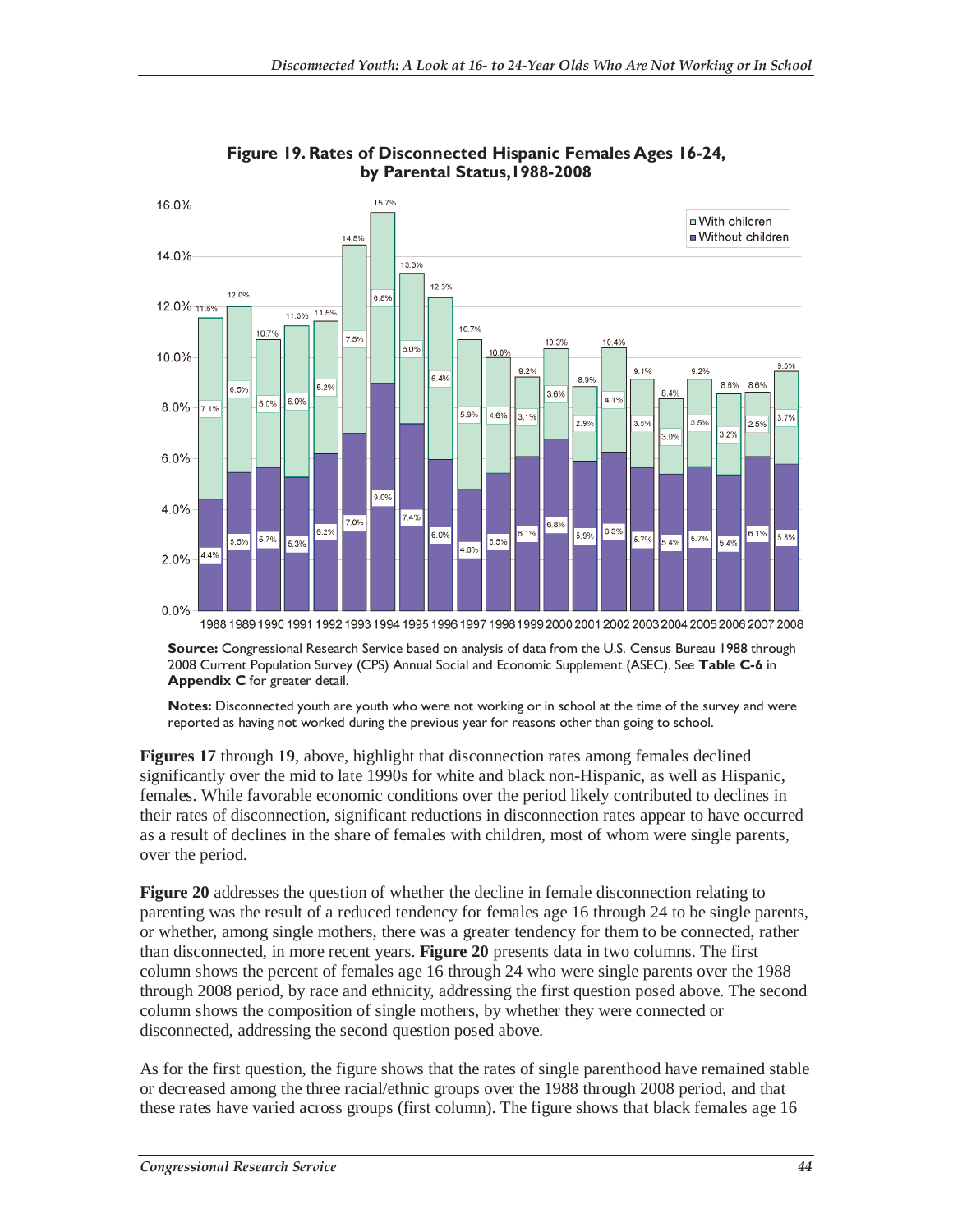through 24 have shown a marked decline in single parenting over the period. In 1989, for example, 29.9% of black female youth were single parents; by 2008, the share that were single parents fell to 18.5%, nearly a 40% decline. In contrast, for white non-Hispanic and Hispanic female youth, the share who were single parents increased over the 1988 to 1997 period, reaching a peak for each group in 1997, and then fell for each group thereafter. Among white non-Hispanic female youth, the share who were single parents rose from 5.2% in 1988, to a high of 8.1% in 1997 (a 56% increase), and fell to 5.4% in 2008, a rate just about equal that of 20 years earlier. Among Hispanic female youth the share who were single parents rose from 10.4% in 1989 to a peak of 15.9% in 1997 (a 53% increase), and fell to a most recent low of 11.3% in 2007.

Now, turning to the second question, the second column of **Figure 20** shows single mothers by whether they were connected to work or school, or disconnected from both, over the 1988 through 2008 period. First, all three panels show that youth who are single mothers were more likely to be connected than they are to be disconnected. This holds true over the entire 21-year time frame, and for each of the three racial/ethnic groups presented, with the exception of Hispanic single mothers in 1989 and 1994, where they were about equally likely to be connected as to be disconnected. All three panels show a marked increase in the connection rate among single female parents from the 1993-1994 through 1999-2000 period. Among white non-Hispanic youth who were single mothers, the share that was connected to school or work increased over the 1994 to 2000 period, from 76% in 1993 to 90% in 2000. Among black non-Hispanic youth who were single mothers, the share that was connected to school or work increased over the 1993 to 2000 period, from about 62% in 1993 to 90% in 2000. It is worth pointing out that in 2000, black single mothers were as likely to be connected to work or school as their white non-Hispanic counterparts. From 1994 through 2000, the share of Hispanic single mothers who were connected to work or school increased from just under 50% to 79% in 1999. Single Hispanic mothers' rates of connection to work or school consistently are below those of their white and black non-Hispanic counterparts. Since reaching their peak in the 1999-2001 period, attachment to school or work of single mothers in all three racial/ethnic groups has declined, but the level of attachment is still well above what it was in the late 1980s and early 1990s. Still, no clear trend in Hispanic single mothers' connection rates is discernable in the post-2000 period, as their connection rates vacillate over the period.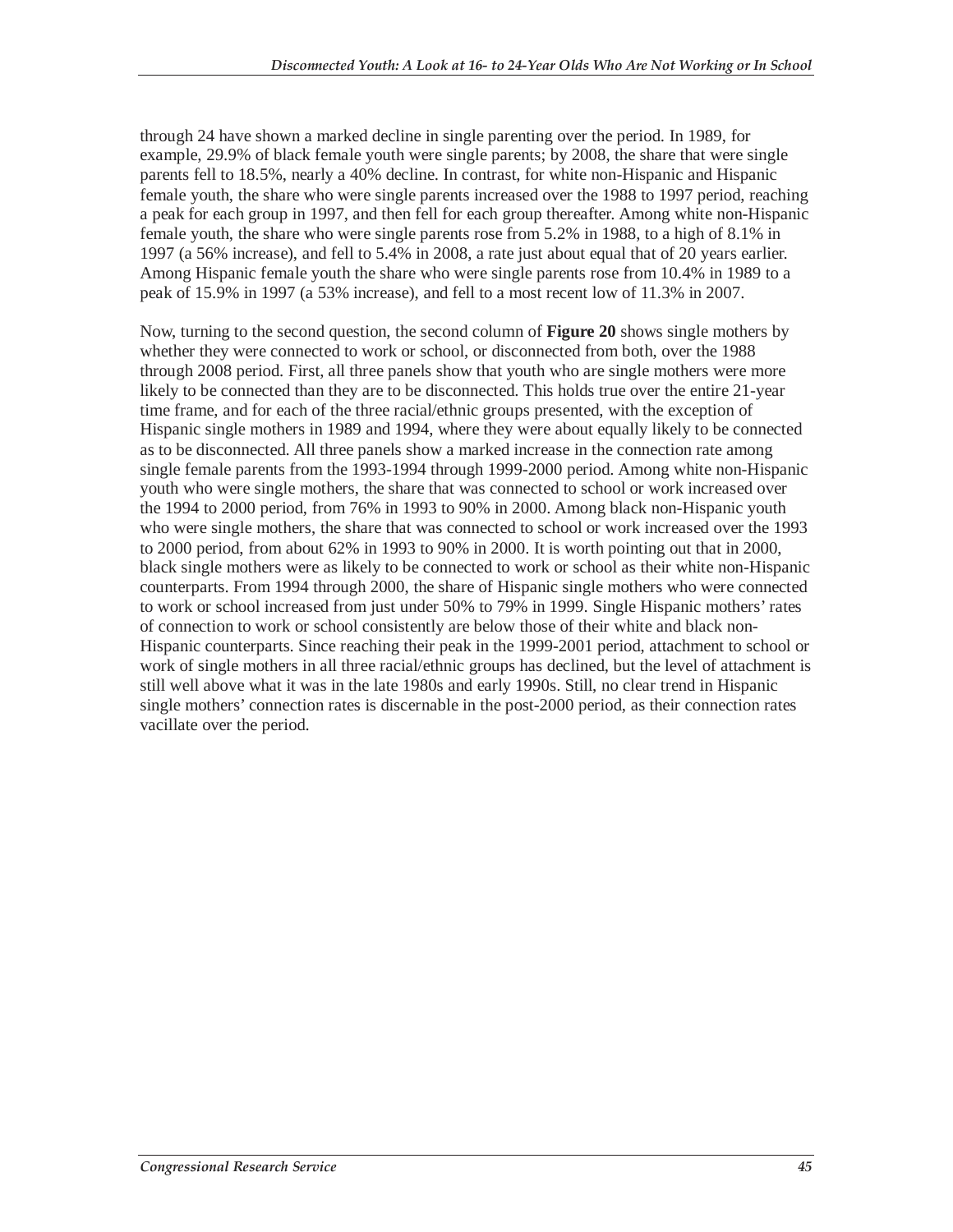



**Source:** Congressional Research Service Based on analysis of data from the U.S. Census Bureau 1988 through 2008 Current Population Survey (CPS Annual Social and Economic Supplement (ASEC). See **Table C-7** in **Appendix C** for greater detail.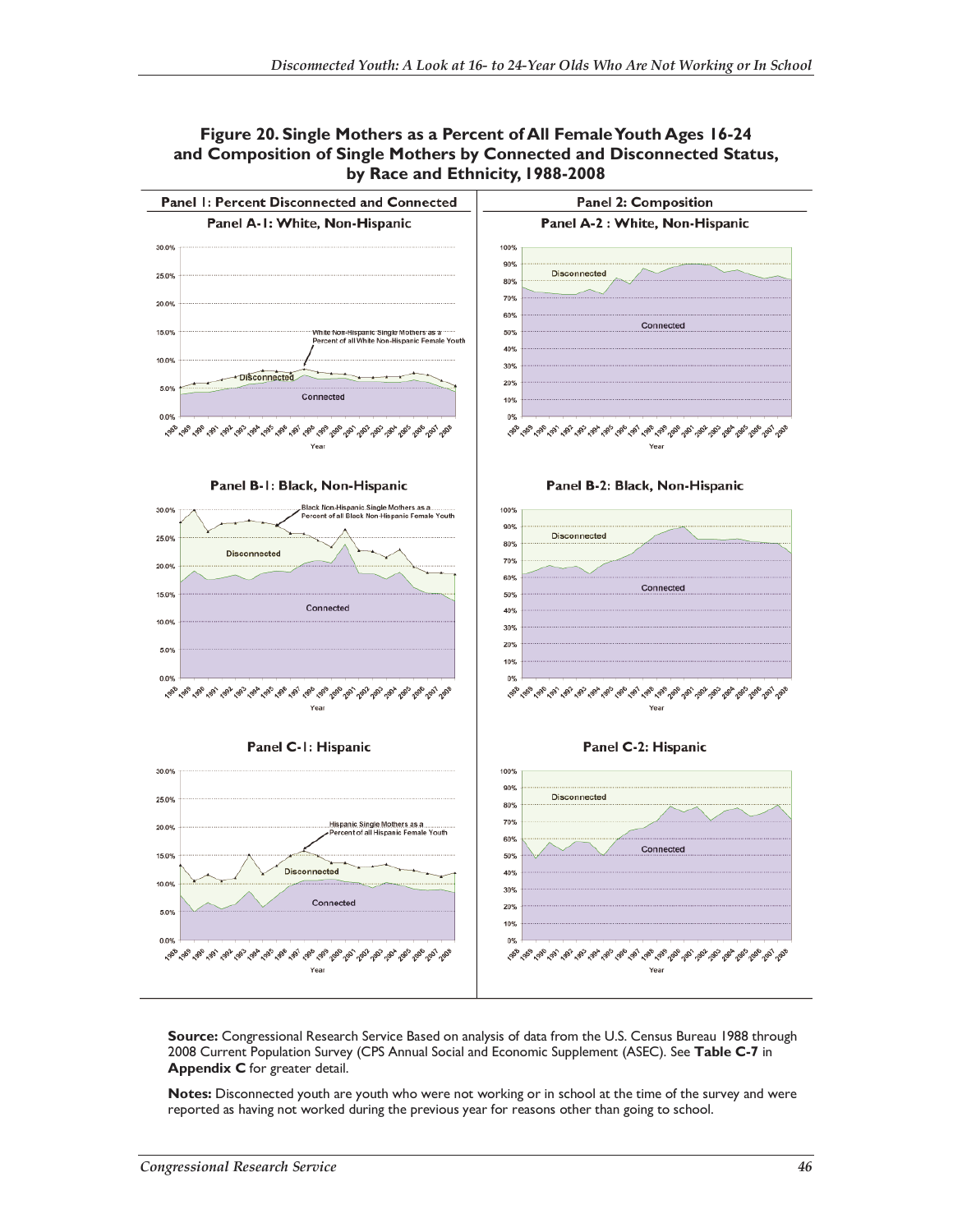# **Discussion**

# **Overview**

The CRS analysis shows that disconnected youth are more likely to be female, black or Hispanic, and in their early- to mid-twenties. It also demonstrates that disconnected youth are a diverse group. Disability appears to be at least part of the reason some youth are not working or in school (**Figure 1**). One-third of all youth reported they were not working because they were disabled, of whom about half had a disability severe enough that they received SSI or Medicare. Another onethird reported having childrearing and homemaking responsibilities that kept them from work, while the remaining one-third did not have disabilities or child and home-related responsibilities. These home-related responsibilities could include caring for siblings or managing a household because their parents have a disability or some other reason. Among females, those who were parenting were well represented among the disconnected youth population, although rates of disconnection have decreased over time for single mothers (**Figures 17** through **20**).

It is unclear to what extent having a disability, caring for a child, or having responsibilities in the home actually keeps youth from engaging in school or work. Some may respond to CPS questions in what they believe to be a socially appropriate manner, and they may recognize that being idle is not widely acceptable. Still, one third of youth (or their parents) reported that they (the youth) did not have any limitations that would keep them from work. These youth could be considered the "hard core" of the disconnected. Yet even they may have "legitimate" limitations that are keeping them idle, such as an undiagnosed disability. Future research is needed to better understand the reasons youth are disconnected, and whether these reasons are legitimately keeping youth from attending school or working.

Disconnected youth will likely face numerous challenges as they transition to adulthood. In terms of education, these youth are foregoing an opportunity to attain a high school diploma or GED, or additional years of schooling that can assist them in securing employment and gaining experience that will contribute to future employability. More than one third of disconnected youth ages 19 through 24 lack a high school diploma or its equivalent (**Figure 4**). For these youth in particular, securing stable, well-paying employment may be unlikely.

Being out of the labor force—especially for an extended period—can have lasting effects for disconnected youth. Without an adequate employment history, disconnected youth may lack access to health insurance. Nearly four out of ten disconnected youth are uninsured (**Figure 7**). Another consequence of being out of the workforce is foregone current wages and future higher wages that are commensurate with work experience. Nearly four out of ten disconnected youth are poor (**Figure 5**, and discussed in further detail below), and even having additional education beyond high school does not mitigate their relatively high levels of poverty when compared to their connected peers (**Figure 6**).

Additional research is needed to better understand how poor disconnected youth are making ends meet. Surely some of them receive assistance through informal networks in the form of providing child care, work in the informal economy, and temporary housing. And many are likely eligible for federal cash and non-cash assistance programs, including public housing. Yet because the CPS is limited to surveying individuals in households, our analysis does not capture those who are homeless or are in jails, prisons, or residential treatment facilities. If these groups were surveyed, rates of disconnection would likely be higher. The CPS similarly does not include youth who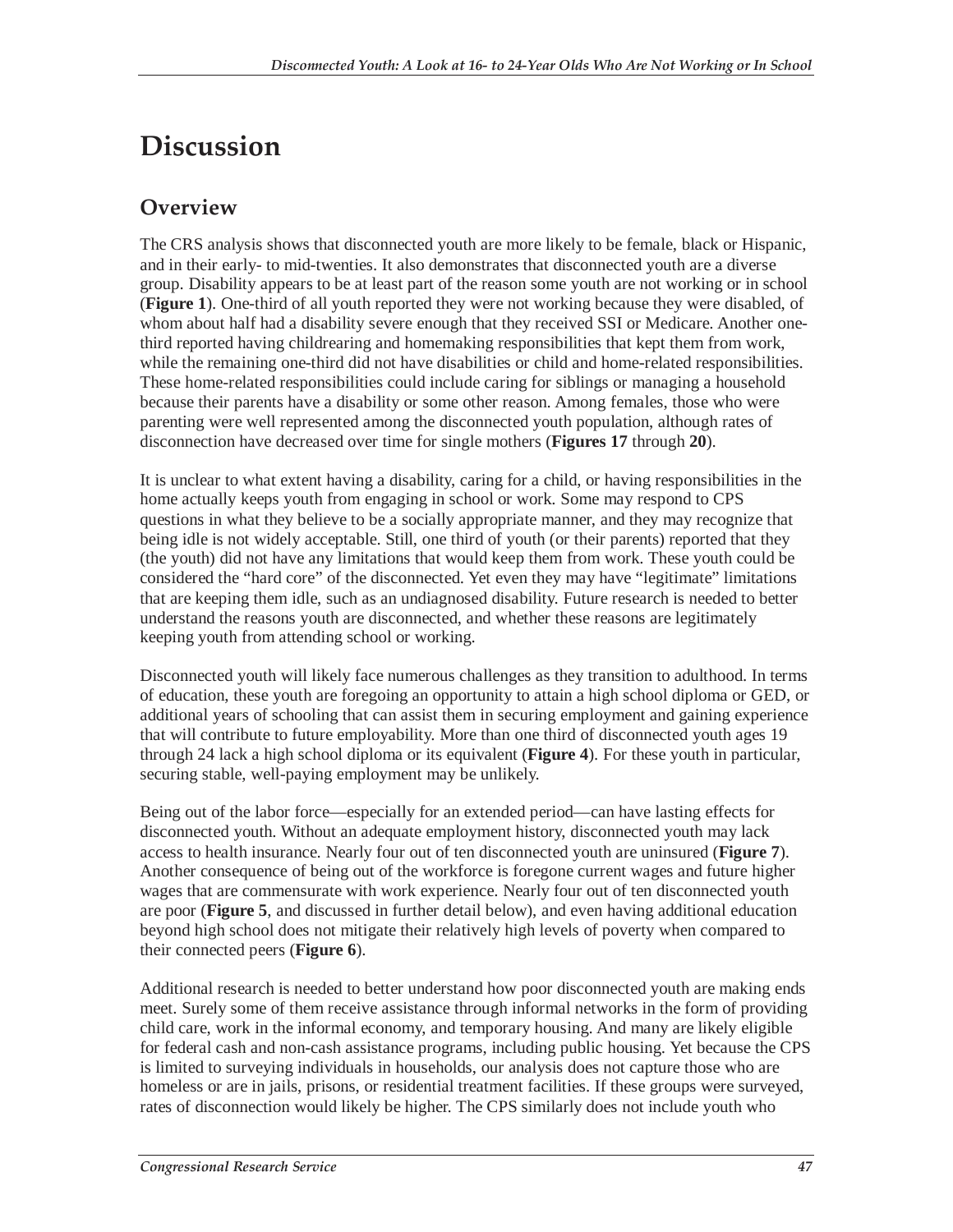might offset rates of disconnection, such as those youth residing in college dorms and on military bases. At least a few studies have attempted to factor in imprisoned and active military populations, but additional work is needed to incorporate other groups of youth.

The CRS analysis expands the current research by examining the characteristics of disconnected youths' parents. Because the CPS is a cross-sectional data set, we could not evaluate antecedent conditions or events affecting youth or their parents that may contribute to later youth disconnection. However, our analysis hints that disconnection may be intergenerational, meaning that the parents of youth who are currently disconnected could have experienced periods in which they were not working or in school. In fact, a significant share of parents of disconnected youth were not working at the time of the 2008 survey (**Figure 11**). Among disconnected youth living in single-parent households, approximately 40% had parents who were not employed. Additionally, disconnected youths' co-residing parents were twice as likely to lack a high school diploma or its equivalent compared to connected youths' co-residing parents (**Figure 10**). The next section further examines the role of family characteristics and other related factors that likely influence disconnectedness.

# **Poverty, Family Living Arrangements, and Parental Characteristics**

Given our findings and the discussion which follows, the connections between poverty, family background, living arrangements and youth disconnectedness are interrelated. In some cases, disconnectedness may be a cause for high poverty rates among such youth, especially among those who are living apart from family or other relatives. Among youth living apart from parents, the poverty rate of disconnected youth (71.3%) was over two and one half times that of connected youth (26.5%) (**Figure 9**). In other cases, poverty may contribute to youth becoming disconnected. Here the connection is more complex. We found that disconnected youth, even when living with both their parents, were three times more likely to be poor than connected youth, 13.4% compared to 4.4%, respectively, and when living with only one parent, twice as likely to be poor than their connected counterparts, 40.7% compared to 19.6%. When living with a parent, disconnected youth were more likely to live with only one parent (56%) than with both parents (44%), whereas connected youth were more likely to live with both parents (70%) than just one (30%) (**Figure 8**).

When parents' characteristics are examined, disconnected youth are about twice as likely to have parents who haven't completed high school than are connected youth (**Figure 10**); for disconnected youth in single-parent families, 30% had a parent who had not completed high school, compared to 15% of connected youth; for youth living in families with both parents, 31% had either one or both parents not having attained a high school diploma or its equivalent, compared to 16% of connected youth. Furthermore, disconnected youth were more likely to have a parent who was not working at the time of the survey (**Figure 11**). Among disconnected youth living with only one parent, the share with a nonworking parent (42%) was nearly twice that of connected youth (22%); among disconnected youth living with both parents, the share of disconnected youth where both parents were not working (20%) was five times that of connected youth (4%).

Research evidence indicates that living in poverty has negative effects on children's life outcomes that may range well into adulthood. By almost any indicator, poor children fare worse than their non-poor counterparts. Poor children tend to score lower on standardized tests of IQ, verbal ability, and achievement, and are less likely to advance in grade and complete high school. Poor teen adolescent girls are more likely to become teenage mothers than their non-poor counterparts,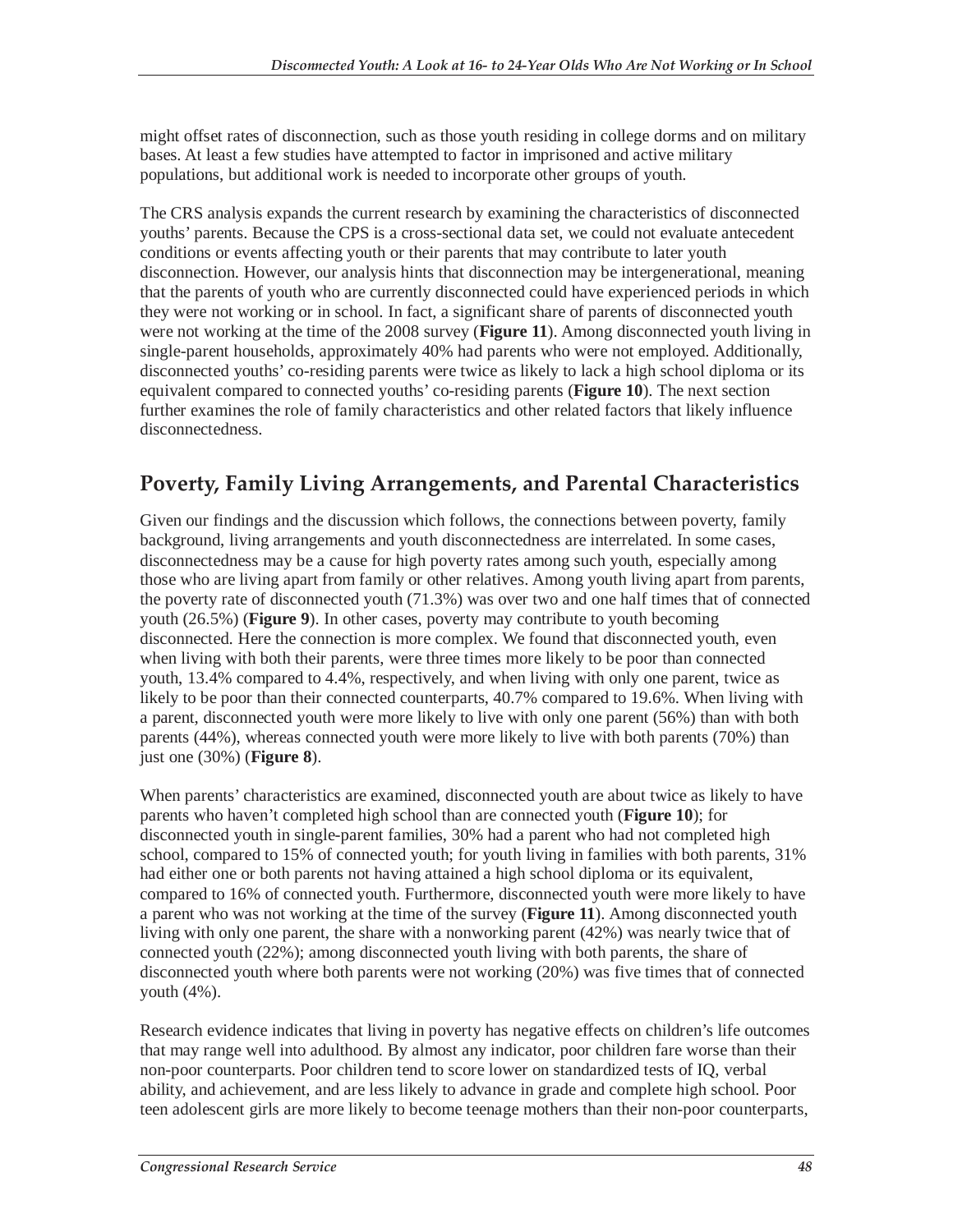contributing to a cycle of poverty from one generation to the next. While income poverty is associated with poor child outcomes, lack of income in itself may account for only part of the reason why poor children face poor future prospects. Other factors, such as a safe and nurturing home environment, and parental characteristics associated with their income, are arguably as important, if not more so, than income, per se, in affecting children's life chances.<sup>54</sup> The research evidence indicates that poverty's lasting effects are most dramatic for children who experience persistent and/or deep poverty when they are younger.

Among adolescents, the evidence of poverty's negative effects on outcomes is much less clear. For example, poverty among adolescents is negatively related to high school graduation, college attendance, and years of schooling. The U.S. Department of Education reports high school dropout rates for a cohort of  $10^{th}$  through  $12^{th}$  graders in the early 1990s were almost 3 times higher for students living in poor families (10.9%) than for children living in families with incomes above poverty  $(3.6\%)$ .<sup>55</sup> Other researchers<sup>56</sup> using NLSY79 data found that children who spent one to three years of their adolescence in poverty were 60% less likely to graduate from high school than those who were not poor, and those who spent four years of adolescence in poverty were 75% less likely. Respectively, children who spent part or all of their adolescence in poverty were 40% and 60% less likely to attend college than other children, and on average attained between 1.0 and 1.75 fewer years of education.

While the evidence presented above suggests a strong relationship between adolescent poverty and educational attainment, the NLSY researchers most importantly found that the relationship withers when other control variables, such as parental education, family structure, and IQ are taken into account. The researchers found that *"after the control variables were taken into account, the number of years spent below the poverty line during adolescence were not related to*  any of the educational outcomes considered" (emphasis added).<sup>5</sup>

Yet when viewed over a longer period of time than just adolescence, growing up in poverty does appear to have an effect on educational attainment, even after controlling for other background factors. Researchers using 21 years of Panel Study of Income Dynamics (PSID) data found that all other things being equal, the number of years that children spend in poverty while growing up is an important factor in predicting whether they will graduate from high school.<sup>58</sup> These researchers found that growing up with a single parent further reduces the probability of high school completion.

These researchers also examined the effects of poverty on teen non-marital births. They found that parental characteristics (such as mother's education) and the number of years spent living with a single parent had a significant effect on the probability that as a teen a girl would have a

 $\overline{a}$ 54 See, for example: Susan E. Mayer, *What Money Can't Buy: Family Income and Children's Life Chances* (Cambridge, Massachusetts: Harvard University Press, 1997) and Greg J. Duncan and Jeanne Brooks-Gunn (eds.), *Consequences of Growing Up Poor* (New York: Russell Sage Foundation, 1997).

<sup>55</sup> Phillip Kaufman et al., *Dropout Rates in the United States: 1998*, Department of Education, National Center for Education Statistics, Statistical Analysis Report NCES 2000-022, November 2009, p. 55.

<sup>56</sup> See, Jay D. Teachman et al., "Poverty During Adolescence and Subsequent Educational Attainment," in *Consequences of Growing Up Poor*, ibid, pp. 382-418.

<sup>57</sup> Ibid., p. 413.

<sup>58</sup> Robert Haveman and Barbara Wolfe, "Schooling and Fertility Outcomes: Reduced-Form and Structural Estimates," in *Childhood Poverty and Adolescent Consequences of Growing Up Poor*, op cit., p. 442.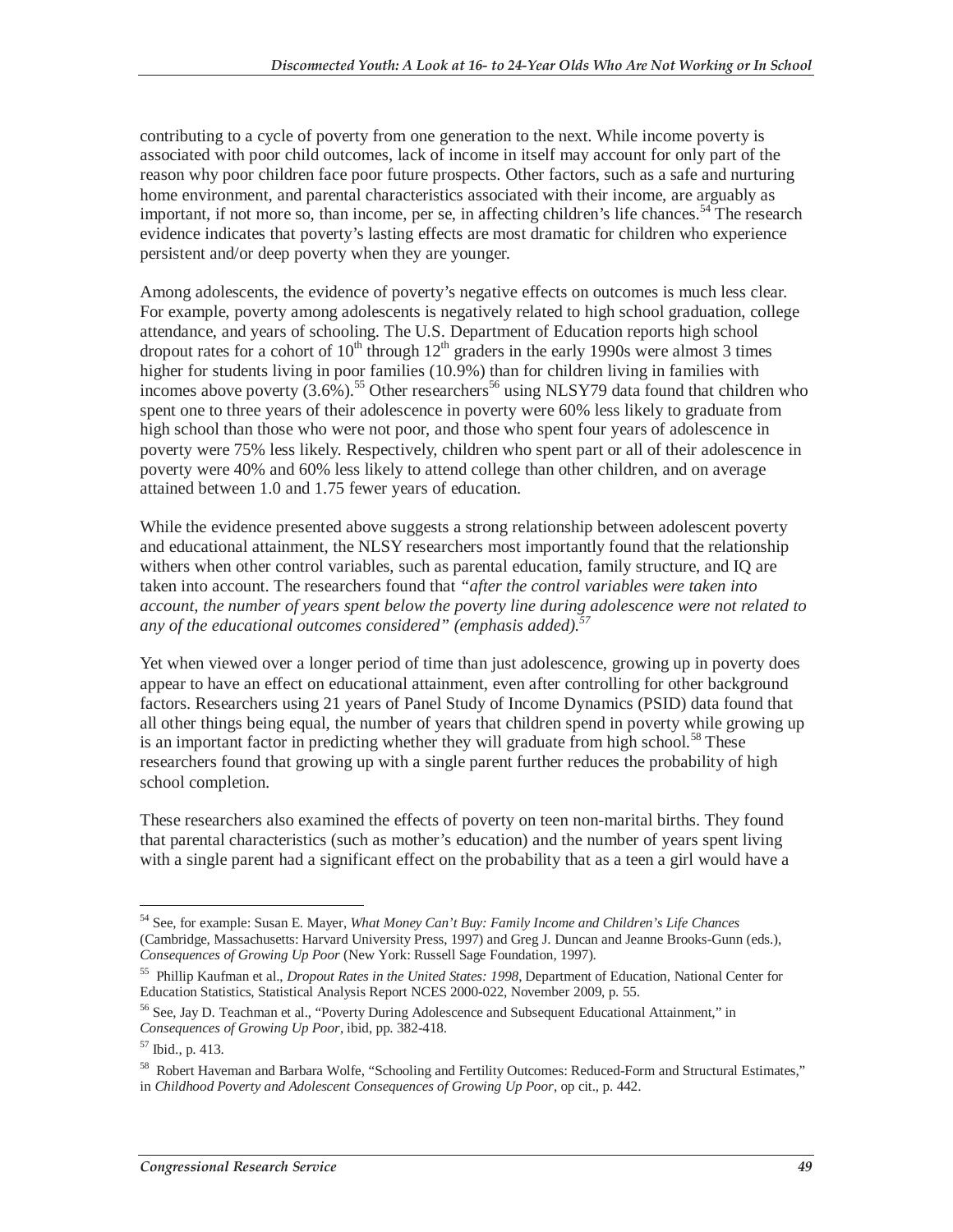non-marital birth, and that poverty, in itself, was not a significant factor.<sup>59</sup> As shown earlier, in **Figure 1**, about one-in-six disconnected youth have a child, most of whom are unmarried women.

The same factors affecting school achievement and teen non-marital births are likely to have a similar bearing on youth disconnectedness. Family background characteristics over the course of a child's lifetime are likely to affect the chances that youth become disconnected in making the transition from adolescence into adulthood. Our analysis, however, only describes differences between disconnected and connected youth at a point in time rather than over their life-course. The cross-sectional snapshot presented in this report only hints at possible differences that disconnected and connected youth may have experienced over the course of their childhood.

# **Implications for Policy**

The time trend data presented show little difference in the overall rate of disconnection among youth in 2008 than 21 years earlier, in 1988. However, over the period, there was considerable variation in the overall rate and in disconnection rates among and between racial and ethnic groups, by gender, although disconnection among all single parenting females has declined since the mid-1990s, particularly for young black women. The trend data show that youth disconnection follows economic cycles, as should be expected. During recessions, when jobs in the economy become scarce, rates of youth disconnection increase; during periods of economic expansion, rates of youth disconnection decrease. The data presented in this report end during the first part of 2008 (e.g., March), and the previous year, 2007, mostly preceding the onset of the current recession, which officially started in December 2007.

In addition to overall economic conditions, a number of other factors may contribute to changes in the rates of disconnection. For example, the following factors may have lent to the decreasing rates of disconnection, particularly among black single mothers, since the mid-1990s: an expansion of the Earned Income Tax Credit (EITC), phased in between 1994 and 1996; welfare reform in 1996, which introduced time limits and work requirements for families receiving benefits and services under the newly enacted Temporary Assistance for Needy Families (TANF) block grant; and declining teen birth rates, beginning in approximately 1992.

Clearly, given the state of the current economy and its projected course over the next year or two, we would expect youth disconnection rates to climb. For males, their disconnection rates in near future years may exceed anything seen over the 21 years of data presented in this report. For females, their overall disconnection rate will depend not only on the *base rate*, depicted as the rate of disconnection among females without children as a percent of all females, and the additional rate of disconnection tied to having a child and not being married to a connected husband. The rate of disconnection among females who are not parents has been on the rise in recent years. In that we saw large declines in the rate of disconnection among females since the early 1990s relating to childbearing, their overall rate of disconnection in near-future years may not reach the levels seen in the early 1990s and preceding years. Overall, young single mothers are more likely to be connected to school or work than to be disconnected from both. Moreover, from the early- to mid-1990s to around 2000, the likelihood of younger single mothers being connected to work or school increased, and their rate of disconnection decreased. Since then their

<sup>-</sup>59 Ibid., p. 443.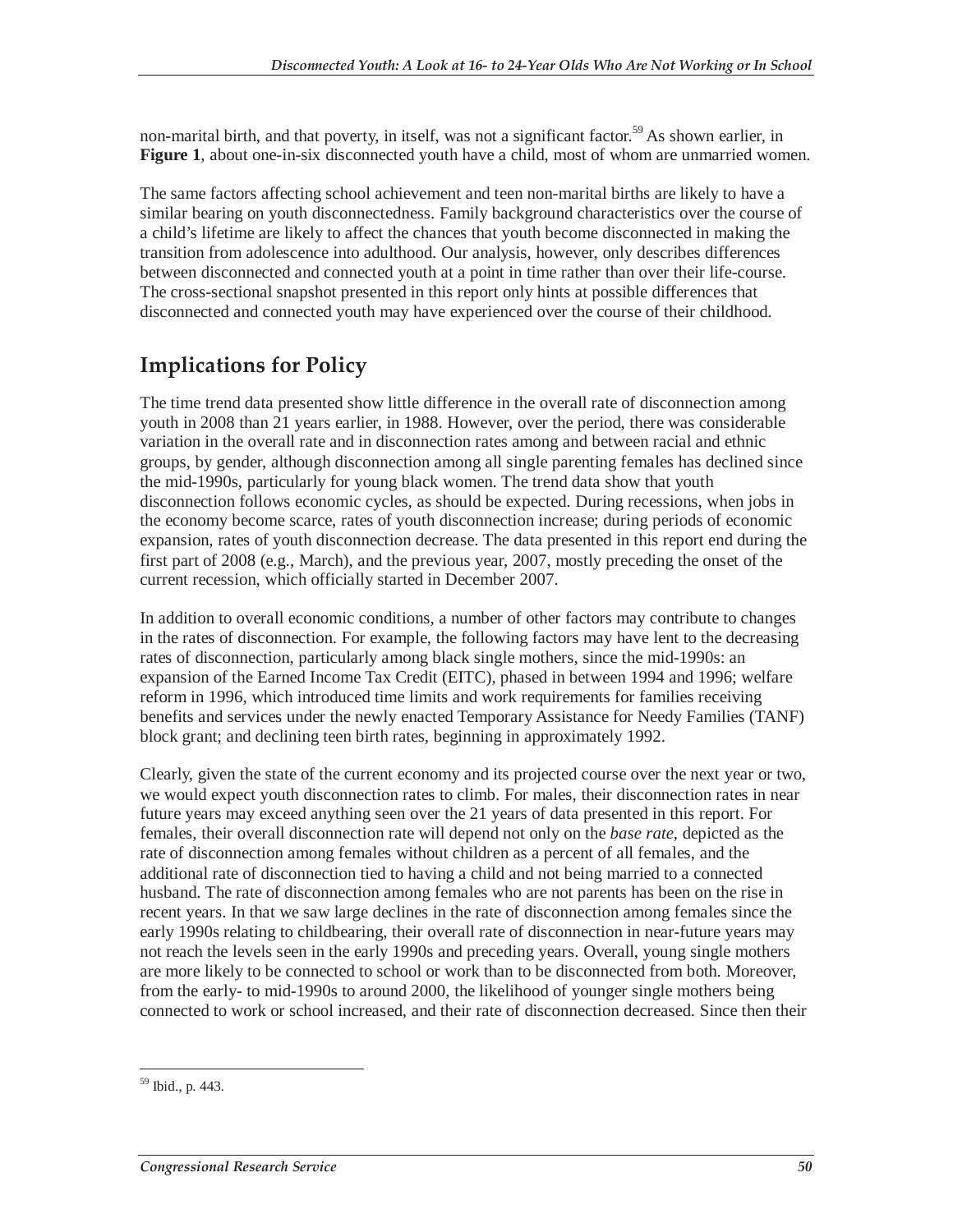rate of disconnection has increased, but not yet to the levels seen in the late 1980s and early 1990s.

Being connected to work or school is important for both youth and greater society. As discussed above, the individual costs of disconnection are great. While out of school or work, youth forego gaining experience that can lead to better employment opportunities. They are also more likely to live in poverty and lack health insurance. Further, the young children of disconnected youth are at risk of growing up in poverty, which as discussed above, can have far reaching consequences in adulthood. The costs to society may also be great, though little research has been done in this area. Youth who are disconnected may pose a financial burden if they rely on cash and non-cash assistance programs, or if they become homeless. Perhaps more importantly, in an increasingly global economy and with retirement underway for Baby Boomers, society has a strong interest in ensuring that all young people today have the educational attainment and employment experience to become skilled workers, contributing taxpayers, and participants in civic life.

Interventions to connect youth to school and work depend on a number of factors. The research literature has devoted attention to the *timing* of interventions. The timing can target early childhood, the elementary and middle school years, or the high school years and just beyond. During each of these phases, developmental outcomes are influenced by a myriad of environmental and social factors, including family structure, stability, and functioning; economic circumstances; education; health care; and schooling.<sup>60</sup> They are also influenced by innate and inherited characteristics. These factors can influence how well youth ultimately make the transition to adulthood. The research literature has identified certain markers of risk and problem behaviors in the middle and older youth years that are associated with later negative outcomes, such as dropping out of school.<sup>61</sup> Markers of risk suggest that youth will likely experience poor outcomes in adolescence and beyond. These markers are tangible indicators that can be measured or documented, and include low school performance and involvement in the child welfare system. Problem behaviors are activities that have the potential to hurt youth, the community, or both. Behaviors include early sexual experimentation; truancy; use of tobacco, alcohol, or other drugs; running away from home or foster care; and association with delinquent peers.

James Heckman and others posit that investments in early childhood can, in part, serve as a protective factor against poor outcomes, especially when coupled with investments during the elementary school years. ${}^{62}$  Other research has focused on the benefits of intervening at an older age when young people are at risk of or are already experiencing negative outcomes.<sup>63</sup> And still other research has begun to examine the effects of a system of interventions that targets youth throughout their early life, from the infant years to young adulthood.<sup>64</sup> Youth might benefit from interventions during all stages of their early life, particularly if they begin to exhibit markers of risk such as low school performance.

 $\overline{a}$  $60$  For further information about the role of these factors in childhood development, see CRS Report RL33975, *Vulnerable Youth: Background and Policies*, by Adrienne L. Fernandes.

<sup>61</sup> See, Martha Burt, Gary Resnick, and Nancy Matheson, *Comprehensive Service Integration Programs for At-Risk* 

<sup>&</sup>lt;sup>62</sup> James J. Heckman and Dimitriy V. Masterov, *The Productivity of Investing in Young Children*, 2007.

<sup>63</sup> See, Rhonda Tsoi-A-Fatt, *A Collective Responsibility, A Collective Work: Supporting the Path to Positive Life Outcomes for Youth in Economically Distressed Communities*, Center for Law and Social Policy, May 2008.

<sup>&</sup>lt;sup>64</sup> The Harlem Children's Zone in New York is one such model that provides wrap-around services for children of all ages. Services include parenting courses, community services, educational programs at HCZ charters schools, and foster care prevention services, among other services.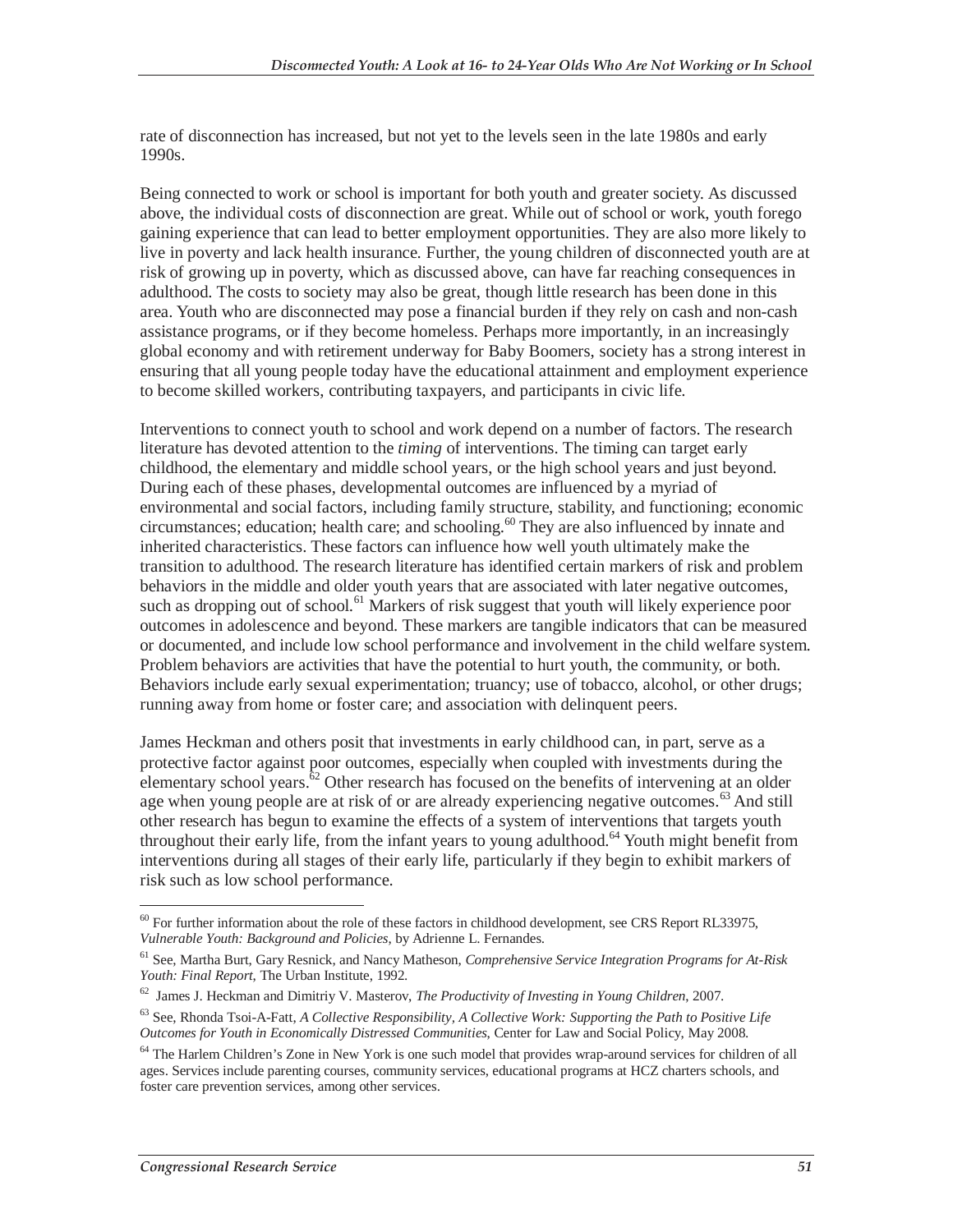Interventions can also focus on particular *institutions or systems*, such as the family, community, schools, and job training programs. These interventions may help to address some of the reasons why youth are not working or in school. First, interventions in the family at all stages could benefit disconnected youth.<sup>65</sup> Many of the disconnected youth in the analysis are parenting. Adequate child care may be one way in which to assist these youth in becoming connected to school or work and remain connected. Further, given the possibility that disconnection is intergenerational, early parenting classes or home-based interventions could provide a buffer for the children of disconnected youth from experiencing negative outcomes later in their lives. In the community, interventions could focus on assisting youth with disabilities since they make up a large share of the disconnected youth population. Such supportive services might include mental health care. Young disconnected single mothers could benefit from the involvement of their children's fathers. Responsible fatherhood programs seek to engage fathers in assisting with childrearing and child support, which may in turn enable mothers to secure child care and other assistance so they can work or attend school. Other community interventions could involve programs that encourage young women to delay childbearing, as parenting appears to be strongly associated with disconnection among females.

Finally, school and job training programs that provide wraparound services—counseling, child care, transportation, assistance with attaining a high school diploma, and preparation for the workforce—may help to reengage youth. A number of interventions have been designed in recent years that seek to address multiple aspects of a youth's circumstances.<sup>66</sup> In addition, sexual education in schools may help to encourage sexual avoidance and teen pregnancy.<sup>67</sup> However, as shown in this report, disconnected youth make up a diverse group and no one intervention is likely to be a panacea.

<sup>-</sup><sup>65</sup> For an overview of federal programs and policies to assist vulnerable youth across several domains, including workforce development, education, juvenile justice and delinquency prevention, social services, public health, and national and community service, see CRS Report RL33975, *Vulnerable Youth: Background and Policies*, by Adrienne L. Fernandes.

<sup>66</sup> See for example, Nancy Martin and Samuel Halperin, "Whatever It Takes: How Twelve Communities Are Reconnecting Out-of-School Youth," American Youth Policy Forum, 2006; National League of Cities, "Beyond City Limits: Cross-System Collaboration to Reengage Disconnected Youth," 2007; and U.S. Government Accountability Office*, Disconnected Youth: Federal Action Could Address Some of the Challenges Faced by Local Programs That Reconnect Youth Education and Employment*, GAO-08-313, February 2008.

<sup>67</sup> For further discussion, see CRS Report RL34756, *Nonmarital Childbearing: Trends, Reasons, and Public Policy Interventions*, by Carmen Solomon-Fears.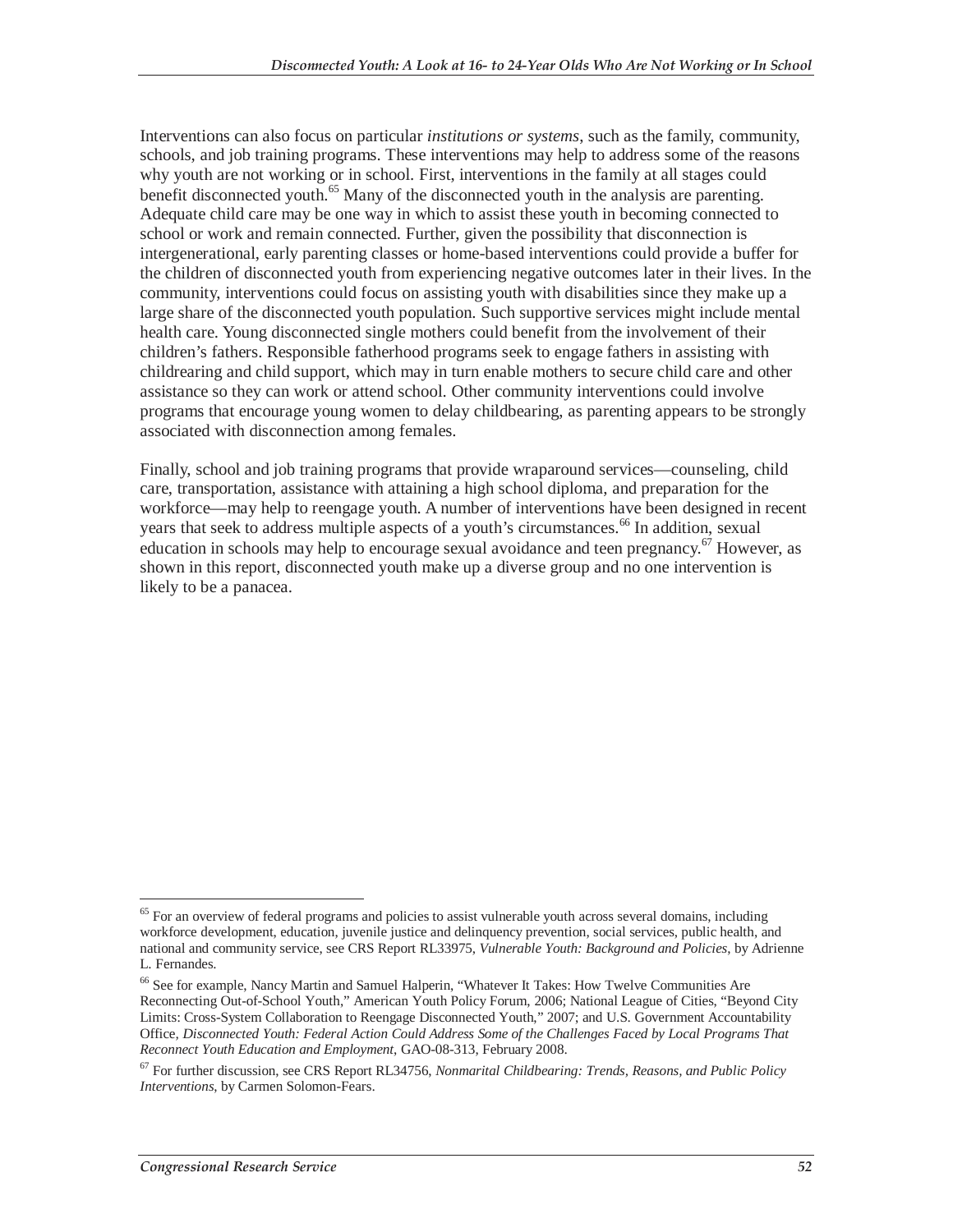# **Appendix A. Summary of Major Studies on Disconnected Youth**

| <b>Study and Data Set</b>                                                                                                                                                                                         | <b>Definition(s) of Disconnected Youth</b>                                                                                                                                                                                                                                                                                                       | Number and/or Percentage of<br>Disconnected Youth (by gender, race,<br>and ethnicity, if applicable)                                                                                                                                                                                                                                                                                                                                                                                                                                                                    | <b>Other Information on</b><br><b>Disconnected Youth</b>                                                                                                                                                                                                                                                                                                  |
|-------------------------------------------------------------------------------------------------------------------------------------------------------------------------------------------------------------------|--------------------------------------------------------------------------------------------------------------------------------------------------------------------------------------------------------------------------------------------------------------------------------------------------------------------------------------------------|-------------------------------------------------------------------------------------------------------------------------------------------------------------------------------------------------------------------------------------------------------------------------------------------------------------------------------------------------------------------------------------------------------------------------------------------------------------------------------------------------------------------------------------------------------------------------|-----------------------------------------------------------------------------------------------------------------------------------------------------------------------------------------------------------------------------------------------------------------------------------------------------------------------------------------------------------|
| <b>The Condition of Education</b><br>(2007), U.S. Department of<br>Education, National Center for<br><b>Education Statistics.</b><br>Current Population Survey,<br>Census Bureau, U.S. Department<br>of Commerce. | Disconnected label not applied; however, the<br>study evaluated the number and<br>characteristics of non-institutionalized youth<br>16 through 19 who were out of school and<br>not working. The study appears to be a point-<br>in-time estimate. The study does not specify<br>the length of time these youth are not<br>working or in school. | In 2006, 7.6% of youth met the definition of<br>youth who were not in school or working.<br>From 1986 through 2006, the percentage of<br>these youth ranged from a low of 7.2% in<br>2004 to a high of 10.0% in 1992.<br>Disconnected youth by gender in 2006:<br>males $-7.1%$<br>females - $8.1%$<br>Disconnected youth by race and ethnicity in<br>2006:<br>white - 5.9%<br>black - 11.5%<br>Hispanic - 10.6%<br>Asian and Pacific Islander - 5.7%                                                                                                                   | In 2006, of U.S.-born youth, 7.2% were<br>disconnected: of naturalized U.S.<br>citizens, 8.3% were disconnected; and of<br>youth who are non-citizens, 13.% were<br>disconnected.                                                                                                                                                                         |
| What is Happening to Youth<br>Employment Rates? (2004),<br>Congressional Budget Office.<br>Current Population Survey,<br>Census Bureau, U.S. Department<br>of Commerce.                                           | Disconnected label not applied; however, the<br>study evaluated the number and<br>characteristics of non-institutionalized and<br>institutionalized youth ages 16 through 24<br>who were out of school and not working.                                                                                                                          | Youth ages 16 through 19 who met the<br>definition of youth who were not working or<br>in school, by gender in 2000 (and if<br>institutionalized youth and members of the<br>armed forces are counted):<br>males $-8\%$ (10%)<br>females - 9% (9%)<br>Youth ages 20 through 24 who met the<br>definition of disconnected, by gender in 2000<br>(and if institutionalized youth and members<br>of the armed forces are counted):<br>males $-11\%$ (13%)<br>females - 18% (18%)<br>During the months of the school year in<br>2000, an average of four million youth ages | Teens from low-income families are<br>more likely to be neither enrolled in<br>school nor employed than those from<br>higher-income families. Teens whose<br>parents did not finish high school are<br>twice as likely to be neither working nor<br>in school as those whose parents have<br>at least some education (actual statistics<br>not provided). |

#### **Table A-1. Select Studies of Disconnected Youth**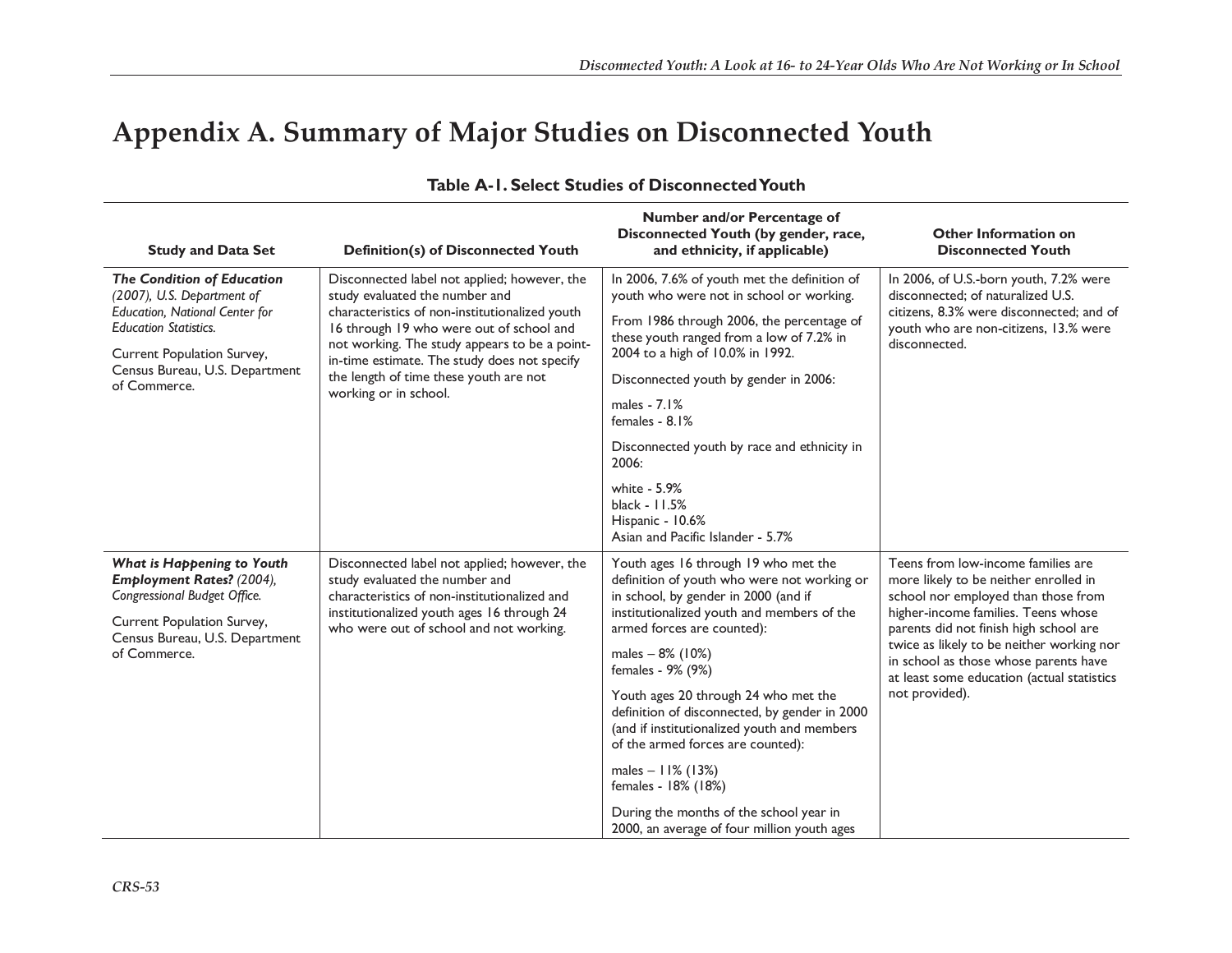| <b>Study and Data Set</b>                                                                                                                                                                                                                                                                                                           | <b>Definition(s) of Disconnected Youth</b>                                                                                                                                                                                                                                                                                                 | Number and/or Percentage of<br>Disconnected Youth (by gender, race,<br>and ethnicity, if applicable)                                                                                                                                                                                                                                                                                                                                                                                                                                                                                                                                                                             | <b>Other Information on</b><br><b>Disconnected Youth</b>                                                                                                                                                                                                                                                            |
|-------------------------------------------------------------------------------------------------------------------------------------------------------------------------------------------------------------------------------------------------------------------------------------------------------------------------------------|--------------------------------------------------------------------------------------------------------------------------------------------------------------------------------------------------------------------------------------------------------------------------------------------------------------------------------------------|----------------------------------------------------------------------------------------------------------------------------------------------------------------------------------------------------------------------------------------------------------------------------------------------------------------------------------------------------------------------------------------------------------------------------------------------------------------------------------------------------------------------------------------------------------------------------------------------------------------------------------------------------------------------------------|---------------------------------------------------------------------------------------------------------------------------------------------------------------------------------------------------------------------------------------------------------------------------------------------------------------------|
|                                                                                                                                                                                                                                                                                                                                     |                                                                                                                                                                                                                                                                                                                                            | 16 through 24 were neither in school nor<br>working, of whom 60% were female. Nearly<br>40% of those youth had not finished high<br>school, and most were not looking for work.                                                                                                                                                                                                                                                                                                                                                                                                                                                                                                  |                                                                                                                                                                                                                                                                                                                     |
| Kids Count (2006), Annie E. Casey<br>Foundation.<br>American Community Survey,<br>Census Bureau, U.S. Department<br>of Commerce.                                                                                                                                                                                                    | The disconnected label applies to non-<br>institutionalized youth ages 16 to 19 who are<br>not currently working or in school.<br>The disconnected youth label also applies to<br>non-institutionalized young adults 18 to 24<br>who are currently not working or in school,<br>and have no degree beyond a high school<br>diploma or GED. | In 2006, I.4 million (8.0%) youth ages 16 to<br>19 met the definition of disconnected.<br>From 2002 through 2006, the percentage of<br>disconnected youth ages 16 to 19 has ranged<br>from 8.0% to 9.0%.<br>Disconnected youth ages 16 to 19 by race<br>and ethnicity in 2006:<br>white non-Hispanic -6.0%<br>black non-Hispanic - 12.0%<br>American Indian and Alaska Native non-<br>Hispanic - 16.0%<br>Hispanic - 11.0%<br>Asian and Pacific Islander non-Hispanic - 4%<br>In 2006, 4.3 million (15%) youth ages 18 to<br>24 met the definition of disconnected.<br>In each year from 2002 through 2006, 15% of<br>youth ages 18 to 24 met the definition of<br>disconnected. | In 2006, Louisiana, Mississippi, and New<br>Mexico had the highest share of<br>disconnected youth ages 16 through 19<br>(12%) and New Hampshire had the<br>lowest (4%).<br>In 2006, Mississippi had the highest<br>share of disconnected youth ages 18<br>through 24 (15%) and North Dakota<br>had the lowest (7%). |
| <b>Reconnecting Disadvantaged</b><br>Young Men (2006), by Peter<br>Edelman, Harry J. Holzer, and Paul<br>Offner.<br>Current Population Survey,<br>Census Bureau, U.S. Department<br>of Commerce. Supplemented with<br>data on youth incarceration rates<br>from the Bureau of Justice<br>Statistics, U.S. Department of<br>Justice. | Disconnected youth label applies to both<br>incarcerated and non-incarcerated youth ages<br>16 through 24 who are not working or in<br>school for at least a year.<br>Both incarcerated and non-incarcerated youth<br>ages 16 through 24 are considered "idle" if<br>they not working or in school for less than<br>one year.              | Percentages of disconnected youth in 1999<br>by race, gender and ethnicity (and if<br>incarcerated youth are counted):<br>Disconnected youth:<br>white males $-3.2%$ (4.2%)<br>black males - 10.5% (17.1%)<br>Hispanic males - 9.3% (11.9%)<br>white females $-7.1\%$ (7.1%)<br>black females $-9.0\%$ (9.9%)<br>Hispanic females - 10.4% (10.4%)<br>Idle youth:<br>white males $-8.7\%$ (9.6%)                                                                                                                                                                                                                                                                                  | White youth ages 16 to 24 are more<br>likely than their black and Hispanic<br>counterparts to be enrolled in<br>secondary, post-secondary, or other<br>school.<br>Among youth who are working, but not<br>in school, white youth are also more<br>likely to be employed.                                            |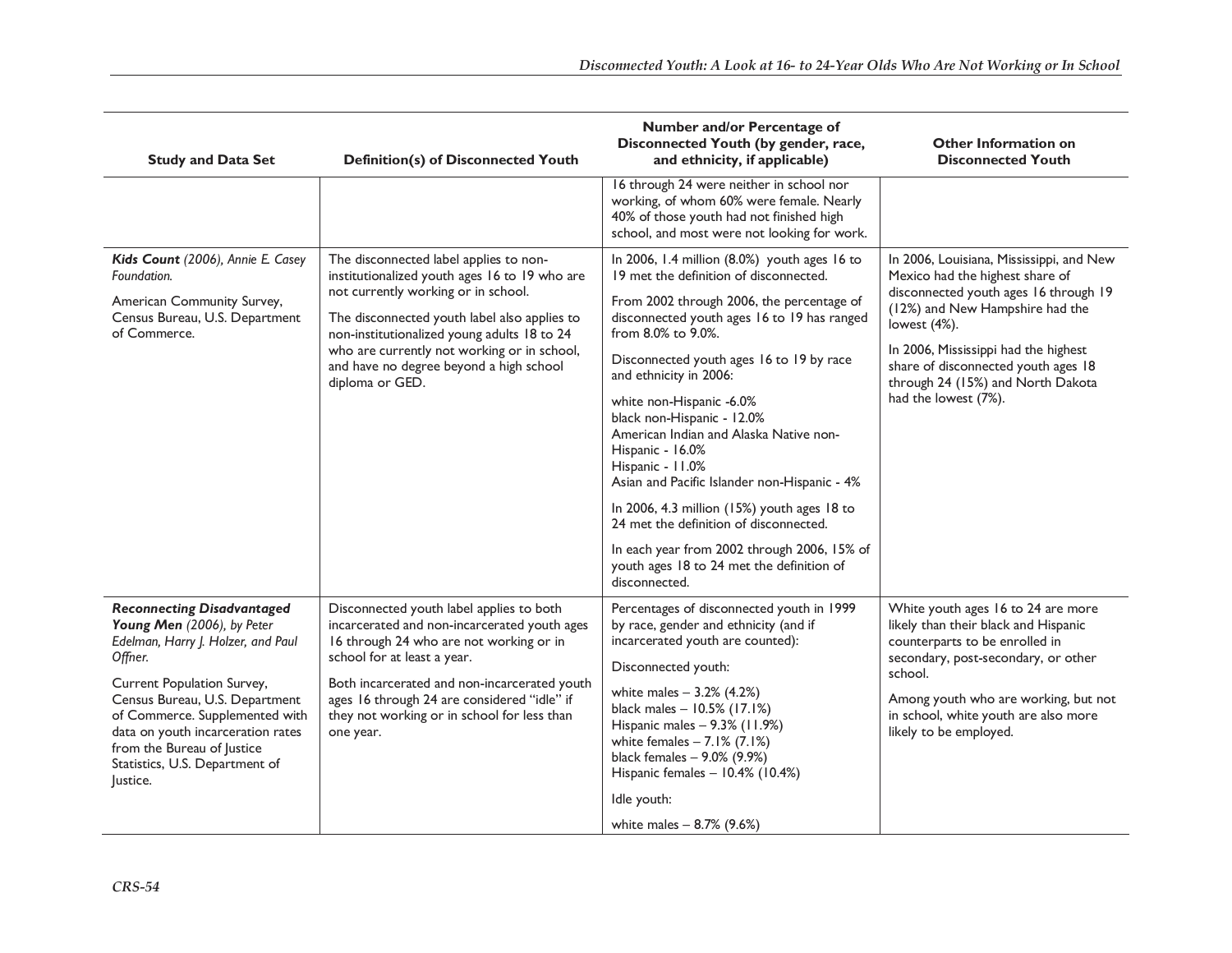| <b>Study and Data Set</b>                                                                                                                                                                                                                                                                                                                                                                                                                                                                                                                                                                                    | <b>Definition(s) of Disconnected Youth</b>                                                                                                                                                                                                                                                                                                                                                       | Number and/or Percentage of<br>Disconnected Youth (by gender, race,<br>and ethnicity, if applicable)                                                                                                                                                                                                                                                                                                                                                                                                                                                     | <b>Other Information on</b><br><b>Disconnected Youth</b>                                                                                                                                                                                                                                                                                                                                                                                                                                                                                                                                                                                                                                                                                          |
|--------------------------------------------------------------------------------------------------------------------------------------------------------------------------------------------------------------------------------------------------------------------------------------------------------------------------------------------------------------------------------------------------------------------------------------------------------------------------------------------------------------------------------------------------------------------------------------------------------------|--------------------------------------------------------------------------------------------------------------------------------------------------------------------------------------------------------------------------------------------------------------------------------------------------------------------------------------------------------------------------------------------------|----------------------------------------------------------------------------------------------------------------------------------------------------------------------------------------------------------------------------------------------------------------------------------------------------------------------------------------------------------------------------------------------------------------------------------------------------------------------------------------------------------------------------------------------------------|---------------------------------------------------------------------------------------------------------------------------------------------------------------------------------------------------------------------------------------------------------------------------------------------------------------------------------------------------------------------------------------------------------------------------------------------------------------------------------------------------------------------------------------------------------------------------------------------------------------------------------------------------------------------------------------------------------------------------------------------------|
|                                                                                                                                                                                                                                                                                                                                                                                                                                                                                                                                                                                                              |                                                                                                                                                                                                                                                                                                                                                                                                  | black males - 22.8% (28.5%)<br>Hispanic males - 12.8% (15.3%)<br>white females $- 13.3\%$ (13.3%)<br>black females - 21.6% (22.4%)<br>Hispanic females - 28.8% (28.8%)                                                                                                                                                                                                                                                                                                                                                                                   |                                                                                                                                                                                                                                                                                                                                                                                                                                                                                                                                                                                                                                                                                                                                                   |
| Left Behind in the Labor<br><b>Market: Labor Market Problems</b><br>of the Nation's Out-of-School,<br>Young Adult Populations (2003),<br>by Andrew Sum et al., Northeastern<br>University.<br>Current Population Survey,<br>Census Bureau, U.S. Department<br>of Commerce.                                                                                                                                                                                                                                                                                                                                   | Disconnected label not applied; however, the<br>study evaluated the number and<br>characteristics of non-institutionalized youth<br>ages 16 through 24 who were out of school<br>and not working. The estimates are annual<br>averages based on the monthly CPS survey.                                                                                                                          | In 2001, 5.2 million youth ages 16 to 24<br>(14.8%) were not in school or working.<br>About 44% dropped out of high school.<br>In 2001, approximately 2.2. million men<br>(12.6% of the 16-through 24- year old male<br>population) and 3.0 million women (17.0% of<br>the 16- through 24-year old female<br>population) were not working or in school.<br>In select years from 1989 through 2001, the<br>percentage of disconnected youth who were<br>not in school or working has ranged from a<br>low of 14.2% in 2000 to a high of 18.5% in<br>1992. | About 40% of youth who were not<br>working or in school in 2001 lived in the<br>50 most populous metropolitan areas.<br>About 22% of youth who were not<br>working or in school in 2001 were head<br>of a non-family household, and II%<br>were head of a household that included<br>non-relatives.                                                                                                                                                                                                                                                                                                                                                                                                                                               |
| Prevalence, Patterns, and<br>Outcomes, by Brett V. Brown and<br>Carol Emig, Child Trends, in<br>America's Disconnected Youth:<br>Toward a Preventative Strategy,<br>(1999), by Douglas J. Besharov,<br>Editor.<br>National Longitudinal Survey of<br>Youth for 1979 (NLSY79). Youth<br>were surveyed annually through<br>1994, and biennially after 1994.<br>For purposes of the study, data<br>were evaluated for youth who<br>were ages 14 through 16 at the<br>start of the survey. The most<br>recent year for which data were<br>evaluated was 1991, when the<br>oldest youth in the cohort were<br>28. | Disconnected label applies to youth in the<br>survey who were not working (including in<br>the armed forces) or in school, and were not<br>married to a connected spouse for at least 26<br>weeks in a year over the period 1979 through<br>1991. Short-term disconnection is 26 weeks in<br>each of one to two years. Long-term<br>disconnection is 26 weeks in each of three<br>years or more. | Percentage of disconnected youth by gender,<br>race, and ethnicity:<br>Short-term disconnected youth:<br>males $-24%$<br>white males $-23%$<br>black males - 28%<br>Hispanic males - 30%<br>$f$ emales $-24%$<br>white females $-23%$<br>black females - 30%<br>Hispanic females - 29%<br>Long-term disconnected youth:<br>males $-13%$<br>white males $-10%$<br>black males $-26%$<br>Hispanic males - 19%<br>females $-14%$                                                                                                                            | About 15% of males and 22% of females<br>who were disconnected for one to two<br>years; and 44% of males and 56% of<br>females who were disconnected for<br>three or more years experienced<br>poverty. This is compared to 3% of<br>males and 4% of females who were not<br>disconnected.<br>Long-term disconnected youth were<br>associated with certain personal and<br>family background factors, including<br>family poverty, family welfare receipt,<br>low parent education, single/no parent<br>family, bearing or fathering a child<br>before age 18, dropping out of high<br>school, and having multiple risk factors.<br>The researchers state that these factors<br>are interrelated and difficult to<br>disentangle as the cause for |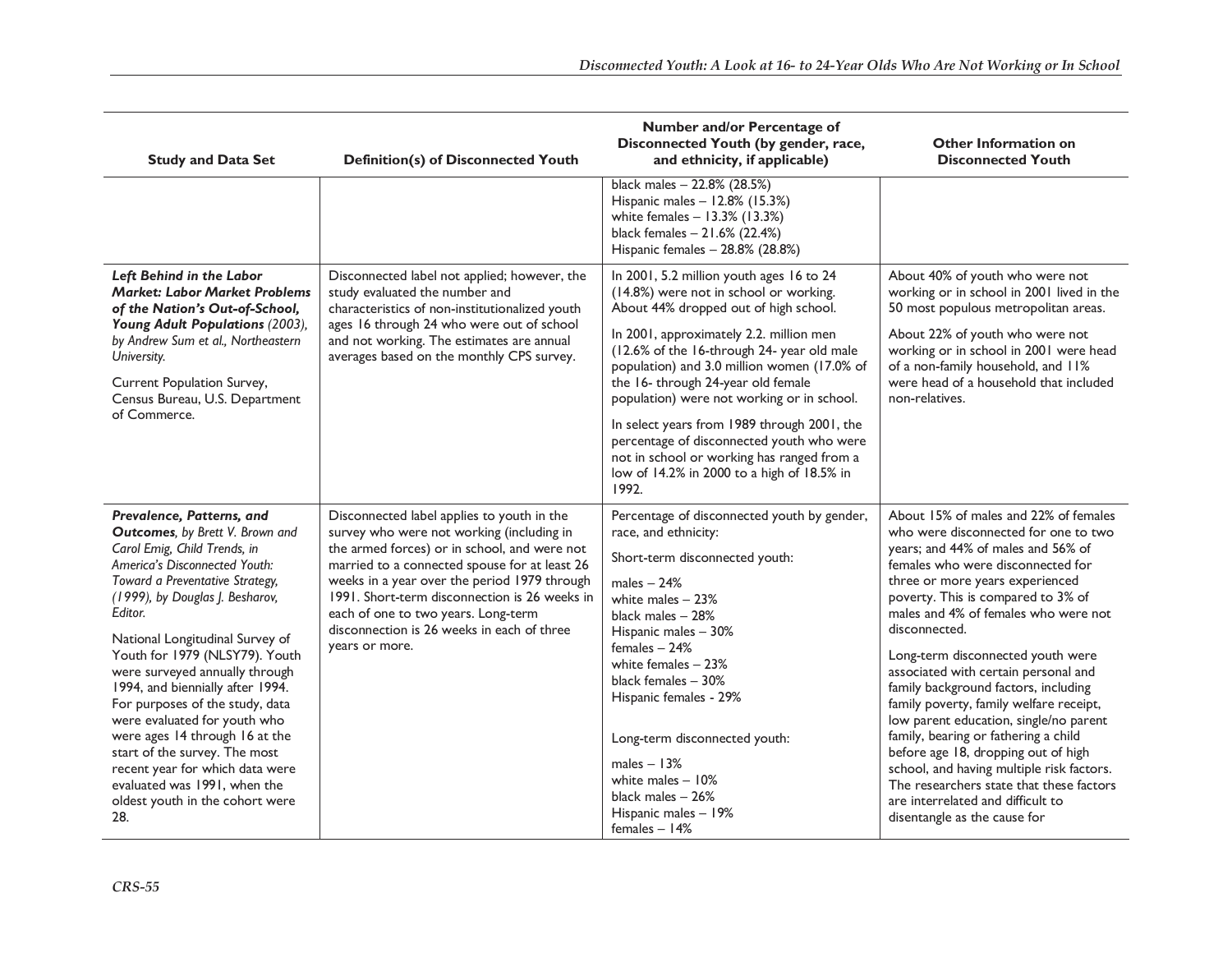| <b>Study and Data Set</b>                                                                                                                                                                                                                                                                                                                                                                                                                                                                                                                                                       | <b>Definition(s) of Disconnected Youth</b>                                                                                                                                                                                                                                                                                                                                                                          | Number and/or Percentage of<br>Disconnected Youth (by gender, race,<br>and ethnicity, if applicable)                                                                                                                                                                                                                                                                                                                                                                                                                                                                                                                                                                                                                                                                                                                                                                                                 | <b>Other Information on</b><br><b>Disconnected Youth</b>                                                                                                                                                                                                                                                                                                                                                                                                                                                                                                                                                                                                                                                                                                                                                                                                                                                                                                                              |
|---------------------------------------------------------------------------------------------------------------------------------------------------------------------------------------------------------------------------------------------------------------------------------------------------------------------------------------------------------------------------------------------------------------------------------------------------------------------------------------------------------------------------------------------------------------------------------|---------------------------------------------------------------------------------------------------------------------------------------------------------------------------------------------------------------------------------------------------------------------------------------------------------------------------------------------------------------------------------------------------------------------|------------------------------------------------------------------------------------------------------------------------------------------------------------------------------------------------------------------------------------------------------------------------------------------------------------------------------------------------------------------------------------------------------------------------------------------------------------------------------------------------------------------------------------------------------------------------------------------------------------------------------------------------------------------------------------------------------------------------------------------------------------------------------------------------------------------------------------------------------------------------------------------------------|---------------------------------------------------------------------------------------------------------------------------------------------------------------------------------------------------------------------------------------------------------------------------------------------------------------------------------------------------------------------------------------------------------------------------------------------------------------------------------------------------------------------------------------------------------------------------------------------------------------------------------------------------------------------------------------------------------------------------------------------------------------------------------------------------------------------------------------------------------------------------------------------------------------------------------------------------------------------------------------|
|                                                                                                                                                                                                                                                                                                                                                                                                                                                                                                                                                                                 |                                                                                                                                                                                                                                                                                                                                                                                                                     | white females - 9%<br>black females - 37%<br>Hispanic females - 21%                                                                                                                                                                                                                                                                                                                                                                                                                                                                                                                                                                                                                                                                                                                                                                                                                                  | disconnection.                                                                                                                                                                                                                                                                                                                                                                                                                                                                                                                                                                                                                                                                                                                                                                                                                                                                                                                                                                        |
| Profiling the Plight of<br><b>Disconnected Youth in America</b><br>(2006), by Thomas MaCurdy, Bryan<br>Keating, and Sriniketh Suryasesha<br>Nagavarapu, Stanford University, for<br>the William and Flora Hewlett<br>Foundation.<br>National Longitudinal Survey of<br>Youth for 1997 (NLSY97). Youth<br>are surveyed annually. For<br>purposes of the study, data were<br>evaluated for youth who were<br>ages 12 through 16 at the start of<br>the survey. The most recent year<br>for which data were evaluated was<br>2003, when the oldest youth in<br>the cohort were 23. | The disconnected label applies to youth in the<br>survey who were not working or in school. A<br>second definition applies to youth who are<br>not in school or working, and not married.<br>Youth are considered disconnected for a year<br>if they were not working or in school in the<br>month they were surveyed and in at least<br>eight of the following eleven months over the<br>period 1997 through 2003. | Of youth who are not in school or working:<br>By age 20, 14.6% of youth were disconnected<br>for at least one year and 4.6% were<br>disconnected for at least two years.<br>By age 22, the corresponding figures were<br>24.0% and 11.0%, respectively.<br>Of youth who are not in school or working,<br>and not married:<br>By age 20, 12.3% were disconnected for at<br>least one year, and 3.3% were disconnected<br>for at least two years.<br>By age 22, 19.8% were disconnected for at<br>least one year, and 8.7% were disconnected<br>for at least two years.<br>Percentage of unmarried youth, by gender,<br>race, and ethnicity, who were disconnected<br>by age 20 (and by age 22):<br>white males - 12.8% (19.8%)<br>white females - 12.8% (19.8%)<br>black males - 11.9% (35.3%)<br>black females - 21.9% (36.6%)<br>Hispanic males - 14.8% (25.9%)<br>Hispanic females - 16.4% (24.1%) | A significant share of four groups of<br>youth had experienced disconnection by<br>age 20:<br>44.9% of female youth who were<br>mothers by age 18;<br>31.4% of youth were convicted of, or<br>pled guilty to, a crime committed before<br>age 18;<br>50.7% of youth who dropped out of high<br>school: and<br>23.8% of youth who were not living with<br>their parents, including foster parents,<br>before age 18.<br>No further information about these<br>groups was provided.<br>The probability of experiencing a<br>disconnected episode among youth not<br>in school or working, and not married in<br>the survey is associated with being black<br>and parental receipt of government aid<br>from the time the parent was 18 (or<br>their first child was born) until 1997.<br>This aid includes Medicaid, Supplemental<br>Security Income (SSI), Aid to Families<br>with Dependent Children (replaced by<br>Temporary Assistance to Needy<br>Families), and food assistance. |
| The Transition to Adulthood:<br><b>Characteristics of Young Adults</b><br>Ages 18 to 24 in America (2003),<br>by Susan Jekielek and Brett Brown,<br>Annie E. Casey Foundation,<br>Population Reference Bureau, and                                                                                                                                                                                                                                                                                                                                                              | The disconnected label applies to non-<br>institutionalized youth ages 18 to 24 who are<br>not working (including in the armed forces),<br>or in school, and have no more than a high<br>school diploma or GED. The study appears to                                                                                                                                                                                | In 2000, the number of youth ages 18 to 24<br>who met the definition of disconnected was<br>3.8 million or 14.2% of the population.<br>Disconnected youth ages 18 to 24 by race<br>and ethnicity in 2000 (and share of                                                                                                                                                                                                                                                                                                                                                                                                                                                                                                                                                                                                                                                                               | Disconnected youth ages 18 to 24 by<br>nativity in 2000 (and share of<br>disconnection among population):<br>Foreign born -752,918 (21.6%)<br>Native born - 3,091,261 (13.1%)                                                                                                                                                                                                                                                                                                                                                                                                                                                                                                                                                                                                                                                                                                                                                                                                         |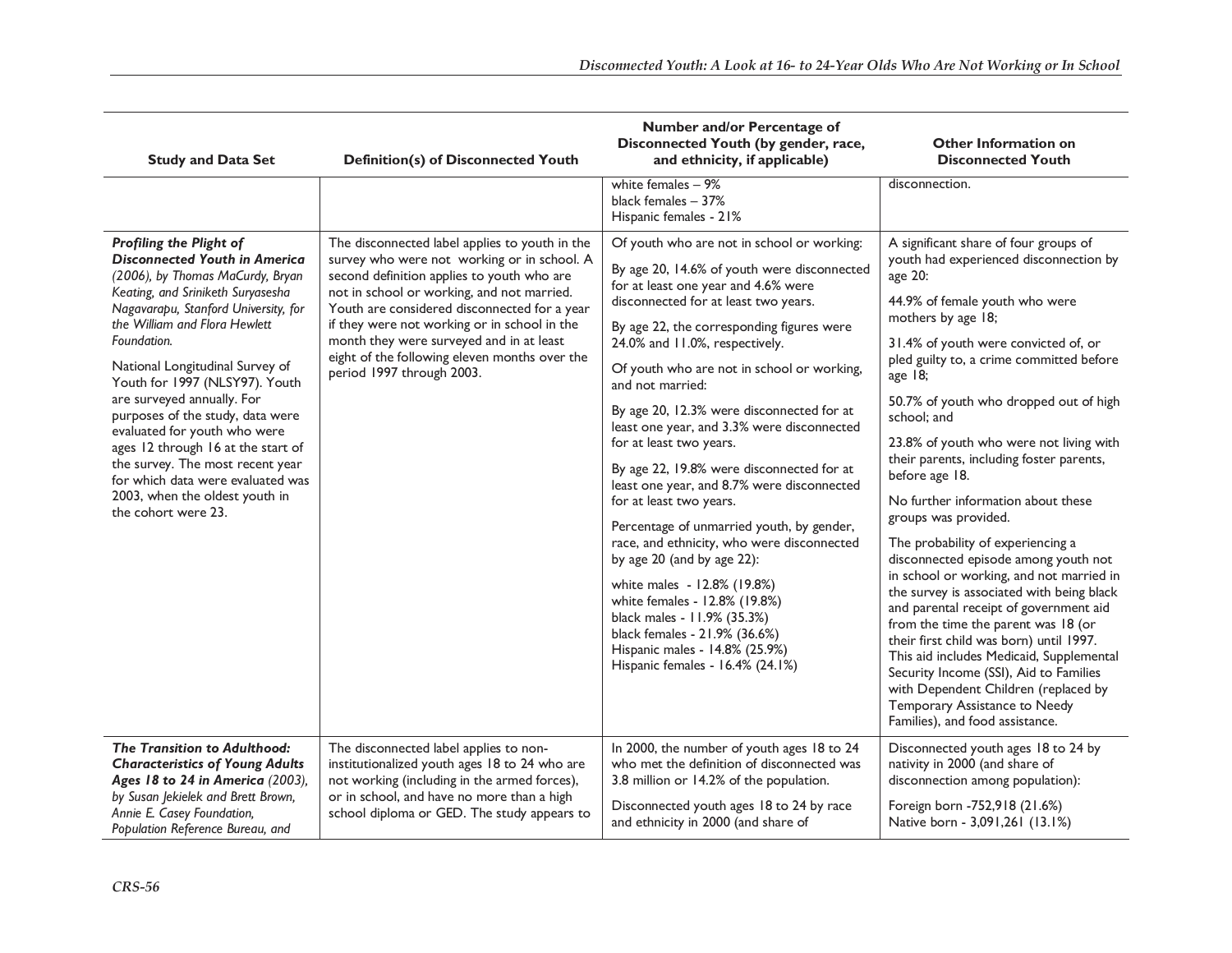| <b>Study and Data Set</b>                                                                                                                                                                                                                                                                                                                                                                                               | <b>Definition(s) of Disconnected Youth</b>                                                                                                                                                                                                                                                                                                                                                                                                                                                                                | Number and/or Percentage of<br>Disconnected Youth (by gender, race,<br>and ethnicity, if applicable)                                                                                                                                                                                                                                                                                         | <b>Other Information on</b><br><b>Disconnected Youth</b>                                                                                                       |
|-------------------------------------------------------------------------------------------------------------------------------------------------------------------------------------------------------------------------------------------------------------------------------------------------------------------------------------------------------------------------------------------------------------------------|---------------------------------------------------------------------------------------------------------------------------------------------------------------------------------------------------------------------------------------------------------------------------------------------------------------------------------------------------------------------------------------------------------------------------------------------------------------------------------------------------------------------------|----------------------------------------------------------------------------------------------------------------------------------------------------------------------------------------------------------------------------------------------------------------------------------------------------------------------------------------------------------------------------------------------|----------------------------------------------------------------------------------------------------------------------------------------------------------------|
| Child Trends.<br>2000 U.S. Census, PUMS-5 File,<br>Census Bureau, U.S. Department<br>of Commerce.                                                                                                                                                                                                                                                                                                                       | be a point-in-time estimate.                                                                                                                                                                                                                                                                                                                                                                                                                                                                                              | disconnection among population):<br>white non-Hispanic -1.6 million (9.5%)<br>black non-Hispanic - 900,138 (24.5%)<br>American Indian and Alaska Native non-<br>Hispanic - 62,952 (26.3%)<br>Asian and Pacific Islander non-Hispanic -<br>70,696 (6.3%)<br>Hispanic - 1.1 million (24.3%)<br>Other race, non-Hispanic - 6,976 (12.9%)<br>Two or more races, non-Hispanic - 74,720<br>(13.0%) | Disconnected youth by disability status<br>(and share of disconnection among<br>population):<br>Disabled - 818,078 (19.6%)<br>Not disabled - 2,729,553 (11.9%) |
| Connected by 25: Improving the<br>Life Chances of the Country's<br>Most Vulnerable 14-24 Year<br>Olds (2003), by Michael Wald and<br>Tia Martinez, Stanford University, for<br>the William and Flora Hewlett<br>Foundation.<br>Cross-sectional analyses of data<br>from Current Population Survey,<br>Census Bureau, U.S. Department<br>of Commerce, and various<br>national surveys of prison and jail<br>populations. | The term "disconnected" is not precisely<br>defined for youth ages 14 to 17, but youth are<br>at risk of becoming disconnected-or having<br>long-term spells of unemployment (i.e., one<br>year or more)-if they are: a high school<br>dropout; and/or in the juvenile justice system;<br>and/or unmarried mothers; and/or in foster<br>care.<br>The disconnected youth label applies to youth<br>ages 18 to 24 who have a high school degree<br>or less and are unemployed for a year or<br>longer, or are incarcerated. | Using data across multiple years, the number<br>of youth ages 14 to 17 who are at risk of<br>becoming disconnected is one million<br>(though there may be overlap among the<br>four categories of youth).<br>Using data across multiple years, the number<br>of youth ages 18 to 24 who meet the<br>definition of disconnected is 1.8 million.                                               |                                                                                                                                                                |

**Source:** Prepared by the Congressional Research Service.

**Notes:** The Congressional Research Service did not evaluate the methodology or validity of the studies.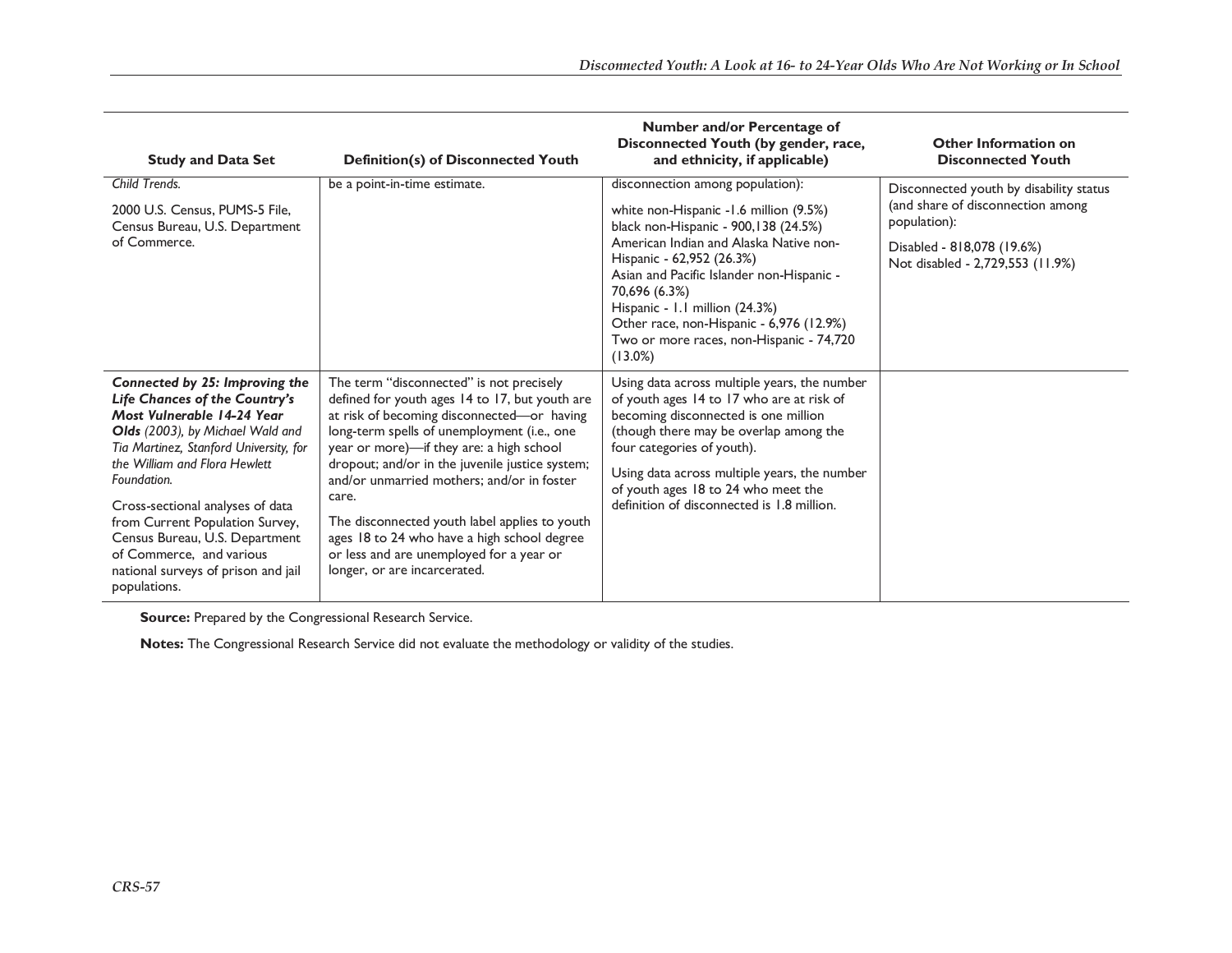# **Appendix B. Background Tables for Congressional Research Service Analysis of Disconnected Youth**

|                     |              | <b>Age Group</b> |           |           |
|---------------------|--------------|------------------|-----------|-----------|
|                     | <b>Total</b> | $16 - 18$        | $19 - 21$ | $22 - 24$ |
| <b>All Youth</b>    | 37,580       | 13,431           | 11,720    | 12,429    |
| Number disconnected | 1,915        | 352              | 742       | 822       |
| No children         | 1,431        | 306              | 543       | 581       |
| Has child(ren)      | 485          | 45               | 199       | 240       |
| Disconnected rate   | 5.1%         | 2.6%             | 6.3%      | 6.6%      |
| No children         | 3.8%         | 2.3%             | 4.6%      | 4.7%      |
| Has child(ren)      | 1.3%         | 0.3%             | 1.7%      | 1.9%      |
| <b>Males</b>        |              |                  |           |           |
| All Male Youth      | 19,032       | 6,816            | 5,926     | 6,290     |
| Number disconnected | 722          | 142              | 294       | 286       |
| No children         | 697          | 142              | 282       | 272       |
| Has child(ren)      | 26           | 0                | 12        | 4         |
| Disconnected rate   | 3.8%         | 2.1%             | 5.0%      | 4.5%      |
| No children         | 3.7%         | 2.1%             | 4.8%      | 4.3%      |
| Has child(ren)      | 0.1%         | 0.0%             | 0.2%      | 0.2%      |
| <b>Females</b>      |              |                  |           |           |
| All Female Youth    | 18,548       | 6, 615           | 5,794     | 6,139     |
| Number disconnected | 1,193        | 209              | 448       | 536       |
| No children         | 734          | 164              | 261       | 310       |
| Has child(ren)      | 459          | 45               | 187       | 227       |
| Disconnected rate   | 6.4%         | 3.2%             | 7.7%      | 8.7%      |
| No children         | 4.0%         | 2.5%             | 4.5%      | 5.0%      |
| Has child(ren)      | 2.5%         | 0.7%             | 3.2%      | 3.7%      |

## **Table B-1. Rates of Disconnectedness Among Youth Ages 16-24, by Age Group, Gender, and Parental Status, 2008**

(Numbers in 1,000s)

**Source:** Congressional Research Service based on analysis of data from the U.S. Census Bureau Current Population Survey (CPS) Annual Social and Economic Supplement (ASEC). See corresponding **Figure 2** in the text.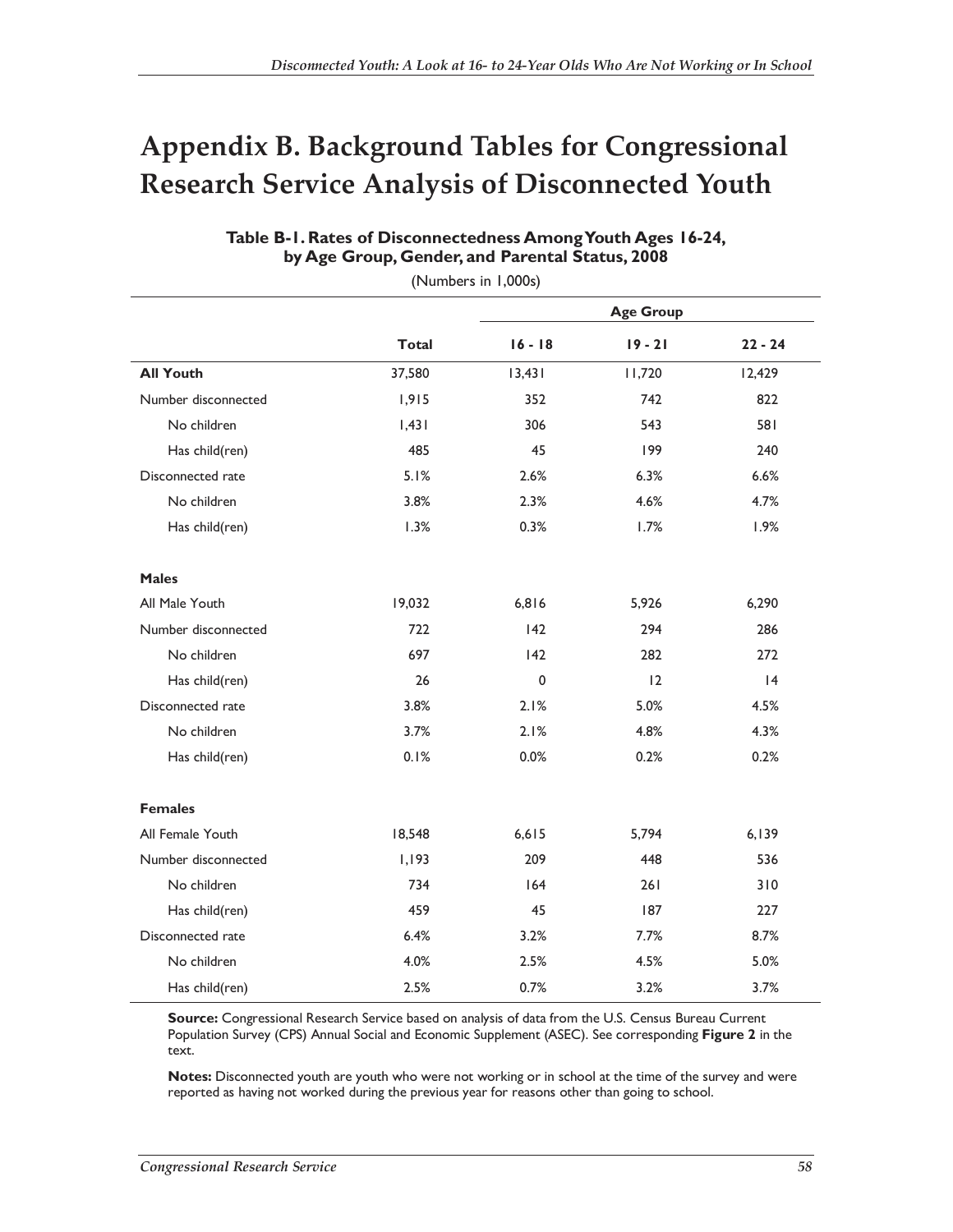|                     |              | <b>Race and Ethnicity</b>  |                                   |                 |                            |  |
|---------------------|--------------|----------------------------|-----------------------------------|-----------------|----------------------------|--|
|                     | <b>Total</b> | White,<br>non-<br>Hispanic | Black,<br>non-<br><b>Hispanic</b> | <b>Hispanic</b> | Other,<br>non-<br>Hispanic |  |
| <b>All Youth</b>    | 37,580       | 23,077                     | 5,339                             | 6.623           | 2,542                      |  |
| Number disconnected | 1,915        | 839                        | 483                               | 437             | 156                        |  |
| No children         | 1,431        | 663                        | 339                               | 294             | 134                        |  |
| Has child(ren)      | 485          | 176                        | 44                                | 143             | 22                         |  |
| Disconnected rate   | 5.1%         | 3.6%                       | 9.0%                              | 6.6%            | 6.1%                       |  |
| No children         | 3.8%         | 2.9%                       | 6.4%                              | 4.4%            | 5.3%                       |  |
| Has child(ren)      | 1.3%         | 0.8%                       | 2.7%                              | 2.2%            | 0.9%                       |  |
| <b>Males</b>        |              |                            |                                   |                 |                            |  |
| All Male Youth      | 19,032       | 11,744                     | 2,587                             | 3,435           | 1,266                      |  |
| Number disconnected | 722          | 358                        | 176                               | 137             | 52                         |  |
| No children         | 697          | 346                        | 7                                 | 128             | 52                         |  |
| Has child(ren)      | 26           | 12                         | 5                                 | 9               | $\mathbf 0$                |  |
| Disconnected rate   | 3.8%         | 3.0%                       | 6.8%                              | 4.0%            | 4.1%                       |  |
| No children         | 3.7%         | 2.9%                       | 6.6%                              | 3.7%            | 4.1%                       |  |
| Has child(ren)      | 0.1%         | 0.1%                       | 0.2%                              | 0.3%            | 0.0%                       |  |
| <b>Females</b>      |              |                            |                                   |                 |                            |  |
| All Female Youth    | 18,548       | 11,332                     | 2,752                             | 3,188           | 1,276                      |  |
| Number disconnected | 1,193        | 481                        | 307                               | 301             | 104                        |  |
| No children         | 734          | 317                        | 168                               | 166             | 83                         |  |
| Has child(ren)      | 459          | 164                        | 139                               | 135             | 22                         |  |
| Disconnected rate   | 6.4%         | 4.2%                       | 11.2%                             | 9.4%            | 8.2%                       |  |
| No children         | 4.0%         | 2.8%                       | 6.1%                              | 5.2%            | 6.5%                       |  |
| Has child(ren)      | 2.5%         | 1.4%                       | 5.0%                              | 4.2%            | 1.7%                       |  |

## **Table B-2. Rates of Disconnectedness Among Youth Ages 16-24, by Race, Ethnicity, Gender, and Parental Status, 2008**

(Numbers in 1,000s)

**Source:** Congressional Research Service based on analysis of data from the U.S. Census Bureau Current Population Survey (CPS) Annual Social and Economic Supplement (ASEC). See corresponding **Figure 3** in the text.

Notes: Disconnected youth are youth who were not working or in school at the time of the survey and were reported as having not worked during the previous year for reasons other than going to school. Beginning in 2003, respondents were able to report more than one race on the CPS, whereas before they could only report a single race. The data for 2008 and reflect the race of respondents who reported only one race.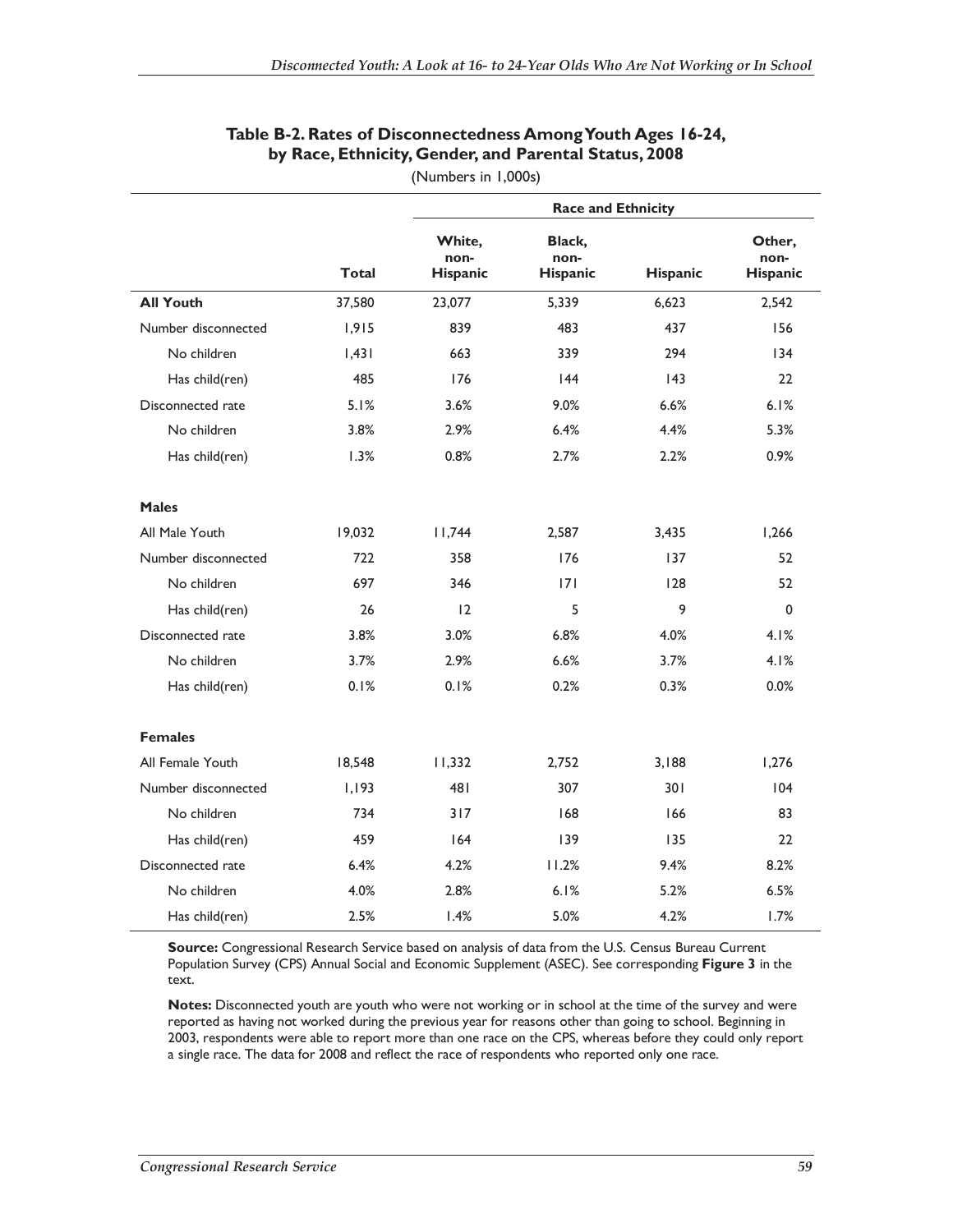|                           | Age 19 to 24  |                | Age 19 - 21       |                | Age 22 to 24  |         |
|---------------------------|---------------|----------------|-------------------|----------------|---------------|---------|
|                           | <b>Number</b> | <b>Percent</b> | <b>Number</b>     | <b>Percent</b> | <b>Number</b> | Percent |
| <b>Total Youth</b>        | 24.149        | 100.0%         | 11,720            | 100.0%         | 12,429        | 100.0%  |
| Lacks HS diploma          | 3,108         | 12.9%          | 1,739             | 14.8%          | 1,369         | 11.0%   |
| HS diploma or GED         | 7,405         | 30.7%          | 3,735             | 31.9%          | 3,670         | 29.5%   |
| Some schooling beyond HS  | 13,637        | 56.5%          | 6,246             | 53.3%          | 7,390         | 59.5%   |
| <b>Disconnected Youth</b> | 1,564         | 100.0%         | 742               | 100.0%         | 822           | 100.0%  |
| Lacks HS diploma          | 540           | 34.5%          | 292               | 39.4%          | 248           | 30.1%   |
| HS diploma or GED         | 759           | 48.6%          | 356               | 47.9%          | 404           | 49.1%   |
| Some schooling beyond HS  | 265           | 16.9%          | 94                | 12.7%          | 7             | 20.7%   |
| <b>Connected Youth</b>    | 22,586        | 100.0%         | 10,978            | 100.0%         | 11,608        | 100.0%  |
| Lacks HS diploma          | 2,568         | 11.4%          | $\mathsf{I}$ ,447 | 13.2%          | 1,121         | 9.7%    |
| HS diploma or GED         | 6,645         | 29.4%          | 3,379             | 30.8%          | 3,266         | 28.1%   |
| Some schooling beyond HS  | 13,372        | 59.2%          | 6,152             | 56.0%          | 7,220         | 62.2%   |

## **Table B-3. Educational Attainment of Connected and Disconnected Youth Ages 19-24, by Age Group, 2008**

(Numbers in 1,000s)

**Source:** Congressional Research Service based on analysis of data from the U.S. Census Bureau Current Population Survey (CPS) Annual Social and Economic Supplement (ASEC). See corresponding **Figure 4** in the text.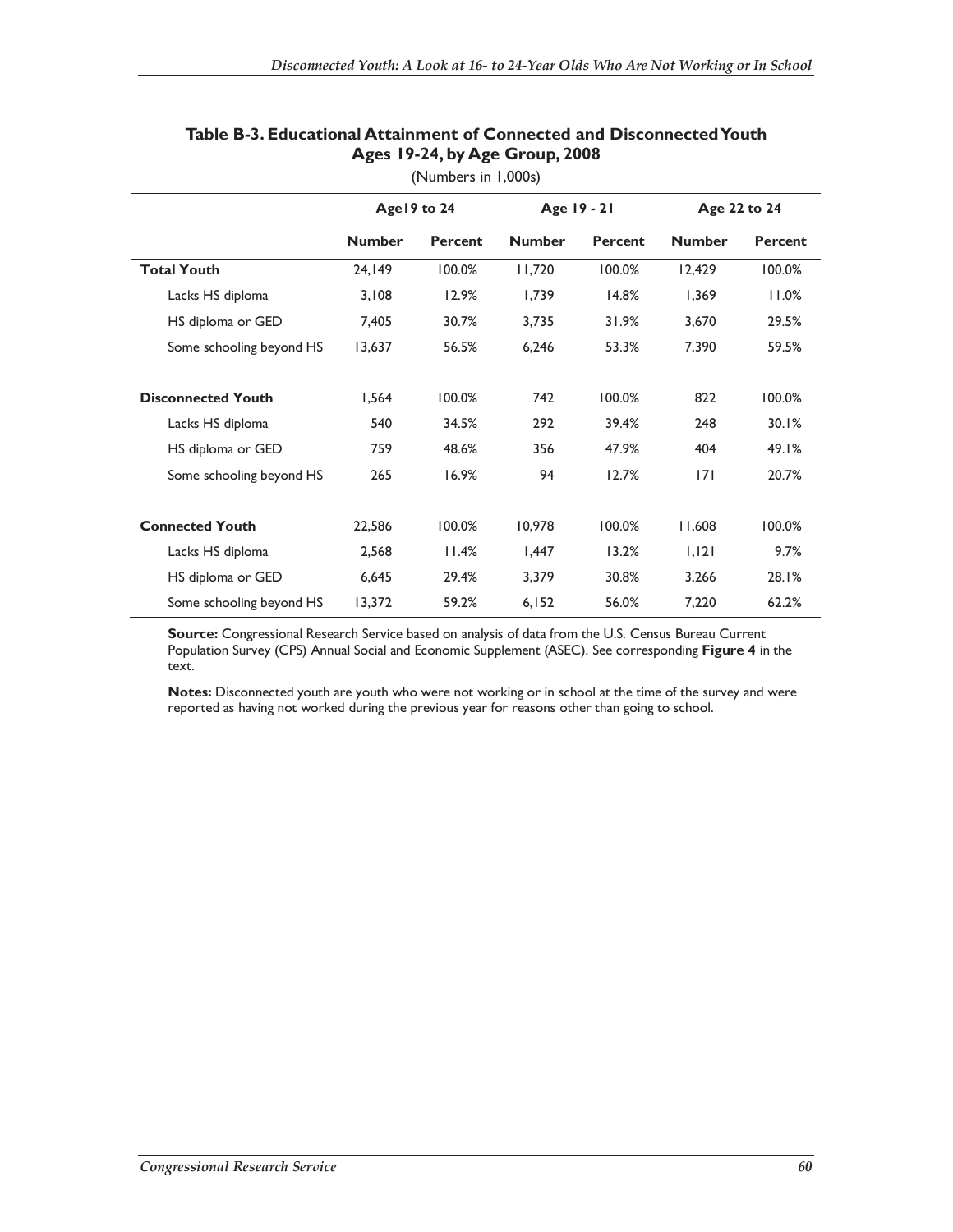| (Numbers in 1,000s) |              |             |                                       |  |
|---------------------|--------------|-------------|---------------------------------------|--|
|                     | <b>Total</b> | Number poor | <b>Poverty Rate</b><br>(Percent Poor) |  |
| <b>Total</b>        | 37,580       | 6,246       | 16.6%                                 |  |
| $16 - 18$           | 13,431       | 2,035       | 15.2%                                 |  |
| $19 - 21$           | 11,720       | 2,075       | 17.7%                                 |  |
| $22 - 24$           | 12,429       | 2,135       | 17.2%                                 |  |
|                     |              |             |                                       |  |
| <b>Disconnected</b> | 1,915        | 907         | 47.4%                                 |  |
| $16 - 18$           | 352          | 138         | 39.4%                                 |  |
| $19 - 21$           | 742          | 356         | 48.0%                                 |  |
| $22 - 24$           | 822          | 413         | 50.3%                                 |  |
|                     |              |             |                                       |  |
| <b>Connected</b>    | 35,665       | 5,339       | 15.0%                                 |  |
| $16 - 18$           | 13,079       | 1,897       | 14.5%                                 |  |
| $19 - 21$           | 10,978       | 1,720       | 15.7%                                 |  |
| $22 - 24$           | 11,608       | 1,722       | 14.8%                                 |  |

#### **Table B-4. Poverty Status of Disconnected and Connected Youth Ages 16-24, by Age Group, 2008**  Poverty Status Based on Family Income in 2007

**Source:** Congressional Research Service based on analysis of data from the U.S. Census Bureau Current Population Survey (CPS) Annual Social and Economic Supplement (ASEC). See corresponding **Figure 5** in the text.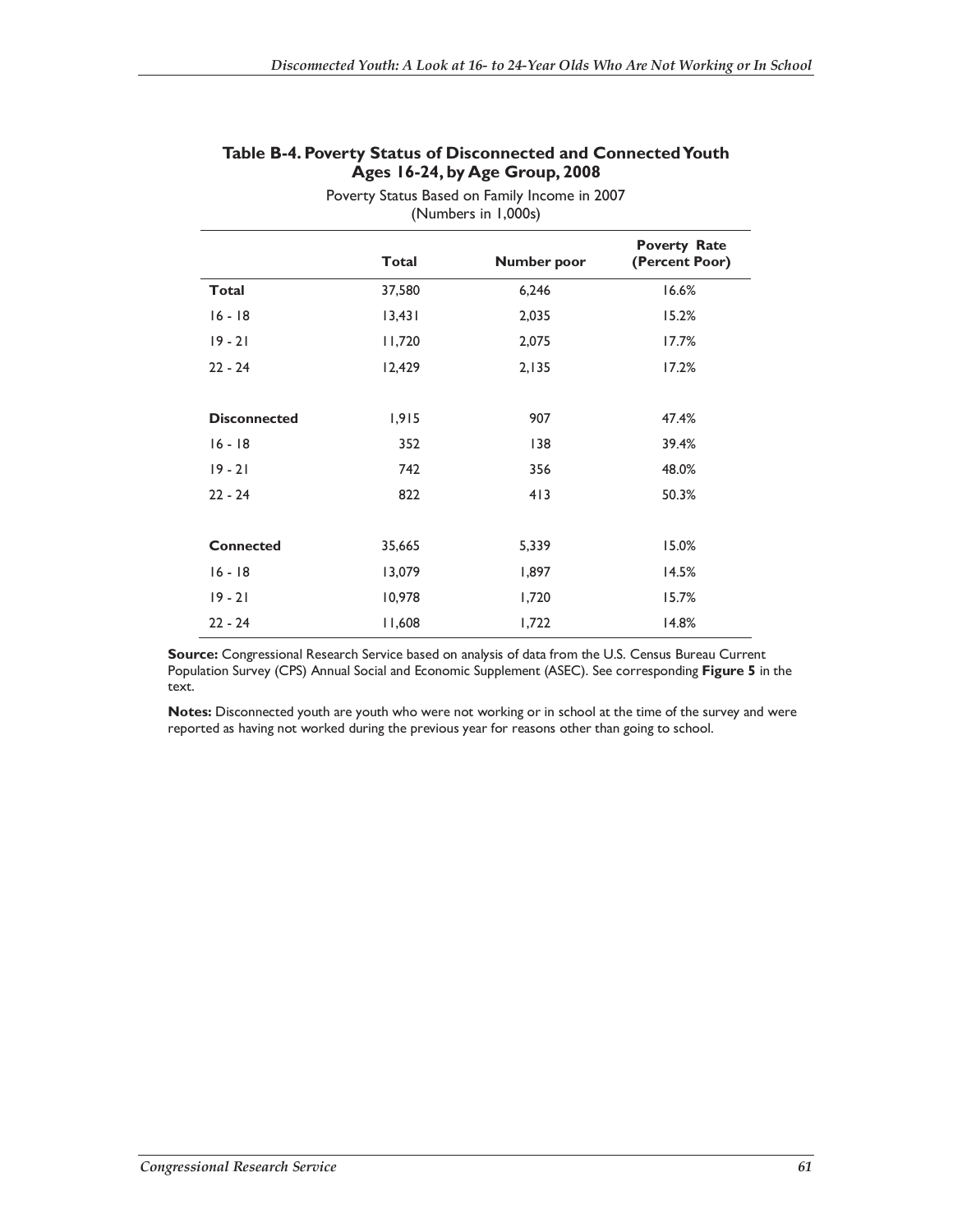| (Numbers in 1,000s) |              |                |                                       |  |
|---------------------|--------------|----------------|---------------------------------------|--|
|                     | <b>Total</b> | Number poor    | <b>Poverty Rate</b><br>(Percent Poor) |  |
| Total               | 37,580       | 6,246          | 16.6%                                 |  |
| White, non-Hispanic | 23,077       | 2,857          | 12.4%                                 |  |
| Black, non-Hispanic | 5,339        | 1,454          | 27.2%                                 |  |
| Hispanic            | 6,623        | 1,509          | 22.8%                                 |  |
| Other, non-Hispanic | 2,542        | 426            | 16.7%                                 |  |
| <b>Disconnected</b> | 1,915        | 907            | 47.4%                                 |  |
| White, non-Hispanic | 839          | 353            | 42.1%                                 |  |
| Black, non-Hispanic | 483          | 260            | 53.8%                                 |  |
| Hispanic            | 437          | 253            | 57.9%                                 |  |
| Other, non-Hispanic | 156          | 4 <sub>1</sub> | 26.4%                                 |  |
|                     |              |                |                                       |  |
| <b>Connected</b>    | 35,665       | 5,339          | 15.0%                                 |  |
| White, non-Hispanic | 22,238       | 2,504          | 11.3%                                 |  |
| Black, non-Hispanic | 4,856        | 1,194          | 24.6%                                 |  |
| Hispanic            | 6,186        | 1,256          | 20.3%                                 |  |
| Other, non-Hispanic | 2,386        | 384            | 16.1%                                 |  |

#### **Table B-5. Poverty Status of Disconnected and Connected Youth Ages 16-24, by Race and Ethnicity, 2008**  Poverty Status Based on Family Income in 2007

**Source:** Congressional Research Service based on analysis of data from the U.S. Census Bureau Current Population Survey (CPS) Annual Social and Economic Supplement (ASEC).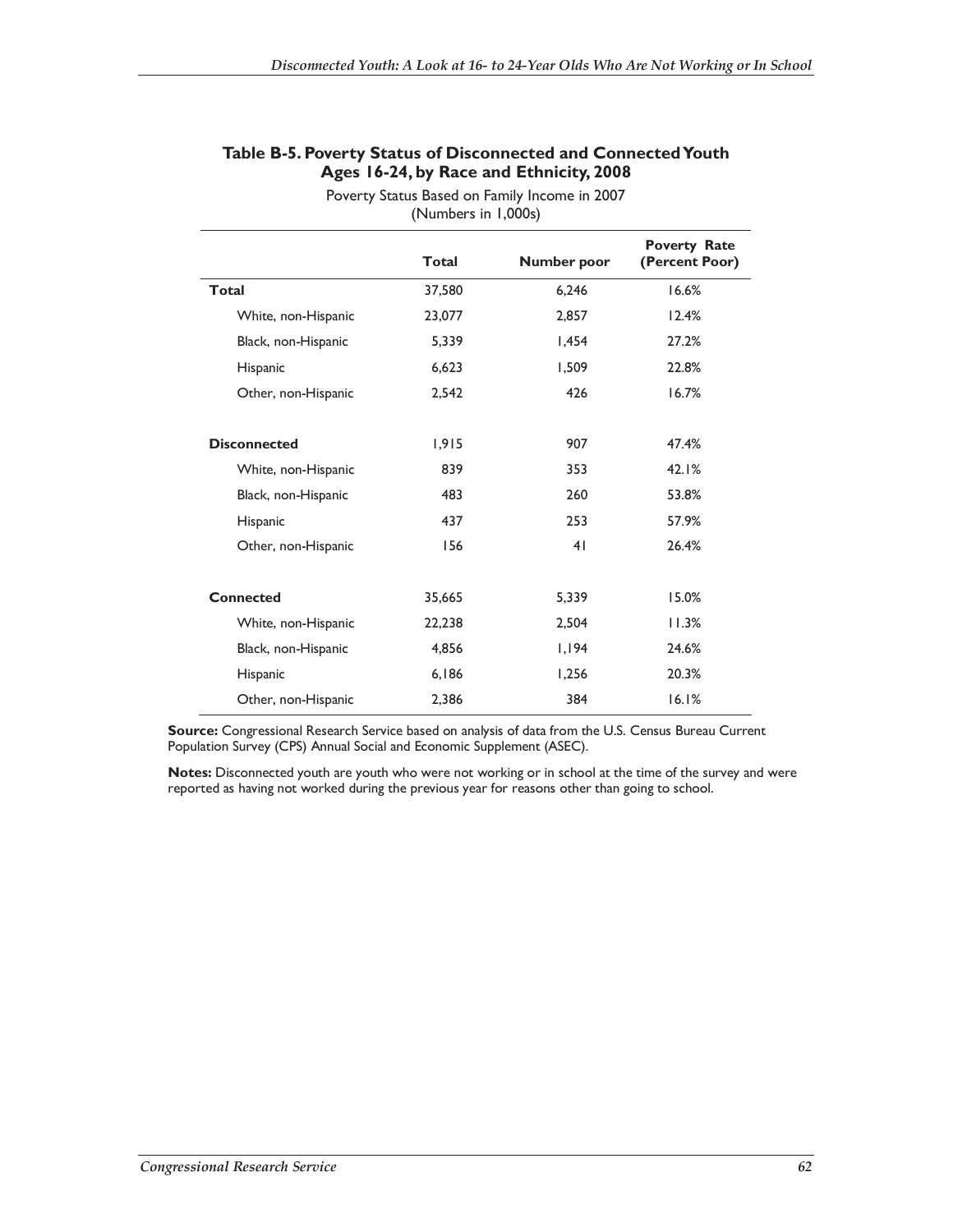|                          | <b>Total</b> | <b>Number poor</b> | <b>Poverty Rate</b><br>(Percent Poor) |
|--------------------------|--------------|--------------------|---------------------------------------|
| <b>Total</b>             | 24,149       | 4,211              | 17.4%                                 |
| Lacks HS Diploma         | 3,108        | 1,121              | 36.1%                                 |
| HS diploma or GED        | 7,405        | 1,383              | 18.7%                                 |
| Some schooling beyond HS | 13,637       | 1,707              | 12.5%                                 |
|                          |              |                    |                                       |
| <b>Disconnected</b>      | 1,564        | 769                | 49.2%                                 |
| Lacks HS Diploma         | 540          | 319                | 59.1%                                 |
| HS diploma or GED        | 759          | 344                | 45.2%                                 |
| Some schooling beyond HS | 265          | 106                | 40.2%                                 |
|                          |              |                    |                                       |
| <b>Connected</b>         | 22,586       | 3,442              | 15.2%                                 |
| Lacks HS Diploma         | 2,568        | 802                | 31.2%                                 |
| HS diploma or GED        | 6,645        | 1,040              | 15.6%                                 |
| Some schooling beyond HS | 13,372       | 1,600              | 12.0%                                 |

### **Table B-6. Poverty Status of Disconnected and Connected Youth Ages 19-24, by Level of Educational Attainment, 2008**

Poverty Status Based on Family Income in 2007 (Numbers in 1,000s)

**Source:** Congressional Research Service based on analysis of data from the U.S. Census Bureau Current Population Survey (CPS) Annual Social and Economic Supplement (ASEC). See corresponding **Figure 6** in the text.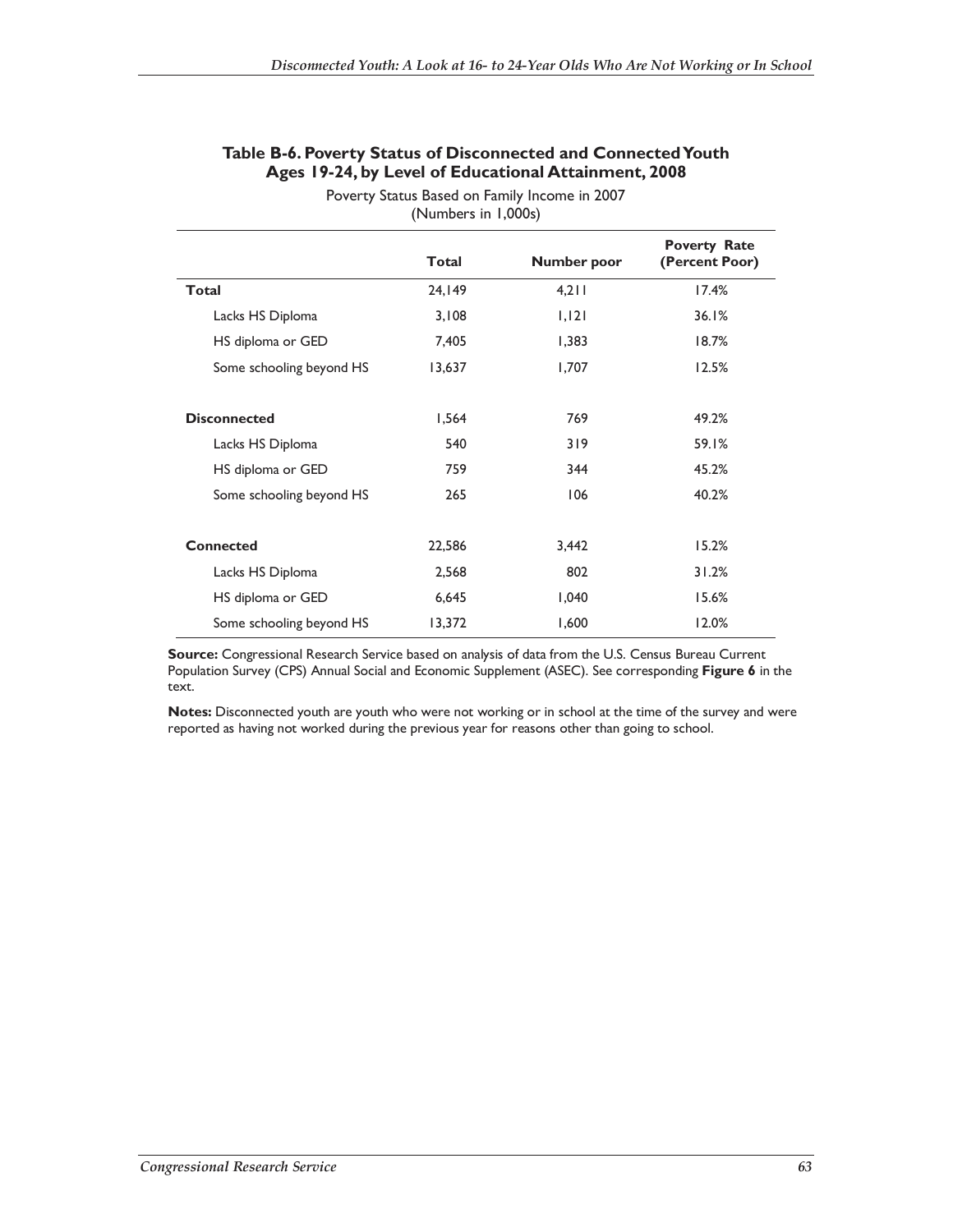|  | Table B-7. Disconnected and Connected Youth Ages 16 to 24 |  |
|--|-----------------------------------------------------------|--|
|  | Without Health Insurance Coverage, by Age Group, 2008     |  |

| Uninsured were Without Health Insurance During All of 2007<br>(Numbers in 1,000s) |              |                                           |                             |  |  |  |
|-----------------------------------------------------------------------------------|--------------|-------------------------------------------|-----------------------------|--|--|--|
|                                                                                   | <b>Total</b> | <b>Number without</b><br>health insurance | <b>Percent</b><br>uninsured |  |  |  |
| <b>Total</b>                                                                      | 37,580       | 9,192                                     | 24.5%                       |  |  |  |
| $16 - 18$                                                                         | 13,431       | 1,924                                     | 14.3%                       |  |  |  |
| $19 - 21$                                                                         | 11,720       | 3,268                                     | 27.9%                       |  |  |  |
| $22 - 24$                                                                         | 12,429       | 4,001                                     | 32.2%                       |  |  |  |
|                                                                                   |              |                                           |                             |  |  |  |
| <b>Disconnected</b>                                                               | 1,915        | 701                                       | 36.6%                       |  |  |  |
| $16 - 18$                                                                         | 352          | 86                                        | 24.3%                       |  |  |  |
| $19 - 21$                                                                         | 742          | 280                                       | 37.8%                       |  |  |  |
| $22 - 24$                                                                         | 822          | 335                                       | 40.8%                       |  |  |  |
|                                                                                   |              |                                           |                             |  |  |  |
| <b>Connected</b>                                                                  | 35,665       | 8,491                                     | 23.8%                       |  |  |  |
| $16 - 18$                                                                         | 13,079       | 1,838                                     | 14.1%                       |  |  |  |
| $19 - 21$                                                                         | 10,978       | 2,988                                     | 27.2%                       |  |  |  |
| $22 - 24$                                                                         | 11,608       | 3,665                                     | 31.6%                       |  |  |  |

**Source:** Congressional Research Service based on analysis of data from the U.S. Census Bureau Current Population Survey (CPS) Annual Social and Economic Supplement (ASEC). See corresponding **Figure 7** in the text.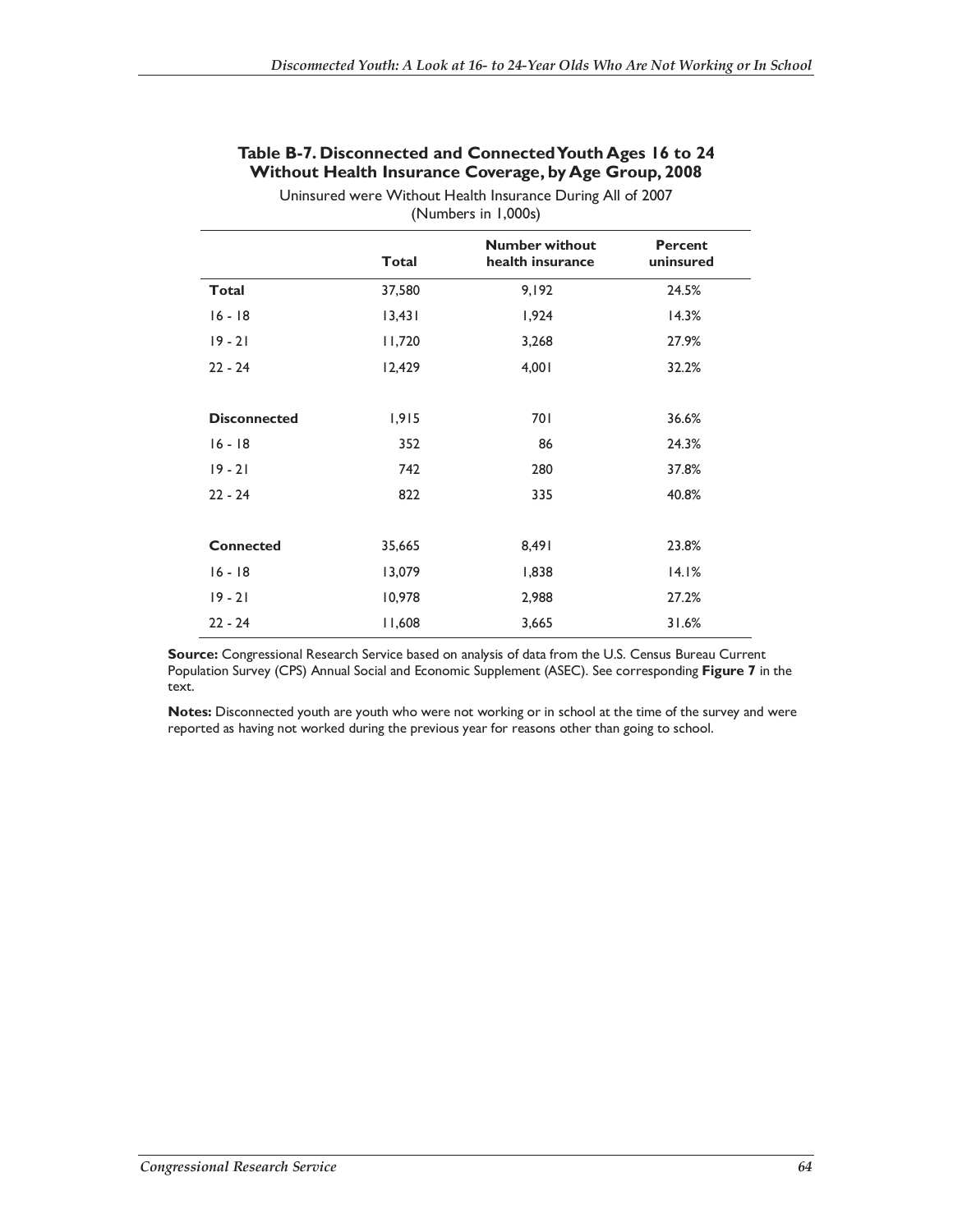|                                |              | <b>Age Group</b> |           |           |  |  |
|--------------------------------|--------------|------------------|-----------|-----------|--|--|
|                                | <b>Total</b> | $16 - 18$        | $19 - 21$ | $22 - 24$ |  |  |
| All Youth                      | 37,580       | 13,431           | 11,720    | 12,429    |  |  |
| Lives with one or both parents | 24,848       | 12,239           | 7,793     | 4,816     |  |  |
| Lives with both parents        | 17,084       | 8,412            | 5,432     | 3,240     |  |  |
| Lives with only one parent     | 7,764        | 3,828            | 2,360     | 1,576     |  |  |
| Lives apart from parents       | 12,732       | 1,191            | 3,927     | 7,614     |  |  |
| Percent                        |              |                  |           |           |  |  |
| Total                          | 100.0%       | 100.0%           | 100.0%    | 100.0%    |  |  |
| Lives with one or both parents | 66.1%        | 91.1%            | 66.5%     | 38.7%     |  |  |
| Lives with both parents        | 45.5%        | 62.6%            | 46.4%     | 26.1%     |  |  |
| Lives with only one parent     | 20.7%        | 28.5%            | 20.1%     | 12.7%     |  |  |
| Lives apart from parents       | 33.9%        | 8.9%             | 33.5%     | 61.3%     |  |  |
|                                |              |                  |           |           |  |  |
| <b>Disconnected Youth</b>      | 1,915        | 352              | 742       | 822       |  |  |
| Lives with one or both parents | 1,085        | 281              | 416       | 387       |  |  |
| Lives with both parents        | 483          | 128              | 175       | 180       |  |  |
| Lives with only one parent     | 602          | 153              | 24 I      | 207       |  |  |
| Lives apart from parents       | 831          | 70               | 326       | 435       |  |  |
| Percent                        |              |                  |           |           |  |  |
| Total                          | 100.0%       | 100.0%           | 100.0%    | 100.0%    |  |  |
| Lives with one or both parents | 56.6%        | 80.0%            | 56.1%     | 47.1%     |  |  |
| Lives with both parents        | 25.2%        | 36.4%            | 23.6%     | 21.9%     |  |  |
| Lives with only one parent     | 31.4%        | 43.6%            | 32.5%     | 25.2%     |  |  |
| Lives apart from parents       | 43.4%        | 20.0%            | 43.9%     | 52.9%     |  |  |
|                                |              |                  |           |           |  |  |
| <b>Connected Youth</b>         | 35,665       | 13,079           | 10,978    | 11,608    |  |  |
| Lives with one or both parents | 23,763       | 11,958           | 7,376     | 4,429     |  |  |
| Lives with both parents        | 16,601       | 8,284            | 5,258     | 3,060     |  |  |
| Lives with only one parent     | 7,162        | 3,674            | 2,119     | 1,369     |  |  |
| Lives apart from parents       | 11,901       | 1,121            | 3,602     | 7,179     |  |  |
| Percent                        |              |                  |           |           |  |  |
| Total                          | 100.0%       | 100.0%           | 100.0%    | 100.0%    |  |  |
| Lives with one or both parents | 66.6%        | 91.4%            | 67.2%     | 38.2%     |  |  |

## **Table B-8. Living Arrangements of Disconnected and Connected Youth Ages 16-24, by Age Group, 2008**

(Numbers in 1,000s)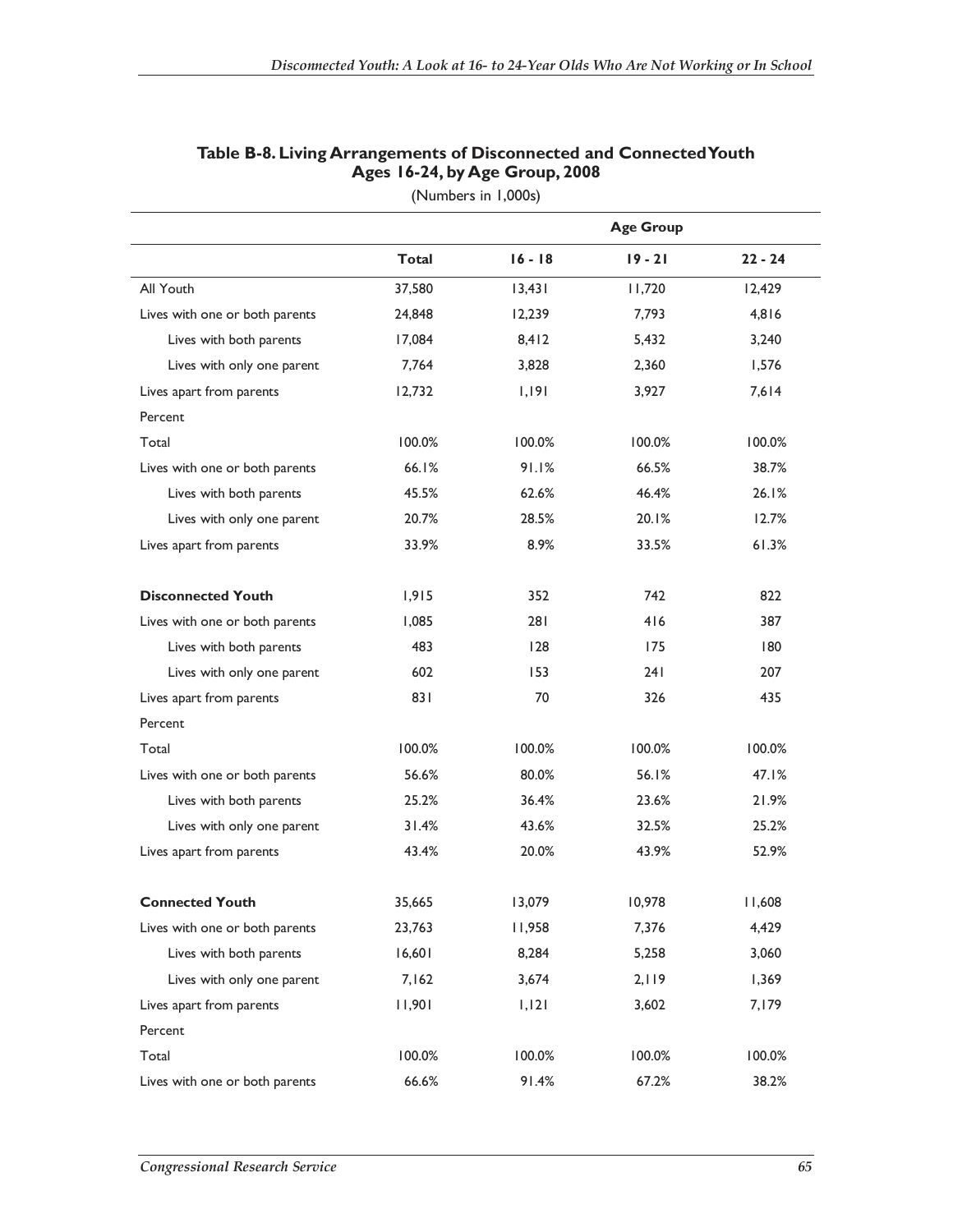|                            |              | <b>Age Group</b> |           |           |  |  |
|----------------------------|--------------|------------------|-----------|-----------|--|--|
|                            | <b>Total</b> | $16 - 18$        | $19 - 21$ | $22 - 24$ |  |  |
| Lives with both parents    | 46.5%        | 63.3%            | 47.9%     | 26.4%     |  |  |
| Lives with only one parent | 20.1%        | 28.1%            | 19.3%     | 11.8%     |  |  |
| Lives apart from parents   | 33.4%        | 8.6%             | 32.8%     | 61.8%     |  |  |

**Source:** Congressional Research Service based on analysis of data from the U.S. Census Bureau Current Population Survey (CPS) Annual Social and Economic Supplement (ASEC). See corresponding **Figure 8** in the text.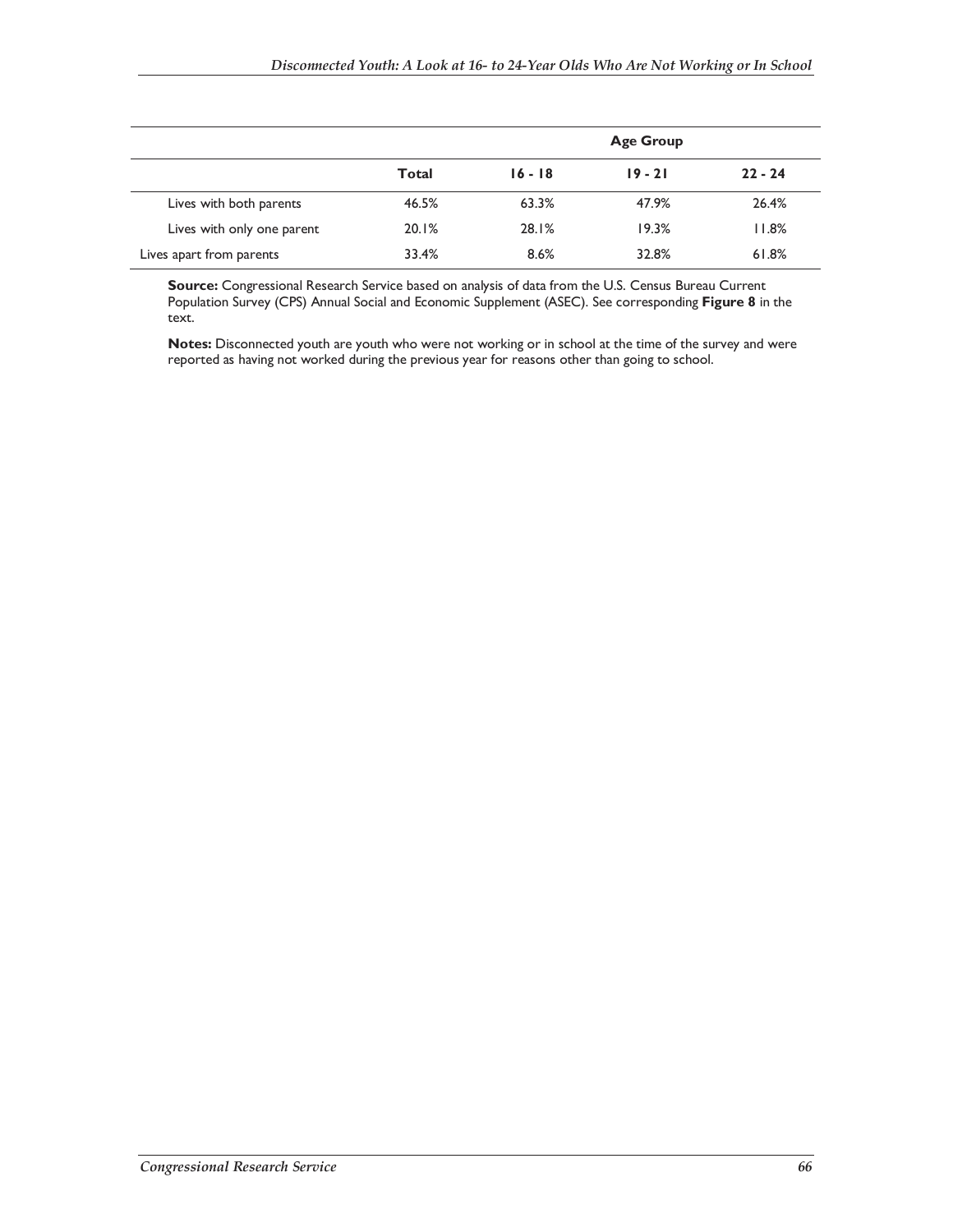|                                |              | <b>Race and Ethnicity</b>      |                         |                 |                         |
|--------------------------------|--------------|--------------------------------|-------------------------|-----------------|-------------------------|
|                                | <b>Total</b> | White, non-<br><b>Hispanic</b> | Black, non-<br>Hispanic | <b>Hispanic</b> | Other, non-<br>Hispanic |
| All Youth                      | 37,580       | 23,077                         | 5.339                   | 6.623           | 2,542                   |
| Lives with one or both parents | 24,848       | 15,410                         | 3,561                   | 4.116           | 1,760                   |
| Lives with both parents        | 17,084       | 11,669                         | 1,443                   | 2,694           | 1,278                   |
| Lives with only one parent     | 7,764        | 3,741                          | 2.118                   | 1,422           | 483                     |
| Lives apart from parents       | 12,732       | 7,666                          | 1,778                   | 2,507           | 781                     |
| Percent                        |              |                                |                         |                 |                         |
| Total                          | 100.0%       | 100.0%                         | 100.0%                  | 100.0%          | 100.0%                  |
| Lives with one or both parents | 66.1%        | 66.8%                          | 66.7%                   | 62.1%           | 69.3%                   |
| Lives with both parents        | 45.5%        | 50.6%                          | 27.0%                   | 40.7%           | 50.3%                   |
| Lives with only one parent     | 20.7%        | 16.2%                          | 39.7%                   | 21.5%           | 19.0%                   |
| Lives apart from parents       | 33.9%        | 33.2%                          | 33.3%                   | 37.9%           | 30.7%                   |
| <b>Disconnected Youth</b>      | 1,915        | 839                            | 483                     | 437             | 156                     |
| Lives with one or both parents | 1,085        | 496                            | 307                     | 196             | 85                      |
| Lives with both parents        | 483          | 277                            | 68                      | 91              | 47                      |
| Lives with only one parent     | 602          | 220                            | 239                     | 105             | 38                      |
| Lives apart from parents       | 831          | 343                            | 176                     | 241             | 71                      |
| Percent                        |              |                                |                         |                 |                         |
| Total                          | 100.0%       | 100.0%                         | 100.0%                  | 100.0%          | 100.0%                  |
| Lives with one or both parents | 56.6%        | 59.2%                          | 63.5%                   | 44.9%           | 54.6%                   |
| Lives with both parents        | 25.2%        | 33.0%                          | 14.0%                   | 20.9%           | 30.3%                   |
| Lives with only one parent     | 31.4%        | 26.2%                          | 49.5%                   | 24.0%           | 24.3%                   |
| Lives apart from parents       | 43.4%        | 40.8%                          | 36.5%                   | 55.1%           | 45.4%                   |
| <b>Connected Youth</b>         | 35,665       | 22,238                         | 4,856                   | 6,186           | 2,386                   |
| Lives with one or both parents | 23,763       | 14,914                         | 3,254                   | 3,919           | 1,675                   |
| Lives with both parents        | 16,601       | 11,392                         | 1,375                   | 2,603           | 1,230                   |
| Lives with only one parent     | 7,162        | 3,522                          | 1,879                   | 1,317           | 445                     |
| Lives apart from parents       | 11,901       | 7,323                          | 1,601                   | 2,266           | 710                     |
| Percent                        |              |                                |                         |                 |                         |
| Total                          | 100.0%       | 100.0%                         | 100.0%                  | 100.0%          | 100.0%                  |
| Lives with one or both parents | 66.6%        | 67.1%                          | 67.0%                   | 63.4%           | 70.2%                   |

### **Table B-9. Living Arrangements of Disconnected and Connected Youth Ages 16-24, by Race and Ethnicity, 2008**

(Numbers in 1,000s)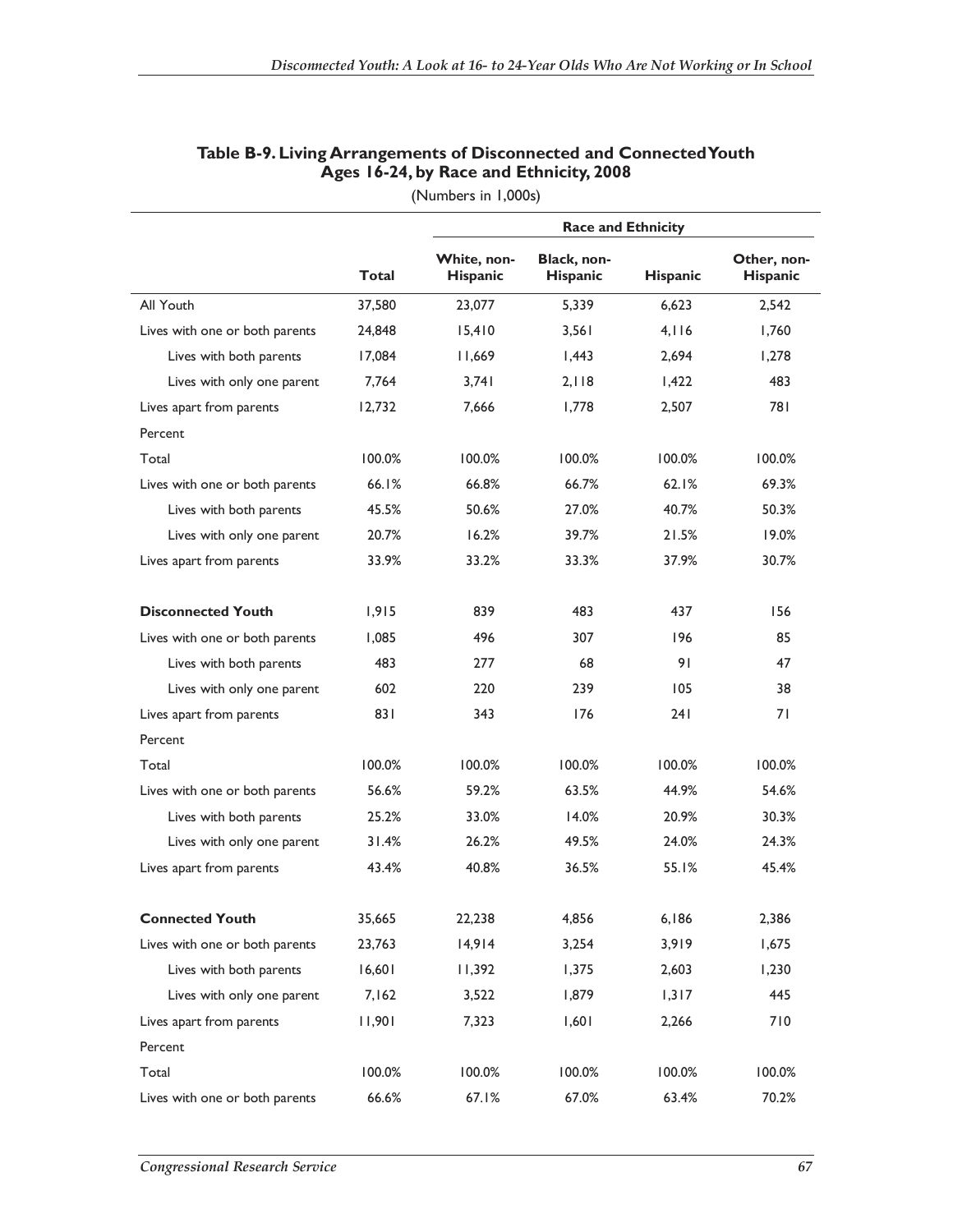|                            |              | <b>Race and Ethnicity</b>      |                                |                 |                                |  |  |
|----------------------------|--------------|--------------------------------|--------------------------------|-----------------|--------------------------------|--|--|
|                            | <b>Total</b> | White, non-<br><b>Hispanic</b> | Black, non-<br><b>Hispanic</b> | <b>Hispanic</b> | Other, non-<br><b>Hispanic</b> |  |  |
| Lives with both parents    | 46.5%        | 51.2%                          | 28.3%                          | 42.1%           | 51.6%                          |  |  |
| Lives with only one parent | 20.1%        | 15.8%                          | 38.7%                          | 21.3%           | 18.6%                          |  |  |
| Lives apart from parents   | 33.4%        | 32.9%                          | 33.0%                          | 36.6%           | 29.8%                          |  |  |

**Source:** Congressional Research Service based on analysis of data from the U.S. Census Bureau Current Population Survey (CPS) Annual Social and Economic Supplement (ASEC).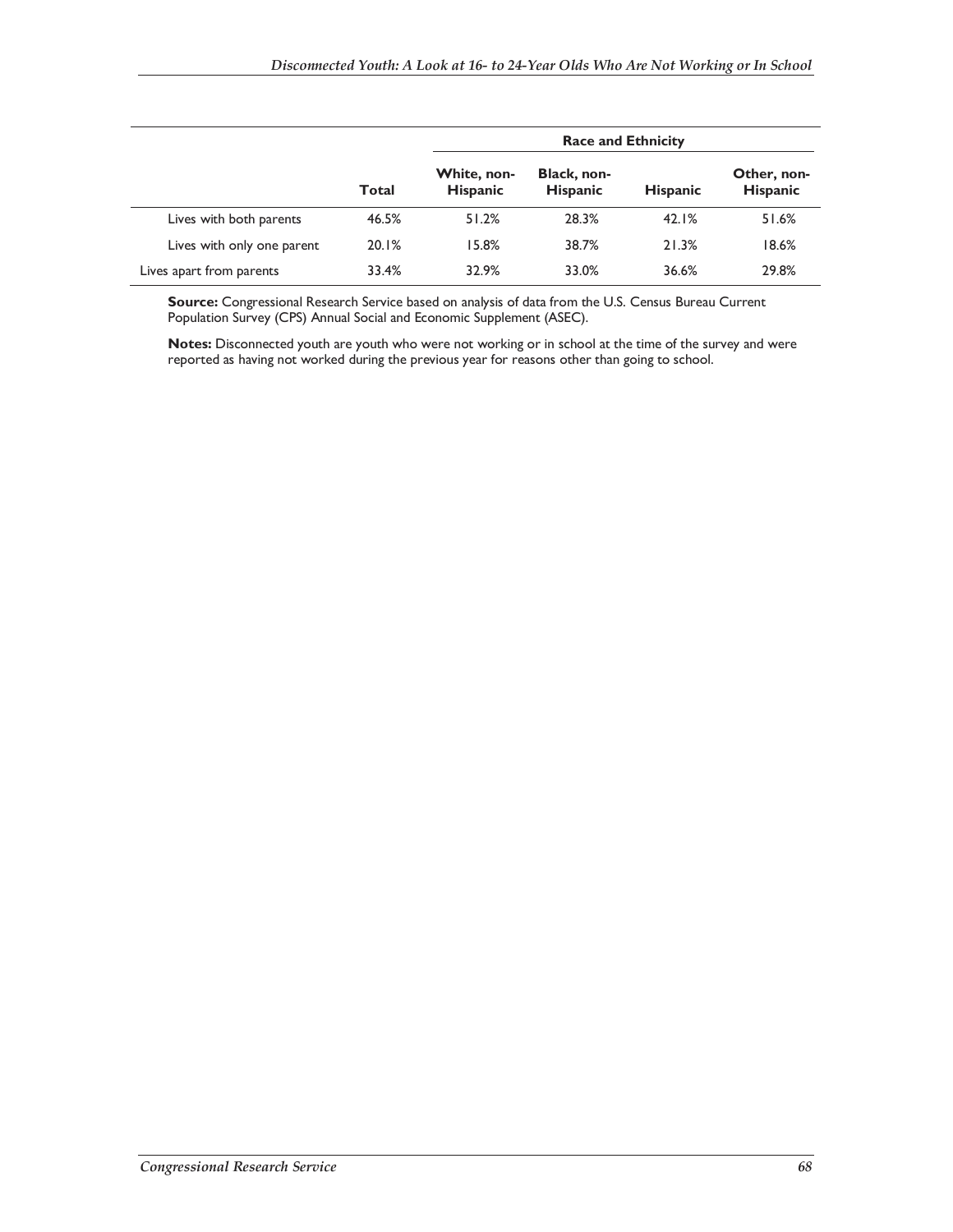#### **Table B-10. Poverty Status of Disconnected and Connected Youth Ages 16-24, by Living Arrangement, 2008**

|              | <b>Total</b> | Lives with<br>both parents | Lives with<br>only one<br>parent | Lives apart<br>from parents |
|--------------|--------------|----------------------------|----------------------------------|-----------------------------|
| Total        | 37,580       | 16,810                     | 8,028                            | 12,742                      |
| Poor         | 6,246        | 785                        | 1,708                            | 3,752                       |
| Poverty rate | 16.6%        | 4.7%                       | 21.3%                            | 29.4%                       |
| Disconnected |              |                            |                                  |                             |
| Total        | 1,915        | 462                        | 622                              | 831                         |
| Poor         | 907          | 62                         | 253                              | 592                         |
| Poverty rate | 47.4%        | 13.4%                      | 40.7%                            | 71.3%                       |
| Connected    |              |                            |                                  |                             |
| Total        | 35,665       | 16,348                     | 7,406                            | 11,911                      |
| Poor         | 5,339        | 724                        | 1,455                            | 3,160                       |
| Poverty rate | 15.0%        | 4.4%                       | 19.6%                            | 26.5%                       |

(Poverty Status Based on Family Income in 2007)

**Source:** Congressional Research Service based on analysis of data from the U.S. 1988 through 2008 Current Population Survey (CPS) Annual Social and Economic Supplement (ASEC). See corresponding **Figure 9** in the text.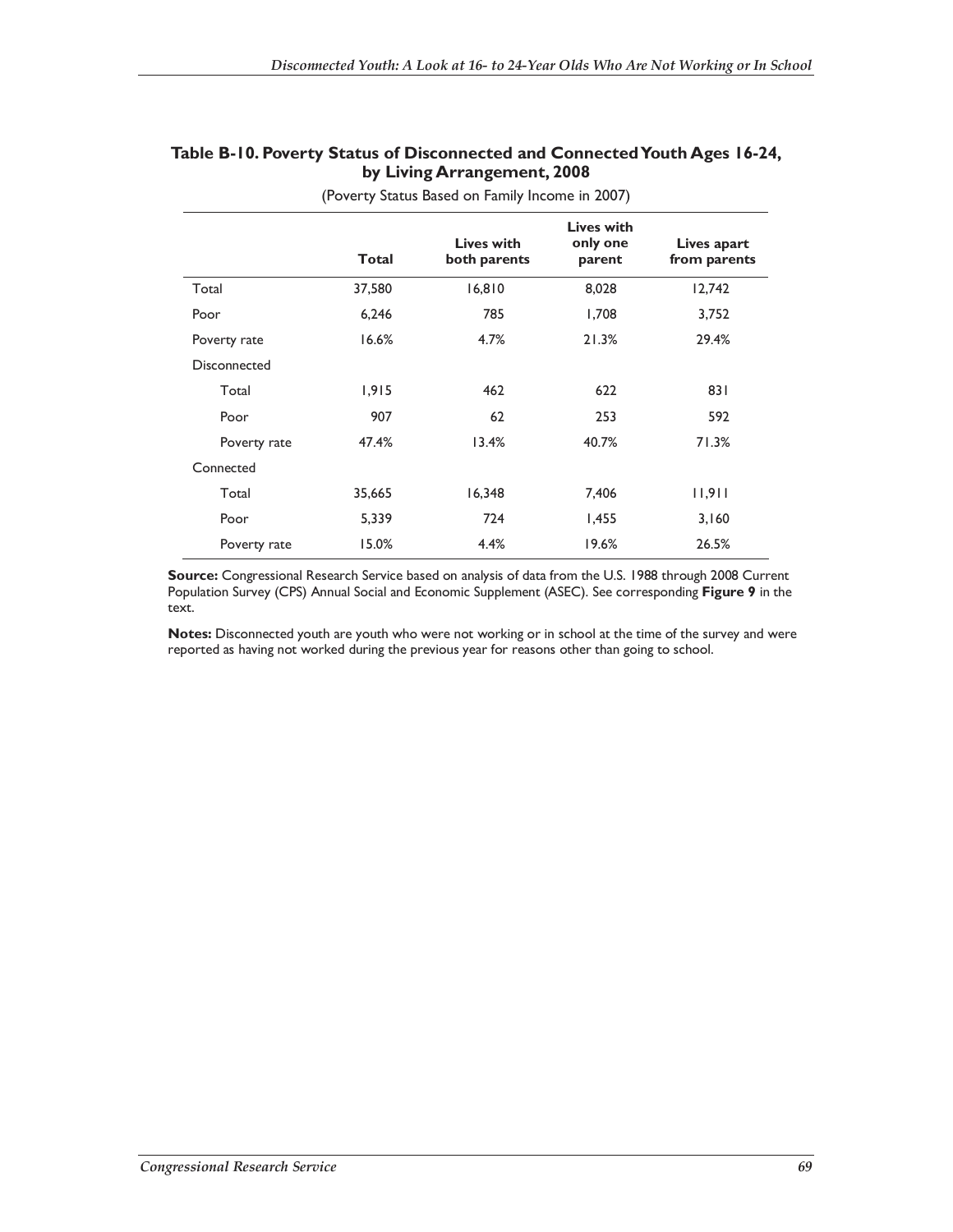|                                                                            | <b>Total</b>  |                | <b>Disconnected</b> |                | <b>Connected</b> |                |
|----------------------------------------------------------------------------|---------------|----------------|---------------------|----------------|------------------|----------------|
|                                                                            | <b>Number</b> | <b>Percent</b> | <b>Number</b>       | <b>Percent</b> | <b>Number</b>    | <b>Percent</b> |
| Youth living with one<br>parent only                                       | 7,764         | 100.0%         | 602                 | 100.0%         | 7,162            | 100.0%         |
| Parent lacks a HS education                                                | 1,276         | 16.4%          | 178                 | 29.6%          | 1,097            | 15.3%          |
| Parent has HS diploma or GED                                               | 2,553         | 32.9%          | 206                 | 34.2%          | 2,347            | 32.8%          |
| Parent has some schooling<br>beyond HS                                     | 3,936         | 50.7%          | 218                 | 36.2%          | 3,718            | 51.9%          |
| <b>Youth living with both</b><br>parents                                   | 17.084        | 100.0%         | 483                 | 100.0%         | 16,601           | 100.0%         |
| One or both parents lack a HS<br>education                                 | 2,806         | 16.4%          | 151                 | 31.2%          | 2,656            | 16.0%          |
| One or both parents has, and<br>neither is lacking, a HS diploma<br>or GED | 6,385         | 37.4%          | 210                 | 43.6%          | 6,175            | 37.2%          |
| Both parents have some<br>schooling beyond HS                              | 7,892         | 46.2%          | 122                 | 25.2%          | 7,770            | 46.8%          |

#### **Table B-11. Educational Attainment of Disconnected and Connected Youths' Parents for Youth Ages 16-24 Living with One or Both Parents, 2008**  (Numbers in 1,000s)

**Source:** Congressional Research Service based on analysis of data from the U.S. Census Bureau Current Population Survey (CPS) Annual Social and Economic Supplement (ASEC). See corresponding **Figure 10** in the text.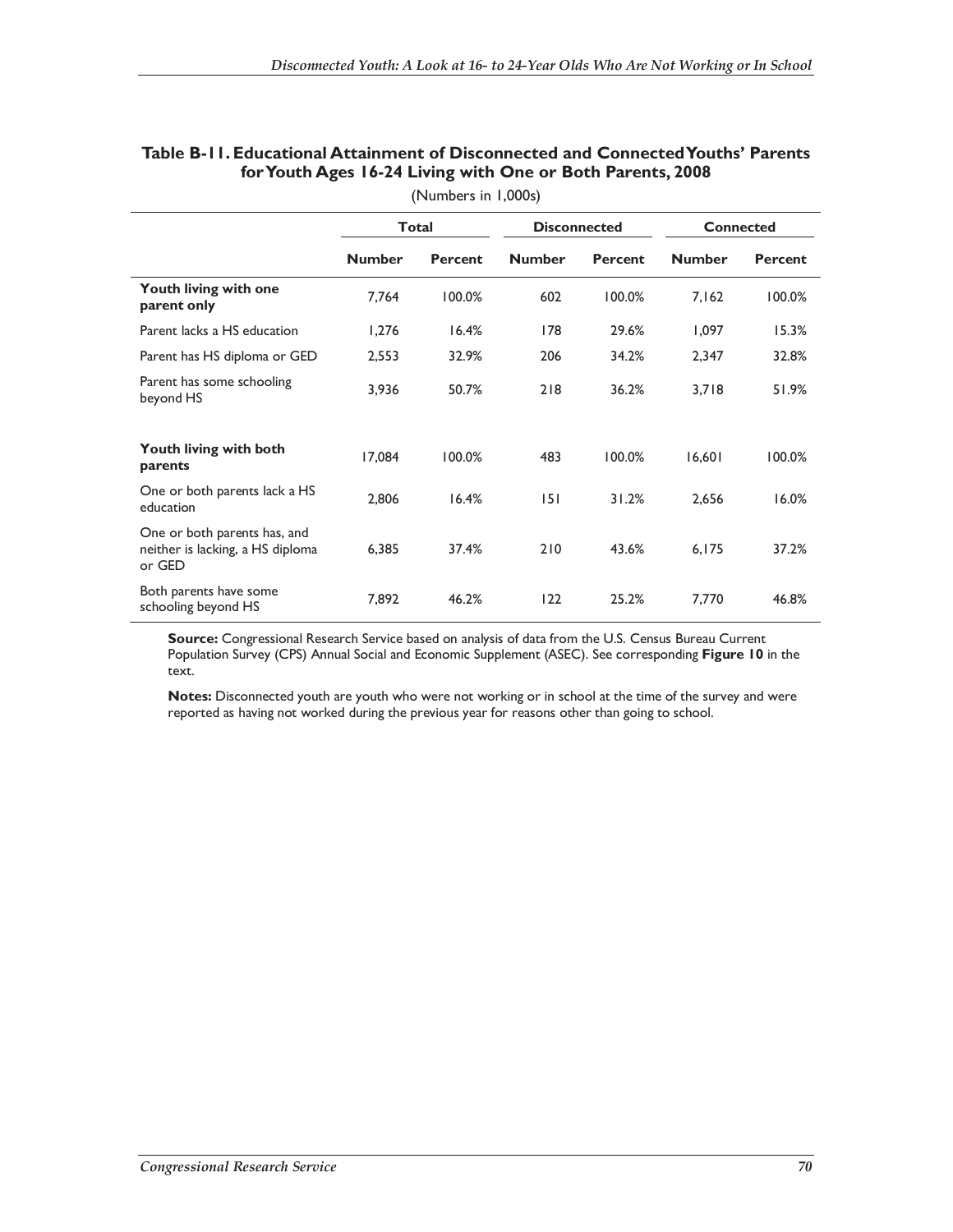|                                             |               | <b>Total</b>   |               | <b>Disconnected</b> | <b>Connected</b> |                |  |  |  |
|---------------------------------------------|---------------|----------------|---------------|---------------------|------------------|----------------|--|--|--|
|                                             | <b>Number</b> | <b>Percent</b> | <b>Number</b> | <b>Percent</b>      | <b>Number</b>    | <b>Percent</b> |  |  |  |
| <b>Youth living with one</b><br>parent only | 7,764         | 100.0%         | 602           | 100.0%              | 7,162            | 100.0%         |  |  |  |
| Parent employed                             | 5,912         | 76.1%          | 352           | 58.5%               | 5,561            | 77.6%          |  |  |  |
| Parent not employed                         | 1,852         | 23.9%          | 250           | 41.5%               | 1,602            | 22.4%          |  |  |  |
| <b>Youth living with both</b><br>parents    | 17.084        | 100.0%         | 483           | 100.0%              | 16,601           | 100.0%         |  |  |  |
| One or both parents employed                | 16,300        | 95.4%          | 385           | 79.8%               | 15,914           | 95.9%          |  |  |  |
| Only father employed                        | 3,730         | 21.8%          | 114           | 23.6%               | 3,616            | 21.8%          |  |  |  |
| Only mother employed                        | 1,304         | 7.6%           | 59            | 12.2%               | 1,245            | 7.5%           |  |  |  |
| Both parents employed                       | 11,266        | 65.9%          | 213           | 44.1%               | 11,053           | 66.6%          |  |  |  |
| Neither parent employed                     | 784           | 4.6%           | 97            | 20.2%               | 687              | 4.1%           |  |  |  |

#### **Table B-12. Employment Status of Disconnected and Connected Youths' Parents, for Youth Ages 16 to 24 Living with One or Both Parents, 2008**  (Numbers in 1,000s)

**Source:** Congressional Research Service based on analysis of data from the U.S. Census Bureau Current Population Survey (CPS) Annual Social and Economic Supplement (ASEC). See corresponding **Figure 11** in the text.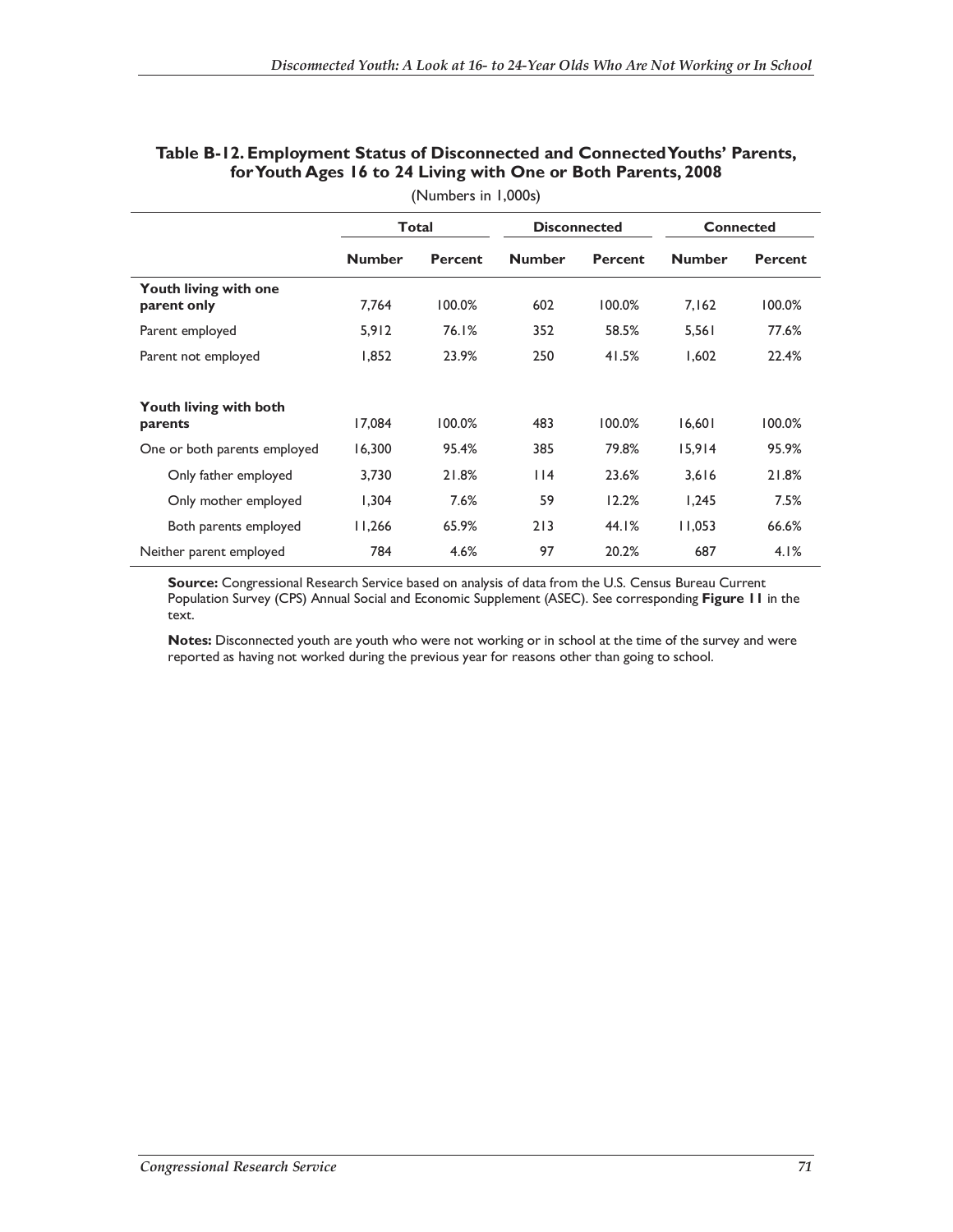# **Appendix C. Background Tables for Congressional Research Service Analysis of Disconnected Youth, 1988-2008**

|      | (Numbers in 1,000s) |                     |      |              |                     |      |              |                     |      |  |
|------|---------------------|---------------------|------|--------------|---------------------|------|--------------|---------------------|------|--|
|      |                     |                     |      |              | <b>Males</b>        |      |              | <b>Females</b>      |      |  |
|      |                     | <b>Disconnected</b> |      |              | <b>Disconnected</b> |      |              | <b>Disconnected</b> |      |  |
| Year | <b>Total</b>        | <b>Number</b>       | Rate | <b>Total</b> | <b>Number</b>       | Rate | <b>Total</b> | <b>Number</b>       | Rate |  |
| 1988 | 33,460              | 1,608               | 4.8% | 16,614       | 605                 | 3.6% | 16,847       | 1,003               | 6.0% |  |
| 1989 | 32,646              | 1,508               | 4.6% | 16, 147      | 497                 | 3.1% | 16,499       | 1,011               | 6.1% |  |
| 1990 | 31,942              | 1,316               | 4.1% | 15,844       | 388                 | 2.4% | 16,098       | 928                 | 5.8% |  |
| 1991 | 31,522              | 1,453               | 4.6% | 15,672       | 502                 | 3.2% | 15,850       | 951                 | 6.0% |  |
| 1992 | 31,037              | 1,480               | 4.8% | 15,458       | 517                 | 3.3% | 15,578       | 963                 | 6.2% |  |
| 1993 | 30,967              | 1,575               | 5.1% | 15,439       | 535                 | 3.5% | 15,527       | 1,041               | 6.7% |  |
| 1994 | 32,654              | 2,169               | 6.6% | 16,379       | 831                 | 5.1% | 16,276       | 1,338               | 8.2% |  |
| 1995 | 32,515              | 1,675               | 5.2% | 16,304       | 616                 | 3.8% | 16,211       | 1,059               | 6.5% |  |
| 1996 | 32,399              | 1,662               | 5.1% | 16,287       | 627                 | 3.9% | 16, 112      | 1,034               | 6.4% |  |
| 1997 | 32,800              | 1,476               | 4.5% | 16,562       | 629                 | 3.8% | 16,238       | 847                 | 5.2% |  |
| 1998 | 33,137              | 1,413               | 4.3% | 16,739       | 603                 | 3.6% | 16,397       | 810                 | 4.9% |  |
| 1999 | 34,023              | 1,321               | 3.9% | 17, 118      | 579                 | 3.4% | 16,905       | 742                 | 4.4% |  |
| 2000 | 34,614              | 1,350               | 3.9% | 17,499       | 559                 | 3.2% | 17,116       | 791                 | 4.6% |  |
| 2001 | 34,758              | I,448               | 4.2% | 17,506       | 593                 | 3.4% | 17,252       | 856                 | 5.0% |  |
| 2002 | 35,434              | 1,646               | 4.6% | 17,860       | 695                 | 3.9% | 17,574       | 951                 | 5.4% |  |
| 2003 | 35,958              | 1,669               | 4.6% | 18,140       | 744                 | 4.1% | 17,818       | 925                 | 5.2% |  |
| 2004 | 36,545              | 1,721               | 4.7% | 18,497       | 781                 | 4.2% | 18,048       | 940                 | 5.2% |  |
| 2005 | 36,749              | 1,914               | 5.2% | 18,586       | 887                 | 4.8% | 18,163       | 1,027               | 5.7% |  |
| 2006 | 36,978              | 1,842               | 5.0% | 18,726       | 809                 | 4.3% | 18,251       | 1,032               | 5.7% |  |
| 2007 | 37,482              | 1,829               | 4.9% | 19,018       | 753                 | 4.0% | 18,465       | 1,075               | 5.8% |  |
| 2008 | 37,580              | 1,915               | 5.1% | 19,032       | 722                 | 3.8% | 18,548       | 1,193               | 6.4% |  |

**Table C-1. Total and Disconnected Youth Ages 16-24, by Gender, 1988-2008** 

**Source:** Congressional Research Service based on analysis of data from the U.S. Census Bureau Current Population Survey (CPS) Annual Social and Economic Supplement (ASEC). See corresponding **Figure 12** in the text.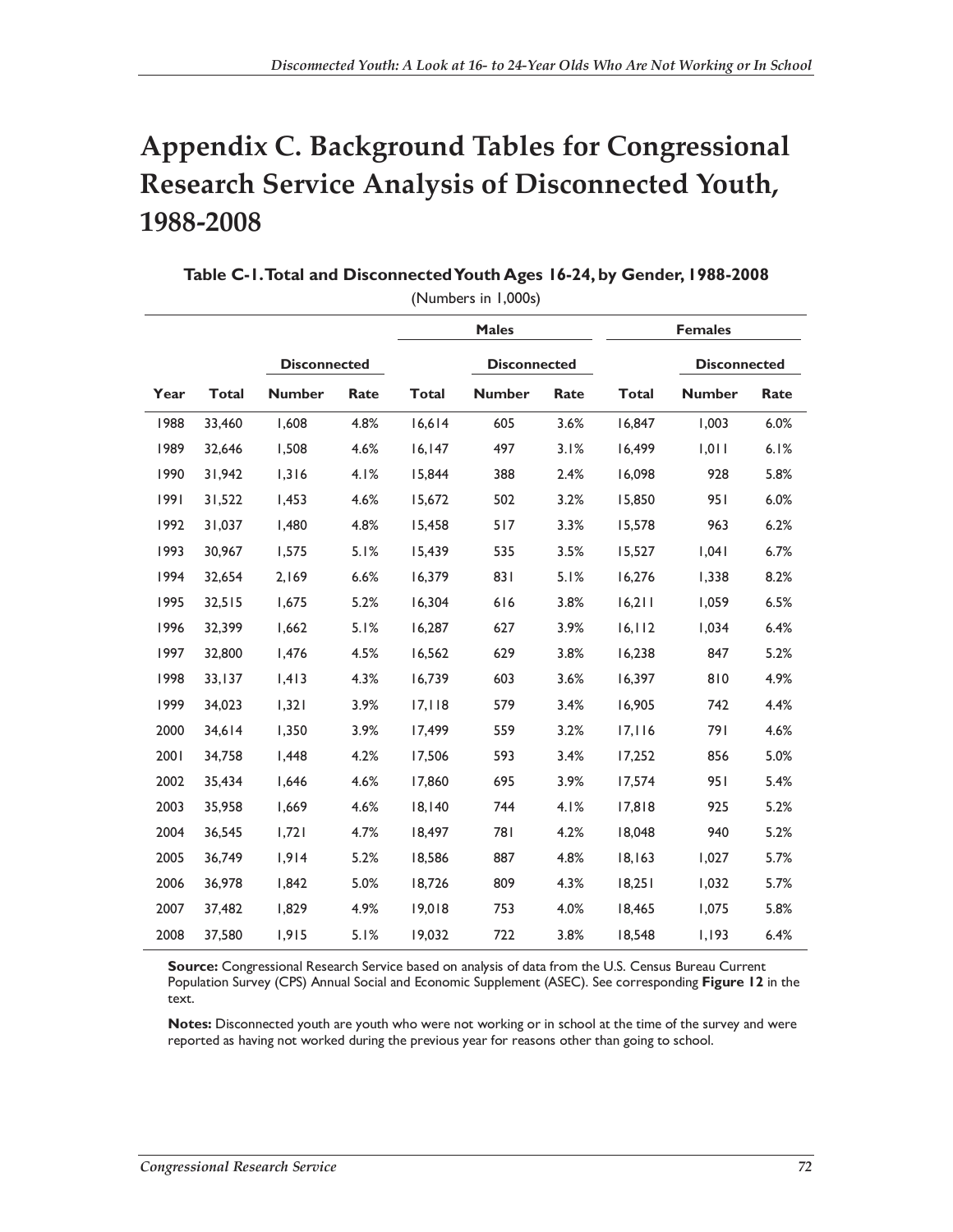|      | Age 16 - 18    |               | Age 19 - 21 |              |                     |      |              |                     |      |
|------|----------------|---------------|-------------|--------------|---------------------|------|--------------|---------------------|------|
|      |                | <b>Total</b>  |             |              | <b>Disconnected</b> |      |              | <b>Disconnected</b> |      |
| Year | <b>Total</b>   | <b>Number</b> | Rate        | <b>Total</b> | <b>Number</b>       | Rate | <b>Total</b> | <b>Number</b>       | Rate |
| 1988 | 5,630          | 77            | 1.4%        | 5,208        | 224                 | 4.3% | 5,775        | 305                 | 5.3% |
| 1989 | $5,4$   $\mid$ | 103           | 1.9%        | 5,066        | 178                 | 3.5% | 5,669        | 216                 | 3.8% |
| 1990 | 5,183          | 86            | 1.7%        | 5,356        | 162                 | 3.0% | 5,305        | 140                 | 2.6% |
| 1991 | 5,075          | $\mathbf{H}$  | 2.2%        | 5,255        | 224                 | 4.3% | 5,341        | 166                 | 3.1% |
| 1992 | 4,985          | $\mathbf{H}$  | 2.2%        | 5.112        | 201                 | 3.9% | 5,361        | 205                 | 3.8% |
| 1993 | 5,064          | 102           | 2.0%        | 4,880        | 192                 | 3.9% | 5,496        | 240                 | 4.4% |
| 1994 | 5,388          | 219           | 4.1%        | 5,139        | 280                 | 5.4% | 5,851        | 332                 | 5.7% |
| 1995 | 5,493          | 153           | 2.8%        | 5,214        | 226                 | 4.3% | 5,598        | 237                 | 4.2% |
| 1996 | 5,719          | 165           | 2.9%        | 5,184        | 253                 | 4.9% | 5,384        | 209                 | 3.9% |
| 1997 | 5,883          | 168           | 2.9%        | 5,422        | 225                 | 4.1% | 5,256        | 236                 | 4.5% |
| 1998 | 6,031          | 172           | 2.9%        | 5,525        | 246                 | 4.5% | 5,183        | 84                  | 3.6% |
| 1999 | 6,232          | 174           | 2.8%        | 5,659        | 238                 | 4.2% | 5,227        | 167                 | 3.2% |
| 2000 | 6,209          | 107           | 1.7%        | 5,988        | 288                 | 4.8% | 5,302        | 164                 | 3.1% |
| 2001 | 6,207          | 114           | 1.8%        | 5,809        | 258                 | 4.4% | 5,491        | 220                 | 4.0% |
| 2002 | 6,147          | 163           | 2.7%        | 6,160        | 319                 | 5.2% | 5,553        | 214                 | 3.8% |
| 2003 | 6,337          | 188           | 3.0%        | 6,004        | 303                 | 5.0% | 5,799        | 253                 | 4.4% |
| 2004 | 6,441          | $ 40\rangle$  | 2.2%        | 6,076        | 328                 | 5.4% | 5,979        | 313                 | 5.2% |
| 2005 | 6,492          | 208           | 3.2%        | 5,941        | 350                 | 5.9% | 6,153        | 329                 | 5.3% |
| 2006 | 6,617          | 163           | 2.5%        | 6,046        | 342                 | 5.7% | 6,063        | 304                 | 5.0% |
| 2007 | 6,742          | 147           | 2.2%        | 6,128        | 332                 | 5.4% | 6,147        | 274                 | 4.5% |
| 2008 | 6,816          | $ 42\rangle$  | 2.1%        | 5,926        | 294                 | 5.0% | 6,290        | 286                 | 4.5% |

### **Table C-2. Disconnected Males Ages 16-24, by Age Group, 1988-2008**

(Numbers in 1,000s)

**Source:** Congressional Research Service based on analysis of data from the U.S. Census Bureau Current Population Survey (CPS) Annual Social and Economic Supplement (ASEC). See corresponding **Figure 13** in the text.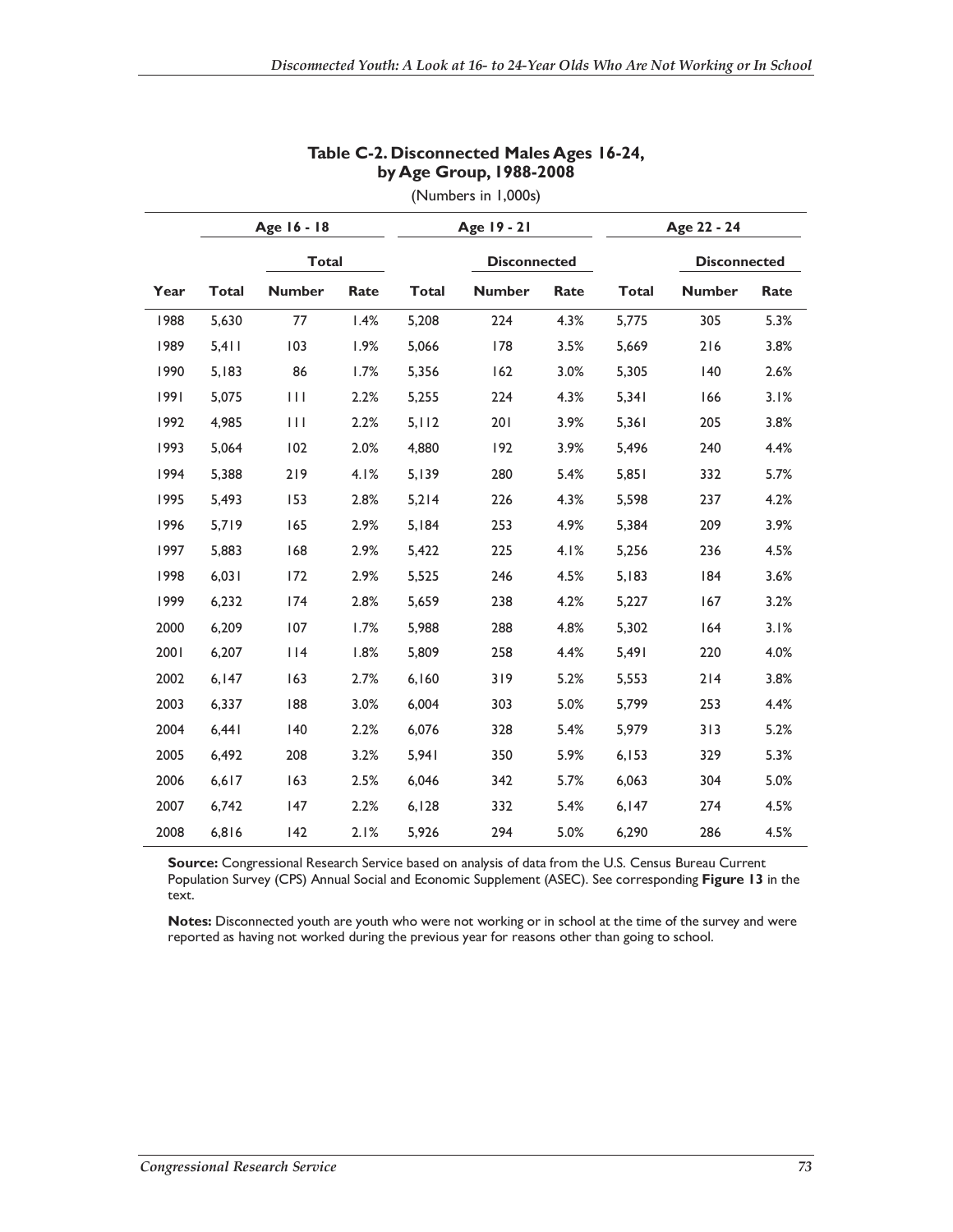|      | Age 16 - 18  |               |      |              | Age 19 - 21         |       | Age 22 - 24  |                     |      |
|------|--------------|---------------|------|--------------|---------------------|-------|--------------|---------------------|------|
|      |              | <b>Total</b>  |      |              | <b>Disconnected</b> |       |              | <b>Disconnected</b> |      |
| Year | <b>Total</b> | <b>Number</b> | Rate | <b>Total</b> | <b>Number</b>       | Rate  | <b>Total</b> | <b>Number</b>       | Rate |
| 1988 | 5,426        | 119           | 2.2% | 5,601        | 389                 | 7.0%  | 5,820        | 495                 | 8.5% |
| 1989 | 5,319        | 163           | 3.1% | 5,448        | 396                 | 7.3%  | 5,733        | 453                 | 7.9% |
| 1990 | 5,005        | 142           | 2.8% | 5,459        | 333                 | 6.1%  | 5,634        | 454                 | 8.1% |
| 1991 | 4,874        | 142           | 2.9% | 5,487        | 369                 | 6.7%  | 5,489        | 440                 | 8.0% |
| 1992 | 4,810        | 7             | 3.5% | 5,242        | 394                 | 7.5%  | 5,527        | 399                 | 7.2% |
| 1993 | 4,864        | 156           | 3.2% | 5,042        | 422                 | 8.4%  | 5,621        | 462                 | 8.2% |
| 1994 | 5,207        | 257           | 4.9% | 5,283        | 555                 | 10.5% | 5.786        | 525                 | 9.1% |
| 1995 | 5,328        | 200           | 3.7% | 5,080        | 370                 | 7.3%  | 5,802        | 490                 | 8.4% |
| 1996 | 5,455        | 201           | 3.7% | 5,308        | 434                 | 8.2%  | 5,349        | 400                 | 7.5% |
| 1997 | 5,604        | 169           | 3.0% | 5,533        | 352                 | 6.4%  | 5,100        | 326                 | 6.4% |
| 1998 | 5,715        | 138           | 2.4% | 5,481        | 345                 | 6.3%  | 5,201        | 328                 | 6.3% |
| 1999 | 5,806        | 4             | 2.4% | 5,762        | 354                 | 6.1%  | 5,337        | 247                 | 4.6% |
| 2000 | 5,890        | 162           | 2.8% | 5,772        | 342                 | 5.9%  | 5,454        | 287                 | 5.3% |
| 2001 | 5,821        | 176           | 3.0% | 5,786        | 343                 | 5.9%  | 5,645        | 336                 | 6.0% |
| 2002 | 5,907        | 159           | 2.7% | 5,952        | 448                 | 7.5%  | 5,716        | 344                 | 6.0% |
| 2003 | 6,147        | 145           | 2.4% | 5,738        | 354                 | 6.2%  | 5,933        | 426                 | 7.2% |
| 2004 | 6,307        | 164           | 2.6% | 5,681        | 322                 | 5.7%  | 6,061        | 454                 | 7.5% |
| 2005 | 6,224        | 157           | 2.5% | 5,784        | 418                 | 7.2%  | 6,155        | 452                 | 7.3% |
| 2006 | 6,320        | 155           | 2.5% | 5,711        | 419                 | 7.3%  | 6,220        | 458                 | 7.4% |
| 2007 | 6,440        | 163           | 2.5% | 5,935        | 424                 | 7.1%  | 6,090        | 488                 | 8.0% |
| 2008 | 6,615        | 209           | 3.2% | 5,794        | 448                 | 7.7%  | 6,139        | 536                 | 8.7% |

#### **Table C-3. Disconnected Females Ages 16-24, by Age Group, 1988-2008**

(Numbers in 1,000s)

**Source:** Congressional Research Service based on analysis of data from the U.S. Census Bureau Current Population Survey (CPS) Annual Social and Economic Supplement (ASEC). See corresponding **Figure 14** in the text.

**Notes:** Disconnected youth are youth who were not working or in school at the time of the survey and were reported as having not worked during the previous year for reasons other than going to school.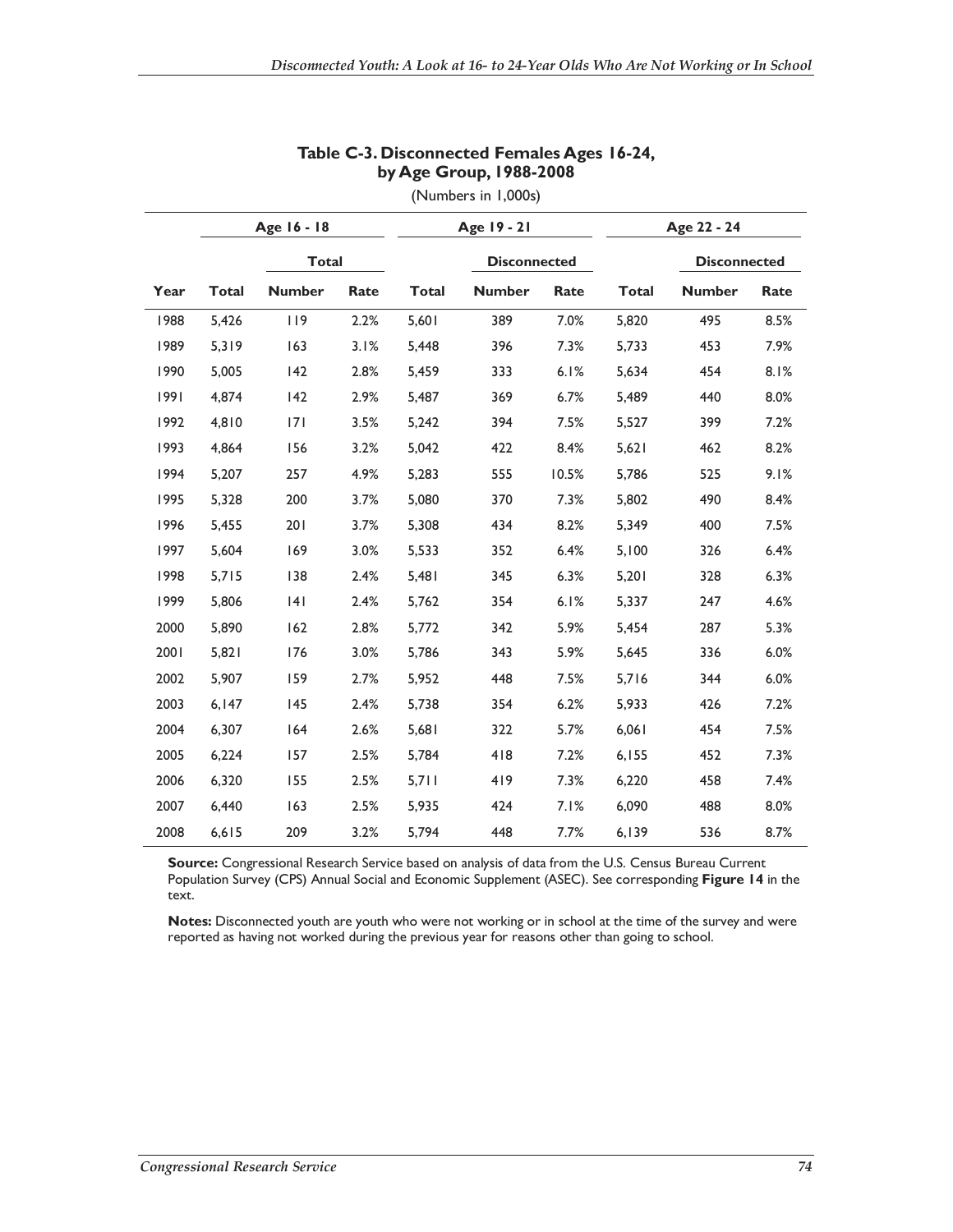|      |              | <b>White, Non-Hispanic</b> |      |              | <b>Black, Non-Hispanic</b> |       | <b>Hispanic</b> |                     |      |
|------|--------------|----------------------------|------|--------------|----------------------------|-------|-----------------|---------------------|------|
|      |              | <b>Disconnected</b>        |      |              | <b>Disconnected</b>        |       |                 | <b>Disconnected</b> |      |
| Year | <b>Total</b> | <b>Number</b>              | Rate | <b>Total</b> | <b>Number</b>              | Rate  | <b>Total</b>    | <b>Number</b>       | Rate |
| 1988 | 12,097       | 319                        | 2.6% | 2,238        | 185                        | 8.3%  | 1,690           | 89                  | 5.3% |
| 1989 | 11,679       | 266                        | 2.3% | 2,190        | 159                        | 7.3%  | 1,695           | 57                  | 3.4% |
| 1990 | 11,344       | 192                        | 1.7% | 2,190        | 127                        | 5.8%  | 1,752           | 56                  | 3.2% |
| 1991 | 11,085       | 204                        | 1.8% | 2,155        | 198                        | 9.2%  | 1,801           | 85                  | 4.7% |
| 1992 | 10,860       | 224                        | 2.1% | 2,155        | 198                        | 9.2%  | 1.810           | 76                  | 4.2% |
| 1993 | 10,883       | 232                        | 2.1% | 2,176        | 212                        | 9.8%  | 1,781           | 72                  | 4.0% |
| 1994 | 11.243       | 446                        | 4.0% | 2,248        | 206                        | 9.2%  | 2,228           | 156                 | 7.0% |
| 1995 | 11,158       | 243                        | 2.2% | 2,249        | 219                        | 9.8%  | 2,297           | 137                 | 5.9% |
| 1996 | 10,889       | 254                        | 2.3% | 2,236        | 211                        | 9.4%  | 2,339           | 135                 | 5.8% |
| 1997 | 10,948       | 243                        | 2.2% | 2,295        | 230                        | 10.0% | 2,568           | 124                 | 4.8% |
| 1998 | 11,063       | 269                        | 2.4% | 2,293        | 174                        | 7.6%  | 2,617           | 136                 | 5.2% |
| 1999 | 11,286       | 270                        | 2.4% | 2,352        | 7                          | 7.3%  | 2,609           | 118                 | 4.5% |
| 2000 | 11,409       | 208                        | 1.8% | 2,422        | 215                        | 8.9%  | 2,659           | 112                 | 4.2% |
| 2001 | 11,017       | 214                        | 1.9% | 2,316        | 235                        | 10.2% | 3,162           | 116                 | 3.7% |
| 2002 | 11,217       | 318                        | 2.8% | 2,374        | 231                        | 9.7%  | 3,202           | 110                 | 3.4% |
| 2003 | 11,346       | 296                        | 2.6% | 2,351        | 293                        | 12.4% | 3,253           | $ $   4             | 3.5% |
| 2004 | 11,542       | 343                        | 3.0% | 2,395        | 252                        | 10.5% | 3,338           | 153                 | 4.6% |
| 2005 | 11,569       | 376                        | 3.2% | 2,453        | 292                        | 11.9% | 3,346           | 176                 | 5.3% |
| 2006 | 11,608       | 352                        | 3.0% | 2,517        | 258                        | 10.2% | 3,350           | 153                 | 4.6% |
| 2007 | 11,685       | 356                        | 3.0% | 2,584        | 232                        | 9.0%  | 3,449           | 112                 | 3.2% |
| 2008 | 11,744       | 358                        | 3.0% | 2,587        | 176                        | 6.8%  | 3,435           | 137                 | 4.0% |

#### **Table C-4. Disconnected Males Ages 16-24, by Race and Ethnicity, 1988-2008**

(Numbers in 1,000s)

**Source:** Congressional Research Service based on analysis of data from the U.S. Census Bureau Current Population Survey (CPS) Annual Social and Economic Supplement (ASEC). See corresponding **Figure 15** in the text.

**Notes:** Disconnected youth are youth who were not working or in school at the time of the survey and were reported as having not worked during the previous year for reasons other than going to school. Non-Hispanic youth of races other than white and black are not depicted due to small sample sizes. Racial categories for 2003 and after are not directly comparable to earlier years. Beginning in 2003, respondents were able to report more than one race on the CPS, whereas before they could only report a single race. The data for 2003 and after reflect the race of respondents who reported only one race.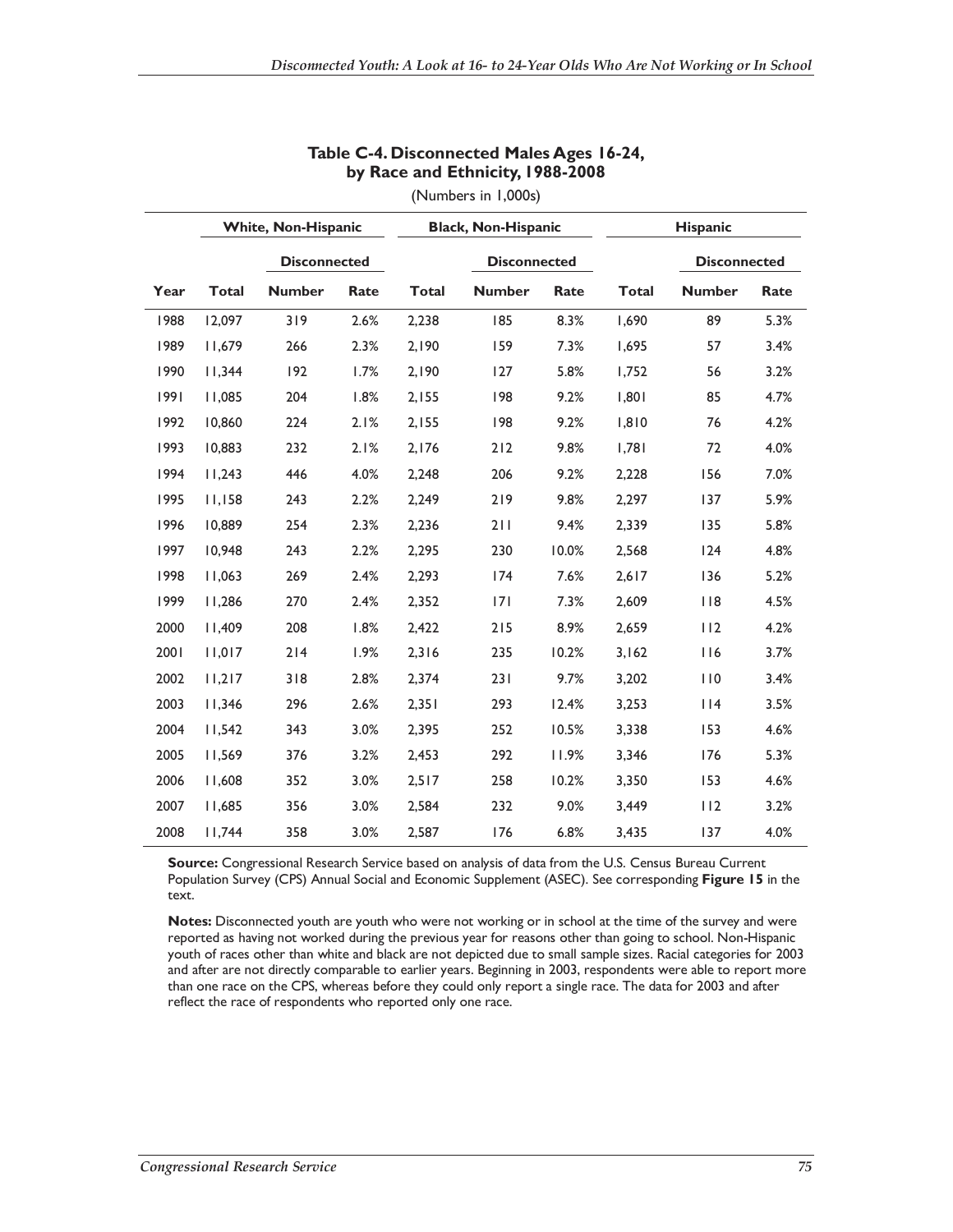|      |              | <b>White, Non-Hispanic</b> |      |              | <b>Black, Non-Hispanic</b> |       | <b>Hispanic</b> |                     |       |
|------|--------------|----------------------------|------|--------------|----------------------------|-------|-----------------|---------------------|-------|
|      |              | <b>Disconnected</b>        |      |              | <b>Disconnected</b>        |       |                 | <b>Disconnected</b> |       |
| Year | <b>Total</b> | <b>Number</b>              | Rate | <b>Total</b> | <b>Number</b>              | Rate  | <b>Total</b>    | <b>Number</b>       | Rate  |
| 1988 | 12,241       | 407                        | 3.3% | 2,449        | 367                        | 15.0% | 1,609           | 186                 | 11.6% |
| 1989 | 11.916       | 444                        | 3.7% | 2,417        | 346                        | 14.3% | 1,586           | 190                 | 12.0% |
| 1990 | 11,503       | 427                        | 3.7% | 2,402        | 297                        | 12.4% | 1,628           | 174                 | 10.7% |
| 1991 | 11,211       | 416                        | 3.7% | 2,357        | 312                        | 13.2% | 1,679           | 189                 | 11.3% |
| 1992 | 10,951       | 409                        | 3.7% | 2,347        | 317                        | 13.5% | 1,729           | 198                 | 11.5% |
| 1993 | 10,833       | 393                        | 3.6% | 2,357        | 355                        | 15.1% | 1,748           | 253                 | 14.5% |
| 1994 | 11,057       | 614                        | 5.6% | 2,490        | 354                        | 14.2% | 2,068           | 326                 | 15.7% |
| 1995 | 11,045       | 419                        | 3.8% | 2,501        | 326                        | 13.0% | 2,046           | 272                 | 13.3% |
| 1996 | 10.609       | 454                        | 4.3% | 2,477        | 273                        | 11.0% | 2,201           | 272                 | 12.3% |
| 1997 | 10,781       | 356                        | 3.3% | 2,496        | 221                        | 8.9%  | 2,139           | 229                 | 10.7% |
| 1998 | 10,834       | 348                        | 3.2% | 2,538        | 195                        | 7.7%  | 2,240           | 224                 | 10.0% |
| 1999 | 10,979       | 320                        | 2.9% | 2,605        | 164                        | 6.3%  | 2,421           | 223                 | 9.2%  |
| 2000 | 11,149       | 297                        | 2.7% | 2,636        | 178                        | 6.7%  | 2,431           | 251                 | 10.3% |
| 2001 | 10,863       | 349                        | 3.2% | 2,570        | 198                        | 7.7%  | 2,796           | 247                 | 8.9%  |
| 2002 | 11,048       | 347                        | 3.1% | 2,626        | 250                        | 9.5%  | 2,858           | 297                 | 10.4% |
| 2003 | 11,165       | 388                        | 3.5% | 2,583        | 209                        | 8.1%  | 2,853           | 261                 | 9.1%  |
| 2004 | 11,250       | 396                        | 3.5% | 2,630        | 223                        | 8.5%  | 2,951           | 246                 | 8.4%  |
| 2005 | 11,312       | 460                        | 4.1% | 2,632        | 213                        | 8.1%  | 2,990           | 274                 | 9.2%  |
| 2006 | 11,314       | 440                        | 3.9% | 2,675        | 258                        | 9.7%  | 3,034           | 260                 | 8.6%  |
| 2007 | 11,317       | 479                        | 4.2% | 2,718        | 258                        | 9.5%  | 3,136           | 271                 | 8.6%  |
| 2008 | 11,332       | 481                        | 4.2% | 2,752        | 307                        | 11.2% | 3,188           | 301                 | 9.4%  |

#### **Table C-5. Disconnected Females Ages 16-24, by Race and Ethnicity, 1988-2008**

(Numbers in 1,000s)

**Source:** Congressional Research Service based on analysis of data from the U.S. Census Bureau Current Population Survey (CPS) Annual Social and Economic Supplement (ASEC). See corresponding **Figure 16** in the text.

**Notes:** Disconnected youth are youth who were not working or in school at the time of the survey and were reported as having not worked during the previous year for reasons other than going to school. Non-Hispanic youth of races other than white and black are not depicted due to small sample sizes. Racial categories for 2003 and after are not directly comparable to earlier years. Beginning in 2003, respondents were able to report more than one race on the CPS, whereas before they could only report a single race. The data for 2003 and after reflect the race of respondents who reported only one race.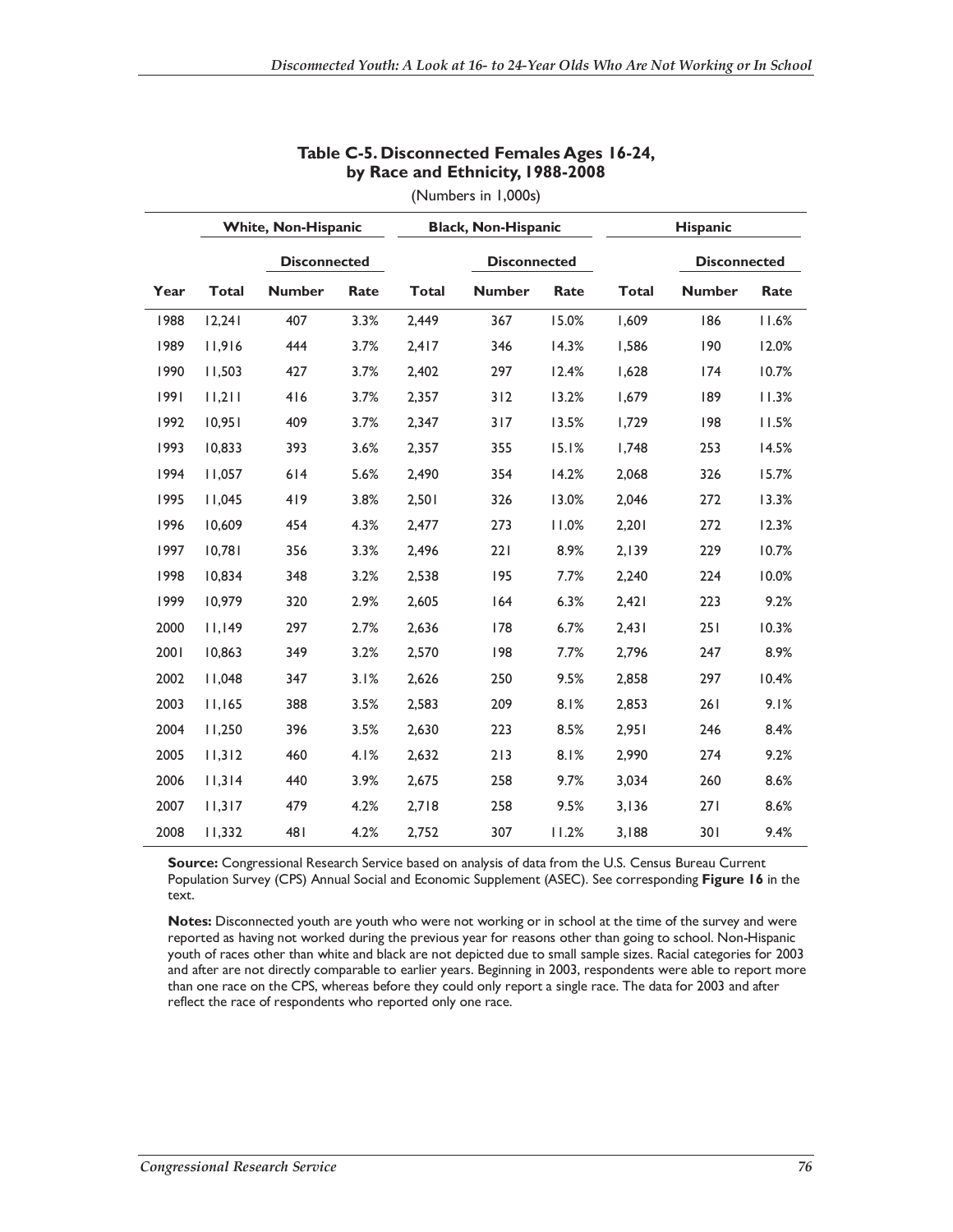### **Table C-6. Disconnected Female Youth Ages 16-24, by Parental Status, Race, and Ethnicity, 1988- 2008**

(Numbers in 1,000s)

|       |                     |                   |                            |                         | <b>Disconnected</b> |                         | Share of total who<br>are disconnected |
|-------|---------------------|-------------------|----------------------------|-------------------------|---------------------|-------------------------|----------------------------------------|
|       | <b>Total</b>        | Discon-<br>nected | Discon-<br>nection<br>rate | <b>No</b><br>child(ren) | Has<br>child(ren)   | <b>No</b><br>child(ren) | Has<br>child(ren)                      |
| Total |                     |                   |                            |                         |                     |                         |                                        |
| 1988  | 16,847              | 1,003             | 6.0%                       | 389                     | 613                 | 2.3%                    | 3.6%                                   |
| 1989  | 16,499              | 1,011             | 6.1%                       | 386                     | 625                 | 2.3%                    | 3.8%                                   |
| 1990  | 16,098              | 928               | 5.8%                       | 406                     | 523                 | 2.5%                    | 3.2%                                   |
| 1991  | 15,850              | 951               | 6.0%                       | 373                     | 578                 | 2.4%                    | 3.6%                                   |
| 1992  | 15,578              | 963               | 6.2%                       | 389                     | 574                 | 2.5%                    | 3.7%                                   |
| 1993  | 15,527              | 1,041             | 6.7%                       | 392                     | 648                 | 2.5%                    | 4.2%                                   |
| 1994  | 16,276              | 1,338             | 8.2%                       | 682                     | 656                 | 4.2%                    | 4.0%                                   |
| 1995  | 16,211              | 1,059             | 6.5%                       | 534                     | 525                 | 3.3%                    | 3.2%                                   |
| 1996  | 16, 112             | 1,034             | 6.4%                       | 519                     | 515                 | 3.2%                    | 3.2%                                   |
| 1997  | 16,238              | 847               | 5.2%                       | 447                     | 400                 | 2.8%                    | 2.5%                                   |
| 1998  | 16,397              | 810               | 4.9%                       | 463                     | 347                 | 2.8%                    | 2.1%                                   |
| 1999  | 16,905              | 742               | 4.4%                       | 473                     | 269                 | 2.8%                    | 1.6%                                   |
| 2000  | 17,116              | 791               | 4.6%                       | 525                     | 266                 | 3.1%                    | 1.6%                                   |
| 2001  | 17,252              | 856               | 5.0%                       | 564                     | 292                 | 3.3%                    | 1.7%                                   |
| 2002  | 17,574              | 951               | 5.4%                       | 615                     | 335                 | 3.5%                    | 1.9%                                   |
| 2003  | 17,818              | 925               | 5.2%                       | 585                     | 339                 | 3.3%                    | 1.9%                                   |
| 2004  | 18,048              | 940               | 5.2%                       | 607                     | 333                 | 3.4%                    | 1.8%                                   |
| 2005  | 18,163              | 1,027             | 5.7%                       | 639                     | 388                 | 3.5%                    | 2.1%                                   |
| 2006  | 18,251              | 1,032             | 5.7%                       | 647                     | 385                 | 3.5%                    | 2.1%                                   |
| 2007  | 18,465              | 1,075             | 5.8%                       | 74 I                    | 334                 | 4.0%                    | 1.8%                                   |
| 2008  | 18,548              | 1,194             | 6.4%                       | 796                     | 398                 | 4.3%                    | 2.1%                                   |
|       | White, Non-Hispanic |                   |                            |                         |                     |                         |                                        |
| 1988  | 12,241              | 407               | 3.3%                       | 197                     | 210                 | 1.6%                    | 1.7%                                   |
| 1989  | 11,916              | 444               | 3.7%                       | 207                     | 237                 | 1.7%                    | 2.0%                                   |
| 1990  | 11,503              | 427               | 3.7%                       | 213                     | 213                 | 1.9%                    | 1.9%                                   |
| 1991  | 11,211              | 416               | 3.7%                       | 190                     | 226                 | 1.7%                    | 2.0%                                   |
| 1992  | 10,951              | 409               | 3.7%                       | 162                     | 247                 | 1.5%                    | 2.3%                                   |
| 1993  | 10,833              | 393               | 3.6%                       | 163                     | 229                 | 1.5%                    | 2.1%                                   |
| 1994  | 11,057              | 614               | 5.6%                       | 343                     | 271                 | 3.1%                    | 2.5%                                   |
| 1995  | 11,045              | 419               | 3.8%                       | 238                     | 8                   | 2.2%                    | 1.6%                                   |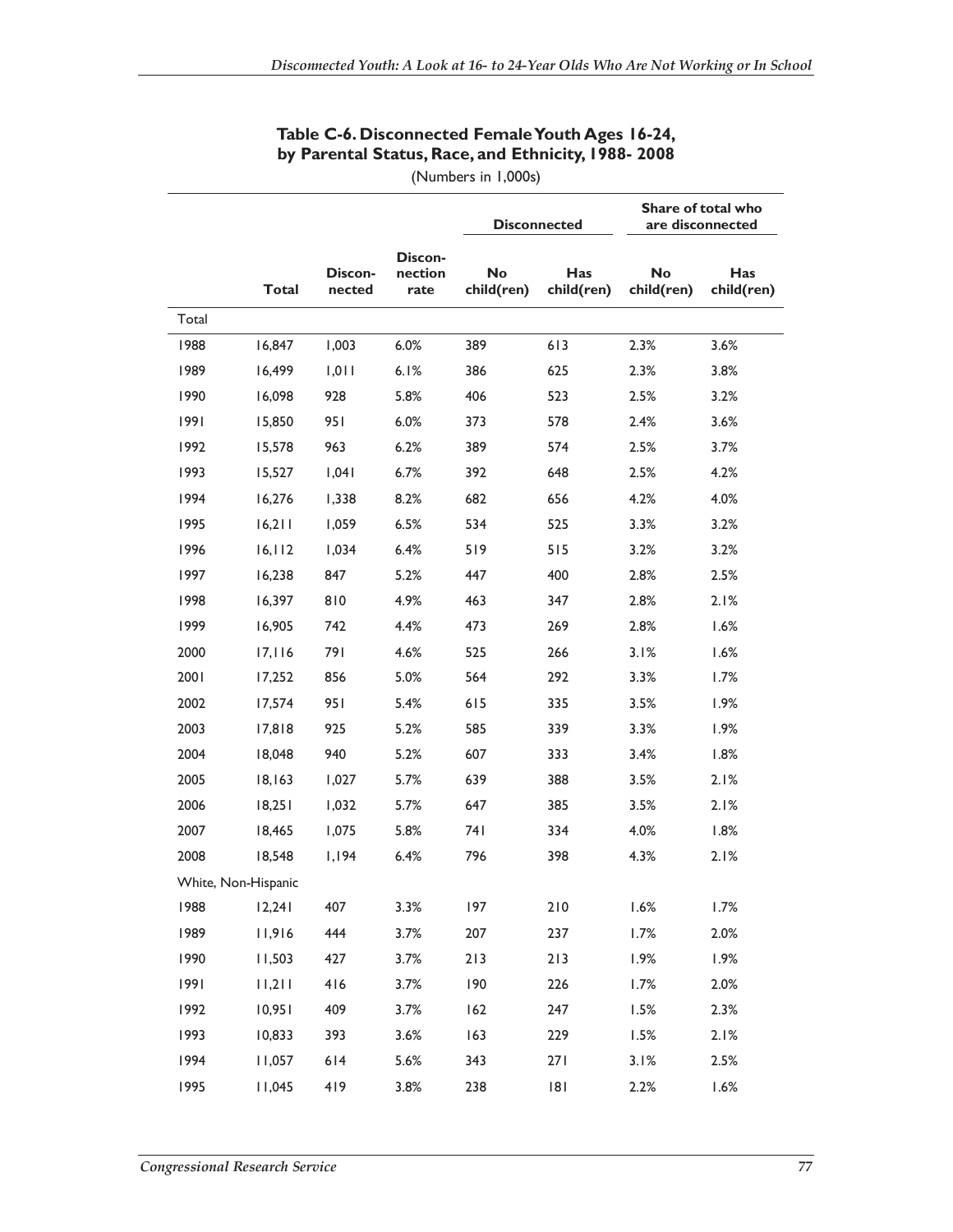|      |                     |                   |                            |                         | Share of total who<br>are disconnected<br><b>Disconnected</b> |                         |                   |
|------|---------------------|-------------------|----------------------------|-------------------------|---------------------------------------------------------------|-------------------------|-------------------|
|      | <b>Total</b>        | Discon-<br>nected | Discon-<br>nection<br>rate | <b>No</b><br>child(ren) | Has<br>child(ren)                                             | <b>No</b><br>child(ren) | Has<br>child(ren) |
| 1996 | 10,609              | 454               | 4.3%                       | 266                     | 188                                                           | 2.5%                    | 1.8%              |
| 1997 | 10,781              | 356               | 3.3%                       | 229                     | 127                                                           | 2.1%                    | 1.2%              |
| 1998 | 10,834              | 348               | 3.2%                       | 212                     | 136                                                           | 2.0%                    | 1.3%              |
| 1999 | 10,979              | 320               | 2.9%                       | 213                     | 106                                                           | 1.9%                    | 1.0%              |
| 2000 | 11,149              | 297               | 2.7%                       | 205                     | 93                                                            | 1.8%                    | 0.8%              |
| 2001 | 10,863              | 349               | 3.2%                       | 255                     | 94                                                            | 2.3%                    | 0.9%              |
| 2002 | 11,048              | 347               | 3.1%                       | 249                     | 98                                                            | 2.3%                    | 0.9%              |
| 2003 | 11,165              | 388               | 3.5%                       | 261                     | 128                                                           | 2.3%                    | 1.1%              |
| 2004 | 11,250              | 396               | 3.5%                       | 287                     | 109                                                           | 2.5%                    | 1.0%              |
| 2005 | 11,312              | 460               | 4.1%                       | 300                     | 159                                                           | 2.7%                    | 1.4%              |
| 2006 | 11,314              | 440               | 3.9%                       | 270                     | 170                                                           | 2.4%                    | 1.5%              |
| 2007 | 11,317              | 479               | 4.2%                       | 344                     | 135                                                           | 3.0%                    | 1.2%              |
| 2008 | 11,332              | 481               | 4.2%                       | 352                     | 129                                                           | 3.1%                    | 1.1%              |
|      | Black, Non-Hispanic |                   |                            |                         |                                                               |                         |                   |
| 1988 | 2,449               | 367               | 15.0%                      | 96                      | 271                                                           | 3.9%                    | 11.0%             |
| 1989 | 2,417               | 346               | 14.3%                      | 75                      | 271                                                           | 3.1%                    | 11.2%             |
| 1990 | 2,402               | 297               | 12.4%                      | 88                      | 209                                                           | 3.7%                    | 8.7%              |
| 1991 | 2,357               | 312               | 13.2%                      | 76                      | 236                                                           | 3.2%                    | 10.0%             |
| 1992 | 2,347               | 317               | 13.5%                      | 94                      | 223                                                           | 4.0%                    | 9.5%              |
| 1993 | 2,357               | 355               | 15.1%                      | 88                      | 267                                                           | 3.8%                    | 11.3%             |
| 1994 | 2,490               | 354               | 14.2%                      | 127                     | 227                                                           | 5.1%                    | 9.1%              |
| 1995 | 2,501               | 326               | 13.0%                      | 123                     | 204                                                           | 4.9%                    | 8.1%              |
| 1996 | 2,477               | 273               | 11.0%                      | 99                      | 174                                                           | 4.0%                    | 7.0%              |
| 1997 | 2,496               | 221               | 8.9%                       | 85                      | 136                                                           | 3.4%                    | 5.4%              |
| 1998 | 2,538               | 195               | 7.7%                       | 89                      | 107                                                           | 3.5%                    | 4.2%              |
| 1999 | 2,605               | 164               | 6.3%                       | 88                      | 76                                                            | 3.4%                    | 2.9%              |
| 2000 | 2,636               | 178               | 6.7%                       | 100                     | 78                                                            | 3.8%                    | 3.0%              |
| 2001 | 2,570               | 198               | 7.7%                       | 97                      | 101                                                           | 3.8%                    | 3.9%              |
| 2002 | 2,626               | 250               | 9.5%                       | 145                     | 105                                                           | 5.5%                    | 4.0%              |
| 2003 | 2,583               | 209               | 8.1%                       | 110                     | 99                                                            | 4.3%                    | 3.8%              |
| 2004 | 2,630               | 223               | 8.5%                       | 113                     | 110                                                           | 4.3%                    | 4.2%              |
| 2005 | 2,632               | 213               | 8.1%                       | $ $  4                  | 99                                                            | 4.3%                    | 3.7%              |
| 2006 | 2,675               | 258               | 9.7%                       | 155                     | 103                                                           | 5.8%                    | 3.9%              |
| 2007 | 2,718               | 258               | 9.5%                       | 156                     | 103                                                           | 5.7%                    | 3.8%              |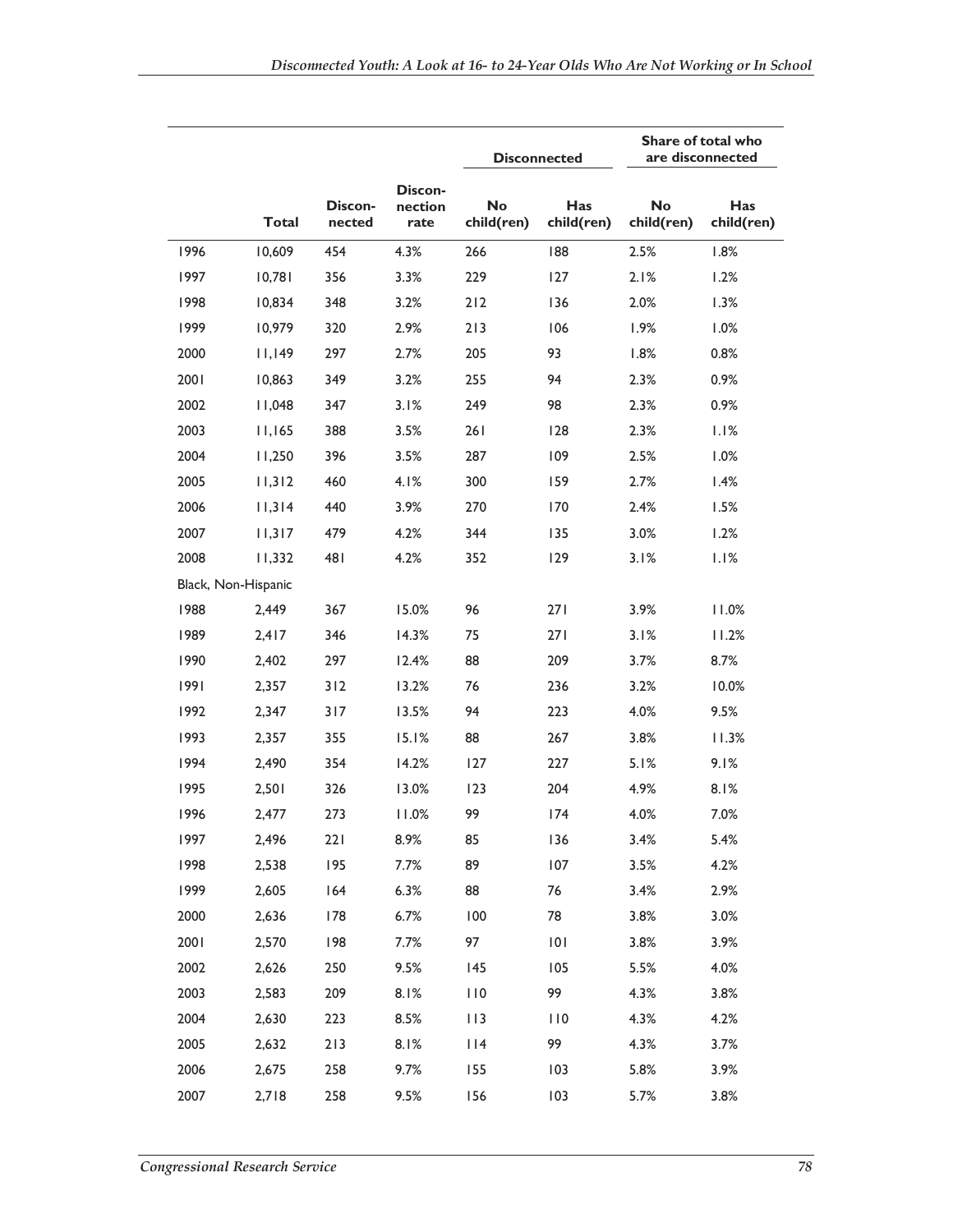|          |              |                   |                            |                         | <b>Disconnected</b> |                         | Share of total who<br>are disconnected |
|----------|--------------|-------------------|----------------------------|-------------------------|---------------------|-------------------------|----------------------------------------|
|          | <b>Total</b> | Discon-<br>nected | Discon-<br>nection<br>rate | <b>No</b><br>child(ren) | Has<br>child(ren)   | <b>No</b><br>child(ren) | Has<br>child(ren)                      |
| 2008     | 2,752        | 307               | 11.2%                      | 176                     | 3                   | 6.4%                    | 4.8%                                   |
| Hispanic |              |                   |                            |                         |                     |                         |                                        |
| 1988     | 1,609        | 186               | 11.6%                      | 71                      | 115                 | 4.4%                    | 7.1%                                   |
| 1989     | 1,586        | 190               | 12.0%                      | 87                      | 103                 | 5.5%                    | 6.5%                                   |
| 1990     | 1,628        | 174               | 10.7%                      | 92                      | 82                  | 5.7%                    | 5.0%                                   |
| 1991     | 1,679        | 189               | 11.3%                      | 89                      | 100                 | 5.3%                    | 6.0%                                   |
| 1992     | 1,729        | 198               | 11.5%                      | 107                     | 91                  | 6.2%                    | 5.2%                                   |
| 1993     | 1,748        | 253               | 14.5%                      | 122                     | 3                   | 7.0%                    | 7.5%                                   |
| 1994     | 2,068        | 326               | 15.7%                      | 185                     | 140                 | 9.0%                    | 6.8%                                   |
| 1995     | 2.046        | 272               | 13.3%                      | 151                     | 122                 | 7.4%                    | 6.0%                                   |
| 1996     | 2,201        | 272               | 12.3%                      | 132                     | 140                 | 6.0%                    | 6.4%                                   |
| 1997     | 2,139        | 229               | 10.7%                      | 103                     | 126                 | 4.8%                    | 5.9%                                   |
| 1998     | 2,240        | 224               | 10.0%                      | 122                     | 102                 | 5.5%                    | 4.6%                                   |
| 1999     | 2,421        | 223               | 9.2%                       | 147                     | 76                  | 6.1%                    | 3.1%                                   |
| 2000     | 2,431        | 251               | 10.3%                      | 165                     | 87                  | 6.8%                    | 3.6%                                   |
| 2001     | 2,796        | 247               | 8.9%                       | 165                     | 82                  | 5.9%                    | 2.9%                                   |
| 2002     | 2,858        | 297               | 10.4%                      | 179                     | 118                 | 6.3%                    | 4.1%                                   |
| 2003     | 2,853        | 261               | 9.1%                       | 6                       | 100                 | 5.7%                    | 3.5%                                   |
| 2004     | 2,951        | 246               | 8.4%                       | 159                     | 87                  | 5.4%                    | 3.0%                                   |
| 2005     | 2,990        | 274               | 9.2%                       | 170                     | 104                 | 5.7%                    | 3.5%                                   |
| 2006     | 3,034        | 260               | 8.6%                       | 163                     | 97                  | 5.4%                    | 3.2%                                   |
| 2007     | 3,136        | 271               | 8.6%                       | 9                       | 79                  | 6.1%                    | 2.5%                                   |
| 2008     | 3,188        | 302               | 9.5%                       | 185                     | 117                 | 5.8%                    | 3.7%                                   |

**Source:** Congressional Research Service based on analysis of data from the U.S. 1988 through 2008 Current Population Survey (CPS) Annual Social and Economic Supplement (ASEC). See corresponding **Figure 17**, **Figure 18**, and **Figure 19** in the text.

**Notes:** Disconnected youth are youth who were not working or in school at the time of the survey and were reported as having not worked during the previous year for reasons other than going to school. Details may not sum to totals due to rounding. Non-Hispanic persons other than whites and blacks are included in the total but are not shown separately, due to small sample sizes.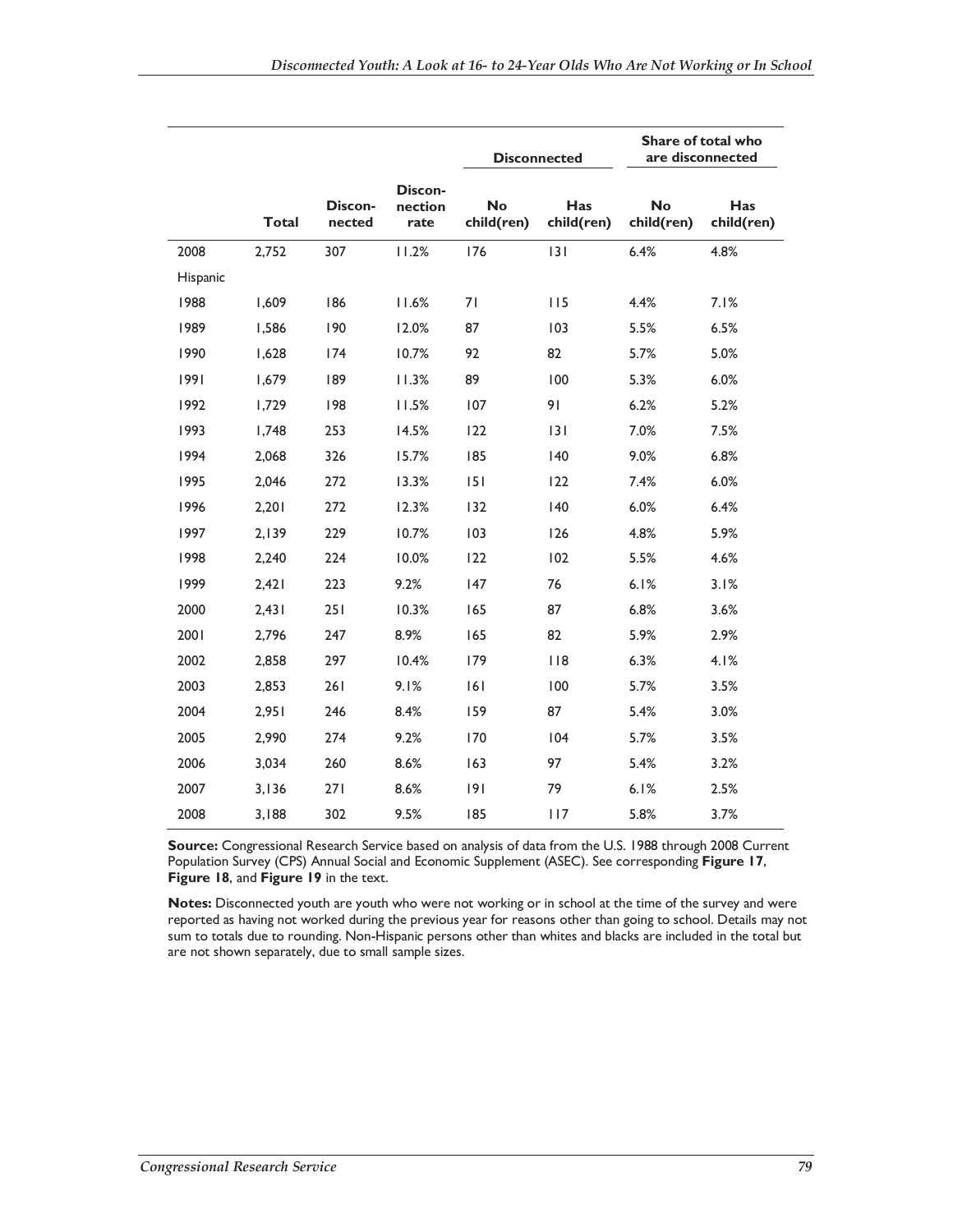|       |                                 |              | <b>Single mothers</b> |                   |              | Single mothers as a percent<br>of all female youth |                   | <b>Composition of</b><br>single mothers |                   |
|-------|---------------------------------|--------------|-----------------------|-------------------|--------------|----------------------------------------------------|-------------------|-----------------------------------------|-------------------|
| Year  | <b>Total</b><br>female<br>youth | <b>Total</b> | <b>Connect-</b><br>ed | Discon-<br>nected | <b>Total</b> | <b>Connect-</b><br>ed                              | Discon-<br>nected | Connect-<br>ed                          | Discon-<br>nected |
| Total |                                 |              |                       |                   |              |                                                    |                   |                                         |                   |
| 1988  | 16,847                          | 1,565        | 1,050                 | 514               | 9.3%         | 6.2%                                               | 3.1%              | 67.1%                                   | 32.9%             |
| 1989  | 16,499                          | 1,624        | 1,082                 | 542               | 9.8%         | 6.6%                                               | 3.3%              | 66.6%                                   | 33.4%             |
| 1990  | 16,098                          | 1,533        | 1,044                 | 489               | 9.5%         | 6.5%                                               | 3.0%              | 68.1%                                   | 31.9%             |
| 1991  | 15,850                          | 1,601        | 1,073                 | 529               | 10.1%        | 6.8%                                               | 3.3%              | 67.0%                                   | 33.0%             |
| 1992  | 15,578                          | 1,643        | 1,119                 | 524               | 10.5%        | 7.2%                                               | 3.4%              | 68.1%                                   | 31.9%             |
| 1993  | 15,527                          | 1,789        | 1,202                 | 587               | 11.5%        | 7.7%                                               | 3.8%              | 67.2%                                   | 32.8%             |
| 1994  | 16,276                          | 1,882        | 1,270                 | 612               | 11.6%        | 7.8%                                               | 3.8%              | 67.5%                                   | 32.5%             |
| 1995  | 16,211                          | 1,878        | 1,396                 | 481               | 11.6%        | 8.6%                                               | 3.0%              | 74.4%                                   | 25.6%             |
| 1996  | 16, 112                         | 1,867        | 1,388                 | 480               | 11.6%        | 8.6%                                               | 3.0%              | 74.3%                                   | 25.7%             |
| 1997  | 16,238                          | 1,936        | 1,567                 | 369               | 11.9%        | 9.6%                                               | 2.3%              | 80.9%                                   | 19.1%             |
| 1998  | 16,397                          | 1.843        | 1,520                 | 322               | 11.2%        | 9.3%                                               | 2.0%              | 82.5%                                   | 17.5%             |
| 1999  | 16,905                          | 1,830        | 1,576                 | 254               | 10.8%        | 9.3%                                               | 1.5%              | 86.1%                                   | 13.9%             |
| 2000  | 17,116                          | 1,932        | 1,688                 | 244               | 11.3%        | 9.9%                                               | 1.4%              | 87.4%                                   | 12.6%             |
| 2001  | 17,252                          | 1,772        | 1,507                 | 266               | 10.3%        | 8.7%                                               | 1.5%              | 85.0%                                   | 15.0%             |
| 2002  | 17,574                          | 1,798        | 1,490                 | 308               | 10.2%        | 8.5%                                               | 1.8%              | 82.9%                                   | 17.1%             |
| 2003  | 17,818                          | 1,802        | 1,488                 | 314               | 10.1%        | 8.3%                                               | 1.8%              | 82.6%                                   | 17.4%             |
| 2004  | 18,048                          | 1,841        | 1,533                 | 308               | 10.2%        | 8.5%                                               | 1.7%              | 83.3%                                   | 16.7%             |
| 2005  | 18,163                          | 1,850        | 1,486                 | 365               | 10.2%        | 8.2%                                               | 2.0%              | 80.3%                                   | 19.7%             |
| 2006  | 18,251                          | 1,793        | 1,437                 | 355               | 9.8%         | 7.9%                                               | 1.9%              | 80.2%                                   | 19.8%             |
| 2007  | 18,465                          | 1,644        | 1,333                 | 311               | 8.9%         | 7.2%                                               | 1.7%              | 81.1%                                   | 18.9%             |
| 2008  | 18,548                          | 1,589        | 1,214                 | 376               | 8.6%         | 6.5%                                               | 2.0%              | 76.4%                                   | 23.6%             |
|       | White, Non-Hispanic             |              |                       |                   |              |                                                    |                   |                                         |                   |
| 1988  | 12,241                          | 640          | 488                   | 153               | 5.2%         | 4.0%                                               | 1.2%              | 76.2%                                   | 23.8%             |
| 1989  | 11,916                          | 694          | 511                   | 184               | 5.8%         | 4.3%                                               | 1.5%              | 73.5%                                   | 26.5%             |
| 1990  | 11,503                          | 680          | 495                   | 185               | 5.9%         | 4.3%                                               | 1.6%              | 72.8%                                   | 27.2%             |
| 1991  | 11,211                          | 736          | 530                   | 206               | 6.6%         | 4.7%                                               | 1.8%              | 72.I%                                   | 27.9%             |
| 1992  | 10,951                          | 770          | 555                   | $215$             | 7.0%         | 5.1%                                               | 2.0%              | 72.0%                                   | 28.0%             |
| 1993  | 10,833                          | 818          | 615                   | 203               | 7.5%         | 5.7%                                               | 1.9%              | 75.2%                                   | 24.8%             |
| 1994  | 11,057                          | 900          | 649                   | 251               | 8.1%         | 5.9%                                               | 2.3%              | 72.1%                                   | 27.9%             |
| 1995  | 11,045                          | 880          | 722                   | 158               | 8.0%         | 6.5%                                               | 1.4%              | 82.1%                                   | 17.9%             |

#### **Table C-7. Single Mothers Ages 16 to 24, by Connected and Disconnected Status, Race and Ethnicity, 1988-2008**

(Numbers in 1,000s)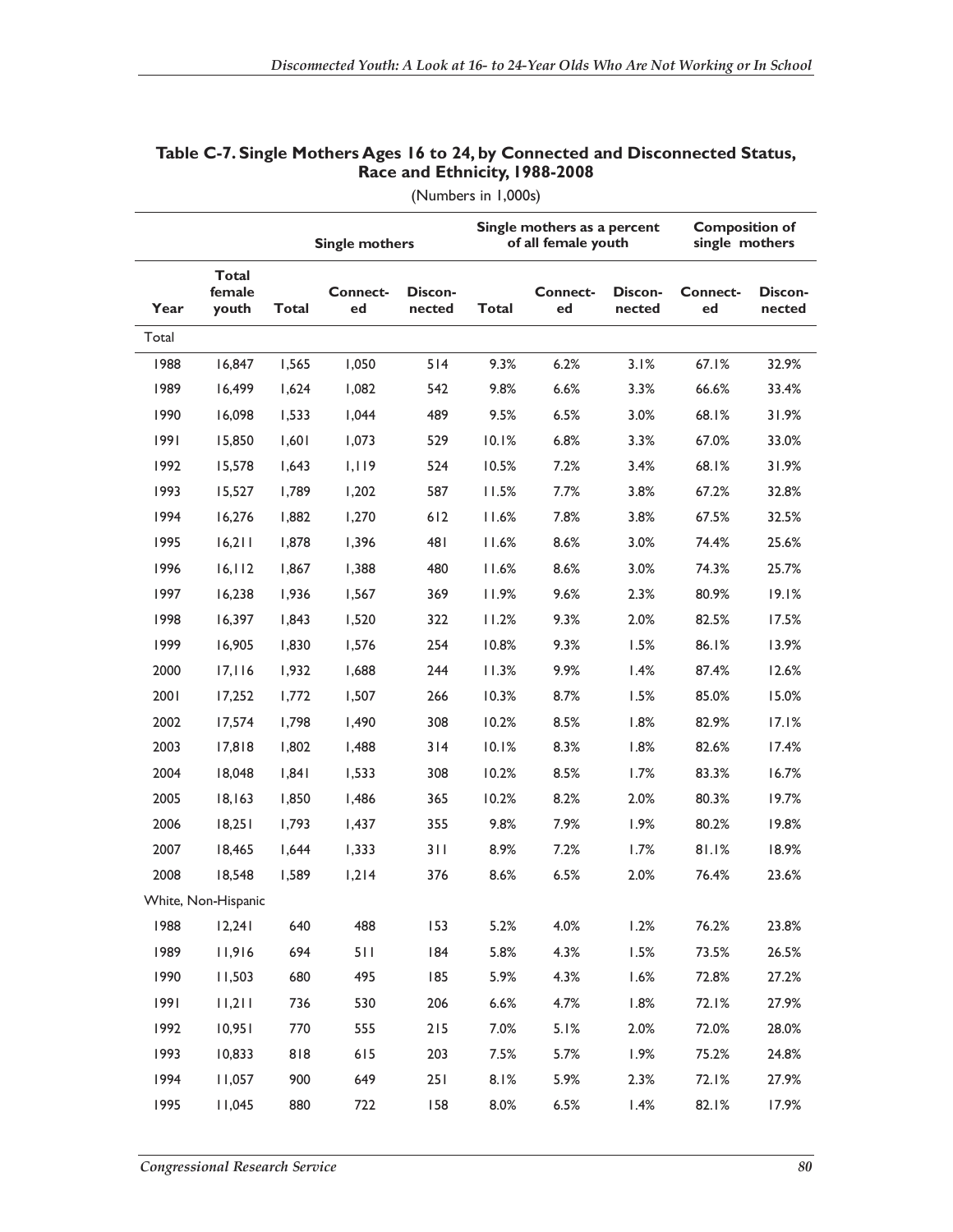|      |                                 |              | <b>Single mothers</b> |                   |              | Single mothers as a percent<br>of all female youth |                   |                       | <b>Composition of</b><br>single mothers |  |
|------|---------------------------------|--------------|-----------------------|-------------------|--------------|----------------------------------------------------|-------------------|-----------------------|-----------------------------------------|--|
| Year | <b>Total</b><br>female<br>youth | <b>Total</b> | <b>Connect-</b><br>ed | Discon-<br>nected | <b>Total</b> | <b>Connect-</b><br>ed                              | Discon-<br>nected | <b>Connect-</b><br>ed | Discon-<br>nected                       |  |
| 1996 | 10,609                          | 822          | 643                   | 179               | 7.7%         | 6.1%                                               | 1.7%              | 78.2%                 | 21.8%                                   |  |
| 1997 | 10,781                          | 905          | 791                   | 113               | 8.4%         | 7.3%                                               | 1.1%              | 87.5%                 | 12.5%                                   |  |
| 1998 | 10,834                          | 850          | 720                   | 130               | 7.8%         | 6.6%                                               | 1.2%              | 84.7%                 | 15.3%                                   |  |
| 1999 | 10,979                          | 839          | 736                   | 103               | 7.6%         | 6.7%                                               | 0.9%              | 87.7%                 | 12.3%                                   |  |
| 2000 | 11,149                          | 840          | 755                   | 85                | 7.5%         | 6.8%                                               | 0.8%              | 89.9%                 | 10.1%                                   |  |
| 2001 | 10,863                          | 749          | 674                   | 75                | 6.9%         | 6.2%                                               | 0.7%              | 90.0%                 | 10.0%                                   |  |
| 2002 | 11,048                          | 763          | 682                   | 81                | 6.9%         | 6.2%                                               | 0.7%              | 89.4%                 | 10.6%                                   |  |
| 2003 | 11,165                          | 783          | 668                   | 115               | 7.0%         | 6.0%                                               | 1.0%              | 85.4%                 | 14.6%                                   |  |
| 2004 | 11,250                          | 785          | 679                   | 106               | 7.0%         | 6.0%                                               | 0.9%              | 86.5%                 | 13.5%                                   |  |
| 2005 | 11,312                          | 877          | 734                   | 43                | 7.8%         | 6.5%                                               | 1.3%              | 83.7%                 | 16.3%                                   |  |
| 2006 | 11,314                          | 838          | 683                   | 155               | 7.4%         | 6.0%                                               | 1.4%              | 81.5%                 | 18.5%                                   |  |
| 2007 | 11,317                          | 720          | 598                   | 122               | 6.4%         | 5.3%                                               | 1.1%              | 83.1%                 | 16.9%                                   |  |
| 2008 | 11,332                          | 615          | 497                   | 118               | 5.4%         | 4.4%                                               | 1.0%              | 80.9%                 | 19.1%                                   |  |
|      | Black, Non-Hispanic             |              |                       |                   |              |                                                    |                   |                       |                                         |  |
| 1988 | 2,449                           | 680          | 420                   | 260               | 27.8%        | 17.1%                                              | 10.6%             | 61.7%                 | 38.3%                                   |  |
| 1989 | 2,417                           | 723          | 463                   | 261               | 29.9%        | 19.1%                                              | 10.8%             | 64.0%                 | 36.0%                                   |  |
| 1990 | 2,402                           | 627          | 421                   | 206               | 26.1%        | 17.5%                                              | 8.6%              | 67.1%                 | 32.9%                                   |  |
| 1991 | 2,357                           | 649          | 423                   | 226               | 27.5%        | 17.9%                                              | 9.6%              | 65.2%                 | 34.8%                                   |  |
| 1992 | 2,347                           | 647          | 431                   | 216               | 27.6%        | 18.4%                                              | 9.2%              | 66.7%                 | 33.3%                                   |  |
| 1993 | 2,357                           | 663          | 412                   | 251               | 28.1%        | 17.5%                                              | 10.7%             | 62.1%                 | 37.9%                                   |  |
| 1994 | 2,490                           | 689          | 467                   | 222               | 27.7%        | 18.8%                                              | 8.9%              | 67.8%                 | 32.2%                                   |  |
| 1995 | 2,501                           | 682          | 480                   | 202               | 27.3%        | 19.2%                                              | 8.1%              | 70.3%                 | 29.7%                                   |  |
| 1996 | 2,477                           | 64 I         | 469                   | 7                 | 25.9%        | 18.9%                                              | 6.9%              | 73.2%                 | 26.8%                                   |  |
| 1997 | 2,496                           | 644          | 511                   | 133               | 25.8%        | 20.5%                                              | 5.3%              | 79.3%                 | 20.7%                                   |  |
| 1998 | 2,538                           | 625          | 534                   | 91                | 24.6%        | 21.0%                                              | 3.6%              | 85.4%                 | 14.6%                                   |  |
| 1999 | 2,605                           | 608          | 535                   | 73                | 23.4%        | 20.5%                                              | 2.8%              | 87.9%                 | 12.1%                                   |  |
| 2000 | 2,636                           | 698          | 628                   | 69                | 26.5%        | 23.8%                                              | 2.6%              | 90.1%                 | 9.9%                                    |  |
| 2001 | 2,570                           | 584          | 483                   | 0                 | 22.7%        | 18.8%                                              | 3.9%              | 82.6%                 | 17.4%                                   |  |
| 2002 | 2,626                           | 594          | 491                   | 103               | 22.6%        | 18.7%                                              | 3.9%              | 82.7%                 | 17.3%                                   |  |
| 2003 | 2,583                           | 556          | 457                   | 98                | 21.5%        | 17.7%                                              | 3.8%              | 82.3%                 | 17.7%                                   |  |
| 2004 | 2,630                           | 603          | 499                   | 104               | 22.9%        | 19.0%                                              | 3.9%              | 82.8%                 | 17.2%                                   |  |
| 2005 | 2,632                           | 522          | 425                   | 97                | 19.8%        | 16.2%                                              | 3.7%              | 81.5%                 | 18.5%                                   |  |
| 2006 | 2,675                           | 504          | 405                   | 99                | 18.8%        | 15.2%                                              | 3.7%              | 80.4%                 | 19.6%                                   |  |
| 2007 | 2,718                           | 513          | 410                   | 103               | 18.9%        | 15.1%                                              | 3.8%              | 79.9%                 | 20.1%                                   |  |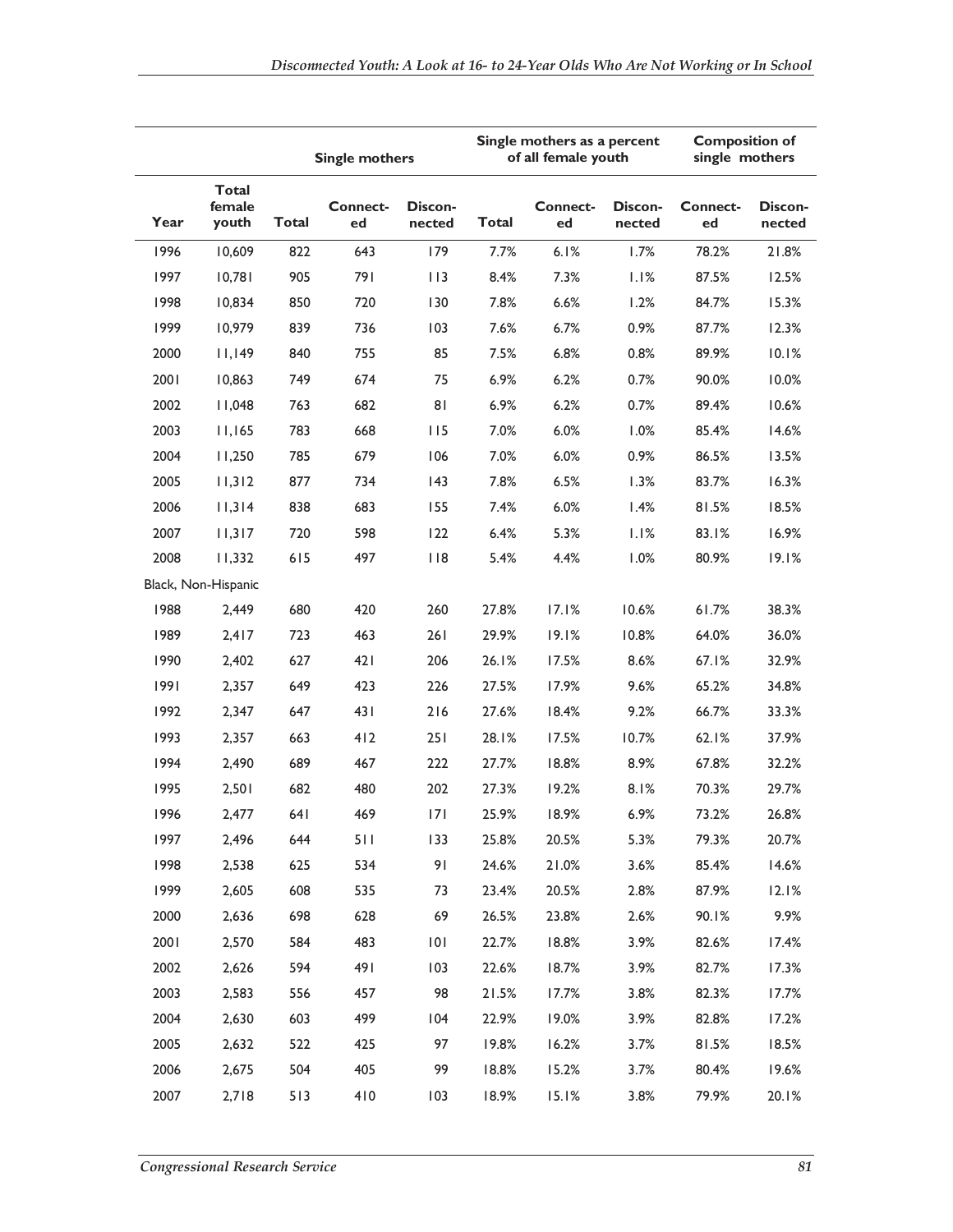|          |                                 |              | <b>Single mothers</b> |                   | Single mothers as a percent<br>of all female youth |                |                   |                | <b>Composition of</b><br>single mothers |  |
|----------|---------------------------------|--------------|-----------------------|-------------------|----------------------------------------------------|----------------|-------------------|----------------|-----------------------------------------|--|
| Year     | <b>Total</b><br>female<br>youth | <b>Total</b> | <b>Connect-</b><br>ed | Discon-<br>nected | <b>Total</b>                                       | Connect-<br>ed | Discon-<br>nected | Connect-<br>ed | Discon-<br>nected                       |  |
| 2008     | 2,752                           | 510          | 379                   | 3                 | 18.5%                                              | 13.8%          | 4.8%              | 74.3%          | 25.7%                                   |  |
| Hispanic |                                 |              |                       |                   |                                                    |                |                   |                |                                         |  |
| 1988     | 1,609                           | 214          | 128                   | 86                | 13.3%                                              | 7.9%           | 5.4%              | 59.7%          | 40.3%                                   |  |
| 1989     | 1,586                           | 166          | 80                    | 85                | 10.4%                                              | 5.1%           | 5.4%              | 48.4%          | 51.6%                                   |  |
| 1990     | 1,628                           | 188          | 109                   | 80                | 11.6%                                              | 6.7%           | 4.9%              | 57.7%          | 42.3%                                   |  |
| 1991     | 1,679                           | 176          | 93                    | 83                | 10.5%                                              | 5.5%           | 4.9%              | 52.9%          | 47.1%                                   |  |
| 1992     | 1,729                           | 190          | $\mathbf{H}$          | 80                | 11.0%                                              | 6.4%           | 4.6%              | 58.3%          | 41.7%                                   |  |
| 1993     | 1.748                           | 264          | 152                   | 112               | 15.1%                                              | 8.7%           | 6.4%              | 57.4%          | 42.6%                                   |  |
| 1994     | 2,068                           | 242          | 120                   | 122               | 11.7%                                              | 5.8%           | 5.9%              | 49.7%          | 50.3%                                   |  |
| 1995     | 2,046                           | 271          | 160                   | 110               | 13.2%                                              | 7.8%           | 5.4%              | 59.2%          | 40.8%                                   |  |
| 1996     | 2,201                           | 329          | 213                   | 116               | 14.9%                                              | 9.7%           | 5.3%              | 64.7%          | 35.3%                                   |  |
| 1997     | 2,139                           | 340          | 225                   | 114               | 15.9%                                              | 10.5%          | 5.4%              | 66.3%          | 33.7%                                   |  |
| 1998     | 2,240                           | 335          | 237                   | 98                | 15.0%                                              | 10.6%          | 4.4%              | 70.6%          | 29.4%                                   |  |
| 1999     | 2,421                           | 332          | 263                   | 69                | 13.7%                                              | 10.9%          | 2.9%              | 79.2%          | 20.8%                                   |  |
| 2000     | 2,431                           | 333          | 252                   | 81                | 13.7%                                              | 10.3%          | 3.3%              | 75.6%          | 24.4%                                   |  |
| 2001     | 2,796                           | 360          | 284                   | 76                | 12.9%                                              | 10.2%          | 2.7%              | 78.9%          | 21.1%                                   |  |
| 2002     | 2,858                           | 373          | 263                   | 110               | 13.1%                                              | 9.2%           | 3.8%              | 70.6%          | 29.4%                                   |  |
| 2003     | 2,853                           | 384          | 292                   | 92                | 13.4%                                              | 10.2%          | 3.2%              | 76.0%          | 24.0%                                   |  |
| 2004     | 2,951                           | 369          | 289                   | 80                | 12.5%                                              | 9.8%           | 2.7%              | 78.3%          | 21.7%                                   |  |
| 2005     | 2,990                           | 371          | 271                   | 100               | 12.4%                                              | 9.1%           | 3.4%              | 72.9%          | 27.1%                                   |  |
| 2006     | 3,034                           | 358          | 270                   | 88                | 11.8%                                              | 8.9%           | 2.9%              | 75.3%          | 24.7%                                   |  |
| 2007     | 3,136                           | 353          | 282                   | 71                | 11.3%                                              | 9.0%           | 2.3%              | 79.8%          | 20.2%                                   |  |
| 2008     | 3,188                           | 380          | 271                   | 109               | 11.9%                                              | 8.5%           | 3.4%              | 71.4%          | 28.6%                                   |  |

**Source:** Congressional Research Service based on analysis of data from the U.S. 1988 through 2008 Current Population Survey (CPS) Annual Social and Economic Supplement (ASEC). See corresponding **Figure 20** in the text .

**Notes:** Disconnected youth are youth who were not working or in school at the time of the survey and were reported as having not worked during the previous year for reasons other than going to school. Details may not sum to totals due to rounding. Non-Hispanic persons other than whites and blacks are included in the total but are not shown separately, due to small sample sizes.